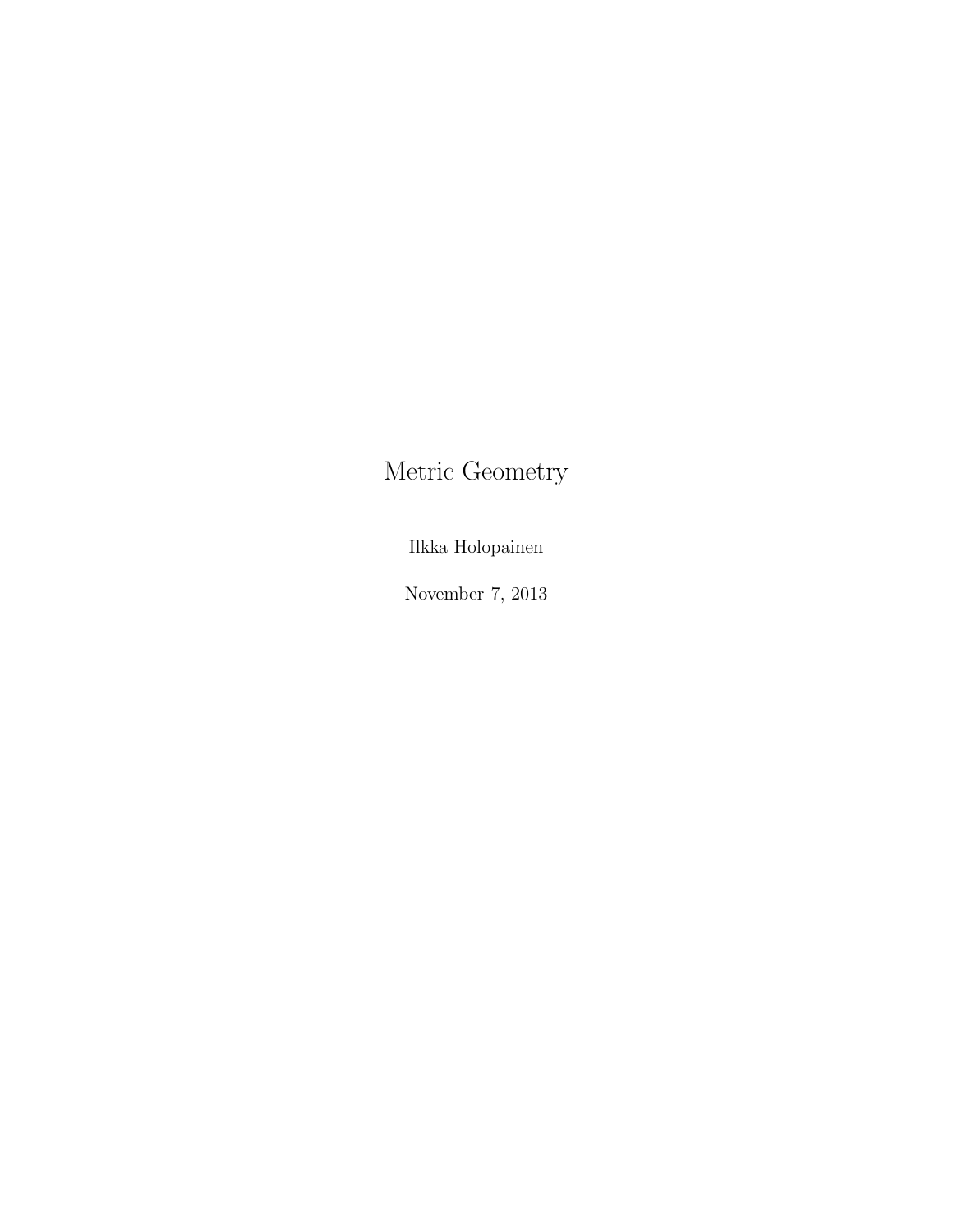# Contents

| $\mathbf 1$ | Metric spaces                                                                       | 3    |
|-------------|-------------------------------------------------------------------------------------|------|
|             |                                                                                     |      |
|             |                                                                                     |      |
|             |                                                                                     |      |
|             |                                                                                     |      |
| $\bf{2}$    | Alexandrov spaces                                                                   | 36   |
|             | 2.1                                                                                 |      |
|             |                                                                                     |      |
|             |                                                                                     |      |
|             |                                                                                     | -41  |
|             |                                                                                     | -46  |
| 3           | $CAT(\kappa)$ -spaces and spaces of curvature bounded from above                    | 50   |
|             | 3.1                                                                                 |      |
|             | 3.15 CAT( $\kappa$ ) 4-point condition and 4-point limits of CAT( $\kappa$ )-spaces | 59   |
|             |                                                                                     |      |
|             | 3.29 Space of directions and tangent cone                                           | - 66 |
|             | The Cartan-Hadamard theorem                                                         | 68   |
|             |                                                                                     |      |
|             |                                                                                     |      |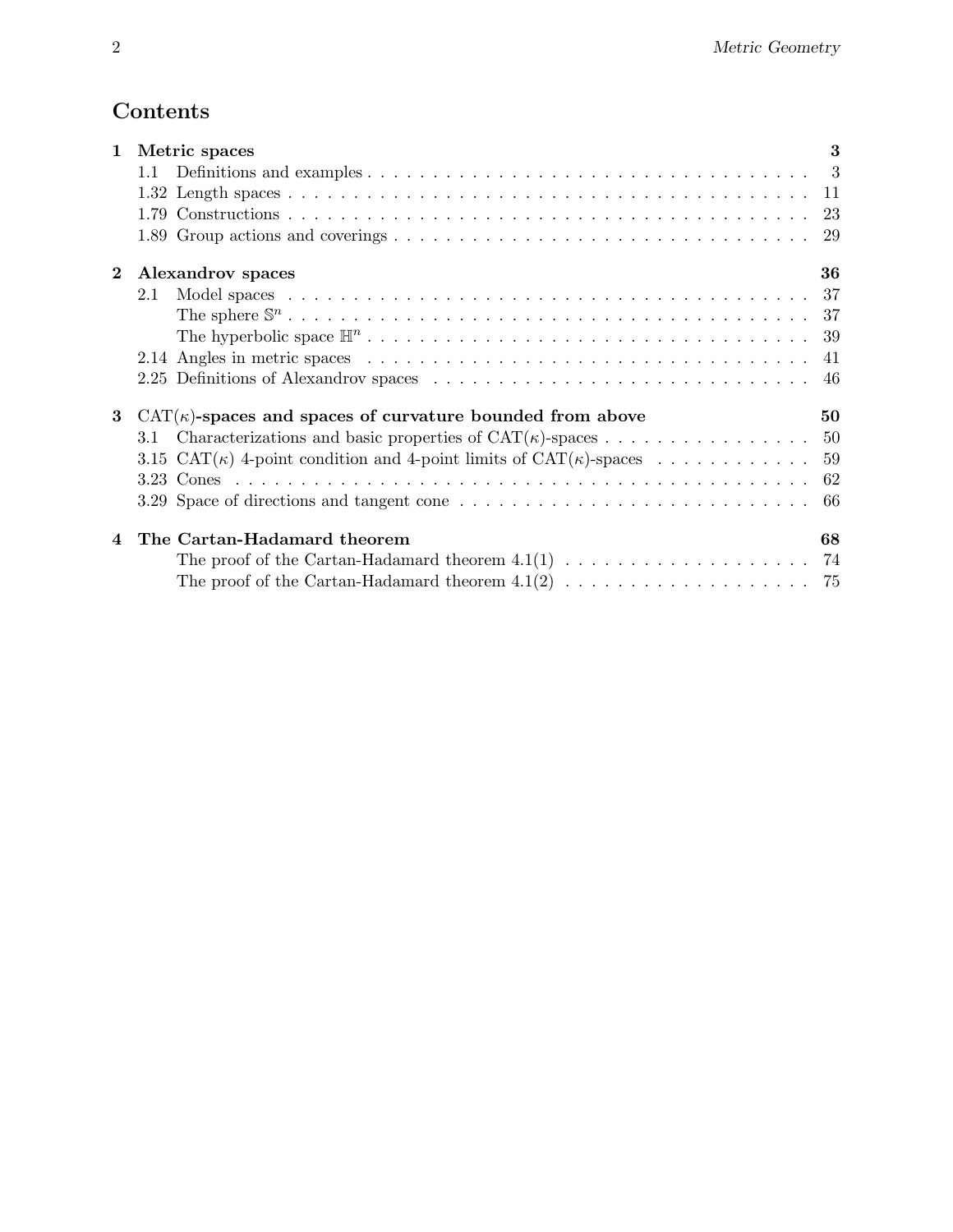The material is collected mainly from books [AT], [BBI], and [BH] and from Lecture notes [La].

## 1 Metric spaces

We start by recalling the basic definitions related to metric spaces and introducing some examples and useful results.

#### 1.1 Definitions and examples

**Definition 1.2.** Let X be a set. A function  $d: X \times X \to [0, +\infty)$  is called a *pseudo metric* (in X) if

- (1)  $d(x, x) = 0$ ,
- (2)  $d(x, y) = d(y, x)$  and
- (3)  $d(x, z) \leq d(x, y) + d(y, z)$  (triangle inequality)

for all  $x, y, z \in X$ . A pseudo metric d is called a *metric* if, in addition,  $d(x, y) > 0$  for all  $x, y \in X, x \neq y$ . In that case the pair  $(X, d)$  is called a *metric space*. Usually we say, for short, that  $X$  is a metric space, in particular, if the metric  $d$  is clear from the context.

**Example 1.3.** 1. The function  $d: \mathbb{R}^2 \times \mathbb{R}^2 \to \mathbb{R}$ ,

$$
d((x, y), (x', y')) = |(x - x') + (y - y')|,
$$

is a pseudo metric.

2. For any set  $X$ , the function

$$
d(x,y) = \begin{cases} 0, & \text{if } x = y, \\ 1, & \text{if } x \neq y \end{cases}
$$

is a metric.

- 3. For example,  $d(x, y) = |x y|$  and  $d'(x, y) = \log(1 + |x y|)$  are metrics in  $\mathbb{R}$ .
- 4. If  $(X, d)$  is a metric space, then  $d_0: X \times X \to [0, 1)$ ,

$$
d_0(x, y) = \frac{d(x, y)}{1 + d(x, y)},
$$

is a metric in  $X$ . (Exercise: Verify the triangle inequality.)

- 5. If  $(X, d)$  is a metric space and  $0 < \alpha < 1$ , then  $(X, d^{\alpha})$ ,  $d^{\alpha}(x, y) = (d(x, y))^{\alpha}$ , is a metric space, too. (So called *snowflaked version* of  $(X, d)$ .)
- 6. If  $(X_1, d_1)$  and  $(X_2, d_2)$  are metric spaces, then

$$
d((x_1,x_2),(y_1,y_2)) = \sqrt{d_1(x_1,y_1)^2 + d_2(x_2,y_2)^2}
$$

defines a metric in  $X_1 \times X_2$ .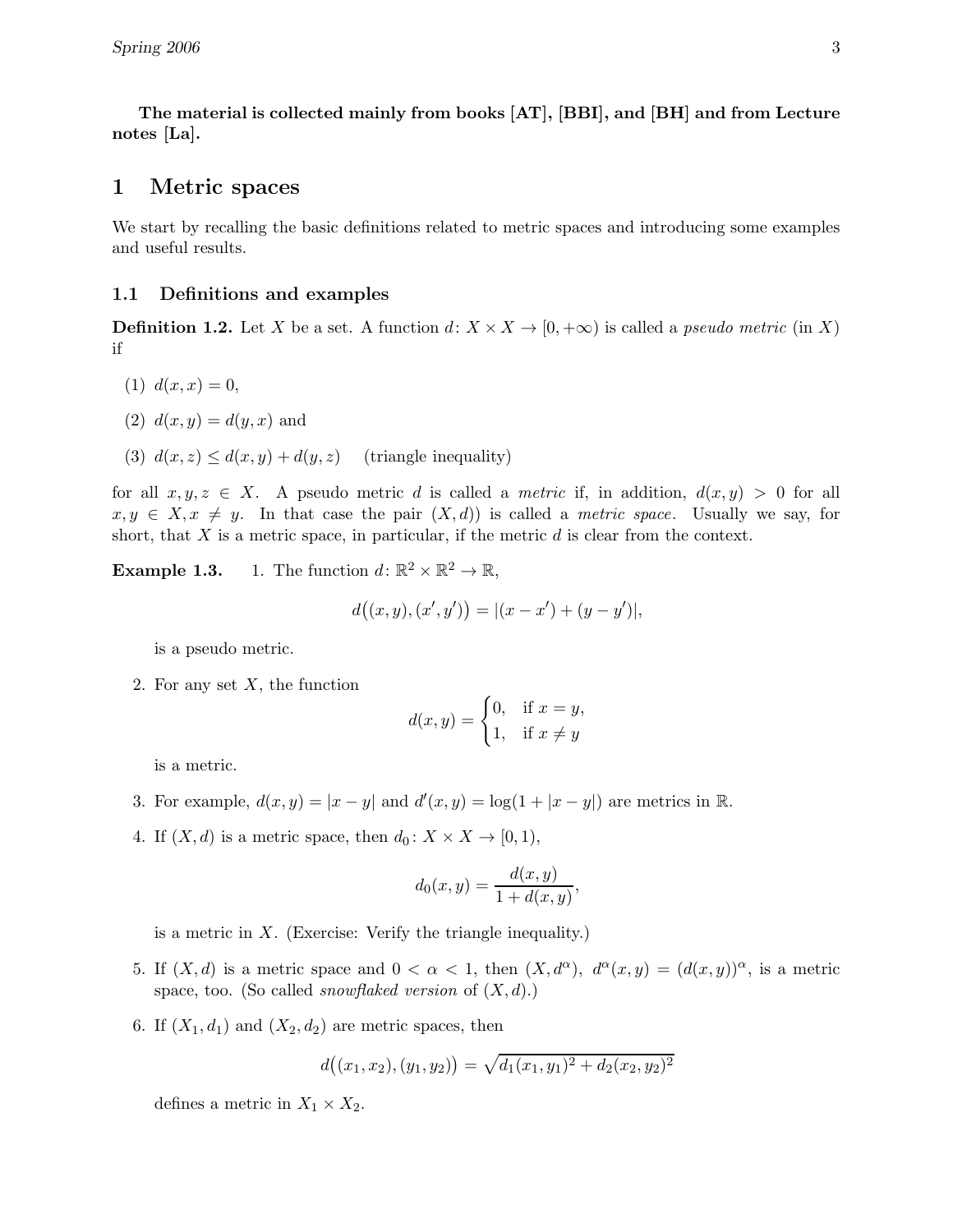7. If  $(V, \|\cdot\|)$  is a normed space, then

$$
d(x,y) = \|x - y\|
$$

is a metric in  $V$ .

8. For example, norms  $\lVert \cdot \rVert_1$ ,

$$
|| (x_1, \ldots, x_n) ||_1 = |x_1| + \cdots + |x_n|,
$$

and  $\|\cdot\|_{\infty}$ ,

$$
|| (x_1, \ldots, x_n) ||_{\infty} = \max\{|x_1|, \ldots, |x_n|\},
$$

defines metrics (denoted by  $d_1$  and  $d_{\infty}$ ) in  $\mathbb{R}^n$ .



9. If  $\langle \cdot, \cdot \rangle$  is an inner product in V, then  $||x|| = \sqrt{\langle x, x \rangle}$  is a norm. In that case we say that  $||\cdot||$ is an inner product norm (or Euclidean norm).

**Example 1.4.** For any set  $X$  we write

$$
\ell^\infty(X)=\{f\colon X\to\mathbb{R} \mid \sup_{x\in X} |f(x)|<\infty\}
$$

and

$$
||f||_{\infty} = \sup_{x \in X} |f(x)|.
$$

Then  $(\ell^{\infty}(X), \|\cdot\|_{\infty})$  is a normed space.

**Problem 1.5.** Prove that  $(\mathbb{R}^n, \| \cdot \|_{\infty}) = (\ell^{\infty}(X), \| \cdot \|_{\infty})$  for a suitable choice of X.

**Lemma 1.6** (Parallelogram law). A norm  $\|\cdot\|$  is an inner product norm in V if and only if

(1.7) 
$$
||x + y||^{2} + ||x - y||^{2} = 2(||x||^{2} + ||y||^{2})
$$

for all  $x, y \in V$ . If this is the case, then the inner product is given by the formula

$$
\langle x, y \rangle = \frac{1}{4}(\|x + y\|^2 - \|x - y\|^2).
$$

Proof. If the norm is an inner product norm, a straightforward computation shows that  $(1.7)$  holds. Suppose then that the norm  $\|\cdot\|$  satisfies (1.7). We show that the formula

(1.8) 
$$
\langle x, y \rangle = \frac{1}{4} (\|x + y\|^2 - \|x - y\|^2)
$$

defines an inner product. Clearly  $\langle x, y \rangle = \langle y, x \rangle$  and  $\langle x, x \rangle = ||x||^2 \ge 0$ . Therefore, it suffices to show that, for each fixed  $y$ , the function

$$
x\mapsto \langle x,y\rangle
$$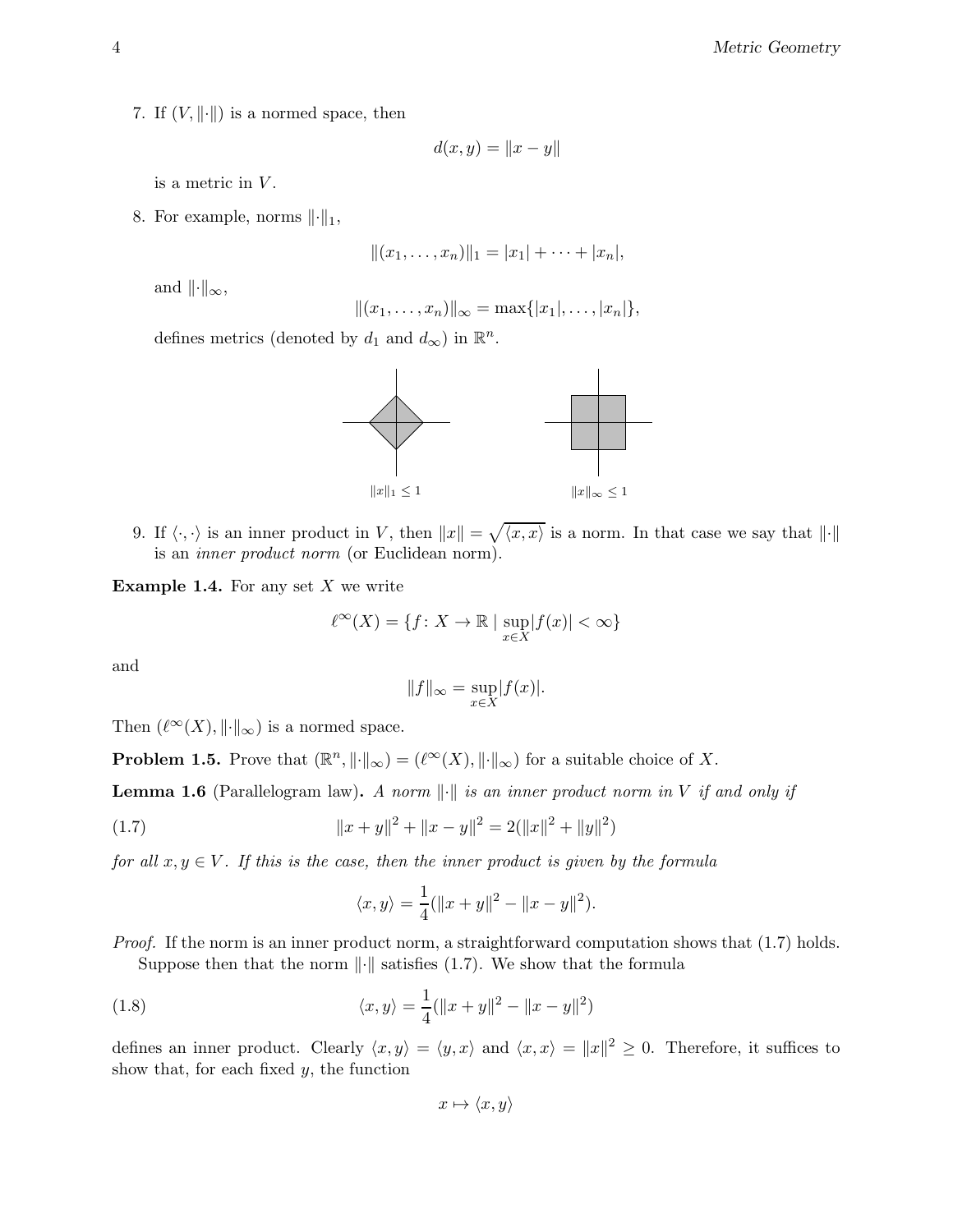is linear. Applying (1.7) to pairs  $x' + y$ , x'' and  $x' - y$ , x'' we obtain

$$
||x' + x'' + y||^2 + ||x' - x'' + y||^2 = 2||x' + y||^2 + 2||x''||^2,
$$
  

$$
||x' + x'' - y||^2 + ||x' - x'' - y||^2 = 2||x' - y||^2 + 2||x''||^2.
$$

Subtracting the second equation from the first one and using the definition (1.8) we get

$$
\langle x' + x'', y \rangle + \langle x' - x'', y \rangle = 2\langle x', y \rangle.
$$

Since  $\langle 0, y \rangle = 0$ , it follows (by choosing  $x' = x''$ ) that

$$
\langle 2x',y\rangle=2\langle x',y\rangle.
$$

Hence

$$
\langle x' + x'', y \rangle + \langle x' - x'', y \rangle = \langle 2x', y \rangle.
$$

Replacing here  $x'$  by  $\frac{1}{2}(x' + x'')$  and  $x''$  by  $\frac{1}{2}(x' - x'')$  we obtain

(1.9) 
$$
\langle x', y \rangle + \langle x'', y \rangle = \langle x' + x'', y \rangle
$$

for all  $x', x'', y \in V$ .

We have to show that  $\langle \lambda x, y \rangle = \lambda \langle x, y \rangle$  for all  $\lambda \in \mathbb{R}$ . Repeating (1.9) we get

$$
\langle nx, y \rangle = n \langle x, y \rangle
$$

for all  $n \in \mathbb{N}$ . On the other hand,

$$
\langle -x, y \rangle = \frac{1}{4}(\| -x + y \|^2 - \| -x - y \|^2) = -\frac{1}{4}(\|x + y\|^2 - \|x - y \|^2) = -\langle x, y \rangle,
$$

and therefore (1.10) holds for all  $n \in \mathbb{Z}$ . It follows that

 $\langle qx, y \rangle = q\langle x, y \rangle$ 

holds for all rational numbers  $q = m/n$ . Since  $x \mapsto \langle x, y \rangle$  and multiplication by scalars are continuous functions (in the norm topology),

$$
\langle \lambda x, y \rangle = \lambda \langle x, y \rangle
$$

holds for all  $\lambda \in \mathbb{R}$ .

- **Remark 1.11.** 1. Using Lemma 1.6 it is easy to see that  $\|\cdot\|_1$  and  $\|\cdot\|_{\infty}$  are not inner product norms in  $\mathbb{R}^n$  for  $n > 1$ .
	- 2. We will use the (Polish distance) notation
		- (1.12)  $|x y| := d(x, y)$

in every metric space (even if  $X$  were not a vector space).

**Example 1.13.** If  $\langle \cdot, \cdot \rangle$  is the (standard) inner product in  $\mathbb{R}^{n+1}$  and

$$
\mathbb{S}^n = \{x = (x_1, \dots, x_{n+1}) \in \mathbb{R}^{n+1} : |x| = 1\}
$$

is the unit sphere, the function  $d \colon \mathbb{S}^n \times \mathbb{S}^n \to [0, \pi],$ 

$$
\cos d(x, y) = \langle x, y \rangle, \ x, y \in \mathbb{S}^n,
$$

defines so called *angular metric* in  $\mathbb{S}^n$ . Then  $d(x, y)$  is the angle between vectors x and y (and equals to the "length of the shortest arc on  $\mathbb{S}^n$  joining x and y").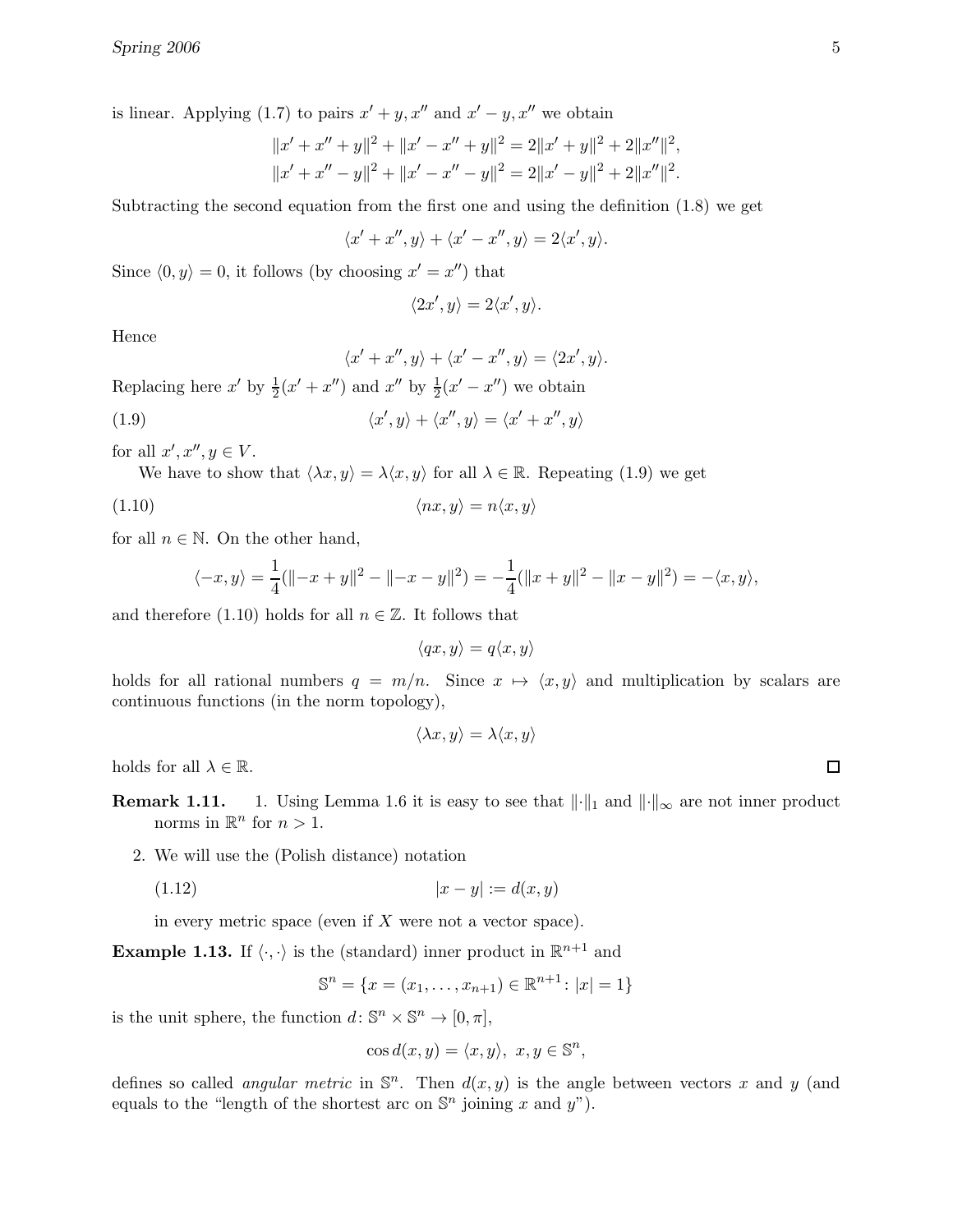**Definition 1.14.** We say that a mapping  $f: X \to Y$  between metric spaces X and Y is an *isometric* embedding if

$$
|f(x) - f(y)| = |x - y|
$$

for all  $x, y \in X$ . If, in addition, f is onto (surjective), we say that f is an *isometry*.

**Problem 1.15.** 1. Prove that every metric space  $(X, d)$  can be isometrically embedded into  $\ell^∞(X)$ . (Hence the notation (1.12) makes sense.)

2. Study for which values of *n* the spaces  $(\mathbb{R}^n, d_1)$  and  $(\mathbb{R}^n, d_\infty)$  are isometric.

To study the second problem above one may use, for instance, the following theorem of Mazur and Ulam  $(1932)^{1}$ . Recall that a mapping  $f: V \to W$  is affine if the mapping  $L: V \to W$ ,  $L(x) =$  $f(x) - f(0)$ , is linear. Equivalently, f is affine if

(1.16) 
$$
f((1-t)x + ty) = (1-t)f(x) + tf(y)
$$

for all  $x, y \in V$  and  $0 \le t \le 1$ . Since every isometry is continuous, a sufficient condition for an isometry  $f: V \to W$  to be affine is

(1.17) 
$$
f((x+y)/2) = (f(x) + f(y))/2
$$

for all  $x, y \in V$  (iteration of (1.17) gives (1.16) first for all dyadic rationals  $t \in [0, 1]$  and then (1.16) follows for all  $t \in [0, 1]$  by continuity).

**Theorem 1.18** (Mazur-Ulam theorem). Suppose that V and W are normed spaces and that  $f: V \rightarrow$ W is an isometry. Then f is affine.

*Proof.* For  $z \in V$ , the reflection of E in z is the mapping  $\psi: V \to V$ ,  $\psi(x) = 2z - x$ . Then  $\psi \circ \psi = id$ , and hence  $\psi$  is bijective with  $\psi^{-1} = \psi$ . Moreover,  $\psi$  is an isometry, z is the only fixed point of  $\psi$ , and

(1.19) 
$$
|\psi(x) - z| = |x - z|, \quad |\psi(x) - x| = 2|x - z|
$$

hold for all  $x \in V$ .

Let  $x, y \in V$  and write  $z = (x + y)/2$ . In order to prove that f is affine, it suffices to show that  $f(z) = (f(x) + f(y))/2 =: z'$ . Let F be the family of all isometries  $g: V \to V$  keeping the points x and y fixed. We will show first that also z is a fixed point for all  $g \in \mathcal{F}$ . Let  $\lambda = \sup\{|g(z) - z|: g \in \mathcal{F}\}\.$  For  $g \in \mathcal{F}$  we have  $|g(z) - x| = |g(z) - g(x)| = |z - x|$ . Hence  $|g(z) - z| \leq |g(z) - x| + |x - z| = 2|x - z|$ , and so  $\lambda < \infty$ . Let  $\psi$  be the reflection of E in z. Then  $\psi(x) = y$  and  $\psi(y) = x$ . If  $g \in \mathcal{F}$ , then also  $g^* = \psi \circ g^{-1} \circ \psi \circ g \in \mathcal{F}$ . Hence  $|g^*(z) - z| \leq \lambda$ . Since  $g^{-1}$  is an isometry, this and (1.19) imply that

$$
2|g(z) - z| = |\psi(g(z)) - g(z)| = |g^{-1} \circ \psi \circ g(z) - z| = |g^*(z) - z| \le \lambda
$$

for all  $g \in \mathcal{F}$ . Hence  $2\lambda \leq \lambda$ , and so  $\lambda = 0$ . This implies that  $g(z) = z$  for all  $g \in \mathcal{F}$ . Let  $\psi'$  be the reflection of W in z'. Then  $h = \psi \circ f^{-1} \circ \psi' \circ f \in \mathcal{F}$ , and hence  $h(z) = z$ . This implies that  $\psi'(f(z)) = f(z)$ . Since z is the only fixed point of  $\psi$ , we have  $f(z) = z'$  as desired

**Remark 1.20.** The surjectivity of f is essential in the Mazur-Ulam theorem: For example,  $g: \mathbb{R} \to$  $\mathbb{R}^2$ ,  $g(t) = (t, |t|)$  is not affine, though it is an isometric embedding  $(\mathbb{R}, |\cdot|) \to (\mathbb{R}^2, ||\cdot||_{\infty})$ .

<sup>&</sup>lt;sup>1</sup>The proof is taken from Väisälä: A proof of the Mazur-Ulam theorem. Amer. Math. Monthly 110 (2003) no. 7, 633-635.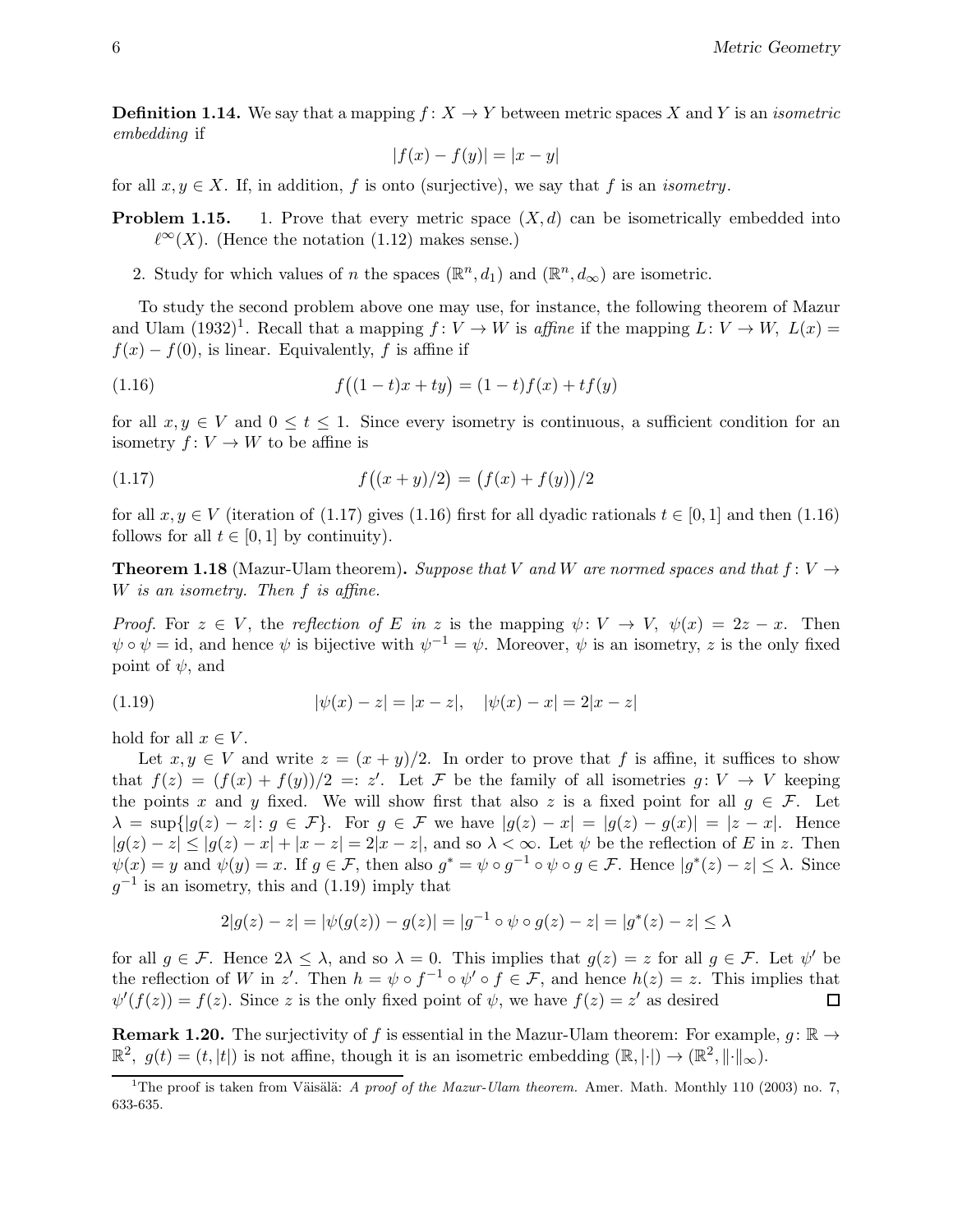Let us fix some notation. For a metric space  $X$ ,

$$
B(x,r) = \{y \in X : |x - y| < r\}
$$
 is the open ball of radius  $r > 0$  centered at  $x \in X$ ,  
\n
$$
\bar{B}(x,r) = \{y \in X : |x - y| \le r\}
$$
 is the closed ball of radius  $r$  centered at  $x$ ,  
\n
$$
S(x,r) = \{y \in X : |x - y| = r\}
$$
 is the sphere of radius  $r$  centered at  $x$ ,  
\n
$$
dist(x,A) = \inf\{|x - y| : y \in A\}
$$
 is the distance of  $x \in X$  to  $A \subset X$ ,  
\n
$$
dist(A,B) = \inf\{|x - y| : x \in A, y \in B\}
$$
 is the distance between sets  $A, B \subset X$ ,  
\n
$$
diam(A) = sup\{|x - y| : x, y \in A\}
$$
 is the diameter of  $A \subset X$ .

Note that  $S(x, r)$  may be an empty set.

The metric determines the topology, denoted by  $\mathcal{T}_d$ , of X: A set  $A \subset X$  is open (i.e.  $A \in \mathcal{T}_d$ ) if, for each  $x \in A$ , there exists an open ball  $B(x, r) \subset A$ . Recall that a set  $C \subset X$  is *closed* if its complement  $C^c = X \setminus C$  is open. We denote the *closure* of a set  $A \subset X$  by  $\overline{A}$ . Thus

$$
\overline{A} = \{ x \in X \colon B(x,r) \cap A \neq \emptyset \,\,\forall r > 0 \}.
$$

Note that the closure  $B(x, r)$  need not be the whole closed ball  $\bar{B}(x, r)$ .

A topological space  $(X, \mathcal{T})$  is *Hausdorff* if disjoint points have disjoint neighborhoods. That is, for every  $x, y \in X, x \neq y$ , there exist open sets  $x \in U$  and  $y \in V$  such that  $U \cap V = \emptyset$ . In particular, every metric space is Hausdorff. Consequently, a sequence  $(x_i)$  in a metric space can have at most one limit.

A sequence  $(x_i)$  in a metric space X is called a *Cauchy sequence* if, for every  $\varepsilon > 0$ , there exists  $i_0 \in \mathbb{N}$  such that

$$
|x_i - x_j| < \varepsilon
$$

for all  $i, j \geq i_0$ . A metric space X is *complete* if every Cauchy sequence in X converges. That is, if  $(x_i)$  is a Cauchy sequence in X, there exists  $x \in X$  such that  $|x_i - x| \to 0$  as  $i \to \infty$ .

For example,  $\mathbb{R}^n$  is complete for all  $n \in \mathbb{N}$ , but  $\mathbb{R}^n \setminus \{0\}$  is not (any sequence  $x_i$  converging to 0 (in  $\mathbb{R}^n$ ) is a Cauchy sequence, but the limit 0 does not belong to the metric space  $\mathbb{R}^n \setminus \{0\}$ ).

**Problem 1.21.** Prove that a metric space X is complete if and only if it has the following property: If  $(X_n)$  is a sequence of non-empty, closed subsets of X such that  $X_{n+1} \subset X_n$  for every n and  $diam(X_n) \to 0$ , then the sets  $X_n$  have a common point (i.e.  $\cap_n X_n \neq \emptyset$ ). Note that the condition  $diam(X_n) \to 0$  is essential as an example  $X_n = [n, \infty) \subset \mathbb{R}$  shows.

A mapping  $f: X \to Y$  between metric spaces X and Y is Lipschitz if there exists a constant L such that

(1.22) 
$$
|f(x) - f(y)| \le L|x - y|
$$

for all  $x, y \in X$ . In that case f is called L-Lipschitz. The smallest L for which (1.22) holds is denoted by  $LIP(f)$ , i.e.

$$
LIP(f) = \inf\{L: f \text{ } L\text{-Lipschitz}\}.
$$

It is easy to see that f is then  $LIP(f)$ -Lipschitz (i.e. " $\inf = \min$ "). Every Lipschitz mapping is clearly continuous. A mapping  $f: X \to Y$  is called bi-Lipschitz if there exists a constant  $L \geq 1$ such that

$$
\frac{1}{L}|x - y| \le |f(x) - f(y)| \le L|x - y|
$$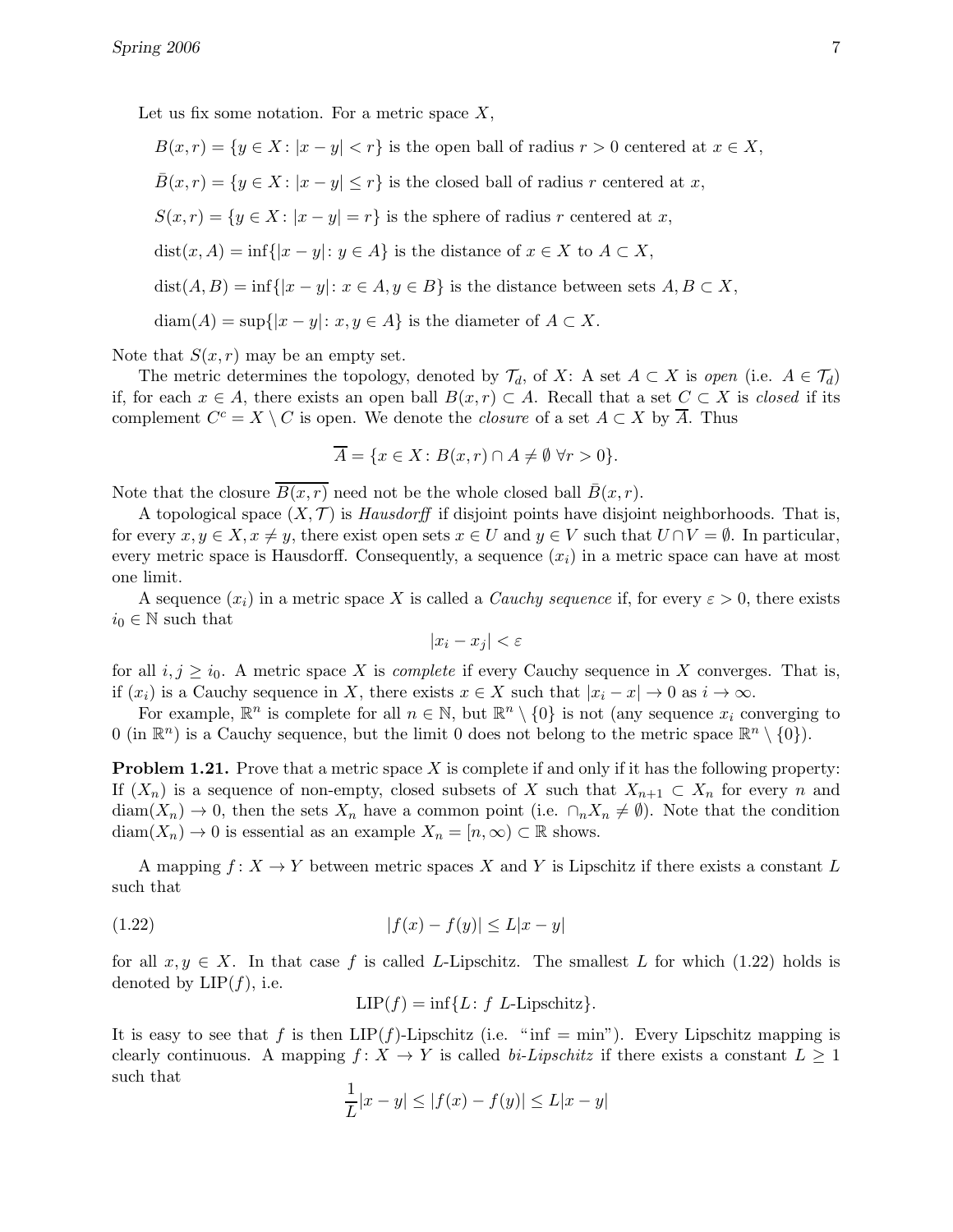for all  $x, y \in X$ . In this case we say that f is L-bi-Lipschitz. Every bi-Lipschitz mapping is a homeomorphism onto its image.

If  $f: X \to Y$  is a bi-Lipschitz homeomorphism, then X and Y are complete simultaneously. Note that completeness is not a topological property: there are homeomorphic metric spaces X and Y such that X is complete while Y is not. (Exercise: construct an example.)

The following two theorems on complete metric spaces are very important in many contexts. We omit their proofs.

**Theorem 1.23** (Banach's fixed point theorem). Let X be a complete metric space and  $f: X \to X$ an L-Lipschitz mapping, with  $L < 1$ . Then there exists a unique  $x_0 \in X$  such that  $f(x_0) = x_0$ .

**Theorem 1.24** (Baire's theorem). If X is a complete metric space, the intersection of every countable collection of dense open subsets of X is dense in X.

Next we present useful extension and approximation results involving Lipschitz functions.

**Theorem 1.25** (McShane-Whitney extension theorem). Let X be a metric space,  $A \subset X$ , and  $f: A \to \mathbb{R}$  L-Lipschitz. Then there exists an L-Lipschitz function  $F: X \to \mathbb{R}$  such that  $F|A = f$ .

*Proof.* For every  $a \in A$  we define an L-Lipschitz function  $f^a: X \to \mathbb{R}$ 

$$
f^{a}(x) = f(a) + L|a - x|, \quad x \in X
$$

The function  $F$  is then defined by setting

$$
F(x) = \inf_{a \in A} f^a(x), \quad x \in X.
$$

Clearly  $F(x) < \infty$   $\forall x \in X$ . By fixing  $a_0 \in A$  we see that

$$
f(a) + L|a - x| \ge f(a) + L|a - a_0| - L|a_0 - x|
$$
  
\n
$$
\ge f(a_0) - L|a_0 - x|.
$$

Hence  $F(x) > -\infty$  for all  $x \in X$ . Since every  $f^a$  is L-Lipschitz and  $F(x) > -\infty$  for all  $x \in X$ , F is L-Lipschitz. Moreover, for every  $x \in A$ 

$$
F(x) \le f^x(x) = f(x) \le f(y) + L|x - y| = f^y(x) \quad \forall y \in A,
$$

and hence  $F|A = f$ .

**Corollary 1.26.** Let X be a metric space,  $A \subset X$ , and  $f: A \to \mathbb{R}^n$  L-Lipschitz. Then there exists a  $\sqrt{n}L$ -Lipschitz mapping  $F: X \to \mathbb{R}^n$  such that  $F|A = f$ .

Proof. Apply Theorem 1.25 to the coordinate functions of f.

- **Remark 1.27.** 1. Theorem 1.25 holds (as such) in the case  $X \subset \mathbb{R}^m$ ,  $f: X \to \mathbb{R}^n$ , but the proof is much harder. This is so called Kirszbraun's theorem.
	- 2. It is a topic of quite active current research to study which pairs of metric spaces  $X, Y$  have a Lipschitz extension property (i.e. for every  $A \subset X$  every Lipschitz mapping f: A has a Lipschitz extension  $F: X \to Y$ .

**Theorem 1.28.** Let X be a metric space and let  $X' \subset X$  be dense. Suppose that Y is complete and that  $f: X' \to Y$  is Lipschitz. Then there exists a unique continuous mapping  $F: X \to Y$  such that  $F|X' = f$ . Moreover, F is Lipschitz and  $LIP(F) = LIP(f)$ .

$$
\Box
$$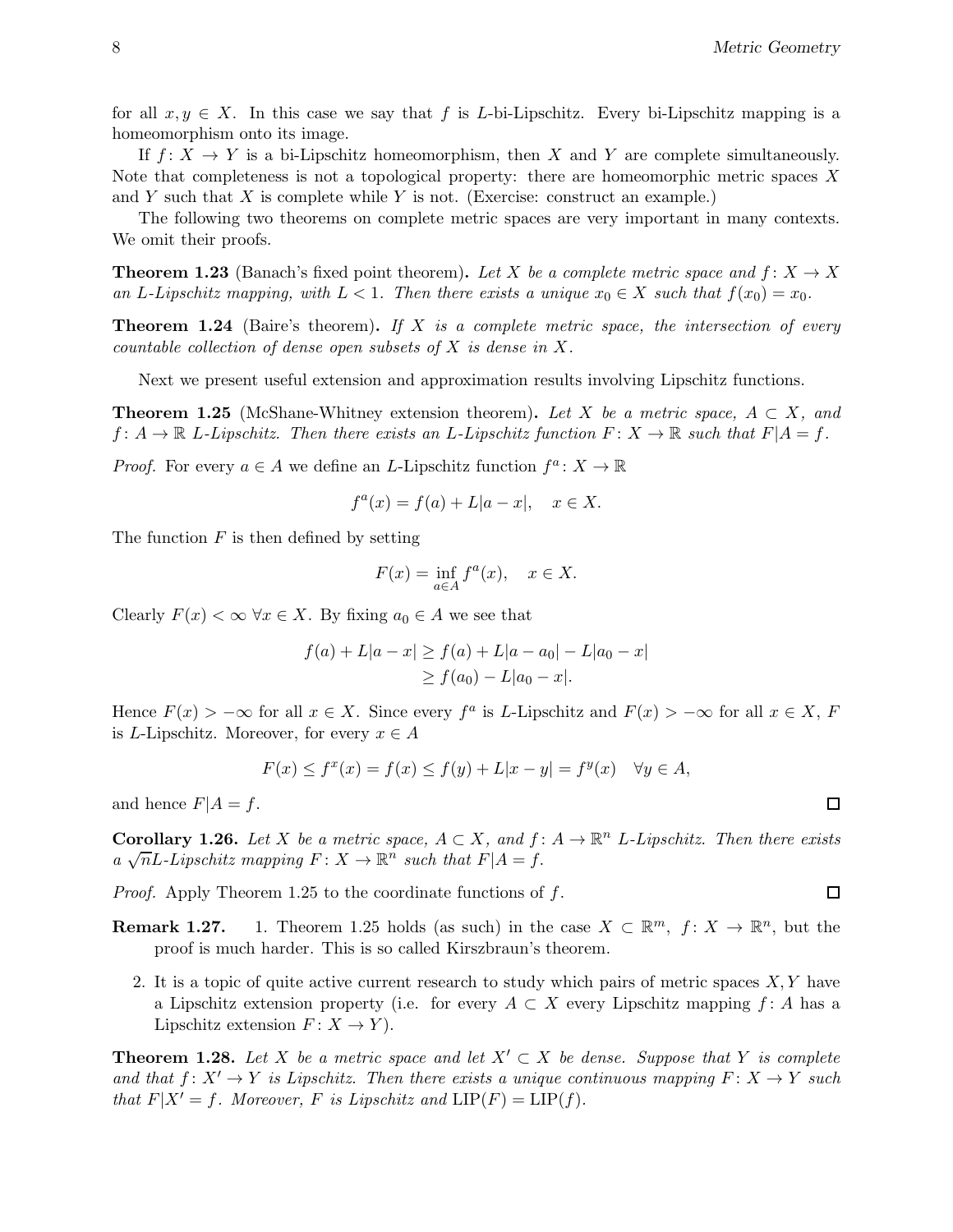*Proof.* For every  $x \in X$  choose a sequence  $(x_i)$  such that  $x_i \in X'$  and  $x_i \to x$ . Then  $(f(x_i))$  is a Cauchy sequence in Y since  $|f(x_i) - f(x_j)| \le L|x_i - x_j| \to 0$  as  $i, j \to \infty$ . Here  $L = LIP(f)$ . Since Y is complete, there exists  $y \in Y$  such that  $f(x_i) \to y$ . We define

$$
F(x) = y.
$$

Then F is well-defined  $(y = F(x)$  does not depend on the choice of the sequence  $(x_i)$ ). To show that F is L-Lipschitz, let  $x, y \in X$  and choose sequences  $x_i \to x$  and  $y_i \to y$ . Then

$$
|F(x) - F(y)| = \lim_{i \to \infty} |f(x_i) - f(y_i)| \le L \lim_{i \to \infty} |x_i - y_i| = L|x - y|.
$$

The uniqueness of  $F$  is clear: if two continuous mappings coincide in a dense set, they must coincide everywhere.  $\Box$ 

A function  $f: X \to (-\infty, \infty]$  of a metric space (or, more generally, of a topological space) X is called lower semicontinuous if the set  $\{x \in X : f(x) > a\}$  is open for each  $a \in \mathbb{R}$ . For example, the characteristic function of an open set is lower semicontinuous. A function  $f$  is called upper semicontinuous if  $-f$  is lower semicontinuous.

**Remark 1.29.** A function  $f: X \to (-\infty, \infty]$  is lower semicontinuous if and only if

$$
\liminf_{y \to x} f(y) \ge f(x) \quad \forall x \in X
$$

**Theorem 1.30.** Let X be a metric space,  $c \in \mathbb{R}$ , and let  $f: X \to [c, \infty]$  be lower semicontinuous. Then there exists an increasing sequence  $(f_i)$  of Lipschitz functions  $f_i: X \to \mathbb{R}$  such that

$$
c \le f_i(x) \le f_{i+1}(x) \le f(x)
$$

and

$$
\lim_{i \to \infty} f_i(x) = f(x)
$$

for every  $x \in X$ .

*Proof.* If  $f(x) \equiv \infty$ , we may choose  $f_i(x) \equiv i$ . Thus we may assume that  $f(x) < \infty$  for some  $x \in X$ . For each  $i \in \mathbb{N}$  we define an *i*-Lipschitz function  $f_i$  by

$$
f_i(x) = \inf\{f(y) + i |x - y| : y \in X\}.
$$

Then  $c \le f_i(x) \le f_{i+1}(x) \le f(x)$  for all  $x \in X$ . Fix  $x \in X$  and let  $M \in [c, f(x))$ . Choose  $r > 0$ such that  $f > M$  in  $B(x, r)$ . Then  $f_i(x) \ge \min\{M, c + ir\}$ . If  $i \in \mathbb{N}$  is so large that  $c + ir > M$ , we have  $f_i(x) > M$ . Hence  $\lim_{i \to \infty} f_i(x) = f(x)$ . have  $f_i(x) \geq M$ . Hence  $\lim_{i \to \infty} f_i(x) = f(x)$ .

Every metric space can be isometrically embedded into a complete metric space. More precisely, we have the following theorem.

**Theorem 1.31.** Let X be a metric space. Then there exists a complete metric space  $\tilde{X}$  and an isometric embedding  $f: X \to \tilde{X}$  such that  $fX \subset \tilde{X}$  is dense. The space  $\tilde{X}$  is unique up to an isometry and it is called the completion of X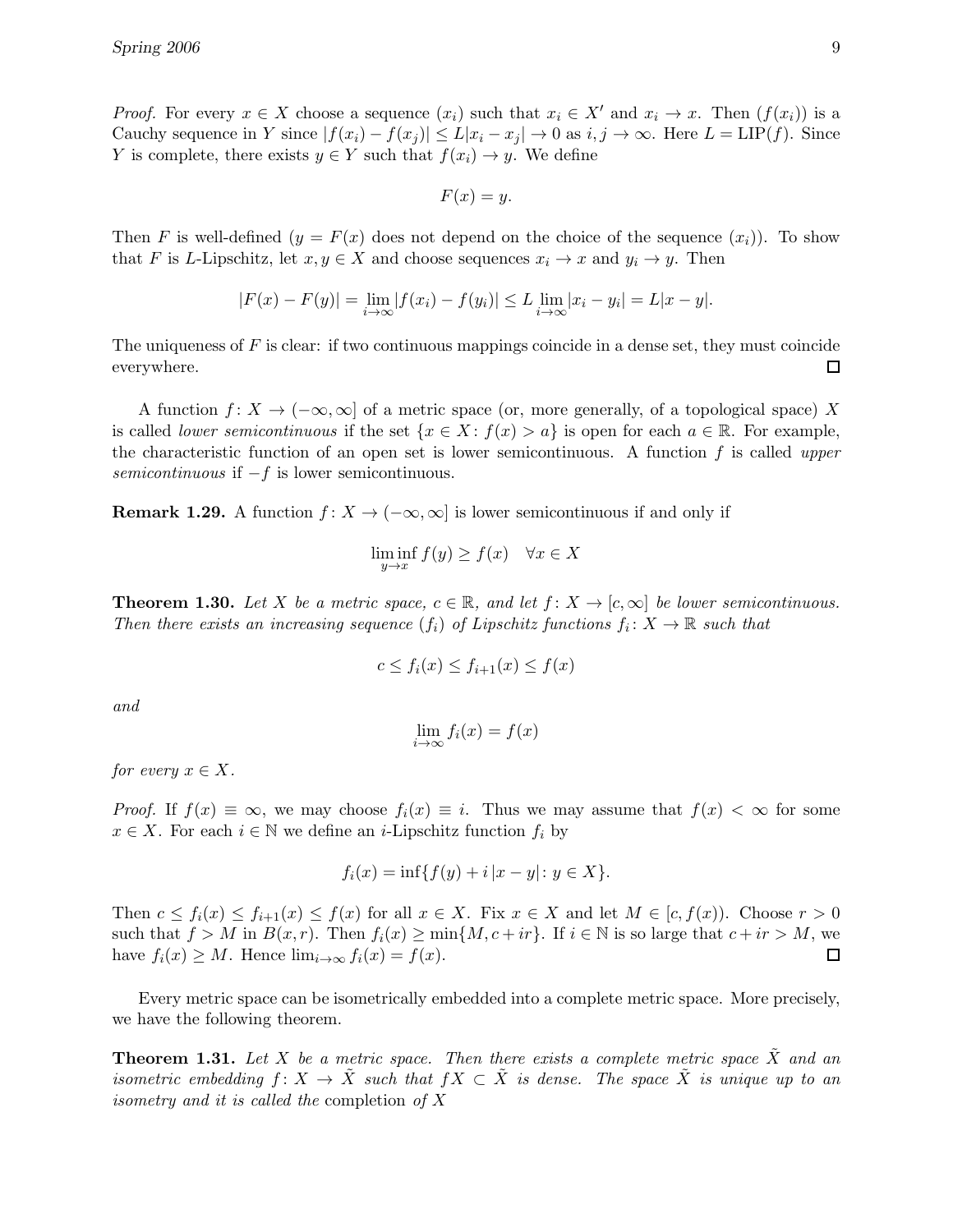*Proof.* Let X be the set of all Cauchy sequences in X. If  $\bar{x} = (x_i)$  and  $\bar{y} = (y_i)$  are Cauchy sequences in  $X$ , we have

$$
||x_i - y_i| - |x_j - y_j|| \le |x_i - x_j| + |y_i - y_j|,
$$

and hence  $(|x_i - y_i|)$  is a Cauchy-sequence in R. This sequence has a limit since R is complete, hence we may define  $d: \mathcal{X} \times \mathcal{X} \to [0, \infty),$ 

$$
d(\bar{x}, \bar{y}) = \lim_{i \to \infty} |x_i - y_i|.
$$

Clearly d is a pseudo metric in X. Let  $\sim$  be the equivalence relation

$$
\bar{x} \sim \bar{y} \iff d(\bar{x}, \bar{y}) = 0
$$

and let  $\tilde{X} = \mathcal{X}/\sim$ . Then d defines a metric in  $\tilde{X}$  since

$$
d([\bar{x}], [\bar{y}]) = d(\bar{x}, \bar{y})
$$

is well-defined (i.e. is independent of the choice of representatives  $\bar{x}, \bar{y}$ ). To show that  $(\tilde{X}, d)$  is complete, let  $(\bar{x}_i)$  be a Cauchy sequence in  $(\bar{X}, d)$ . We have to show that there exists  $\bar{x} \in \tilde{X}$  such that  $d(\bar{x}_i, \bar{x}) \to 0$ . By passing to a subsequence, if necessary, we may assume that, for all  $i \in \mathbb{N}$ ,

$$
d(\bar{x}_j, \bar{x}_k) < 1/i \quad \forall j, k \geq i.
$$

For each  $i, \bar{x}_i = [(x_{i,j})_{j=1}^{\infty}]$ , where  $(x_{i,j})_{j=1}^{\infty}$  is a Cauchy sequence in X. We may assume (again by passing to a subsequence) that the representative  $(x_{i,j})_{j=1}^{\infty}$  satisfies

$$
|x_{i,j} - x_{i,k}| < 1/n \quad \forall j, k \ge n.
$$

Let  $\bar{x}$  be the sequence of diagonal points  $x_{j,i}, j \in \mathbb{N}$ . We claim that  $\bar{x}$  is a Cauchy sequence in X (i.e.  $[\bar{x}] \in \tilde{X}$ ) and that  $d(\bar{x}_i, [\bar{x}]) \to 0$  as  $i \to \infty$  which then shows that  $(\tilde{X}, d)$  is complete. Suppose that  $j \geq i$ . Then for sufficiently large k we have

$$
|x_{i,i} - x_{j,j}| \le \underbrace{|x_{i,i} - x_{i,k}|}_{\le 1/i} + \underbrace{|x_{i,k} - x_{j,k}|}_{\le 2/i} + \underbrace{|x_{j,k} - x_{j,j}|}_{\le 1/j \le 1/i} < 4/i
$$

which implies that  $(x_{j,j})$  is Cauchy. Furthermore, for all sufficiently large k, we have

$$
|x_{i,k} - x_{k,k}| \leq \underbrace{|x_{i,k} - x_{i,i}|}_{\leq 1/i} + \underbrace{|x_{i,i} - x_{k,k}|}_{\leq 4/i} < 5/i.
$$

Hence

$$
\lim_{i \to \infty} d(\bar{x}_i, [\bar{x}]) = \lim_{i \to \infty} \lim_{k \to \infty} |x_{i,k} - x_{k,k}| \le \lim_{i \to \infty} 5/i = 0.
$$

We define a mapping  $f: X \to \tilde{X}$  by setting  $f(x) = [(x_i)]$ , where  $(x_i)$  is the Cauchy sequence  $x_i \equiv x$ . Then

$$
d(f(x), f(y)) = \lim_{i \to \infty} |x_i - y_i| = |x - y|,
$$

and so  $f$  is an isometric embedding.

To show that  $f(X)$  is dense in X we assume, on the contrary, that there exist  $\bar{y} \in X$  and  $\varepsilon > 0$ such that  $d(\bar{y}, f(x)) \geq \varepsilon \ \forall x \in X$ . Now  $\bar{y} = [(y_i)]$ , where  $(y_i)$  is a Cauchy sequence in X. Thus there exists  $j \in \mathbb{N}$  such that  $|y_i - y_j| < \varepsilon/2 \ \forall i \geq j$ . This leads to a contradiction since

$$
0 < \varepsilon \le d(\bar{y}, f(y_j)) = \lim_{i \to \infty} |y_i - y_j| \le \varepsilon/2.
$$

The uniqueness claim follows from Theorem 1.28.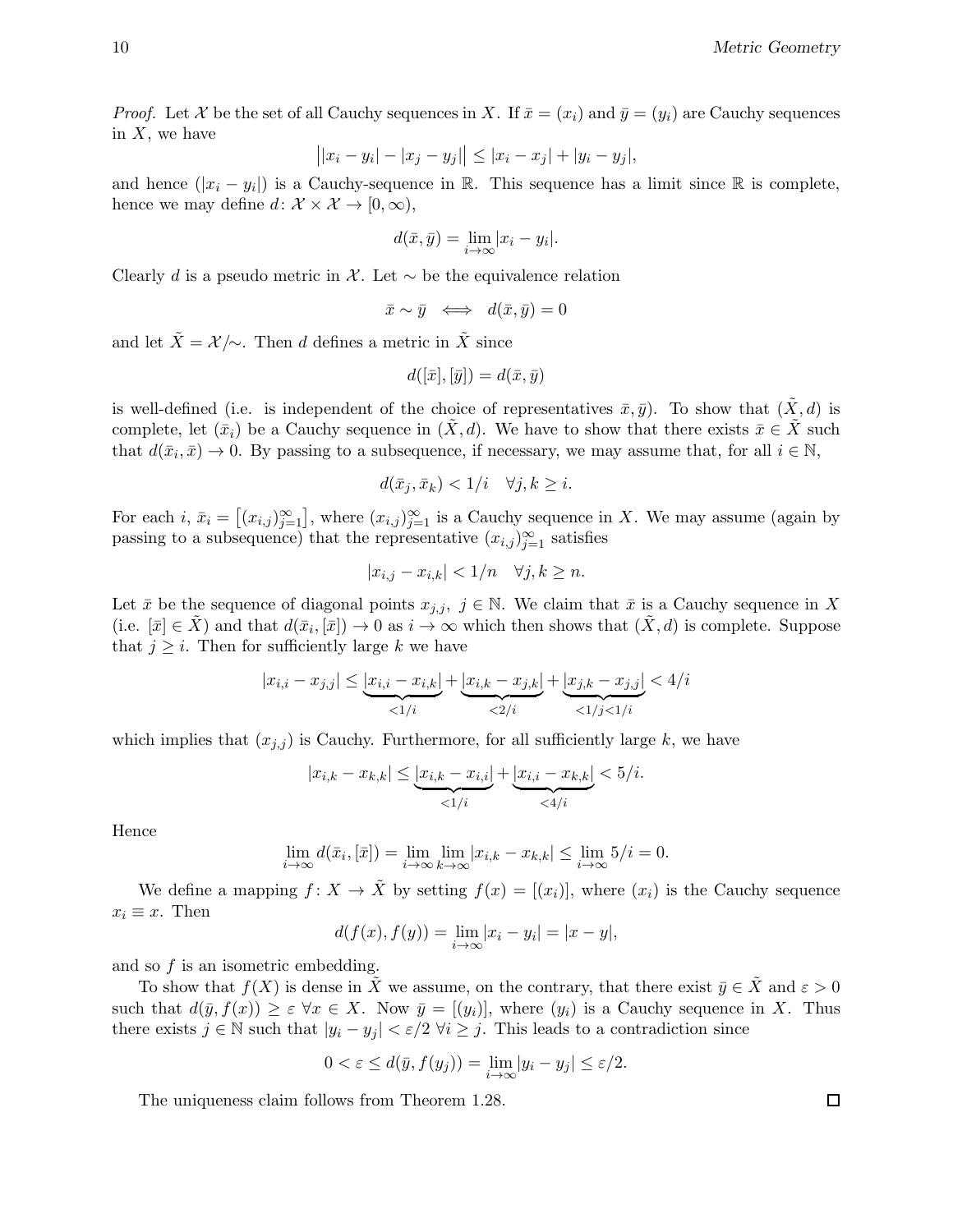#### 1.32 Length spaces

Let X be a metric space and  $I \subset \mathbb{R}$  an interval.

**Definition 1.33.** The *(total) variation* of a mapping  $\gamma: I \to X$  on an interval [a, b] ⊂ I is defined by

$$
V_{\gamma}(a,b) = \sup \Bigl\{ \sum_{i=1}^{k} |\gamma(t_i) - \gamma(t_{i-1})| \colon a \le t_0 < t_1 < \cdots < t_k \le b \Bigr\}.
$$

We say that  $\gamma$  is locally rectifiable if  $V_{\gamma}(a, b) < \infty$  for each (compact) [a, b]  $\subset I$ . The length of  $\gamma$  is

$$
\ell(\gamma):=\sup_{[a,b]\subset I}V_{\gamma}(a,b).
$$

and  $\gamma$  is called *rectifiable* if  $\ell(\gamma) < \infty$ . If  $\gamma : [a, b] \to X$  is rectifiable, the function  $s_{\gamma} : [a, b] \to X$  $[0, \ell(\gamma)],$ 

$$
s_{\gamma}(t) = V_{\gamma}(a, t) = \ell(\gamma|[0, t]),
$$

is called the *length function* of  $\gamma$ .

**Remark 1.34.** Note that  $\gamma$  need not be continuous. If  $V_{\gamma}(a, b) < \infty$ , then

$$
|\gamma(t+h) - \gamma(t)| \le s_{\gamma}(t+h) - s_{\gamma}(t)
$$

for all  $a \le t \le t + h \le b$ . Hence  $\gamma$  is continuous if  $s_{\gamma}$  is continuous.

**Definition 1.35.** The metric derivative  $|\dot{\gamma}|(t)$  of a mapping  $\gamma: [a, b] \to X$  at  $t \in (a, b)$  is defined as the limit

$$
|\dot{\gamma}|(t) = \lim_{h \to 0} \frac{|\gamma(t+h) - \gamma(t)|}{|h|}
$$

whenever the limit exists.

**Example 1.36.** Let X be  $\mathbb{R}^n$  with the standard metric and write  $\gamma = (\gamma_1, \dots, \gamma_n)$ . If the derivative  $\gamma'(t) = (\gamma'_1(t), \dots, \gamma'_n(t)) \in \mathbb{R}^n$  exists, then  $|\dot{\gamma}|(t) = |\gamma'(t)|$ .

**Definition 1.37.** We say that a mapping  $\gamma: [a, b] \to X$  is absolutely continuous if for each  $\varepsilon > 0$ there exists  $\delta > 0$  such that

$$
\sum_{i=1}^k |\gamma(b_i) - \gamma(a_i)| < \varepsilon
$$

whenever  $[a_i, b_i], i = 1, \ldots, k$ , are disjoint subintervals of  $[a, b]$  with

$$
\sum_{i=1}^{k} |b_i - a_i| \le \delta.
$$

**Remark 1.38.** 1. An absolutely continuous mapping  $\gamma: [a, b] \to X$  is clearly continuous.

2. Every Lipschitz mapping  $\gamma: [a, b] \to X$  is absolutely continuous.

**Definition 1.39.** A continuous mapping  $\gamma: I \to X$  of an interval  $I \subset \mathbb{R}$  is called a *path*.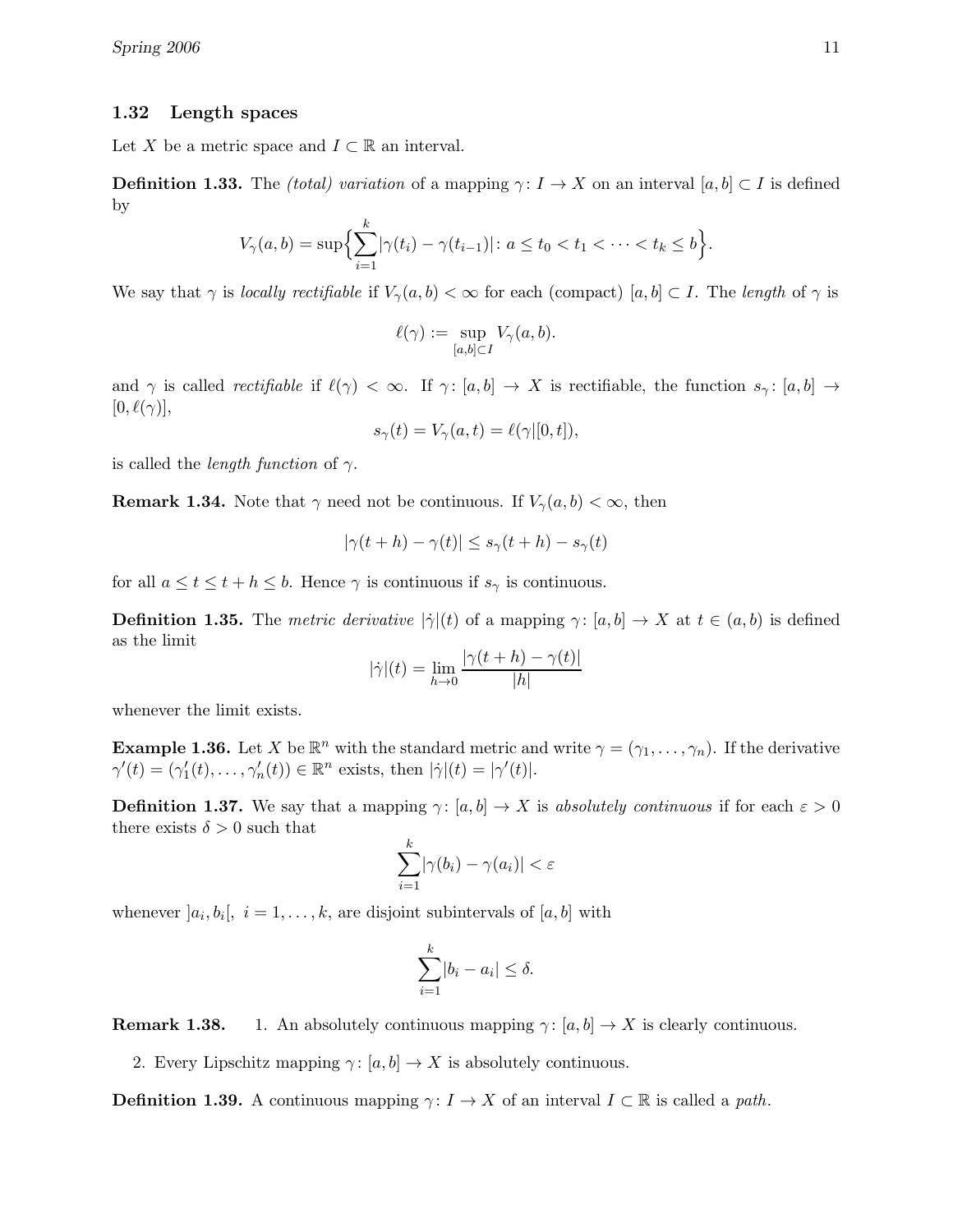**Theorem 1.40.** If  $\gamma$ :  $[a, b] \to X$  is L-Lipschitz, the metric derivative  $|\dot{\gamma}|(t)$  exists for a.e.  $t \in [a, b]$ and

(1.41) 
$$
\ell(\gamma) = \int_a^b |\dot{\gamma}|(t) dt.
$$

*Proof.* Let  $\{t_n : n \in \mathbb{N}\}\subset [a, b]$  be dense. Then  $\{x_n = \gamma(t_n)\}\$ is dense in  $\gamma[a, b]$  since  $\gamma$  is Lipschitz. For each  $n \in \mathbb{N}$ , define  $\varphi_n : [a, b] \to \mathbb{R}$ ,

$$
\varphi_n(t) = |\gamma(t) - x_n|.
$$

Given  $n \in \mathbb{N}$  and  $t, s \in [a, b]$ , we have

$$
|\varphi_n(t) - \varphi_n(s)| = | |\gamma(t) - x_n| - |\gamma(s) - x_n| | \leq |\gamma(t) - \gamma(s)| \leq L|t - s|.
$$

Hence each  $\varphi_n$  is L-Lipschitz and the derivative  $\varphi'_n(t)$  exists for a.e.  $t \in [a, b]$ . It follows that, for a.e.  $t \in [a, b], \varphi'_n(t)$  exists for all  $n \in \mathbb{N}$ . For these  $t$  we define

$$
m(t) = \sup_{n} |\varphi_n'(t)|.
$$

Note that  $t \mapsto m(t)$  is measurable and  $m(t) \leq L$  a.e., hence m is integrable on [a, b].

We will show that

(1.42) 
$$
|\dot{\gamma}|(t) = m(t) \text{ for a.e. } t \in [a, b].
$$

Since  $|\gamma(t+h) - \gamma(t)| \geq |\varphi_n(t+h) - \varphi_n(t)|$  for all  $n \in \mathbb{N}$ , we have

$$
\liminf_{h\to 0}\frac{|\gamma(t+h)-\gamma(t)|}{|h|}\geq \liminf_{h\to 0}\frac{|\varphi_n(t+h)-\varphi_n(t)|}{|h|}=|\varphi_n'(t)|.
$$

Taking the supremum over all  $n \in \mathbb{N}$  yields

(1.43) 
$$
\liminf_{h \to 0} \frac{|\gamma(t+h) - \gamma(t)|}{|h|} \ge m(t) \text{ for a.e. } t \in [a, b].
$$

By the Lebesgue differentiation theorem

$$
\lim_{h \to 0} \frac{1}{h} \int_{t}^{t+h} m(s) ds = m(t) \text{ for a.e. } t \in [a, b].
$$

Since  $\{x_n\} \subset \gamma[a, b]$  is dense, we have  $|\gamma(t) - \gamma(s)| = \sup_n ||\gamma(t) - x_n| - |\gamma(s) - x_n||$ , and so

(1.44) 
$$
|\gamma(t) - \gamma(s)| \le \sup_n \left| \int_s^t |\varphi'_n(\tau)| d\tau \right| \le \left| \int_s^t m(\tau) d\tau \right|.
$$

Hence for a.e.  $t \in [a, b]$ 

$$
\limsup_{h \to 0} \frac{|\gamma(t+h) - \gamma(t)|}{|h|} \le \limsup_{h \to 0} \left| \frac{1}{h} \int_{t}^{t+h} m(\tau) d\tau \right| = m(t)
$$

which together with  $(1.43)$  proves  $(1.42)$ .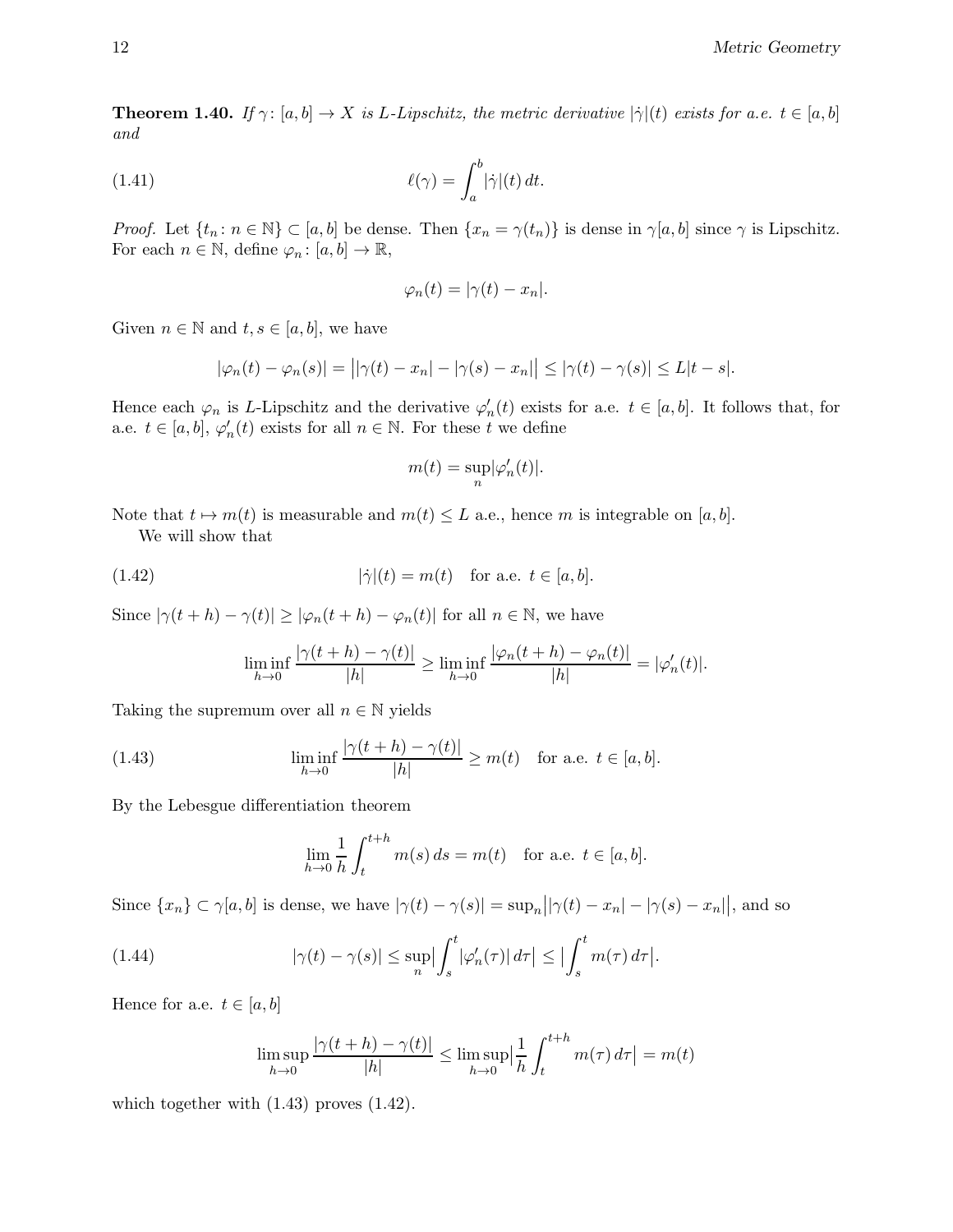It remains to prove  $(1.41)$ . By  $(1.42)$  and  $(1.44)$  we have

$$
\sum_{i=1}^{k} |\gamma(t_i) - \gamma(t_{i-1})| \le \sum_{i=1}^{k} \int_{t_{i-1}}^{t_i} |\dot{\gamma}|(t) dt \le \int_a^b |\dot{\gamma}|(t) dt
$$

for all  $a \le t_0 \le t_1 \le \cdots \le t_k \le b$ . Taking the supremum over all such partitions yields

$$
V_{\gamma}(a,b) \leq \int_a^b |\dot{\gamma}|(t) dt.
$$

To prove the converse inequality, fix  $\varepsilon > 0$  and then an integer  $n \geq 2$  such that  $h_n = (b-a)/n \leq \varepsilon$ . Writing  $t_i = a + ih_n$  and performing, for each i, the change of variables  $s = t - t_i$  we get

$$
\frac{1}{h_n} \int_{a}^{b-\varepsilon} |\gamma(t+h_n) - \gamma(t)| dt \le \frac{1}{h_n} \int_{t_0}^{t_{n-1}} |\gamma(t+h_n) - \gamma(t)| dt
$$
  
\n
$$
= \frac{1}{h_n} \sum_{i=0}^{n-2} \int_{t_i}^{t_{i+1}} |\gamma(t+h_n) - \gamma(t)| dt
$$
  
\n
$$
= \frac{1}{h_n} \int_{0}^{h_n} \sum_{i=0}^{n-2} |\gamma(s+t_{i+1}) - \gamma(s+t_i)| ds
$$
  
\n
$$
\le \frac{1}{h_n} \int_{0}^{h_n} V_{\gamma}(a, b)
$$
  
\n
$$
= V_{\gamma}(a, b).
$$

Hence

$$
\int_{a}^{b-\varepsilon} |\dot{\gamma}|(t) dt = \int_{a}^{b-\varepsilon} \liminf_{n \to \infty} \frac{|\gamma(t+h_n) - \gamma(t)|}{h_n} dt
$$
  

$$
\leq \liminf_{n \to \infty} \frac{1}{h_n} \int_{a}^{b-\varepsilon} |\gamma(t+h_n) - \gamma(t)| dt
$$
  

$$
\leq V_{\gamma}(a, b)
$$

by Fatou's lemma. The inequality  $\int_a^b |\dot{\gamma}|(t) dt \le V_{\gamma}(a, b)$  follows by letting  $\varepsilon \to 0$ .

 $\Box$ 

**Remark 1.45.** It can be shown that Theorem 1.40 holds for absolutely continuous paths  $\gamma: [a, b] \rightarrow$ X. Indeed, given an absolutely continuous path  $\gamma$ : [a, b]  $\rightarrow$  X there exists a unique Radon-measure  $\mu_{\gamma}$  on [a, b] such that  $\mu_{\gamma}(c, d) = V_{\gamma}(c, d)$  for all open intervals  $[c, d] \subset [a, b]$ . Furthermore,  $\mu_{\gamma}$  is absolutely continuous with respect to the Lebesgue measure m (since  $\gamma$  is absolutely continuous) and

$$
D_m \mu(t) = |\dot{\gamma}|(t) \quad \text{for a.e. } t \in [a, b],
$$

where  $D_m\mu$  is the Radon-Nikodym derivative of  $\mu$  with respect to m. The equation (1.41) follows then from the Radon-Nikodym theorem. However, we will not prove these statements here.

**Problem 1.46.** Let  $f: [0,1] \rightarrow [0,1]$  be the Cantor 1/3-function ("devil's staircase") [see e.g. Holopainen: Reaalianalyysi I, Esim. 1.21] and let  $\gamma$ :  $[0, 1] \rightarrow \mathbb{R}^2$  be the *path* 

$$
\gamma(t) = (t, f(t)).
$$

Compute  $V_{\gamma}(0,t), t \in [0,1],$  and study the existence and values of  $|\dot{\gamma}|(t)$ . Conclusions?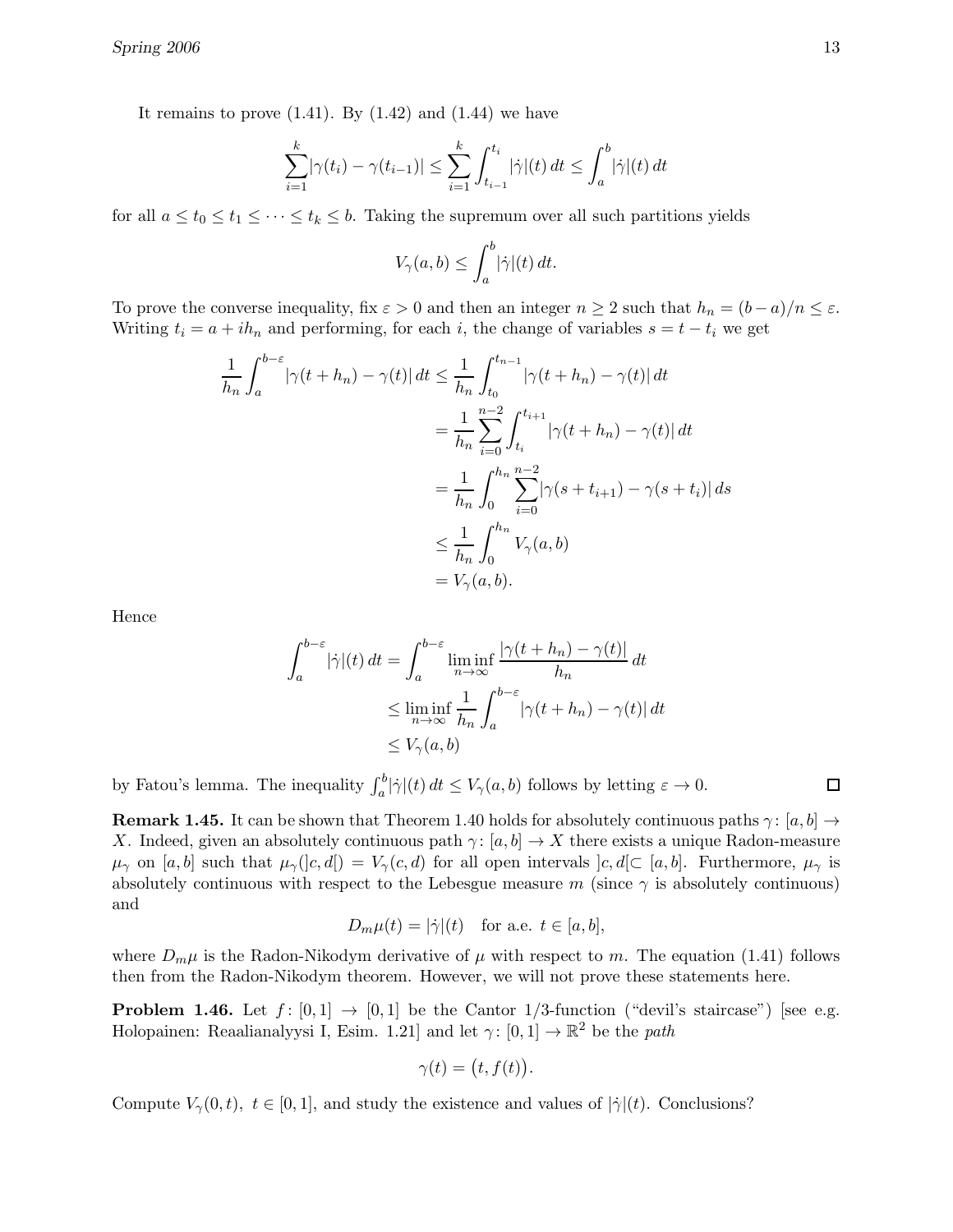

**Lemma 1.47.** The length function  $s_{\gamma}$  of a rectifiable mapping  $\gamma: [a, b] \to X$  is increasing. Furthermore,

- (a)  $\gamma$  is continuous if and only if  $s_{\gamma}$  is continuous, and
- (b)  $\gamma$  is absolutely continuous if and only if  $s_{\gamma}$  is absolutely continuous.

*Proof.* It is clear that  $s_{\gamma}$  is increasing. As noticed in Remark 1.34

$$
|\gamma(t+h) - \gamma(t)| \le s_\gamma(t+h) - s_\gamma(t)
$$

for all  $a \le t \le t + h \le b$ . Hence  $\gamma$  is (absolutely) continuous if  $s_{\gamma}$  is (absolutely) continuous.

Suppose then that  $\gamma: [a, b] \to X$  is continuous,  $c \in [a, b)$ , and that  $\varepsilon > 0$ . Since  $\gamma$  is uniformly continuous, there exists  $\delta > 0$  such that  $|\gamma(x) - \gamma(y)| < \varepsilon/3$  for all  $x, y \in [a, b], |x - y| < \delta$ . Furthermore, there exists a partition  $a \leq x_0 < x_1 < \cdots < x_k \leq b$  such that  $x_{j-1} = c$  for some j,  $x_j - x_{j-1} < \delta$ , and that

$$
\sum_{i=1}^k |\gamma(x_i) - \gamma(x_{i-1})| > s_{\gamma}(b) - \varepsilon/3.
$$

Since  $|\gamma(x_i) - \gamma(x_{i-1})| < \varepsilon/3$ , we have

$$
\sum_{i \neq j} |\gamma(x_i) - \gamma(x_{i-1})| > s_{\gamma}(b) - 2\varepsilon/3.
$$

Hence

$$
V_{\gamma}(x_{j-1}, x_j) + \underbrace{V_{\gamma}(a, x_{j-1}) + V_{\gamma}(x_j, b)}_{>s_{\gamma}(b)-2\varepsilon/3} = s_{\gamma}(b),
$$

and so

$$
V_{\gamma}(x_{j-1}, x_j) < 2\varepsilon/3.
$$

It follows that  $s_{\gamma}$  is right-continuous at c. Similarly,  $s_{\gamma}$  is left-continuous at every point  $c \in (a, b]$ . Hence  $s_{\gamma}$  is continuous.

Suppose then that  $\gamma$  is absolutely continuous. Fix  $\varepsilon > 0$  and let  $\delta > 0$  be as in the definition of the absolute continuity of  $\gamma$ . Let  $]c_1, d_1[, \ldots, c_k, d_k[ \subset [a, b]$  be disjoint intervals such that

$$
\sum_{i=1}^{k} (d_i - c_i) < \delta.
$$

For each  $i = 1, ..., k$  there exists a partition  $c_i = x_0^i < x_1^i < \cdots < x_l^i = d_i$  of  $[c_i, d_i]$  such that

$$
s_{\gamma}(d_i) - s_{\gamma}(c_i) = V_{\gamma}(c_i, d_i) < \sum_{j=1}^{l} |\gamma(x_j^i) - \gamma(x_{j-1}^i)| + \varepsilon/k.
$$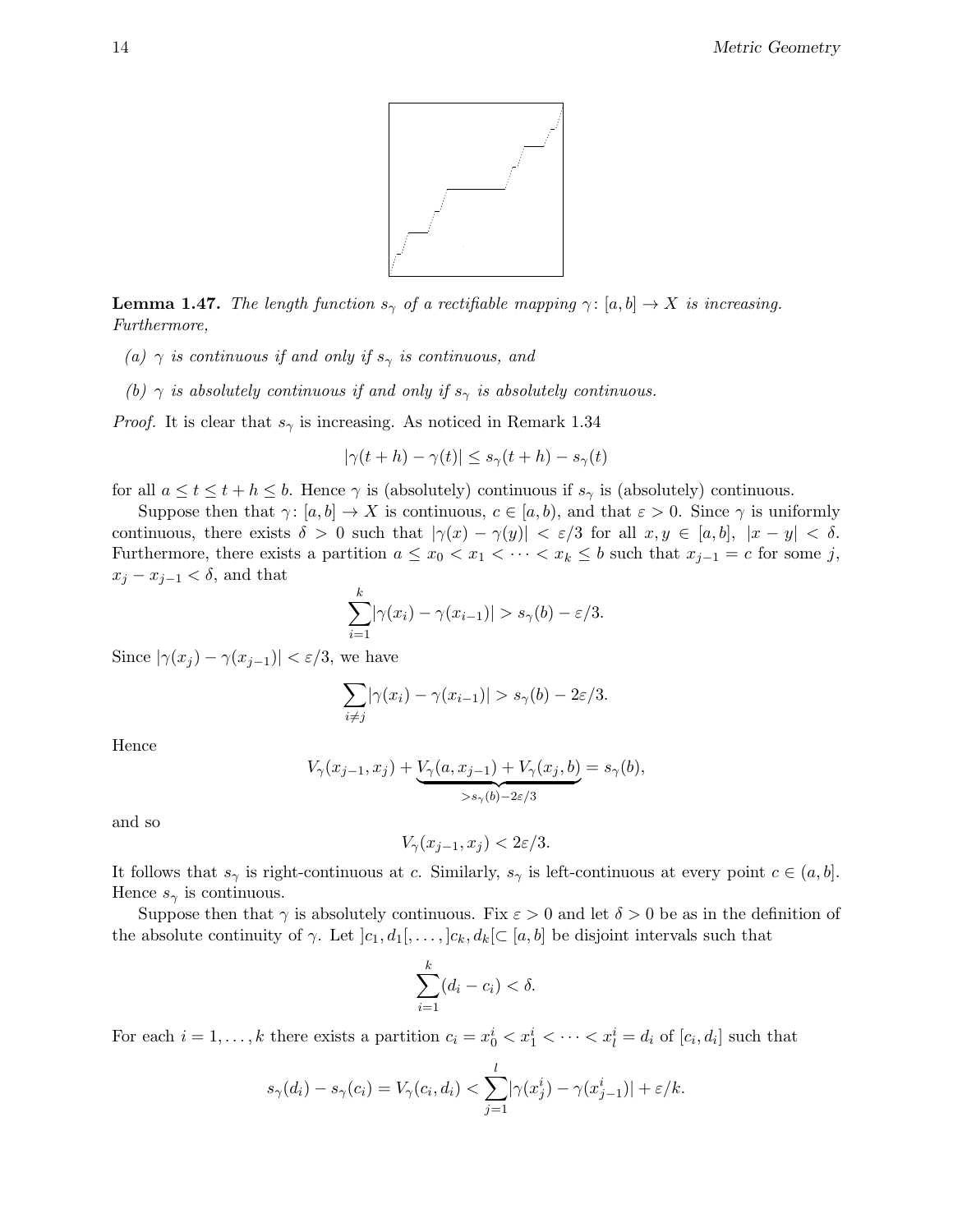Since

$$
\sum_{i}\sum_{j}(x_j^i-x_{j-1}^i)<\delta,
$$

we have, by absolute continuity of  $\gamma$ ,

$$
\sum_{i}\sum_{j}|\gamma(x_j^i)-\gamma(x_{j-1}^i)|<\varepsilon,
$$

and so

$$
\sum_{i=1}^k |s_{\gamma}(d_i) - s_{\gamma}(c_i)| < \varepsilon + k\varepsilon/k = 2\varepsilon.
$$

Hence  $s_{\gamma}$  is absolutely continuous.

**Definition 1.48.** The arc length parameterization of a rectifiable path  $\gamma: [a, b] \to X$  is the path  $\gamma_s \colon [0, \ell(\gamma)] \to X$  defined by

$$
\gamma_s(t) = \gamma(s_\gamma^{-1}(t)),
$$

where

$$
s_{\gamma}^{-1}(t) = \sup\{s : s_{\gamma}(s) = t\}.
$$

Thus  $\gamma(t) = \gamma_s(s_\gamma(t))$  for all  $t \in [a, b]$ . It follows from the definitions that

$$
\ell(\gamma_s|[t, t']) = t' - t
$$

for all  $0 \le t \le t' \le \ell(\gamma)$ .

**Theorem 1.50.** The arc length parameterization  $\gamma_s$  of a rectifiable path  $\gamma$  is 1-Lipschitz and

 $|\dot{\gamma}_s|(t) = 1$  for a.e.  $t \in [0, \ell(\gamma)].$ 

*Proof.* The 1-Lipschitz property follows from (1.49). By Theorem 1.40,  $|\dot{\gamma}_s|(t)$  exists and  $|\dot{\gamma}_s|(t) \leq 1$ for a.e.  $t \in [0, \ell(\gamma)]$ . Suppose, on the contrary, that  $|\dot{\gamma}| < 1$  on a set of positive measure. Then there exist  $\varepsilon > 0$  and a set  $E \subset [a, b]$ , with  $m(E) > 0$ , such that  $|\dot{\gamma}_s|(t) < 1 - \varepsilon$  for all  $t \in E$ . Then

$$
\ell(\gamma) = \ell(\gamma_s) = \int_0^{\ell(\gamma_s)} |\dot{\gamma}_s|(t) dt
$$
  
= 
$$
\int_{[0,\ell(\gamma_s)]\backslash E} |\dot{\gamma}_s|(t) dt + \int_E |\dot{\gamma}_s|(t) dt
$$
  

$$
\leq \ell(\gamma) - m(E) + (1 - \varepsilon) m(E)
$$
  

$$
< \ell(\gamma),
$$

which is a contradiction.

**Definition 1.51.** Let  $\gamma$ :  $[a, b] \to X$  be a rectifiable path and let  $\rho$ :  $X \to [0, \infty]$  be a Borel-function. The *line* integral of  $\rho$  over  $\gamma$  is

$$
\int_{\gamma} \rho ds := \int_0^{\ell(\gamma)} \rho(\gamma_s(t)) dt.
$$

口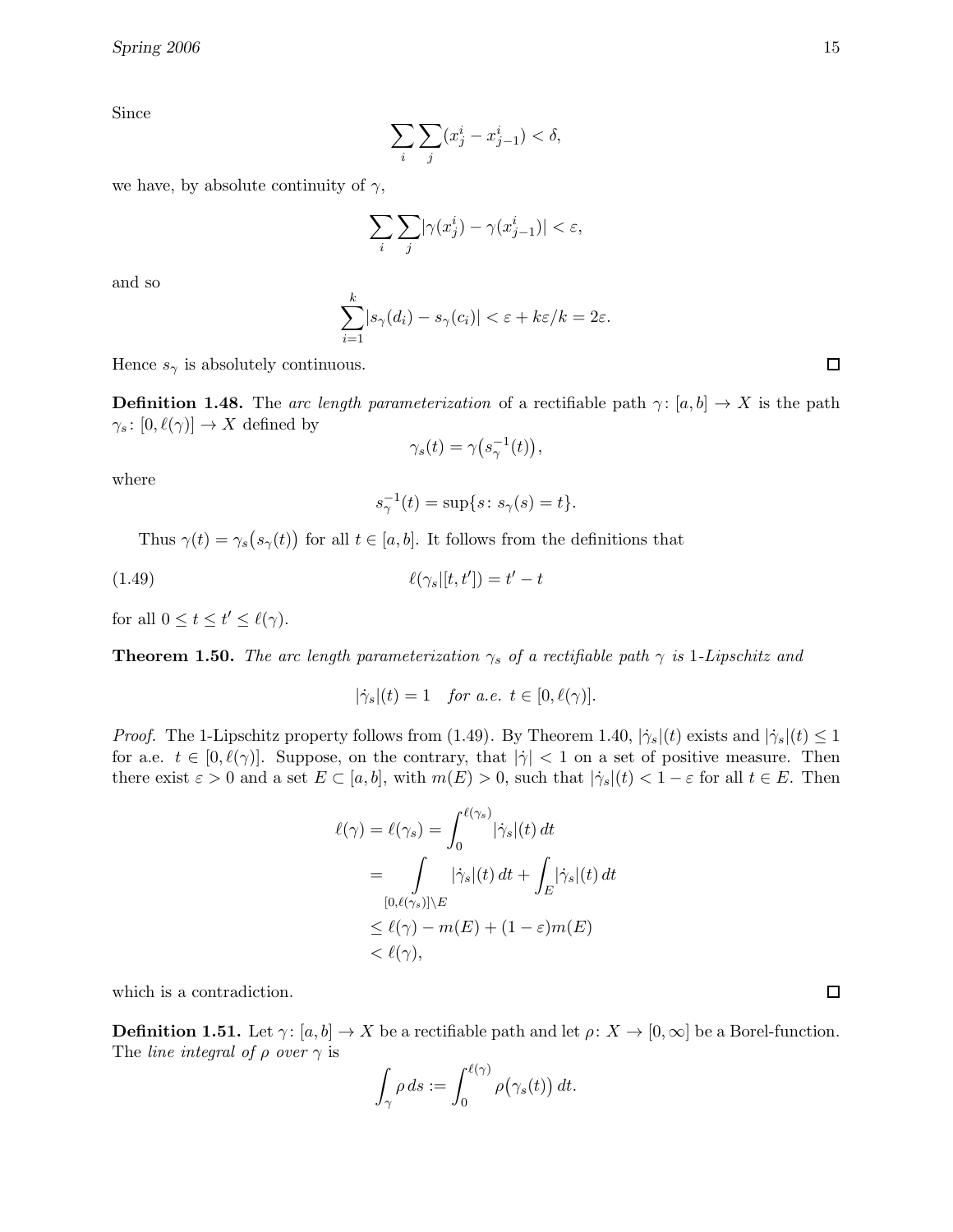The integral exists  $(∈ [0,∞])$  since  $ρ ∘ γ_s$  is Borel. If  $γ: I → X$  is locally rectifiable, the integral of  $\rho$  over  $\gamma$  is defined as

$$
\int_{\gamma} \rho \, ds = \sup_{[a,b] \subset I} \int_{\gamma | [a,b]} \rho \, ds.
$$

**Definition 1.52.** Let  $G \subset \mathbb{R}^n$ ,  $G \neq \mathbb{R}^n$ , be a domain (i.e. open and connected). For each  $z \in G$ we write

$$
\delta(z) = \text{dist}(z, \mathbb{R}^n \setminus G)
$$

for the distance of z to the complement of G. Let  $\gamma: [a, b] \to G$  be a rectifiable path. The quasihyperbolic length of  $\gamma$  is defined as

$$
\ell_k(\gamma) = \int_{\gamma} \frac{1}{\delta(z)} ds(z) = \int_0^{\ell(\gamma)} \frac{1}{\delta(\gamma_s(t))} dt.
$$

The quasihyperbolic distance between points  $x, y \in G$  is

$$
k_G(x, y) := \inf_{\gamma} \ell_k(\gamma),
$$

where the infimum is taken over all rectifiable paths  $\gamma: [a, b] \to G$ , with  $\gamma(a) = x$  and  $\gamma(b) = y$ .



**Problem 1.53.** Prove that for a domain  $G \subset \mathbb{R}^n$ ,  $G \neq \mathbb{R}^n$ , the quasihyperbolic distance  $k_G$  is a metric.

**Definition 1.54.** Let  $(X, d)$  be a metric space. Define  $d_s: X \times X \to [0, \infty]$  by setting

$$
(1.55) \t\t d_s(x,y) = \inf_{\gamma} \ell(\gamma),
$$

where the infimum is taken over all paths  $\gamma: I \to X$  joining x and y, i.e.  $x, y \in \gamma(I)$ . If no such path exists, we set  $d_s(x, y) = \infty$ .

We assume from now on that each pair of points  $x, y \in X$  can be joined by a rectifiable path and we call  $(X, d)$  rectifiably connected.

**Theorem 1.56.** Let  $(X, d)$  be a rectifiably connected metric space and let  $d_s$  be defined by  $(1.55)$ . Then

- (a)  $d_s$  defines a metric in X,
- (b)  $d_s(x, y) \geq d(x, y)$  for all  $x, y \in X$ ,

$$
(c) \mathcal{T}_d \subset \mathcal{T}_{d_s},
$$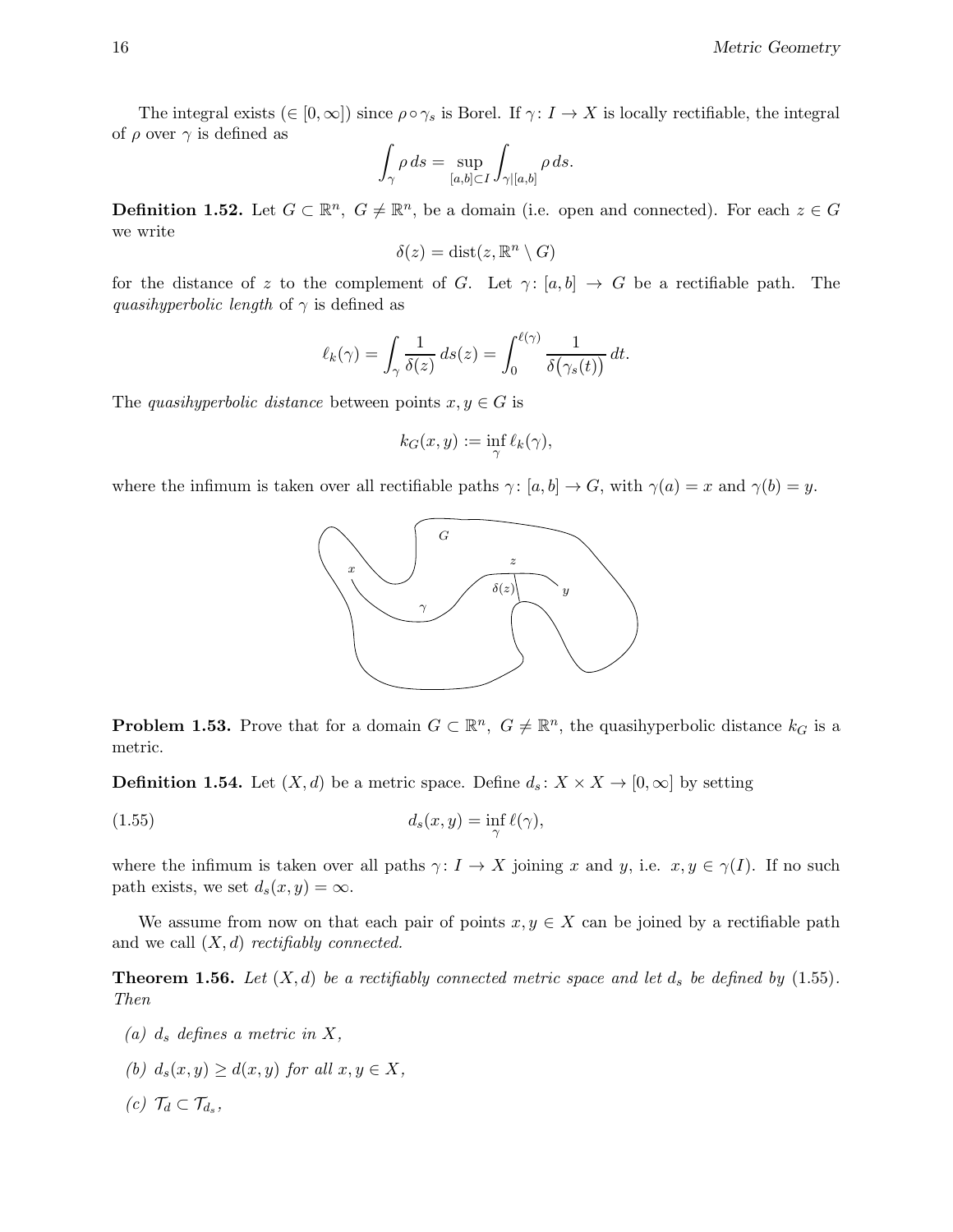- (d) if  $\gamma: [a, b] \to X$  is a rectifiable path in  $(X, d)$ , it is also a rectifiable path in  $(X, d_s)$ ,
- (e) the length of a path in  $(X, d_s)$  is the same as its length in  $(X, d)$ ,

$$
(f) \ (d_s)_s = d_s.
$$

*Proof.* Claims (a) and (b) are clear and (c) follows from (b). If  $\gamma$ : [a, b]  $\rightarrow X$  is a rectifiable path in  $(X, d)$ ,

$$
d_s(\gamma(t+h),\gamma(t)) \leq \ell(\gamma|[t,t+h]) = s_\gamma(t+h) - s_\gamma(t) \to 0
$$

as  $h \to 0^+$  by Lemma 1.47 (a). Hence  $\gamma$  is a path (i.e. continuous) in  $(X, d_s)$ . Furthermore,

$$
\sum_{i=1}^k d_s(\gamma(t_i), \gamma(t_{i+1})) \leq \sum_{i=1}^k (s_{\gamma}(t_i) - s_{\gamma}(t_{i-1})) = s_{\gamma}(t_k) - s_{\gamma}(t_0) \leq \ell(\gamma)
$$

for all  $a \le t_0 < t_1 \cdots < t_k \le b$ . Hence the length of  $\gamma$  in  $(X, d_s)$  satisfies  $\ell_s(\gamma) \le \ell(\gamma) < \infty$  and (d) follows. If  $\gamma$  is a path in  $(X, d_s)$ , it is continuous also in  $(X, d)$  by (c). We proved above that  $\ell_s(\gamma) \leq \ell(\gamma)$ . On the other hand,  $\ell_s(\gamma) \geq \ell(\gamma)$  by (b), and hence (e) holds. The claim (f) follows from (d) and (e) since  $\gamma$  is a rectifiable path in  $(X, d_s)$  if and only if it is a rectifiable path in  $(X, d)$ . Moreover,  $\ell_s(\gamma) = \ell(\gamma)$ .  $\Box$ 

**Problem 1.57.** Construct a rectifiably connected metric space  $(X,d)$  such that  $\mathcal{T}_{d_s} \not\subset \mathcal{T}_{d}$ .

The metric  $d_s$  is called the *length metric* (or the *inner metric*) associated to d.

**Definition 1.58.** A metric space  $(X, d)$  is called a *length space* (or an *inner metric space*) if  $d = d_s$ , that is

$$
d(x, y) = \inf_{\gamma} \ell(\gamma),
$$

where the infimum is taken over all paths  $\gamma: I \to X$  joining x and y.

We say that  $(X, d)$  is a *local length space* if each point of X has a neighborhood U such that  $d(x, y) = d_s(x, y)$  for all  $x, y \in U$ .

Example 1.59. <sup>n</sup>,  $G \neq \mathbb{R}^n$ , is a domain, then  $(G, k_G)$  is a length space.

2. Let  $\mathbb{S}^n(r) = \{x \in \mathbb{R}^{n+1} : |x| = r\}$  and let d be the standard metric of  $\mathbb{R}^{n+1}$ . Then

$$
d(x, y) = |x - y|
$$
 and  

$$
d_s(x, y) = r \arccos\left(\frac{\langle x, y \rangle}{r^2}\right)
$$

for  $x, y \in \mathbb{S}^n(r)$ . We notice that  $d_s(x, y) > d(x, y)$  if  $x \neq y$ . The angular metric (in Example 1.13) of  $\mathbb{S}^n$  is an inner metric.

**Definition 1.60.** Let X be a metric space. A path  $\gamma: I \to X$  is called a *geodesic* if it is an isometric embedding, i.e.

$$
|\gamma(t) - \gamma(s)| = |t - s|
$$

for all  $t, s \in I$ . A path  $\gamma: I \to X$  is a *local geodesic* if for all  $t \in I$  there exists  $\varepsilon > 0$  such that  $\gamma$ |(I ∩ [t –  $\varepsilon$ , t +  $\varepsilon$ ]) is a geodesic.

Every geodesic is, of course, a local geodesic but the converse need not be true.

Problem 1.61. Construct an example to verify the previous statement.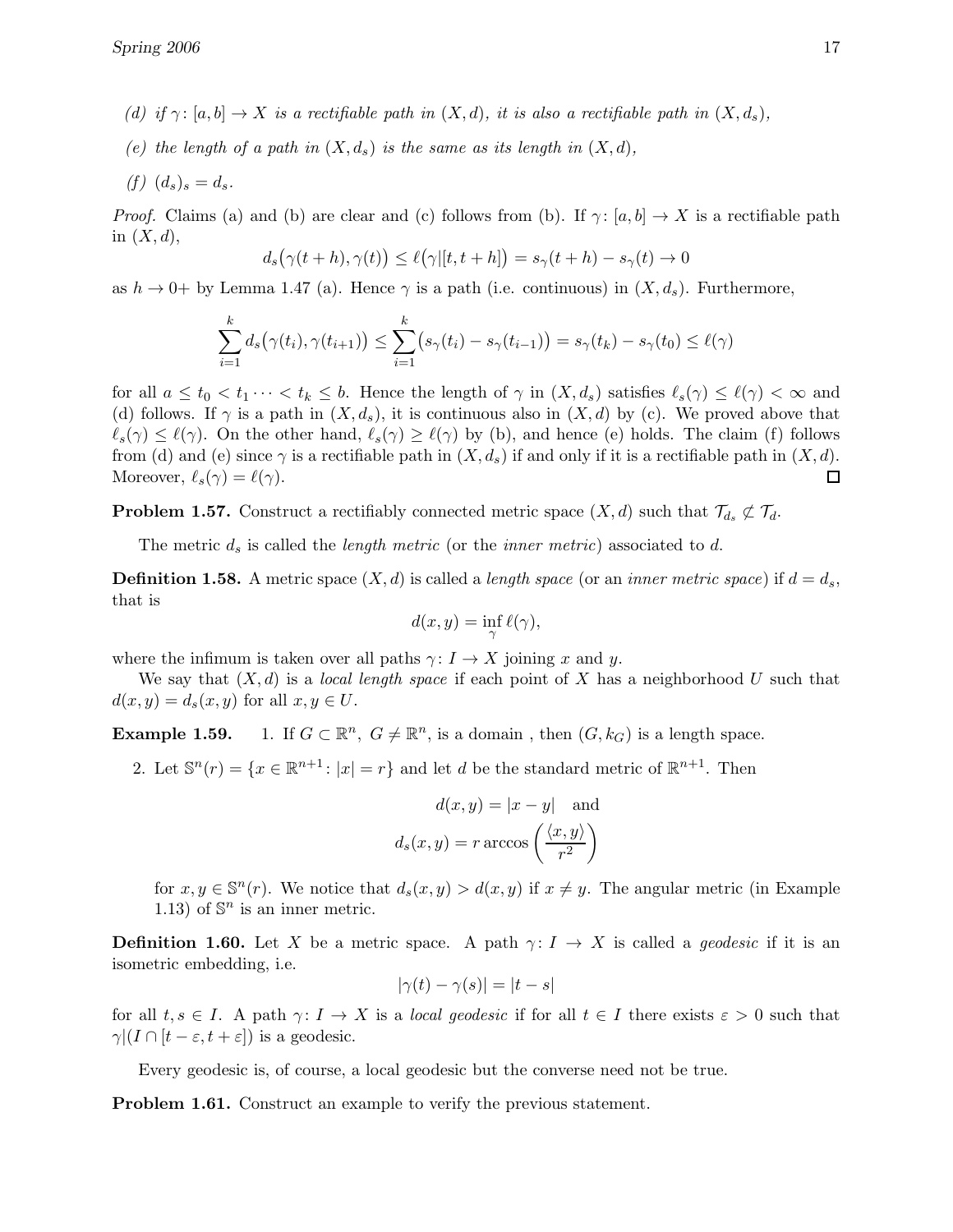**Definition 1.62.** A metric space X is a *(uniquely) geodesic space* if each pair of points  $x, y \in X$ can be joined by a (unique) geodesic  $\gamma: [0, |x - y|] \to X$ , with  $\gamma(0) = x$  and  $\gamma(|x - y|) = y$ .

Every geodesic space if a length space but not converse.

**Example 1.63.** Every normed space  $(V, \|\cdot\|)$  equipped with the metric  $d(x, y) = \|x - y\|$  is a geodesic space. It is uniquely geodesic if and only if it is strictly convex , the latter meaning that if  $x, y \in V, x \neq y, ||x|| = ||y|| = 1$ , then

$$
||(1-t)x + ty|| < 1 \quad \forall t \in (0,1).
$$

Given  $x, y \in V$ ,  $x \neq y$ , consider the path  $\sigma : [0, 1] \to V$ ,  $\sigma(t) = (1-t)x + ty$ . Then  $\sigma$  has a constant speed

$$
|\dot{\sigma}|(t) = \lim_{h \to 0} \frac{|\sigma(t+h) - \sigma(t)|}{|h|}
$$
  
= 
$$
\lim_{h \to 0} \frac||(1 - t - h)x + (t + h)y - (1 - t)x - ty||}{|h|}
$$
  
= 
$$
\lim_{h \to 0} \frac{|h| ||y - x||}{|h|}
$$
  
= 
$$
||y - x||,
$$

and so  $\ell(\sigma) = ||y - x|| = d(x, y)$ . Hence the path  $\gamma : [0, ||x - y||] \to V$ ,

$$
\gamma(t) = \sigma(t/\|y - x\|),
$$

is a geodesic from x to y. The other part of the claim is left as an exercise. For instance, metric spaces  $(\mathbb{R}^n, d_1)$  and  $(\mathbb{R}^n, d_\infty)$  are not uniquely geodesic if  $n > 1$ . Here  $d_1$  and  $d_\infty$  are metrics defined by norms  $\lVert \cdot \rVert_1$  and  $\lVert \cdot \rVert_{\infty}$ , respectively.

**Theorem 1.64.** Let  $X$  be a complete metric space. Then:

(a) X is a geodesic space if and only if, for all  $x, y \in X$ , there exists  $z \in X$  ("midpoint") such that

(1.65) 
$$
|x - z| = |y - z| = \frac{1}{2}|x - y|;
$$

(b) X is a length space if and only if, for all  $x, y \in X$  and all  $\varepsilon > 0$ , there exists  $z \in X$  $(*\varepsilon\text{-}midpoint")$  such that

(1.66) 
$$
\max\{|x-z|, |y-z|\} \le \frac{1}{2}|x-y| + \varepsilon.
$$

Proof. We will prove only (a). The claim (b) can be proved by modifying the argument below. This is left as an exercise.

If X is a geodesic space and  $x, y \in X$ , there exists a geodesic  $\gamma : [0, |x - y|] \to X$  with  $x = \gamma(0)$ and  $y = \gamma(|x - y|)$ . Then the point  $z = \gamma(|x - y|/2)$  satisfies (1.65). Suppose then that X satisfies the "midpoint" property (1.65). Fix  $x, y \in X$ . To construct a geodesic  $\gamma: [0, |x - y|] \to X$  from  $x = \gamma(0)$  to  $y = \gamma(|x - y|)$ , we first define a path  $\sigma: [0,1] \to X$  as follows. We set  $\sigma(0) = x$  and  $\sigma(1) = y$ . For  $\sigma(1/2)$  we choose a midpoint of x and y given by (1.65). For  $\sigma(1/4)$  we choose a midpoint of x and  $\sigma(1/2)$ , for  $\sigma(3/4)$  a midpoint of  $\sigma(1/2)$  and y, and so forth. By this way we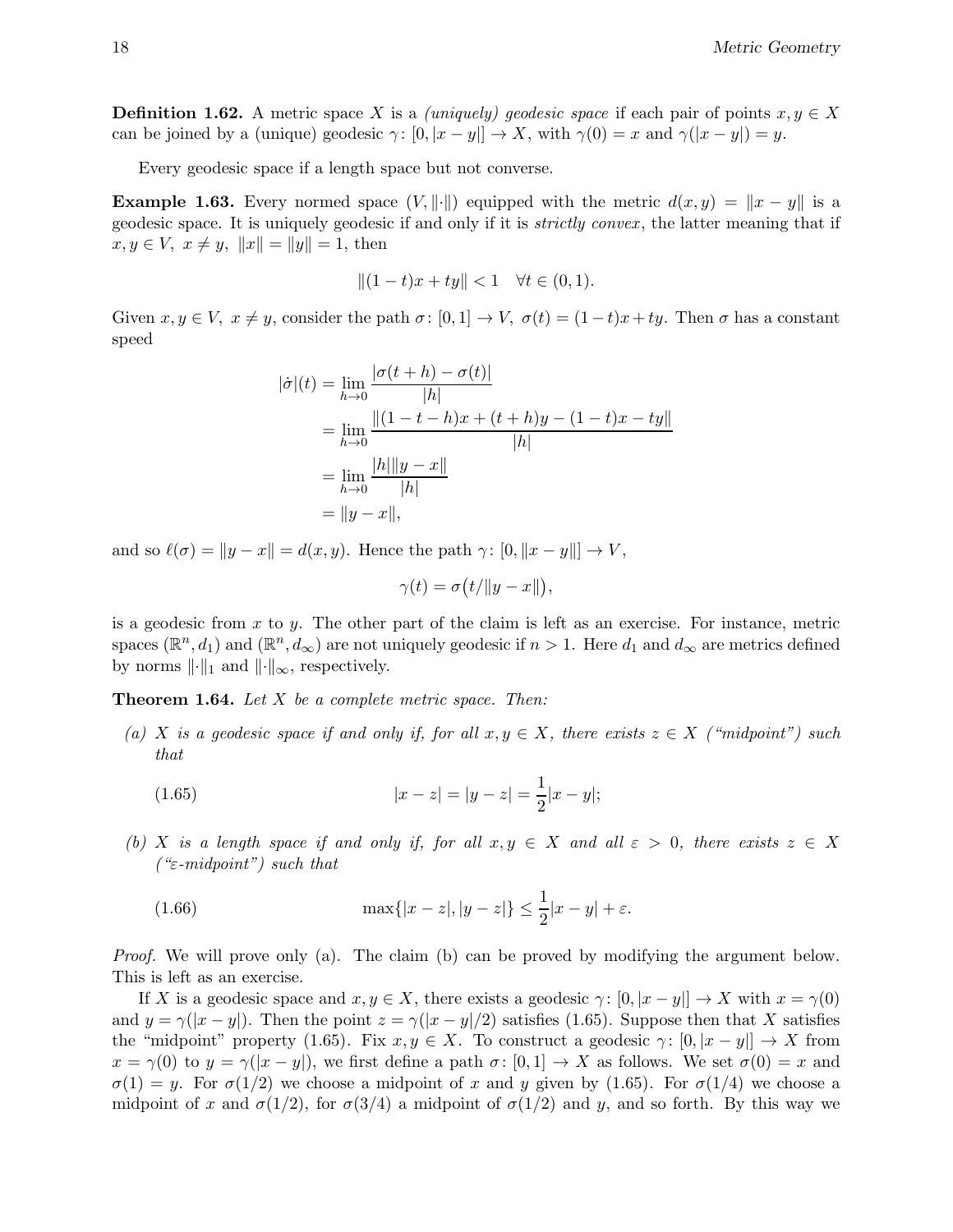define  $\sigma(t)$  for all dyadic rational numbers  $t \in [0,1]$  (of the form  $k/2^m$ , for  $m \in \mathbb{N}, k = 0, 1, ..., 2^m$ ). Thus  $\sigma$  is defined in a dense subset of [0, 1] and it is 1-Lipschitz. Since X is assumed to be complete, we can extend  $\sigma$  to a 1-Lipschitz path  $\sigma: [0, 1] \to X$  by Theorem 1.28. It follows (from Theorem 1.40) that  $\ell(\sigma) \le |x - y|$ . On the other hand,  $\ell(\sigma) \ge |x - y|$ , and hence  $\ell(\sigma) = |x - y|$ . Now  $\gamma: [0, |x - y|] \to X$ ,  $\gamma(t) = \sigma(t/|x - y|)$ , is a geodesic joining x and y.  $\gamma: [0, |x-y|] \to X$ ,  $\gamma(t) = \sigma(t/|x-y|)$ , is a geodesic joining x and y.

**Problem 1.67.** We may ask whether every *complete* length space is a geodesic space. Construct an example to show that this is not the case.

**Definition 1.68.** Let  $(f_n)$  be a sequence of mappings of a metric space X into another metric space Y. We say that  $(f_n)$  is *equicontinuous at*  $x_0 \in X$  if for every  $\varepsilon > 0$  there exists  $\delta > 0$  such that

$$
|f_n(x) - f_n(y)| < \varepsilon
$$

for all  $n \in \mathbb{N}$  and for all  $x, y \in B(x_0, \delta)$ . The sequence  $(f_n)$  is called *equicontinuous* if it is equicontinuous at each point  $x \in X$  with  $\delta > 0$  independent of x. More precisely, for every  $\varepsilon > 0$ there exists  $\delta > 0$  such that

$$
|f_n(x) - f_n(y)| < \varepsilon
$$

for all  $n \in \mathbb{N}$  and all  $x, y \in X$ , with  $|x - y| \leq \delta$ .

**Lemma 1.69** (Arzelà-Ascoli). Suppose that X is a separable metric space and that Y is a compact metric space. If  $(f_n)$  is equicontinuous at every point  $x \in X$ , then it has a subsequence that converges uniformly on compacts subsets of X to a continuous mapping  $f: X \to Y$ .

*Proof.* Let  $Q = \{q_1, q_2, ...\} \subset X$  be a countable dense set. Since Y is compact, we can choose a subsequence  $(f_{1,n})$  of  $(f_n)$  such that  $(f_{1,n}(q_1))$  converges. Denote the limit by  $f(q_1)$ . Next we choose a subsequence  $(f_{2,n})$  of  $(f_{1,n})$  such that  $(f_{2,n}(q_2))$  converges. Denote the limit by  $f(q_2)$ . Continuing this way we choose, for each  $k \in \mathbb{N}$ , a subsequence  $(f_{k+1}, n)$  of  $(f_{k,n})$  such that  $(f_{k+1,n})$ converges at all points  $q_i, i \leq k+1$ . The diagonal sequence  $(f_{n,n})$  converges pointwise in Q to a mapping  $f: Q \to Y$ . Let  $x \in X$  and  $\varepsilon > 0$ . Since  $(f_n)$  is equicontinuous at x, there exists  $\delta > 0$ such that  $|f_{n,n}(q) - f_{n,n}(q')| < \varepsilon$  for all  $n \in \mathbb{N}$  and all  $q, q' \in B(x, \delta) \cap Q$ . Hence

$$
(1.70)\t\t\t |f(q) - f(q')| \le \varepsilon
$$

for all  $q, q' \in B(x, \delta) \cap Q$ . Since Q is dense in X and Y is compact (hence complete), f has a unique continuous extension  $f: X \to Y$  defined as follows (cf. Theorem 1.28). Let  $x \in X \setminus Q$  and choose a sequence  $x_i \to x$  of points  $x_i \in Q$ . We get from  $(1.70)$  that  $(f(x_i))$  is a Cauchy-sequence. Hence it has a limit which we denote by  $f(x) = \lim_{i \to \infty} f(x_i)$ . Moreover,  $f(x)$  is well-defined.

To show that the convergence is uniform on compact subsets, we fix a compact set  $C \subset Y$  and  $\varepsilon > 0$ . For each  $x \in C$  there exists  $\delta_x > 0$  such that  $|f_n(z) - f_n(y)| < \varepsilon$  for all  $n \in N$  and all  $z, y \in B(x, \delta_x)$ . By compactness, C may be covered by finitely many balls  $B(x, \delta_x)$ . Let  $\delta > 0$  be the minimum of these finitely many  $\delta_x$ 's. Then

$$
|f_n(x) - f_n(y)| < \varepsilon \quad \text{and} \quad |f(x) - f(y)| \le \varepsilon
$$

for all  $x, y \in C$ , with  $|x - y| < \delta$ . For each  $y \in C$  there exists  $j(y) \in \mathbb{N}$  such that  $|y - q_{j(y)}|$  $\delta/2$ . Again, we may cover C by finitely many balls  $B(y, \delta/2)$ . Let N be the maximum of the corresponding finitely many  $j(y)$ 's. Then for each  $y \in C$  there exists  $j(y) \leq N$  such that  $|y - q_{j(y)}|$ <sup>δ</sup>. Finally, we choose <sup>M</sup> <sup>∈</sup> <sup>N</sup> so large that

$$
|f_{n,n}(q_j)-f(q_j)|<\varepsilon
$$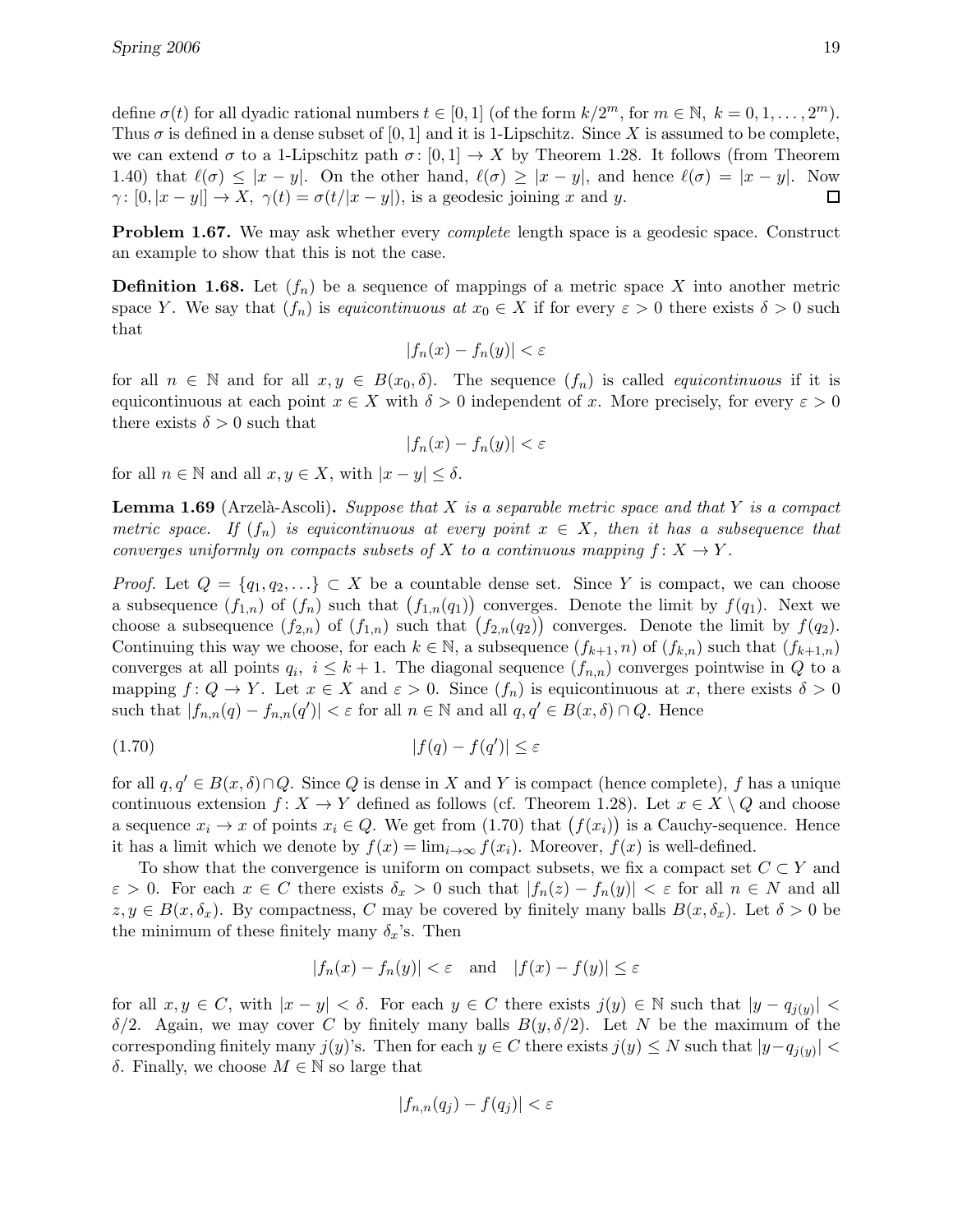for all  $n \geq M$  and all  $j = 1, ..., N$ . Now for all  $y \in C$  and  $n \geq M$  we have

$$
|f_{n,n}(y) - f(y)| \le |f_{n,n}(y) - f_{n,n}(q_{j(y)})| + |f_{n,n}(q_{j(y)}) - f(q_{j(y)})| + |f(q_{j(y)}) - f(y)| \le 3\varepsilon.
$$

Hence  $f_{n,n} \to f$  uniformly in C.

**Lemma 1.71.** Let  $(\gamma_i)$  be a sequence of mappings  $\gamma_i: [a, b] \to X$  converging uniformly to a mapping  $\gamma: [a, b] \to X$ . If  $\gamma$  is rectifiable, then for every  $\varepsilon > 0$  there exists  $n_{\varepsilon} \in \mathbb{N}$  such that

$$
\ell(\gamma) \le V_{\gamma_n}(a, b) + \varepsilon
$$

for all  $n \geq n_{\varepsilon}$ .

*Proof.* Choose a partition  $a \le t_0 \le t_1 \le \cdots \le t_k \le b$  such that

$$
\ell(\gamma) \leq \sum_{i=1}^k |\gamma(t_i) - \gamma(t_{i-1})| + \varepsilon/2.
$$

Then we choose  $n_{\varepsilon}$  so large that  $|\gamma(t) - \gamma_n(t)| < \varepsilon/4k$  for all  $n \geq n_{\varepsilon}$  and all  $t \in [a, b]$ . Now for all  $n \geq n_{\varepsilon}$  we have

$$
|\gamma(t_i) - \gamma(t_{i-1})| \leq |\gamma(t_i) - \gamma_n(t_i)| + |\gamma_n(t_i) - \gamma_n(t_{i-1})| + |\gamma_n(t_{i-1}) - \gamma(t_{i-1})|
$$
  

$$
\leq \varepsilon/2k + |\gamma_n(t_i) - \gamma_n(t_{i-1})|.
$$

Hence

$$
\ell(\gamma) \le \varepsilon/2 + \sum_{i=1}^k |\gamma_n(t_i) - \gamma_n(t_{i-1})| + \varepsilon/2 \le \varepsilon + V_{\gamma_n}(a, b)
$$

for all  $n \geq n_{\varepsilon}$ .

**Definition 1.72.** We say that a metric space X is proper (or boundedly compact) if every bounded closed set is compact. Equivalently, X is proper if all closed (bounded) balls are compact. Recall also that a topological space Y is *locally compact* if each point of Y has a neighborhood U such that the closure  $\overline{U}$  (i.e. the intersection of all closed sets containing U) is compact.

**Theorem 1.73** (Hopf-Rinow). Every complete locally compact length space  $X$  is a proper geodesic space.

*Proof.* To prove that X is proper, it suffices to show that, for a fixed  $z \in X$ , balls  $\bar{B}(z,r)$  are compact for every  $r \geq 0$ . Let

$$
I = \{r \ge 0 \colon \bar{B}(z,r) \text{ is compact}\}.
$$

Then  $0 \in I$  and I is an interval. Indeed, if  $\overline{B}(z, r)$  is compact for some  $r > 0$ , then  $\overline{B}(z, s) \subset \overline{B}(z, r)$ is a closed subset of a compact set  $B(z, r)$  for all  $0 \leq s \leq r$ . Hence  $B(z, s)$  is compact and I is an interval. We will show that  $I = [0, \infty)$ . Fix  $r \in I$ . Since X is locally compact, we may cover the compact set  $\bar{B}(z,r)$  by finitely many open balls  $B(x_i, \varepsilon_i)$  such that  $\bar{B}(x_i, \varepsilon_i)$  is compact. Then the finite union  $\cup_i \bar{B}(x_i, \varepsilon_i)$  is compact and contains  $\bar{B}(z, r + \delta)$  for some  $\delta > 0$ . This shows that I is open in  $[0, \infty)$ .

Next we will show that I is also closed in  $[0, \infty)$ . Suppose that  $[0, \rho) \subset I$ ,  $\rho > 0$ . To prove that  $\rho \in I$ , it suffices to show that any sequence  $(y_j)_{j\in\mathbb{N}}$  in  $B(z,\rho)$  has a subsequence converging to a point of  $B(z, \rho)$ . Let  $(\varepsilon_j)_{j \in \mathbb{N}}$ ,  $0 < \varepsilon_j < \rho$ , be a decreasing sequence tending to 0. Since X is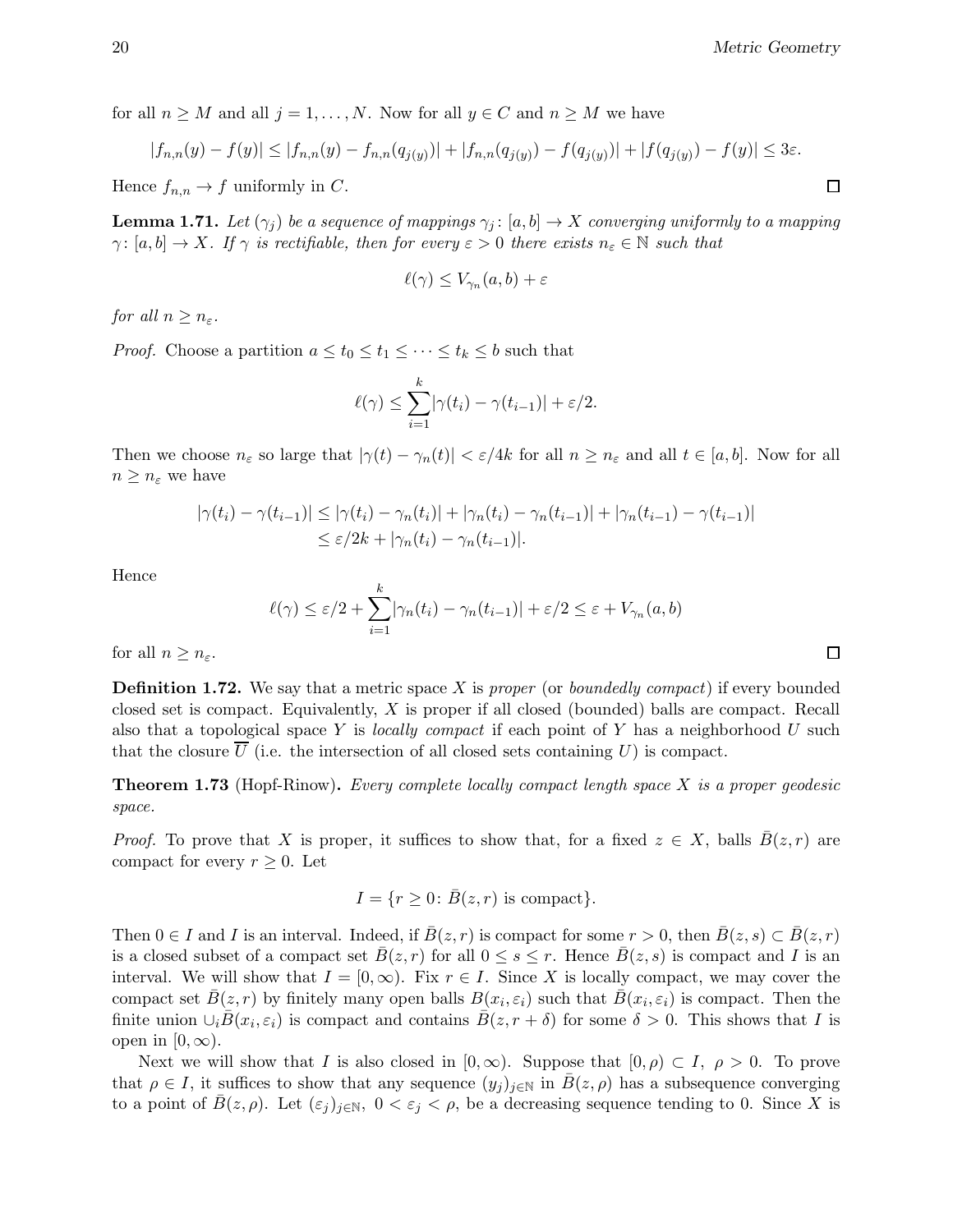a length space, there exists, for each  $i, j \in \mathbb{N}$ , a point  $x_j^i \in \overline{B}(z, \rho - \varepsilon_i/2)$  such that  $|x_j^i - y_j| \le \varepsilon_i$ . Such a point  $x_j^i$  exists since otherwise  $\bar{B}(y_j, \varepsilon_i) \cap \bar{B}(z, \rho - \varepsilon_i/2) = \emptyset$  and consequently all paths from z to  $y_j$  would be of length at least  $\rho + \varepsilon_i/2$  which is a contradiction since X is a length space and  $|z-y_j| \leq \rho$ . (To find  $x_j^i$  choose a path from z to  $y_j$  of length  $\langle |z-y_j| + \varepsilon_i/2$  and then choose an appropriate point  $x_j^i$  on this path.) Since  $\bar{B}(z, \rho - \varepsilon_1/2)$  is compact, the sequence  $(x_j^1)$  has a convergent subsequence  $(x_i^1)$  $j_k^1$ ). Similarly, the sequence  $(x_j^2)$  $\binom{2}{j_k}$ ) has a convergent subsequence  $(x_j^2)$  $\binom{2}{j_k^2}$ and the sequence  $(x_i^3)$  $\binom{3}{j_k^2}$  has a convergent subsequence  $(x_j^3)$  $j_k^3$ ), and so forth. Continuing this way, we obtain by a diagonal process an increasing sequence of  $n_k \nearrow \infty$  such that  $(x_{n_k}^i)$  converges for every  $i \in \mathbb{N}$ . We claim that the associated sequence  $y_{n_k} \in X$  is a Cauchy-sequence. Let  $\varepsilon > 0$  and choose  $i \in \mathbb{N}$  such that  $\varepsilon_i < \varepsilon/3$ . Since  $(x_{n_k}^i)$  converges, it is a Cauchy-sequence and hence there exists  $m \in \mathbb{N}$  such that

$$
|x_{n_k}^i - x_{n_l}^i| < \varepsilon/3 \quad \text{for all } n_k, n_l \ge m.
$$

Then

$$
|y_{n_k} - y_{n_l}| \le |y_{n_k} - x_{n_k}^i| + |x_{n_k}^i - x_{n_l}^i| + |x_{n_l}^i - y_{n_l}| < \varepsilon
$$

for  $n_k, n_l \geq m$ . Hence  $(y_{n_k})$  is a Cauchy-sequence. It converges (to a point in  $\bar{B}(z, \rho)$ ) since X is complete. We have proved that every sequence in  $B(z, \rho)$  has a convergent subsequence. Hence  $B(z, \rho)$  is compact, and so  $\rho \in I$ . Thus I is both open and closed in  $[0, \infty)$ , so  $I = [0, \infty)$ .

It remains to prove that X is geodesic. Let  $x, y \in X$ . Since X is a length space, there exists for each  $j \in \mathbb{N}$  a point  $z_j \in X$  such that

$$
\frac{1}{2}|x-y| \le \max\{|x-z_j|, |y-z_j|\} \le \frac{1}{2}|x-y| + 1/j.
$$

The points  $z_j$  belong to a compact set  $\bar{B}(x, \frac{1}{2}|x-y| + 1)$  and hence there exists a subsequence converging to a point z which satisfies

$$
|x - z| = |y - z| = \frac{1}{2}|x - y|.
$$

It follows now from Theorem 1.64 that  $X$  is geodesic.

#### Theorem 1.74. A length space is proper if and only if it is complete and locally compact.

*Proof.* Suppose that X is a proper length space. Since each closed ball  $B(x, r)$  is compact, X is locally compact. Let  $(x_j)_{j\in\mathbb{N}}$  be a Cauchy-sequence in X. Then  $x_j \in B(x,r)$  for some  $x \in X$  and  $r > 0$ . Since  $B(x, r)$  is compact, there exists a convergent subsequence of  $(x_i)$ . But  $(x_i)$  is Cauchy, so the whole sequence converges. Thus  $X$  is complete. The other direction of the claim follows from Theorem 1.73.  $\Box$ 

Let  $I \subset \mathbb{R}$  be an interval. We call a path  $\gamma: I \to X$  a linearly reparameterized geodesic or a constant speed geodesic if there exists a constant  $\lambda \geq 0$  such that

$$
|\gamma(t) - \gamma(s)| = \lambda |t - s|
$$

for all  $t, s \in I$ . Similarly,  $\gamma: I \to X$  is called a *local linearly reparameterized geodesic* (or a *local* constant speed geodesic) if for each  $t \in I$  there exists  $\delta > 0$  such that  $\gamma |I \cap [t - \delta, t + \delta]$  is a linearly reparameterized geodesic.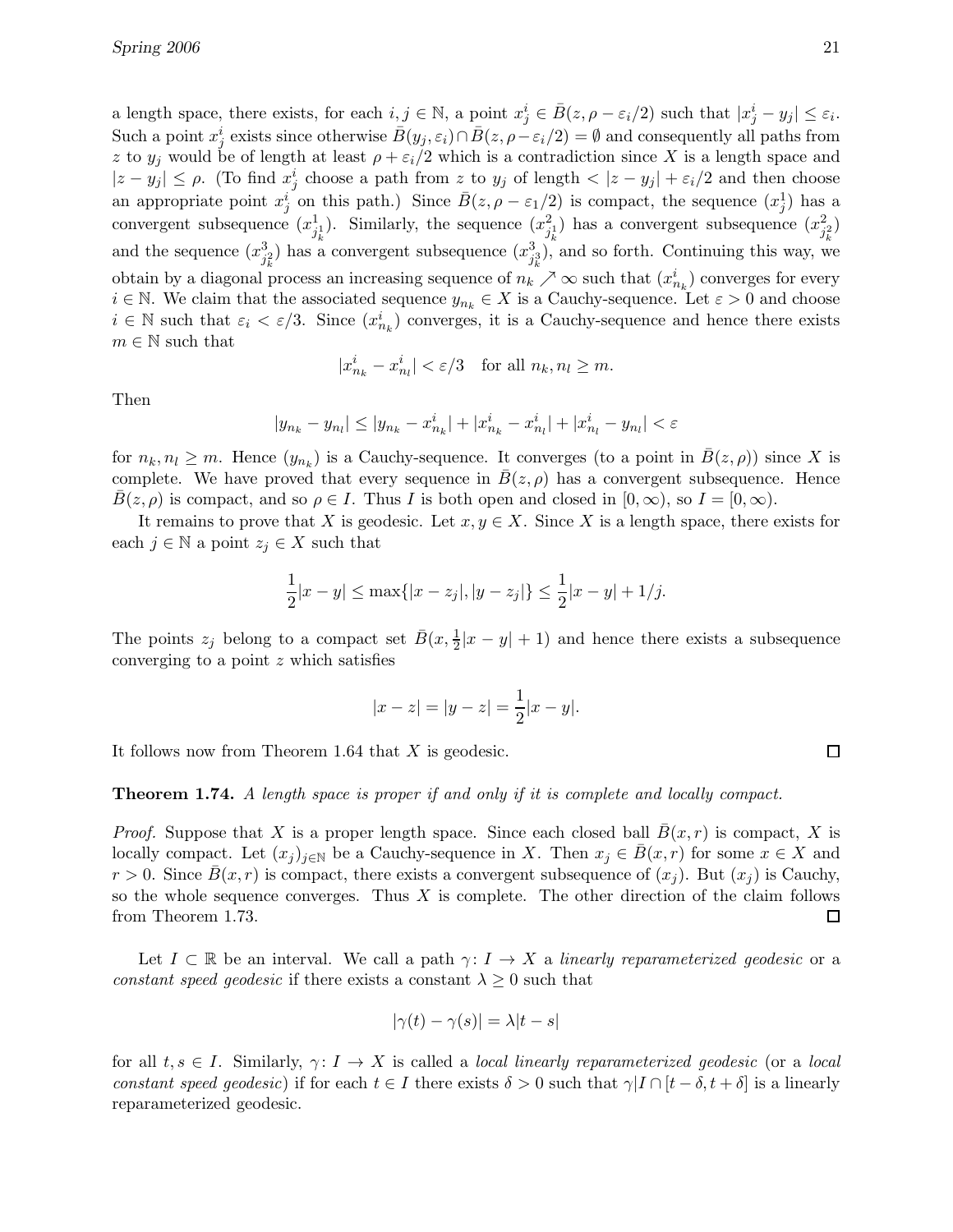**Theorem 1.75.** Let x and y be points in a proper metric spaces X. Suppose that there exists a unique geodesic  $\sigma: [0, \ell] \to X$  joining x and y in X. Let  $\gamma: [0, 1] \to X$ ,  $\gamma(t) = \sigma(t\ell)$ , be a linearly reparameterized geodesic. Let  $\gamma_k : [0, 1] \to X$ ,  $k \in \mathbb{N}$ , be linearly reparameterized geodesics such that  $\gamma_k(0) \to x$  and  $\gamma_k(1) \to y$ . Then  $\gamma_k \to \gamma$  uniformly.

*Proof.* Let  $R > 0$  be so large that the images  $\gamma_k([0,1])$  are contained in the compact ball  $\bar{B}(x,R)$ . For all  $t, s \in [0, 1]$ 

(1.76) 
$$
|\gamma_k(t) - \gamma_k(s)| = \lambda_k |t - s|,
$$

where

$$
\lambda_k = |\gamma_k(0) - \gamma_k(1)| \le 2R.
$$

Hence  $(\gamma_k)$  is equicontinuous. Assume first that the sequence  $\gamma_k$  does not converge pointwise to  $\gamma$ . Then there exist  $t_0 \in (0,1)$ ,  $\varepsilon > 0$ , and a subsequence  $(\gamma_{k_j})$  such that

$$
|\gamma_{k_j}(t_0) - \gamma(t_0)| \ge \varepsilon \quad \text{for all } k_j.
$$

By the Arzelà-Ascoli theorem (Lemma 1.69) there exists a subsequence of  $(\gamma_{k_j})$  converging uniformly to a path  $\bar{\gamma}$ :  $[0,1] \rightarrow X$  joining x to y with

$$
|\bar{\gamma}(t_0)-\gamma(t_0)|\geq\varepsilon.
$$

From  $(1.76)$  and  $(1.77)$  we get that

$$
|\bar{\gamma}(t) - \bar{\gamma}(s)| = |x - y||t - s|
$$

for all  $t, s \in [0, 1]$ . Hence  $\overline{\gamma}$  is a linearly reparameterized geodesic from x to y and  $\overline{\gamma} \neq \gamma$  which contradicts with the uniqueness of  $\gamma$ . (Note that the uniqueness of  $\sigma$  implies the uniqueness of  $\gamma: [0,1] \to X$ .) Hence  $\gamma_k$  converges pointwise to  $\gamma$ . The convergence is uniform by equicontinuity (see the end of the proof of the Arzelà-Ascoli theorem). (see the end of the proof of the Arzelà-Ascoli theorem).

A path  $\gamma : [0, \ell] \to X$  is called a *loop* (or *closed*) if  $\gamma(0) = \gamma(\ell)$ . It can be extended to a periodic path  $\tilde{\gamma}$ :  $\mathbb{R} \to X$  by setting  $\tilde{\gamma}(t + k\ell) = \gamma(t)$  for  $t \in [0, \ell]$  and  $k \in \mathbb{Z}$ . A loop  $\gamma$ :  $[0, 1] \to X$  is called a closed (linearly reparameterized) geodesic if  $\tilde{\gamma}$  is a local (linearly reparameterized) geodesic.

We say that a path-connected topological space Y is *semi-locally simply connected* if each point  $y \in Y$  has a neighborhood U such that each closed path in U is homotopic to a constant path in Y. Recall that paths  $\gamma: [0,1] \to Y$  and  $\sigma: [0,1] \to Y$ , with  $\gamma(0) = \sigma(0)$ ,  $\gamma(1) = \sigma(1)$ , are homotopic in Y, denoted by  $\gamma \simeq \sigma$ , if there exists a continuous map  $h: [0,1] \times [0,1] \to Y$  such that  $h(\cdot, 0) = \gamma$ ,  $h(\cdot, 1) = \sigma$ ,  $h(0, \cdot) = \gamma(0) = \sigma(0)$ , and  $h(1, \cdot) = \gamma(1) = \sigma(1)$ .

**Theorem 1.78.** If X is a compact length space that is semi-locally simply connected, then every closed path  $\sigma: [0,1] \to X$  is homotopic to a closed linearly reparameterized geodesic or homotopic to a constant path.

*Proof.* The assumption that X is compact and semi-locally simply connected implies the existence of  $r > 0$  such that every loop of length less that r is homotopic to a constant path. Indeed, for each  $x \in X$  there is  $r_x > 0$  such that every loop in  $B(x, 2r_x)$  is homotopic to a constant path. By compactness,  $X = \bigcup_{i=1}^{k} B(x_i, r_{x_i})$ . If  $r = \min\{r_{x_i}: i = 1, ..., k\}$ , then every loop of length  $\lt r$ belongs to some  $B(x_i, 2r_{x_i})$  and thus is homotopic to a constant path.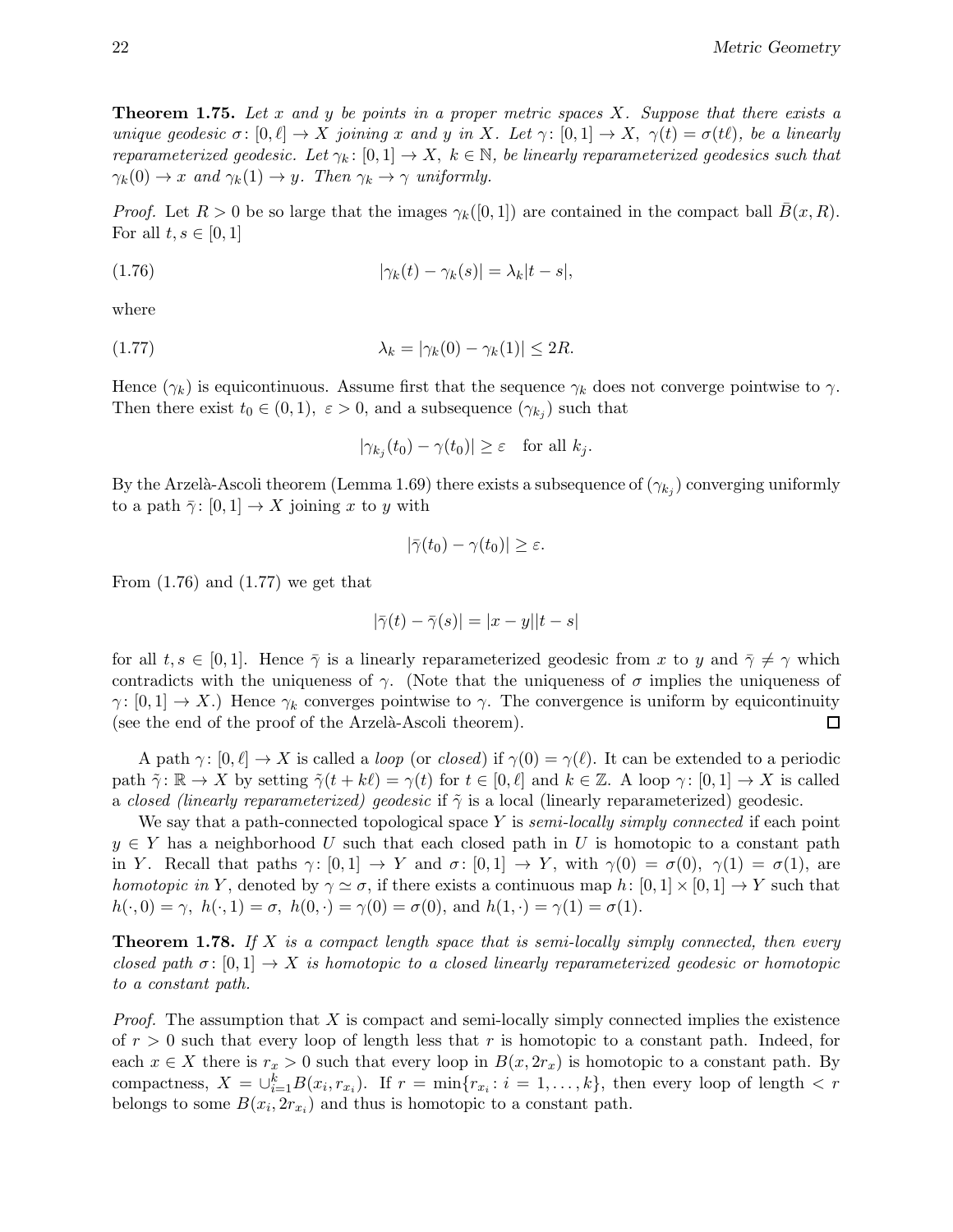Suppose that  $\sigma$  is a loop which is not homotopic to a constant path. Then

$$
\ell = \inf \{ \ell(\gamma) \colon \gamma \colon [0,1] \to X, \gamma \simeq \sigma \} \ge r > 0.
$$

Furthermore,  $\ell < \infty$  since there exists a rectifiable loop which is homotopic to  $\sigma$ . (This holds since X is a semi-locally simply connected length space [Exercise: Prove this statement.].) We want to show that  $\sigma$  is homotopic to a closed linearly reparameterized geodesic. Choose a sequence of loops  $\sigma_i: [0,1] \to X$  such that  $\sigma_i \simeq \sigma$ ,  $\ell(\sigma_i) \to \ell$ , and that each  $\sigma_i$  has a constant speed (i.e.  $|\dot{\sigma}_i|(t) \equiv \ell(\sigma_i)$ ). Then the sequence  $(\sigma_i)$  is equicontinuous since for all  $t, s \in [0, 1]$ 

$$
|\sigma_i(t) - \sigma_i(s)| \leq \ell(\sigma_i)|t - s|
$$

and  $\ell(\sigma_i) \to \ell$ . By the Arzelà-Ascoli theorem  $(\sigma_i)$  has a subsequence, still denoted by  $(\sigma_i)$ , converging uniformly to an  $\ell$ -Lipschitz path  $\bar{\sigma}$ :  $[0, 1] \to X$ . It remains to show that  $\bar{\sigma} \simeq \sigma$  and that  $\bar{\sigma}$  is a closed linearly reparameterized geodesic. Choose  $n \in \mathbb{N}$  such that  $|\sigma_n(t) - \bar{\sigma}(t)| < r/4$  for all  $t \in [0,1]$ . Then we choose  $0 = t_0 < t_1 < \cdots < t_m = 1$  such that  $\ell(\sigma_n|[t_{k-1}, t_k]) < r/4$  and  $\ell(\bar{\sigma}[[t_{k-1}, t_k]) < r/4$  for  $k = 1, ..., m$ . Since X is a length space, we may then choose paths  $\gamma_k$  from  $\sigma_n(t_k)$  to  $\bar{\sigma}(t_k)$  of length  $\langle r/4$ . We obtain m loops of length  $\langle r$ . Hence they are all homotopic to constant paths, and consequently  $\bar{\sigma} \simeq \sigma_n \simeq \sigma$ . Furthermore,  $\ell(\bar{\sigma}) \geq \ell$  by definition. On the other hand,  $\ell(\bar{\sigma}) \leq \ell$  since  $\bar{\sigma}$  is  $\ell$ -Lipschitz. Hence  $\bar{\sigma}$  has the minimum length among paths homotopic to σ. It follows that  $\bar{\sigma}$  is a closed linearly reparameterized geodesic. □

#### 1.79 Constructions

Next we describe some basic constructions of new metric (length) spaces from given ones.

We say that  $d: X \times X \to [0,\infty]$  is a *generalized metric* if it satisfies all the axioms of the metric except that the value  $d(x, y) = \infty$  is allowed. The pair  $(X, d)$  is then called a *generalized metric* space. In particular, if  $(X, d)$  is a metric space, then  $(X, d_s)$  is (always) a generalized metric space. Here  $d_s$  is given by Definition 1.54 and called the *generalized length (inner) metric* associated to d.

The product of metric spaces  $(X_1, d_1)$  and  $(X_2, d_2)$  is the set  $X = X_1 \times X_2$  with the metric

$$
d((x_1, x_2), (y_1, y_2)) = (d_1(x_1, y_1)^2 + d_2(x_2, y_2)^2)^{1/2}.
$$

**Theorem 1.80.** Let  $X_1$  and  $X_2$  be metric spaces and let X be their product (metric space). Then we have:

- (1) X is complete if and only if  $X_1$  and  $X_2$  are complete,
- (2) X is a length space if and only if  $X_1$  and  $X_2$  are length spaces,
- (3) X is a geodesic spaces if and only if  $X_1$  and  $X_2$  are geodesic spaces,
- (4) a path  $\gamma: I \to X$ ,  $\gamma = (\gamma_1, \gamma_2)$ , is a constant speed geodesic if and only if  $\gamma_1$  and  $\gamma_2$  are constant speed geodesics.

*Proof.* The claim (1) is obvious.

To prove (2) and (3), suppose first that X is a length space. Fix  $x, y \in X_1$ ,  $\varepsilon > 0$ , and  $z_2 \in X_2$ . Since X is a length space, there is a path  $\gamma: [a, b] \to X$  from  $(x, z_2)$  to  $(y, z_2)$  of length  $\leq d((x,y_0),(y,y_0)) + \varepsilon = d_1(x,y) + \varepsilon$ . The projection  $\pi \colon X \to X_1, \pi(x_1,x_2) = x_1$ , is 1-Lipschitz and therefore  $\pi \circ \gamma$  is a path in  $X_1$  from x to y of length  $\leq d_1(x, y) + \varepsilon$ . This shows that  $X_1$  is a length space. Similarly,  $X_2$  is a length space. If X is a geodesic space, the argument above with  $\varepsilon = 0$  shows that  $X_1$  and  $X_2$  are geodesic spaces.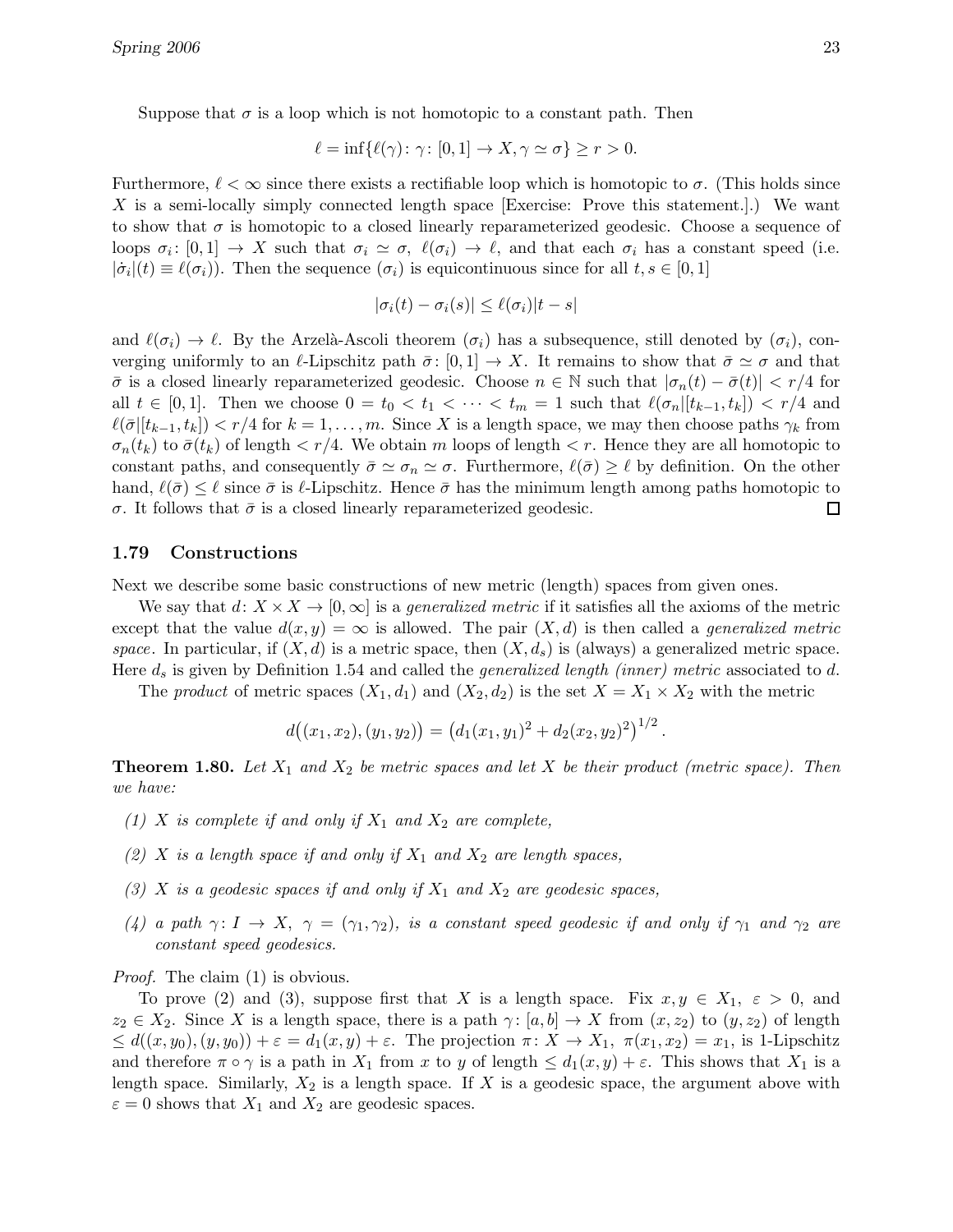Suppose then that  $X_1$  and  $X_2$  are length spaces. Let  $(x_1, x_2) \in X$  and  $(y_1, y_2) \in X$ . There are sequences  $(\gamma_{i,1})$  and  $(\gamma_{i,2})$  of unit speed paths  $\gamma_{i,j} : [0, \ell_{i,j}] \to X_j$ ,  $j = 1, 2$ , such that  $\gamma_{i,j}(0) =$  $x_j, \gamma_{i,j} (\ell_{i,j}) = y_j$  and that  $\ell_{i,j} \to d_j (x_j , y_j )$ ,  $j = 1, 2$ . Now the mappings

$$
\gamma_i \colon [0,\ell_{i,1}] \times [0,\ell_{i,2}] \to X, \quad \gamma_i(t_1,t_2) = (\gamma_{i,1}(t_1),\gamma_{i,2}(t_2)),
$$

are 1-Lipschitz. For each  $i \in \mathbb{N}$  define

$$
\sigma_i \colon [0,1] \to [0,\ell_{i,1}] \times [0,\ell_{i,2}], \quad \sigma_i(t) = (t\ell_{i,1}, t\ell_{i,2}).
$$

Then  $\gamma_i \circ \sigma_i : [0,1] \to X$  is a path from  $(x_1, x_2)$  to  $(y_1, y_2)$  of length  $\leq (\ell_{i,1}^2 + \ell_{i,2}^2)^{1/2}$ , where

$$
(\ell_{i,1}^2 + \ell_{i,2}^2)^{1/2} \to d((x_1, x_2), (y_1, y_2))
$$

as  $i \to \infty$ . Thus X is a length space.

If  $X_1$  and  $X_2$  are geodesic spaces, we choose geodesics  $\gamma_j : [0, \ell_j] \to X_j$ ,  $\ell_j = d_j (x_j, y_j)$ , from  $x_j$  to  $y_j$ ,  $j = 1, 2$ , and apply the method above to find a geodesic in X from  $(x_1, x_2)$  to  $(y_1, y_2)$  of length  $\sqrt{\ell_1^2 + \ell_2^2} = d((x_1, x_2), (y_1, y_2))$ . This shows that X is a geodesic space.

To prove (4) we first observe that an easy calculation shows that  $\gamma = (\gamma_1, \gamma_2)$  is a constant speed geodesic if  $\gamma_1$  and  $\gamma_2$  are constant speed geodesics. Suppose then that  $\gamma = (\gamma_1, \gamma_2)$  is a constant speed geodesic. We use the following characterization (whose proof is left as an exercise): A path  $\sigma: I \to X$  is a constant speed geodesic if and only if

$$
|\sigma(t) - \sigma(s)| = 2|\sigma(t) - \sigma((t+s)/2)|
$$

for all  $t, s \in I$ . Given  $t, s \in I$  we denote

$$
x = (x_1, x_2) = (\gamma_1(t), \gamma_2(t)),
$$
  
\n
$$
y = (y_1, y_2) = (\gamma_1(s), \gamma_2(s)),
$$
  
\n
$$
m = (m_1, m_2) = (\gamma_1((t + s)/2), \gamma_2((t + s)/2)),
$$
  
\n
$$
a_i = d_i(x_i, m_i),
$$
  
\n
$$
b_i = d_i(m_i, y_i),
$$
  
\n
$$
c_i = d_i(x_i, y_i).
$$

We have

$$
\frac{1}{2}d(x,y) = d(x,m) = d(m,y),
$$

and hence

$$
\frac{1}{2}(c_1^2 + c_2^2) = a_1^2 + b_1^2 + a_2^2 + b_2^2.
$$

On the other hand,

(1.81) 
$$
a_i^2 + b_i^2 \ge \frac{1}{2}(a_i + b_i)^2 \ge \frac{1}{2}c_i^2,
$$

(where the last inequality follows from the triangle inequality) and therefore

$$
\frac{1}{2}(c_1^2 + c_2^2) \le a_1^2 + b_1^2 + a_2^2 + b_2^2 = \frac{1}{2}(c_1^2 + c_2^2).
$$

Hence there must be an equality in (1.81) for  $i = 1, 2$  which is possible if and only if  $a_i = b_i = \frac{1}{2}$  $rac{1}{2}c_i$ . Thus  $\gamma_1$  and  $\gamma_2$  are constant speed geodesics and (4) follows.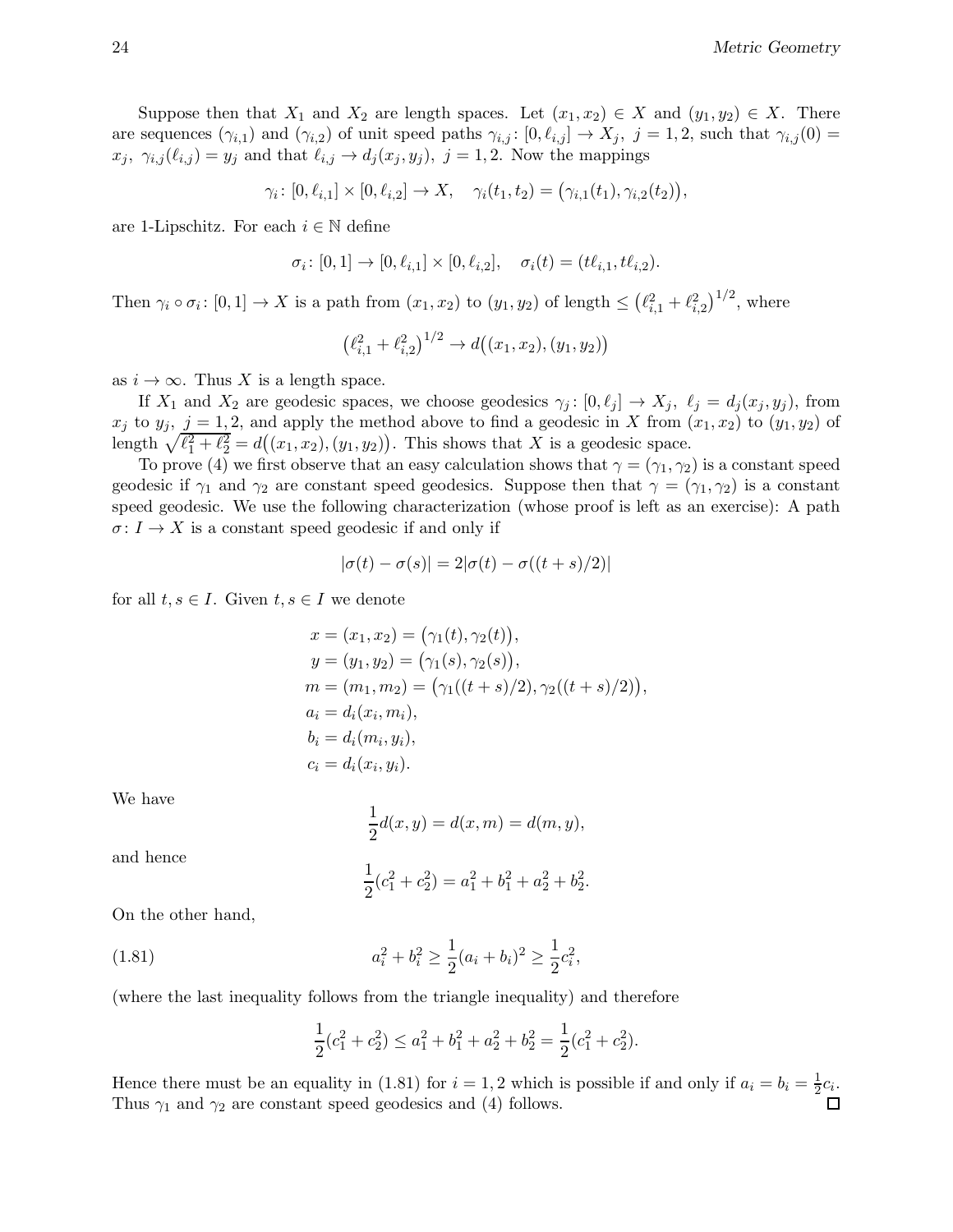Let  $(X_\alpha, d_\alpha), \alpha \in A$ , be a family of (generalized) metric spaces. Their *disjoint union* is the generalized metric space  $(X, d)$ , where

$$
X = \bigsqcup_{\alpha \in A} X_{\alpha} = \bigcup_{\alpha \in A} X_{\alpha} \times \{\alpha\}
$$

equipped with the generalized metric

$$
d((x, \alpha), (x', \alpha')) = \begin{cases} d_{\alpha}(x, x'), & \text{if } \alpha = \alpha', \\ \infty, & \text{otherwise.} \end{cases}
$$

Let X be a generalized metric space,  $\sim$  an equivalence relation in X, and let

$$
\bar{X}=X/\!\!\!\sim
$$

be the set of equivalence classes. We define  $\bar{d}: \bar{X} \times \bar{X} \to [0, \infty]$  by setting

$$
\bar{d}(\bar{x}, \bar{y}) = \inf \sum_{i=1}^{k} |x_i - y_i|,
$$

where the infimum is taken over all sequences  $x_1, y_1, \ldots, x_k, y_k, k \in \mathbb{N}$ , with  $x_1 \in \bar{x}$ ,  $y_k \in \bar{y}$ , and  $y_j \sim x_{j+1}$  for  $j = 1, \ldots, k-1$ . (Think of equivalence classes as islands, pairs  $x_j, y_j$  as bridges, and  $\bar{d}(\bar{x}, \bar{y})$  as the infimum of total lengths of bridges needed to connect the island  $\bar{x}$  to the island  $\bar{y}$ .)

It is obvious that  $\bar{d}$  is symmetric and satisfies the triangle inequality, but in general  $d$  is only a (generalized) pseudometric rather than a metric. For instance, if there exists an equivalence class which is dense in X, then  $\bar{d}$  is identically zero. We call  $\bar{d}$  the (generalized) quotient pseudometric on  $\bar{X}$  associated to ∼. Note that  $\bar{d}(\bar{x}, \bar{y}) \leq |x - y|$  for all  $x, y \in X$  and  $\bar{d}(\bar{x}, \bar{y}) \leq \text{dist}(\bar{x}, \bar{y})$ .

**Theorem 1.82.** Suppose that  $(X,d)$  is a generalized metric space,  $\sim$  is an equivalence relation in X, and let  $\bar{d}$  be the generalized quotient pseudometric on  $\bar{X} = X/\sim$ .

(1) Suppose that for every equivalence class  $\bar{x} \subset X$  there exists  $\varepsilon(\bar{x}) > 0$  such that

$$
B(\bar{x}, \delta) := \{ y \in X \colon \operatorname{dist}(y, \bar{x}) < \delta \}
$$

is a union of equivalence classes for all  $0 < \delta < \varepsilon(\bar{x})$ . Then

(1.83) 
$$
\bar{d}(\bar{x}, \bar{y}) = \text{dist}(\bar{x}, \bar{y}) \quad \text{whenever } \bar{x}, \bar{y} \in \bar{X} \text{ and } \bar{d}(\bar{x}, \bar{y}) < \varepsilon(\bar{x}).
$$

If, in addition, every equivalence class  $\bar{x} \subset X$  is closed, then  $\bar{d}$  is a generalized metric on  $\bar{X}$ .

(2) If  $(X, d)$  is a length space and  $\overline{d}$  is a metric, then  $(\overline{X}, \overline{d})$  is a length space.

*Proof.* (1) Let  $\bar{x}, \bar{y} \in \bar{X}, \bar{x} \neq \bar{y}, \bar{d}(\bar{x}, \bar{y}) < \varepsilon(\bar{x})$ . First we show that

$$
(1.84) \qquad \qquad \text{dist}(z,\bar{x}) = \text{dist}(z',\bar{x})
$$

whenever  $z, z' \in \bar{z}$  and  $dist(\bar{x}, \bar{z}) < \varepsilon(\bar{x})$ . Choose  $z \in \bar{z}$  and  $\delta > 0$  such that

$$
dist(\bar{x}, z) < \delta < \varepsilon(\bar{x}).
$$

Since  $B(\bar{x}, \delta)$  is a union of equivalence classes and  $z \in B(\bar{x}, \delta)$ , it follows that  $z' \in B(\bar{x}, \delta)$ , hence  $dist(\bar{x}, z') < \delta$ , for all  $z' \sim z$ . This holds for all  $\delta > dist(\bar{x}, z)$ , and so

$$
dist(\bar{x}, z') \leq dist(\bar{x}, z) \quad \text{for all } z' \sim z.
$$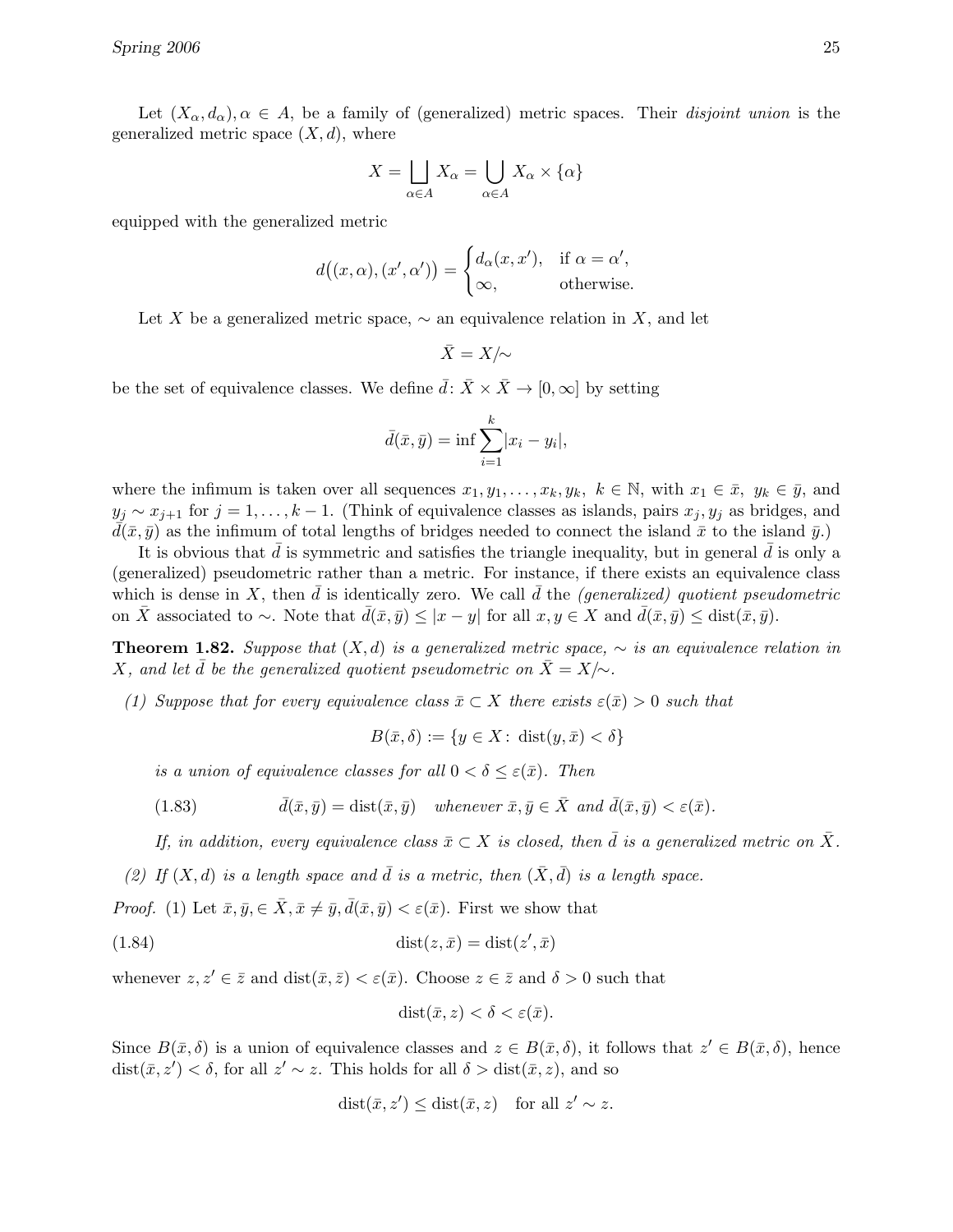Thus (1.84) holds.

Choose  $\varepsilon > 0$  such that  $\bar{d}(\bar{x}, \bar{y}) + \varepsilon < \varepsilon(\bar{x})$  and then points  $x_1, y_1, \ldots, x_k, y_k$  in X such that  $x_1 \in \bar{x}, y_k \in \bar{y}, y_i \sim x_{i+1}$  for  $i = 1, ..., k-1$ , and

$$
\sum_{i=1}^k |x_i - y_i| \le \bar{d}(\bar{x}, \bar{y}) + \varepsilon < \varepsilon(\bar{x}).
$$

Next we show by induction that

(1.85) 
$$
\text{dist}(y_j, \bar{x}) \le \sum_{i=1}^j |x_i - y_i|
$$

for all  $j = 1, ..., k$ . If  $j = 1$ , then  $x_j = x_1 \in \bar{x}$  and hence  $dist(y_1, \bar{x}) \leq |x_1 - y_1|$ . Suppose that

dist
$$
(y_{j-1}, \bar{x}) \le \sum_{i=1}^{j-1} |x_i - y_i|
$$
.

Since  $x_j \sim y_{j-1}$  and  $dist(y_{j-1}, \bar{x}) < \varepsilon(\bar{x})$ , we get from (1.84) that

$$
dist(y_j, \bar{x}) \le |x_j - y_j| + dist(x_j, \bar{x})
$$
  
=  $|x_j - y_j| + dist(y_{j-1}, \bar{x})$   

$$
\le \sum_{i=1}^j |x_i - y_i|.
$$

By  $(1.85)$ , we now have

$$
\bar{d}(\bar{x}, \bar{y}) \leq \text{dist}(\bar{x}, \bar{y}) \leq \text{dist}(\bar{x}, y_k) \leq \sum_{i=1}^k |x_i - y_i| \leq \bar{d}(\bar{x}, \bar{y}) + \varepsilon.
$$

This holds for every  $\varepsilon > 0$ , and hence

$$
\bar{d}(\bar{x}, \bar{y}) = \text{dist}(\bar{x}, \bar{y}).
$$

If  $\bar{x} \subset X$  is closed and  $y \notin \bar{x}$ , then  $dist(y, \bar{x}) > 0$ . If  $dist(\bar{x}, \bar{y}) = d(\bar{x}, \bar{y}) < \varepsilon(\bar{x})$ , then

$$
dist(\bar{x}, \bar{y}) = \inf_{y' \in \bar{y}} dist(y', \bar{x}) = dist(y, \bar{x}) > 0.
$$

Thus  $\bar{d}$  is a generalized metric.

(2) Suppose that  $0 < \bar{d}(\bar{x}, \bar{y}) < \infty$ . Let  $\varepsilon > 0$  and choose  $x_1, y_1, \ldots, x_k, y_k \in X$  such that  $x_1 \in \bar{x}, y_k \in \bar{y}, y_j \sim x_{j+1}$  for  $j = 1, ..., k - 1$ , and

$$
\sum_{j=1}^{k} |x_j - y_j| < \bar{d}(\bar{x}, \bar{y}) + \varepsilon.
$$

Since X is a length space, there are paths  $\sigma_j : [j-1, j] \to X$  from  $x_j$  to  $y_j$ , with

$$
\ell(\sigma_j) \leq |x_j - y_j| + \varepsilon/k, \quad j = 1, \dots, k.
$$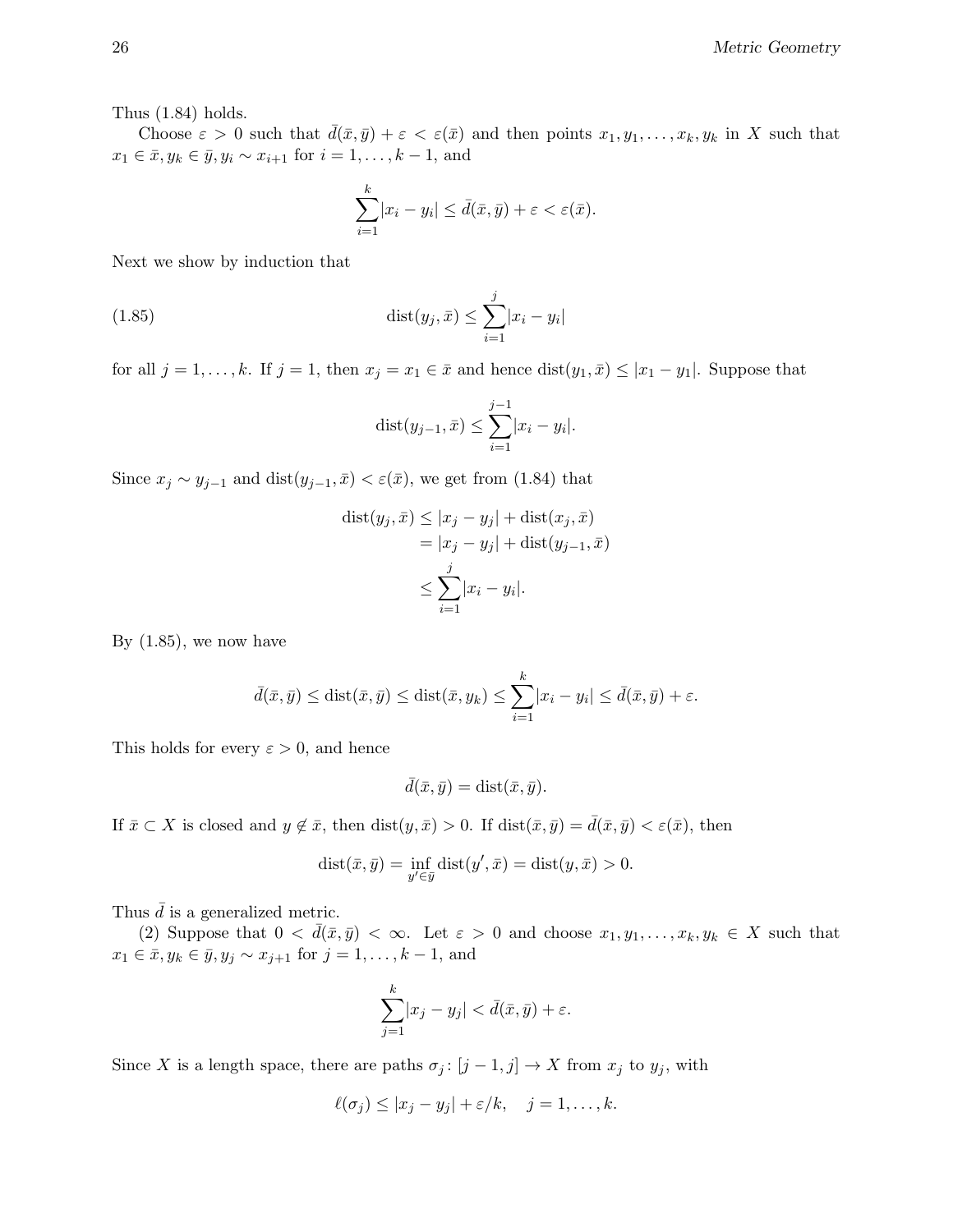Let  $\pi: X \to \overline{X}$  be the canonical projection and let  $\overline{\sigma}: [0, k]$  be defined by  $\overline{\sigma}$ [[j -1, j] =  $\pi \circ \sigma_j$ . Then  $\bar{\sigma}$  is a path in  $\bar{X}$  from  $\bar{x}$  to  $\bar{y}$ . Furthermore,  $\pi$  is 1-Lipschitz and hence

$$
\ell(\bar{\sigma}) = \sum_{j=1}^{k} \ell(\pi \circ \sigma_j) \le \sum_{j=1}^{k} \ell(\sigma_j)
$$

$$
\le \sum_{j=1}^{k} |x_j - y_j| + \varepsilon
$$

$$
< \bar{d}(\bar{x}, \bar{y}) + 2\varepsilon.
$$

Hence  $(\bar{X}, \bar{d})$  is a length space.

- **Example 1.86.** 1. Let  $\bar{X} = \mathbb{R}/\sim$ , where  $x \sim y \iff y x \in \mathbb{Z}$  (i.e.  $\bar{X} = \mathbb{R}/\mathbb{Z}$ ). Then  $\bar{d}(\bar{x},\bar{y}) = \text{dist}(\bar{x},\bar{y})$  and  $(\bar{X},\bar{d})$  is a geodesic space isometric to a circle of length 1 (equipped with the inner metric).
	- 2. Metric graphs. A combinatorial graph consists of two set V (vertices) and E (edges), where each edge  $e \in E$  connects a pair of vertices. More precisely, consider two set E and V and (endpoint) maps  $\partial_j : E \to V$ ,  $j = 0, 1$ , such that  $V = \partial_0 E \cup \partial_1 E$ . Let  $\sim$  be the equivalence relation in

$$
\bigsqcup_{e \in E} [0,1] = \bigcup_{e \in E} [0,1] \times \{e\} = [0,1] \times E
$$

such that

 $(i, e) \sim (j, e')$  if  $i, j \in \{0, 1\}, e, e' \in E$ , and  $\partial_i e = \partial_j e'$ ,

and that  $(t, e) \sim (t, e)$  for all  $(t, e) \in [0, 1] \times E$ . Let  $X = [0, 1] \times E/\sim$  and let  $\pi : [0, 1] \times E \to X$ be the canonical projection. We identify V with  $\pi({0, 1} \times E)$ .

To define a metric in X, fix a mapping  $\ell : E \to (0,\infty)$ . It assigns to each edge  $e \in E$  a length  $\ell(e)$ . A piecewise linear path is a map  $\gamma: [0, 1] \to X$  such that for some partition  $0 = t_0 \le t_1 \le \cdots \le t_n = 1,$ 

$$
\gamma|[t_i,t_{i+1}](t) = \pi(c_i(t),e_i),
$$

where  $e_i \in E$  and  $c_i : [t_i, t_{i+1}] \to [0, 1]$  is affine such that  $c_i(t_i) = 0$  and  $c_{i-1}(t_i) = 1$  for  $i = 1, \ldots, n - 1$ . Note that

$$
\pi(c_i(t_{i+1}), e_i) = \gamma(t_{i+1}) = \pi(c_{i+1}(t_{i+1}), e_{i+1})
$$

for  $i = 0, \ldots, n-2$ . Hence  $e_i$  and  $e_{i+1}$  have a common endpoint. We say that  $\gamma$  joins x to y if  $\gamma(0) = x$  and  $\gamma(1) = y$ . We assume that X is connected, that is any two points in X can be joined by such  $\gamma$ . The *length* of  $\gamma$  is defined by

$$
\ell(\gamma) = \sum_{i=0}^{n-1} \ell(e_i) |c_i(t_i) - c_{i+1}(t_{i+1})|.
$$

We define a pseudometric  $d: X \times X \to [0, \infty)$  by setting

$$
d(x, y) = \inf_{\gamma} \ell(\gamma),
$$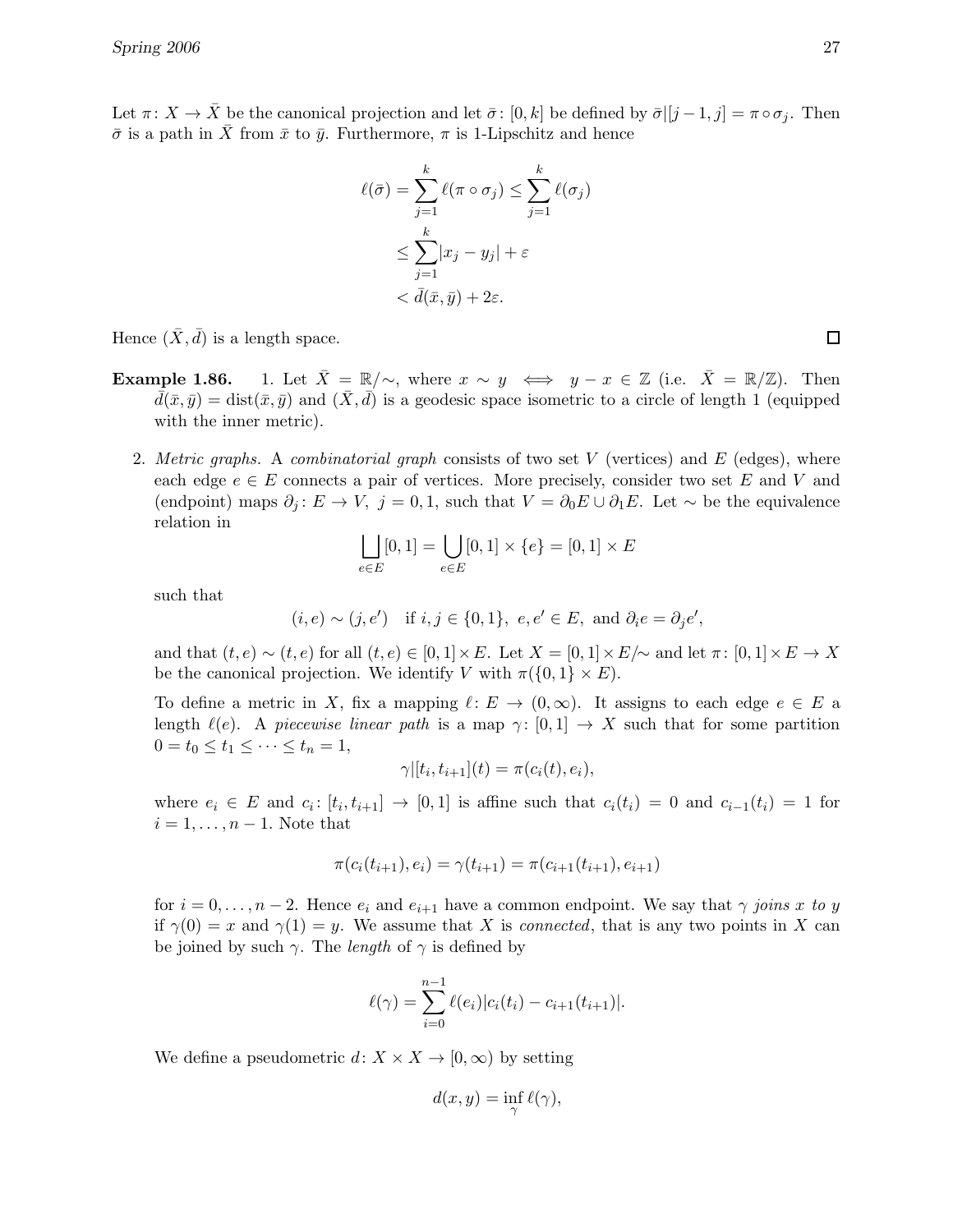where the infimum is taken over all piecewise linear paths  $\gamma$  joining x to y. The pseudometric space  $(X, d)$  is called a *metric graph*. If, for all  $v \in V$ ,

$$
\inf\{\ell(e)\colon e\in E,\ v\in\{\partial_0e,\partial_1e\}\}>0,
$$

then  $(X, d)$  is a metric space, in fact, a length space. If the set  $\{\ell(e): e \in E\}$  is finite, then  $(X, d)$  is a complete geodesic space. A simply connected metric graph, with  $\ell(e) \equiv 1$ , is called a tree.

Let  $(X_\alpha, d_\alpha)_{\alpha \in \mathcal{A}}$  be a family of metric spaces. Suppose that there exist a metric space Z and isometries  $i_{\alpha} : Z \to Z_{\alpha}$  onto closed subsets  $Z_{\alpha} \subset X_{\alpha}$  for each  $\alpha \in A$ . Let  $\sim$  be the equivalence relation in

$$
\bigsqcup_{\alpha \in \mathcal{A}} X_{\alpha}
$$

such that  $i_{\alpha}(z) \sim i_{\beta}(z)$  for all  $z \in Z$  and  $\alpha, \beta \in A$ . The quotient space

$$
\bar{X} = \bigsqcup_{\alpha \in \mathcal{A}} X_{\alpha} / \!\!\sim
$$

equipped with the quotient pseudometric  $\bar{d}$  is called the *isometric gluing of*  $X_{\alpha}$ 's along Z.

**Theorem 1.87.** Let  $(X_\alpha, d_\alpha)_{\alpha \in \mathcal{A}}, Z_i, i_\alpha : Z \to Z_\alpha$ , and  $(\bar{X}, \bar{d})$  be as above. Then we have:

- (1)  $\bar{d}$  is a metric in  $\bar{X}$ .
- (2) For all  $x \in X_\alpha$ ,  $y \in X_\beta$

(1.88) 
$$
\bar{d}(\bar{x}, \bar{y}) = \begin{cases} d_{\alpha}(x, y) & \text{if } \alpha = \beta, \\ \inf \{ d_{\alpha}(x, i_{\alpha}(z)) + d_{\beta}(i_{\beta}(z), y) \colon z \in Z \} & \text{if } \alpha \neq \beta. \end{cases}
$$

- (3) If each  $X_{\alpha}$  is a length space, then  $\overline{X}$  is a length space.
- (4) If each  $X_{\alpha}$  is a geodesic space and Z is proper, then  $\overline{X}$  is a geodesic space.

*Proof.* Suppose that  $\bar{x} \subset \Box_{\alpha}X_{\alpha}$ . If  $\bar{x} = [x_{\alpha}]$  for some  $x_{\alpha} \in X_{\alpha} \setminus Z_{\alpha}$ , then  $\bar{x}$  is the singleton  ${x<sub>\alpha</sub>}$ . Furthermore, there exists an open ball  $B(x_{\alpha}, r) \subset X_{\alpha} \setminus Z_{\alpha}$  since  $Z_{\alpha}$  is closed. Now the δ-neighborhood  $B(\bar{x}, \delta)$  is the ball  $B(x<sub>α</sub>, \delta)$  which is a union of equivalence classes (= singletons) for all  $0 < \delta \leq r$ . On the other hand, if  $\bar{x} = [i_{\alpha}(z)]$  for some  $z \in Z$ , then

$$
\bar{x} = \bigcup_{\alpha \in \mathcal{A}} \{i_{\alpha}(z)\}
$$

and the  $\delta$ -neighborhood of  $\bar{x}$  can be expressed as

$$
B(\bar{x},\delta) = \bigcup_{\alpha \in \mathcal{A}} B(i_{\alpha}(z),\delta) = \bigcup_{\alpha \in \mathcal{A}} \big(B(i_{\alpha}(z),\delta) \setminus Z_{\alpha}\big) \cup \bigcup_{\alpha \in \mathcal{A}} \big(B(i_{\alpha}(z),\delta) \cap Z_{\alpha}\big).
$$

Here the first union is a union of equivalence classes (= singletons). The second union can be expressed as

$$
\bigcup_{\alpha \in \mathcal{A}} B(i_{\alpha}(z), \delta) \cap Z_{\alpha} = \bigcup_{x \in B(z, \delta)} [i_{\alpha}(x)],
$$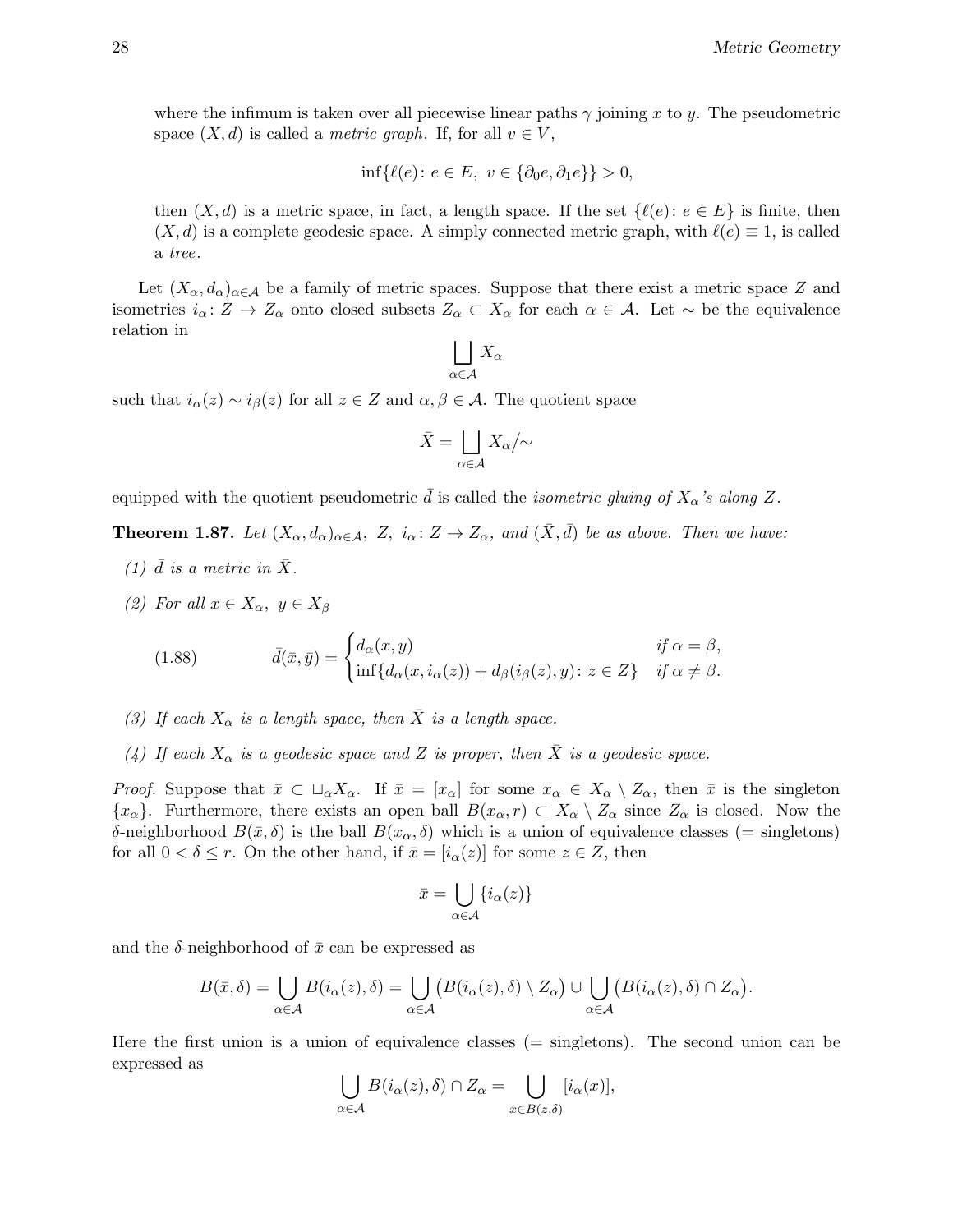where  $B(z, \delta)$  is a ball in Z. Thus  $B(\bar{x}, \delta)$  is a union of equivalence classes for all  $\delta > 0$ . Next we show that all equivalence classes are closed in  $(\sqcup_{\alpha} X_{\alpha}, d)$ . If  $\bar{x} = [x]$  for some  $x \in X_{\alpha} \setminus Z_{\alpha}$ , then  $\bar{x} = \{x\}$ , which is closed. If  $\bar{x} = [i_{\alpha}(z)]$  for some  $z \in Z$ , then  $\bar{x} = \bigcup_{\alpha} \{i_{\alpha}(z)\}\$  and

$$
\bigsqcup_{\alpha} X_{\alpha} \setminus \bar{x} = \bigsqcup_{\alpha} \bigl( X_{\alpha} \setminus i_{\alpha}(z) \bigr),
$$

which is open. Hence  $\bar{x}$  is closed. It now follows from Theorem 1.82 (1) that  $\bar{d}$  is a metric.

To verify the equation (1.88) for  $\bar{d}$ , it suffices to notice that any sequence  $x'_1, y'_1, \ldots, x'_k, y'_k$  in the definition of  $d(\bar{x}, \bar{y})$ , with

$$
\sum_{i=1}^k |x'_i - y'_i| < \infty
$$

can be replaced by a sequence  $x_1, y_1, x_2, y_2$ , with  $x_1 \in \bar{x}, y_1 \sim x_2, y_2 \in \bar{y}$ , and

$$
|x_1 - y_1| + |x_2 - y_2| \le \sum_{i=1}^k |x'_i - y'_i|.
$$

Thus (1.88) holds.

(3) To show that  $(\bar{X}, d)$  is a length space, let  $\bar{x}, \bar{y}$  and  $\varepsilon > 0$ . Then  $\bar{x} = [x]$  and  $\bar{y} = [y]$  for some  $x \in X_\alpha$  and  $y \in X_\beta$ . If  $\alpha = \beta$ , we may join x and y in  $X_\alpha$  by a path  $\gamma$  of length  $\leq d_\alpha(x, y) + \varepsilon$ . Then  $\pi \circ \gamma$  is a path of length  $\leq d(\bar{x}, \bar{y}) + \varepsilon$  in  $\bar{X}$  joining  $\bar{x}$  and  $\bar{y}$ . If  $\alpha \neq \beta$ , choose  $z \in Z$  such that  $d_{\alpha}(x, i_{\alpha}(z)) + d_{\beta}(i_{\beta}(z), y) \leq d(\bar{x}, \bar{y}) + \varepsilon/2$  and then paths  $\gamma_{\alpha}$  and  $\gamma_{\beta}$  joining x and  $i_{\alpha}(z)$  in  $X_{\alpha}$  and, respectively,  $i_\beta(z)$  and y in  $X_\beta$  such that  $\ell(\gamma_\alpha) \leq d_\alpha(x, i_\alpha(z)) + \varepsilon/4$  and  $\ell(\gamma_\beta) \leq d_\beta(i_\beta(z), y) + \varepsilon/4$ . Composing these paths with  $\pi$  gives a path in  $\bar{X}$  of length  $\leq d(\bar{x}, \bar{y}) + \varepsilon$  joining  $\bar{x}$  and  $\bar{y}$ . Hence  $\bar{X}$ is a length space.

(4) Let  $\bar{x} = [x]$  and  $\bar{y} = [y] \in \bar{X}$ , with  $x \in X_\alpha$ ,  $y \in X_\beta$ . If  $\alpha = \beta$ , there exists a geodesic  $\gamma$  in  $X_{\alpha}$  joining x and y. Then  $\pi \circ \gamma$  is a geodesic in X joining  $\bar{x}$  and  $\bar{y}$ . Suppose then that  $\alpha \neq \beta$ . For each  $j \in \mathbb{N}$ , choose  $z_j \in Z$  such that

$$
\bar{d}(\bar{x}, \bar{y}) \leq d_{\alpha}(x, i_{\alpha}(z_j)) + d_{\beta}(i_{\beta}(z_j), y) \leq \bar{d}(\bar{x}, \bar{y}) + 1/j.
$$

The points  $z_i$  belong to a closed bounded set

$$
i_{\alpha}^{-1}(\bar{B}(x, 2\bar{d}(\bar{x}, \bar{y})) \cap Z_{\alpha})
$$

which is compact since Z is proper. Hence there exists a subsequence of  $(z_i)$  converging to a point  $z \in Z$  which satisfies

$$
\bar{d}(\bar{x}, \bar{y}) = d_{\alpha}(x, i_{\alpha}(z)) + d_{\beta}(i_{\beta}(x), y).
$$

Since  $X_\alpha$  and  $X_\beta$  are geodesic spaces, there are geodesics  $\gamma_\alpha$  and  $\gamma_\beta$  joining  $x_\alpha$  and  $i_\alpha(z)$  in  $X_\alpha$  and  $i_{\beta}(z)$  and y in  $X_{\beta}$ , respectively. Composing these geodesics with  $\pi$  gives a geodesic in X joining  $\bar{x}$  $\Box$ and  $\bar{y}$ .

#### 1.89 Group actions and coverings

[Lectures (Feb. 20, 22) were given by Pekka Pankka. Notes are written by him.]

In this section we study quotient spaces, which arise from group actions, and then an inverse question which leads us to covering mappings and covering spaces.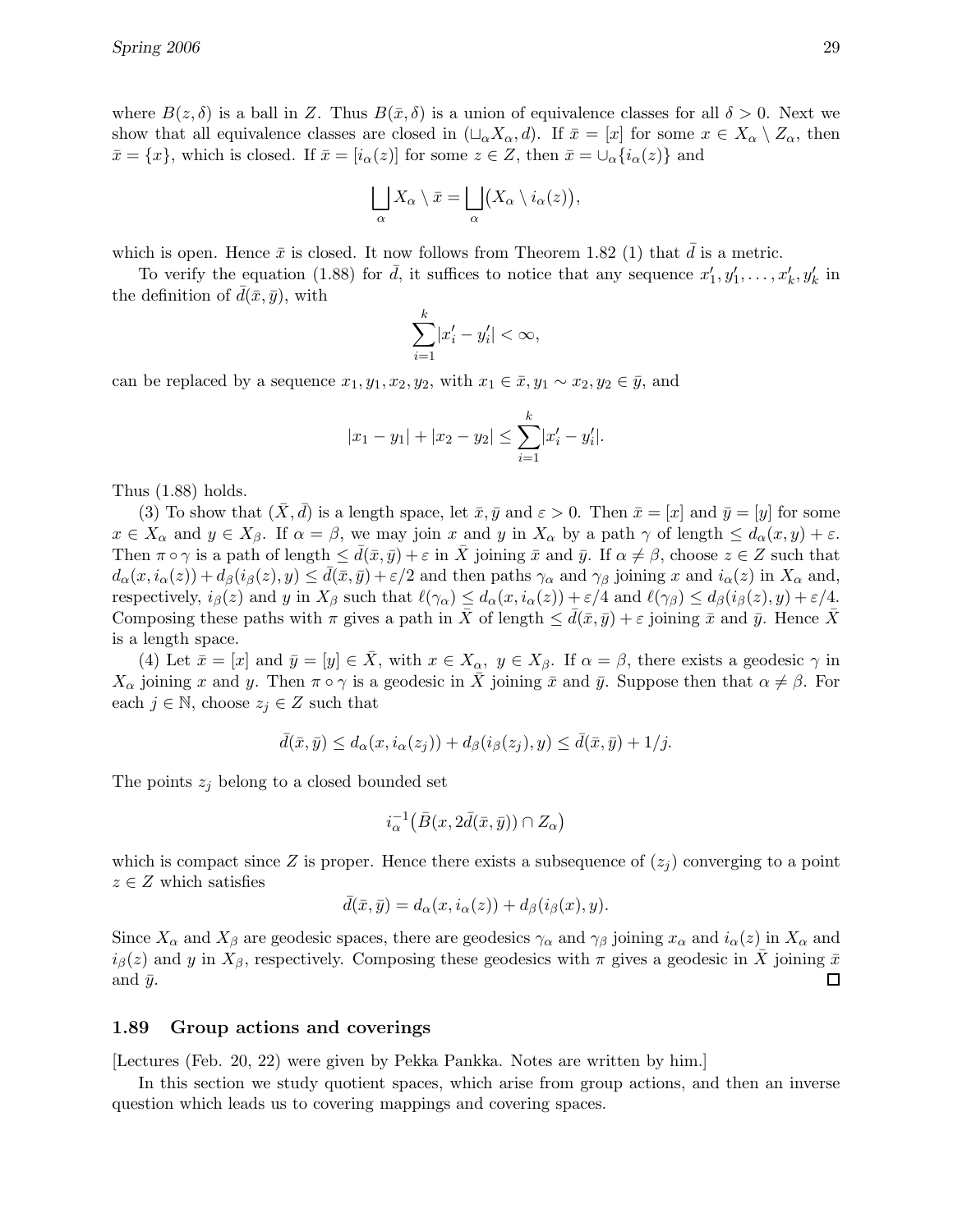Let us begin with some examples on groups defined on a metric space. Let  $X$  be a metric space, and let

$$
Isom(X) = \{f: X \to X : f \text{ is a surjective isometry}\}
$$

$$
BL(X) = \{f: X \to X : f \text{ is surjective and bilipschitz}\}
$$

$$
Homeo(X) = \{f: X \to X : f \text{ is homeomorphism}\}.
$$

These sets have a natural group structure given by the composition of mappings. Furthermore, Isom(X)  $\subset BL(X)$   $\subset$  Homeo(X) also as groups. In this section we concentrate on subgroups of  $\text{Isom}(X)$  and their quotient spaces. Let us begin with some terminology.

**Definition 1.90.** Let G be a subgroup of  $Homeo(X)$ . We call the map

$$
G \times X \to X, \quad (g, x) \mapsto g(x),
$$

the action of G on X. In general, if G is a group and  $\Psi: G \to \text{Homeo}(X)$  is a homomorphism, we call the map

 $G \times X \to X$ ,  $(g, x) \mapsto (\Psi(g))(x)$ ,

the action of G (via  $\Psi$ ) on X. In this case we usually identify group elements with their images and denote  $q(x) := (\Psi(q))(x)$ .

Convention: We denote the neutral element of the group always by  $e$ .

**Definition 1.91.** An action of  $G$  on  $X$  is

- (1) free, if  $g(x) \neq x$  for every  $x \in X$  and  $g \in G \setminus \{e\}.$
- (2) proper, if for every  $x \in X$  there exists a neighborhood U of x in X such that  $gU \cap U \neq \emptyset$  for only finitely many elements in G.
- **Example 1.92.** (1) Let  $X = \mathbb{R}^2$  and let G be the group spanned by mappings  $(x, y) \mapsto (x+1, y)$ and  $(x, y) \mapsto (x, y + 1)$ . Then G is a subgroup of Isom $(X)$  isomorphic to  $\mathbb{Z}^2$  and it acts on X freely and properly. Exercise: Check this statement.
	- (2) Let  $X = \mathbb{R}^2 = \mathbb{C}$  and let G be the subgroup of Isom(X) spanned by the mapping (in complex notation)  $z \mapsto e^{i2\pi/3}z$ . Since G has three elements, the action of G on X is necessarily proper, but it is not free. Exercise: Check.
	- (3) Let  $X = \mathbb{R}^2 = \mathbb{C}$  and let G be the group of mappings  $z \mapsto e^{it}z$ , where  $t \in \mathbb{R}$ . Then G is isomorphic to  $\mathbb R$  and the action of G on X is neither free nor proper. *Exercise:* Check.

**Definition 1.93.** Let X be a (generalized) metric space and G a group acting on X. For  $x \in X$ we say that

$$
Gx = \{g(x) \colon g \in G\}
$$

is the G-orbit of x. Furthermore, we say that x and y are equivalent under G, written as  $x \sim_G y$ , if  $Gx = Gy$ .

**Lemma 1.94.** (1)  $\sim_G$  is an equivalence relation in X.

(2)  $Gx = Gy$  if and only if  $Gx \cap Gy \neq \emptyset$ .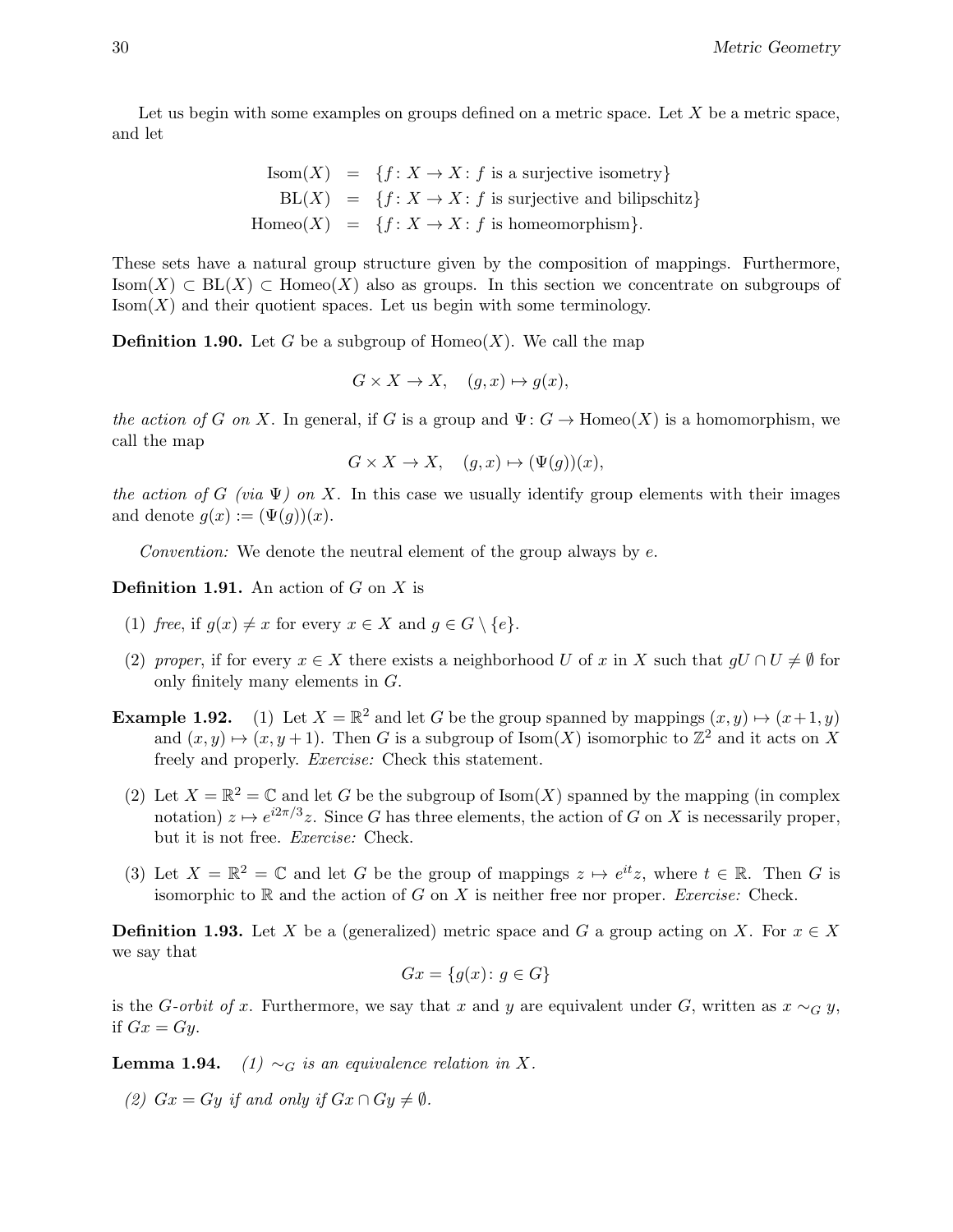Proof. Clearly (1) holds. In (2) the "only if" part is trivial. Let us now assume that there exists  $z \in Gx \cap Gy$ . Thus  $z = g(x)$  and  $z = h(y)$  for some  $g, h \in G$ . Hence  $y = (h^{-1} \circ g)(x)$  and  $x = (g^{-1} \circ h)(y)$ . Therefore, by the definition of G-orbit,  $Gy \subset Gx$  and  $Gx \subset Gy$ .

Let X be a (generalized) metric space. We denote by  $X/G$  the quotient space  $X/\sim_G$ . Let d be the quotient (generalized) pseudometric in  $X/G$  as in Section 1.79. We denote elements (equivalence classes) in  $X/G$  either by  $\bar{x}$  or by  $Gx$  depending on which notation suits better to the context.

**Lemma 1.95.** Let X be a generalized metric space and  $G \subset \text{Isom}(X)$  a subgroup. Then

- (1)  $B(\bar{x}, \delta) = \bigcup_{y \in B(x, \delta)} \bar{y}$  for every  $\bar{x} \in X/G$  and  $\delta > 0$ .
- (2) If G acts properly on X then every G-orbit is closed in X.
- *Proof.* (1) Let  $x \in X$  and  $\delta > 0$ . Let  $y \in B(x, \delta)$ . Then  $d(g(y), g(x)) = d(y, x) < \delta$  for every  $g \in G$ , since  $G \subset \text{Isom}(X)$ . Thus  $\bar{y} \subset B(\bar{x}, \delta)$ . Therefore  $\bigcup_{y \in B(x, \delta)} \bar{y} \subset B(\bar{x}, \delta)$ .

Let us now show the other direction. Let  $w \in B(\bar{x}, \delta)$ . Then there exists  $z \in \bar{x}$  such that  $d(z, w) < \delta$ . Fix  $g \in G$  such that  $g(x) = z$  and let  $y = g^{-1}(w)$ . Then  $d(y, x) = d(g(y), g(x)) =$  $d(w, z) < \delta$ , since g is an isometry. Thus  $w \in \bigcup_{y \in B(x, \delta)} \bar{y}$ .

(2) Let  $x \in X$  and let y be a point in the closure of  $\bar{x}$ . We show that  $y \in \bar{x}$ . Since G acts on X properly, we may fix  $r > 0$  such that

$$
\Gamma = \{ g \in G \colon g(B(x, r)) \cap B(x, r) \neq \emptyset \}
$$

is finite. Let  $x_i \in \bar{x}$  be such that  $d(x_i, y) \to 0$  as  $i \to \infty$ . Then there exists  $g_i \in G$  such that  $x_i = g_i(x)$  for every i. Fix  $i_0$  such that  $d(g_i(x), y) < r/2$  for  $i \ge i_0$ , and let  $h_i = g_i^{-1} \circ g_{i_0}$  for every  $i \geq i_0$ . Then

$$
d(h_i(x), x) = d(g_i(h_i(x)), g_i(x)) = d(g_{i_0}(x), g_i(x))
$$
  
 
$$
\leq d(g_{i_0}(x), y) + d(y, g_i(x)) < r
$$

for  $i \geq i_0$ , since  $g_i$  is an isometry. Thus  $h_i \in \Gamma$  for  $i \geq i_0$ . Since  $\Gamma$  is finite, also sets  $\{h_i\}_{i \geq i_0}$ and  ${g_i}_{i \geq i_0}$  are finite. Thus  $y = g_i(x)$  for some i, and  $y \in \bar{x}$ .

**Theorem 1.96.** Let  $G \subset \text{Isom}(X)$  be a subgroup and X a (generalized) metric space. Then

- (1)  $\bar{d}(\bar{x}, \bar{y}) = \text{dist}(\bar{x}, \bar{y})$  for every  $\bar{x}, \bar{y} \in X/G$ .
- (2) If the action of G is proper, then  $(X/G, \bar{d})$  is a (generalized) metric space.
- (3) If  $(X/G, \overline{d})$  is a metric space and X is a length space, then  $X/G$  is a length space.

*Proof.* Since (2) and (3) follow directly from (1) and (2) in Theorem 1.82, it is sufficient to prove (1). Let  $\bar{x}, \bar{y} \in X/G$ . If  $\bar{d}(\bar{x}, \bar{y}) < \infty$ , let  $\delta = 1 + \bar{d}(\bar{x}, \bar{y})$ . Then, by Lemma 1.95,  $B(\bar{x}, \delta) = \bigcup_{z \in B(x, \delta)} \bar{z}$ . Thus, by (1) in Theorem 1.82,  $\bar{d}(\bar{x}, \bar{y}) = \text{dist}(\bar{x}, \bar{y})$ . If  $\bar{d}(\bar{x}, \bar{y}) = \infty$ , then  $\text{dist}(\bar{x}, \bar{y}) = \infty$  by the definition of  $\bar{d}$ . definition of  $d$ .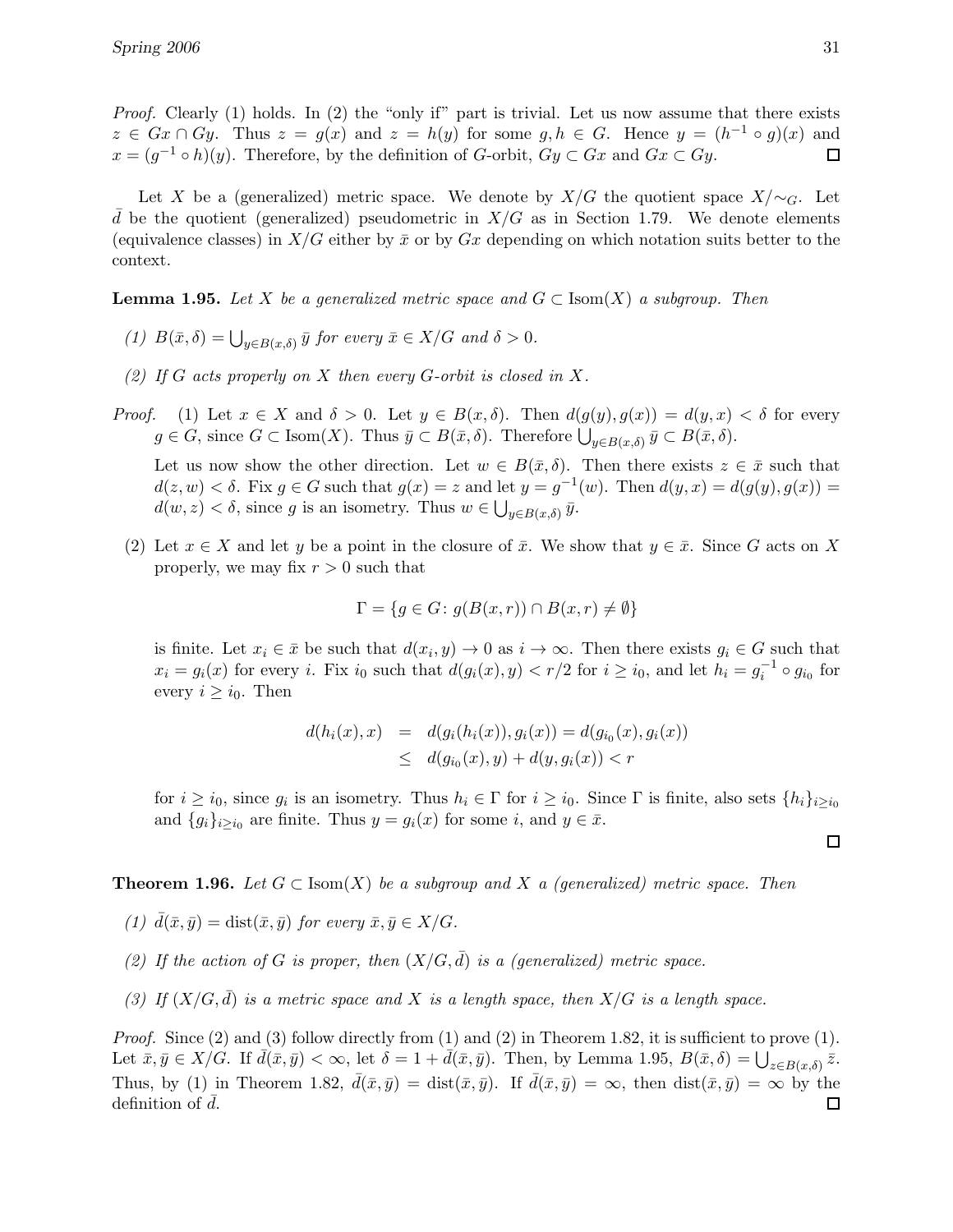By Theorem 1.96, we know that under some assumptions on  $G, X/G$  is a length space whenever X is. Therefore it is natural to ask whether the same holds for being geodesic, that is, if X is a geodesic space, is  $X/G$  also a geodesic space when G satisfies some (additional) assumptions? We do not answer this question directly, but we show that  $X/G$  is complete and locally compact whenever  $X$  is. Then, by the Hopf-Rinow theorem, we have that if  $X$  is a complete and locally compact length space then also  $X/G$  is complete and locally compact length space and that they both are geodesic. The main tool is to show that under additional assumptions on  $G$  the quotient map  $\pi: X \to X/G$ ,  $x \mapsto \bar{x}$ , is a local isometry and a covering map.

**Definition 1.97.** We say that a continuous map  $f: X \to Y$  is a *covering map* if f is surjective and each  $y \in Y$  has a neighborhood U such that

$$
f^{-1}U = \bigcup_{x \in f^{-1}(y)} V_x
$$

where  $V_x$  is a neighborhood of x and  $f|V_x: V_x \to U$  is a homeomorphism for every  $x \in f^{-1}(y)$ . We also assume that sets  $V_x$  are pairwise disjoint, that is,  $V_x \cap V_{x'} = \emptyset$  for  $x \neq x'$ .

We say that  $X$  is a *covering space* of (the base space)  $Y$ .

- **Example 1.98.** (1) Let  $f: \mathbb{R} \to S^1$ ,  $t \mapsto (\cos t, \sin t)$ , where  $S^1 = \{x \in \mathbb{R}^n : |x| = 1\}$ . Then f is a covering map. Exercise: Check this.
	- (2) Let  $f: \mathbb{R} \to S^1$  be as in (1). Then  $f|[0, 2\pi)$  is not a covering map, since for all  $r < 2$  $f^{-1}(B((1,0),r) \cap S^1)$  consists of two components, but  $f^{-1}((1,0)) = \{0\}$ . (Alternatively show that  $f$  is not a local homeomorphism at the origin.)
	- (3) Let  $f: \mathbb{C} \to \mathbb{C}$ ,  $z \mapsto z^2$ . Then f is not a covering map, since f is not a local homeomorphism at the origin, but  $f(\mathbb{C} \setminus \{0\} : \mathbb{C} \setminus \{0\} \to \mathbb{C} \setminus \{0\}$  is a covering map. Exercise: Check.

**Lemma 1.99.** Let  $G \subset \text{Isom}(X)$  act on X freely and properly. Then  $\pi \colon X \to X/G$  is a local isometry, i.e. for every  $x \in X$  there exists a neighborhood U such that  $\pi|U$  is an isometry. Moreover,  $\pi$  is a covering map.

Proof.  $\pi$  is a local isometry: Let  $x \in X$ . Since G acts properly, there exists  $r > 0$  such that

$$
\Gamma_x = \{ g \colon gB(x, r) \cap B(x, r) \neq \emptyset \}
$$

is finite. Since G acts freely,  $g(x) \neq x$  for every  $g \in \Gamma \setminus \{e\}$ . We set

$$
r_x = \begin{cases} \min \{ \min \{ d(g(x), x) \colon g \in \Gamma \setminus \{e\} \}, r \} / 4, & \Gamma_x \neq \{e\}, \\ r / 4, & \Gamma_x = \{e\}. \end{cases}
$$

We show that  $\pi$  is an isometry on  $B(x, r_x)$ . Let  $y, z \in B(x, r_x)$ ,  $y \neq x$ . Since  $dist(\bar{y}, \bar{z}) \leq d(y, z)$ , we have, by (1) in Theorem 1.96, that

$$
\bar{d}(\pi(y), \pi(z)) = \bar{d}(\bar{y}, \bar{z}) = \text{dist}(\bar{y}, \bar{z}) \le d(y, z).
$$

Suppose dist $(\bar{y}, \bar{z}) < d(y, z)$ . Then there exists  $g, h \in G$  such that  $d(g(y), h(z)) < d(y, z)$ . Thus  $d(y, g^{-1}(h(z)) < d(y, z)$  and

$$
d(x, g^{-1}(h(x))) \le d(x, y) + d(y, g^{-1}(h(z))) + d(g^{-1}(h(z)), g^{-1}(h(x)))
$$
  

$$
< r_x + 2r_x + d(z, x) < 4r_x \le r.
$$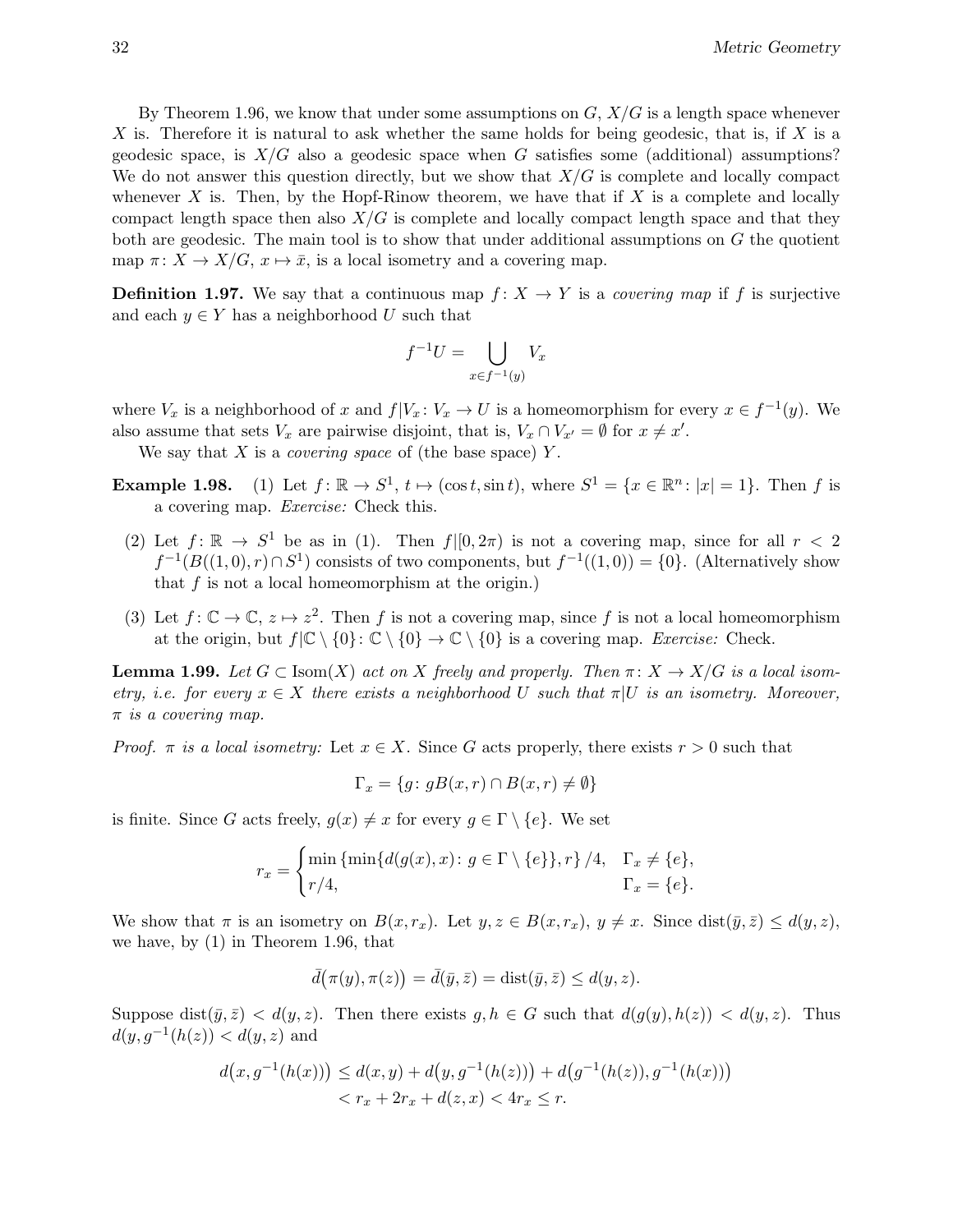Thus  $g^{-1}(h(x)) \in g^{-1}(h(B(x,r))) \cap B(x,r)$  and  $g^{-1} \circ h \in \Gamma_x$ . Since

$$
d(x, g^{-1}(h(x))) < 2r_x \le d(x, g'(x))
$$

for every  $g' \in \Gamma_x \setminus \{e\}$ ,  $g^{-1} \circ h = e$ . Thus  $g = h$  and  $d(g(x), h(y)) = d(x, y)$ . This is a contradiction with  $d(g(x), h(y)) < d(x, y)$ . Therefore  $dist(\bar{x}, \bar{y}) = d(x, y)$ . Thus  $d(\pi(x), \pi(y)) = d(x, y)$  in  $B(x, r_x)$ .

 $\pi$  is a local homeomorphism: Let  $x \in X$  and  $r_x > 0$  be as above. We show that  $\pi|B(x,r_x): B(x,r_x) \to B(\bar{x},r_x)$  is a homeomorphism. Since  $\pi$  is a local isometry in  $B(x,r_x)$ ,  $\pi|B(x, r_x)|$  is an injection. Let  $\bar{y} \in B(\bar{x}, r_x)$ . Then  $\bar{y} \in B(\bar{x}, r_x)$  and there exists, by Lemma 1.95,  $z \in B(x, r_x)$  such that  $\bar{z} = \bar{y}$ . Since  $\pi(z) = \pi(y)$ , by the definition of  $\pi$ ,  $\pi(B(x, r_x)) = B(\bar{x}, r_x)$ . (We use here also the first part of the proof.) Thus  $\pi | B(x, r_x): B(x, r_x) \to B(\bar{x}, r_x)$  is a bijection. Since  $\pi | B(x, r_x)$  is an isometry,  $(\pi | B(x, r_x)^{-1})$  is also an isometry and hence continuous.

 $\pi$  is a covering map: Let  $x \in X$ . We show first that for every  $h \in G$  we may take  $r_{h(x)} \geq r_x$ . Then  $\pi|B(h(x), r_x)$  is a local isometry and a local homeomorphism for every  $h \in G$ .

Let  $h \in G$ . We show first that

$$
\Gamma = \{ g \colon gB(h(x), 2r_x) \cap B(h(x), 2r_x) \neq \emptyset \}
$$

is finite. Let  $g \in \Gamma$ . Since h is an isometry, we have that

$$
gh^{-1}(B(h(x), 2r_x)) \cap B(x, 2r_x) = gh^{-1}h(B(x, 2r_x)) \cap B(x, 2r_x) = gB(x, 2r_x) \cap B(x, 2r_x).
$$

Since  $gB(x, 2r_x) \cap B(x, 2r_x) \neq \emptyset$  and  $2r_x < r$  in the definition of  $\Gamma_x$ ,  $g \in \Gamma_x$ . Therefore  $\Gamma$  is finite. Thus we may take  $r = 2r_x$  in the definition of  $\Gamma_{h(x)}$ . Since

$$
d(g(h(x)), h(x)) = d(h^{-1}gh(x), x)
$$

for every  $g \in \Gamma_{h(x)}$ , we have that  $r_{h(x)} \geq r_x$ .

To show that  $h$  is a covering map, it now suffices to note that

$$
\pi^{-1}B_{\bar{d}}(\bar{x},r_x) = B(\bar{x},r_x) = \bigcup_{y \in B(x,r_x)} \bar{y} = \bigcup_{y \in B(x,r_x)} \bigcup_{g \in G} \{g(y)\}
$$

$$
= \bigcup_{g \in G} g(B(x,r_x)) = \bigcup_{g \in G} B(g(x),r_x).
$$

Since the sets  $B(g(x), r_x)$  are disjoint (by the definition of  $r_x$ ) and  $\pi |B(g(x), r_x)$  is a local homeo-<br>morphism onto  $B_{\bar{J}}(\bar{x}, r_x)$  for every  $a \in G$ ,  $\pi$  is a covering map. morphism onto  $B_{\bar{d}}(\bar{x}, r_x)$  for every  $g \in G$ ,  $\pi$  is a covering map.

**Theorem 1.100.** Let X be a complete and locally compact metric space, let  $G \subset \text{Isom}(X)$  act freely and properly on X. Then  $X/G$  is complete and locally compact.

*Proof.* X/G is locally compact: Let  $\bar{x} \in X/G$ . Since X is locally compact, there exists a neighborhood U of x such that  $\overline{U}$  is compact. Since  $\pi$  is a local homeomorphism,  $\pi U$  is a neighborhood of  $\bar{x}$ . Since  $\overline{\pi U} = \pi \overline{U}$ ,  $\overline{\pi U}$  is compact. Thus  $X/G$  is locally compact.

 $X/G$  is complete: Let  $(\bar{x}_i)$  be a Cauchy-sequence in  $X/G$ . Fix an increasing sequence of indices  $n_i \in \mathbb{N}$  such that

$$
\bar{d}(\bar{x}_i, \bar{x}_{n_j}) < \frac{1}{2^j}
$$

for every  $i \geq n_j$ . We fix  $y_j \in \bar{x}_{n_j}$  as follows. For  $j = 1$ , let  $y_1 \in \bar{x}_{n_j}$ . Then, by Lemma 1.95(1), we may inductively fix  $y_j \in \bar{x}_{n_j} \cap B(y_{j-1}, 2^{-(j-1)})$  for  $j \geq 2$ . Clearly  $(y_j)$  is a Cauchy-sequence. Since X is complete, there exists  $y \in X$  such that  $y_j \to y$  as  $j \to \infty$ . Thus  $\bar{y}_j \to \bar{y}$ . Since  $(\bar{x}_i)$  is a Cauchy-sequence,  $\bar{x}_i \to \bar{y}$  as  $i \to \infty$ . Therefore  $X/G$  is complete. Cauchy-sequence,  $\bar{x}_i \to \bar{y}$  as  $i \to \infty$ . Therefore  $X/G$  is complete.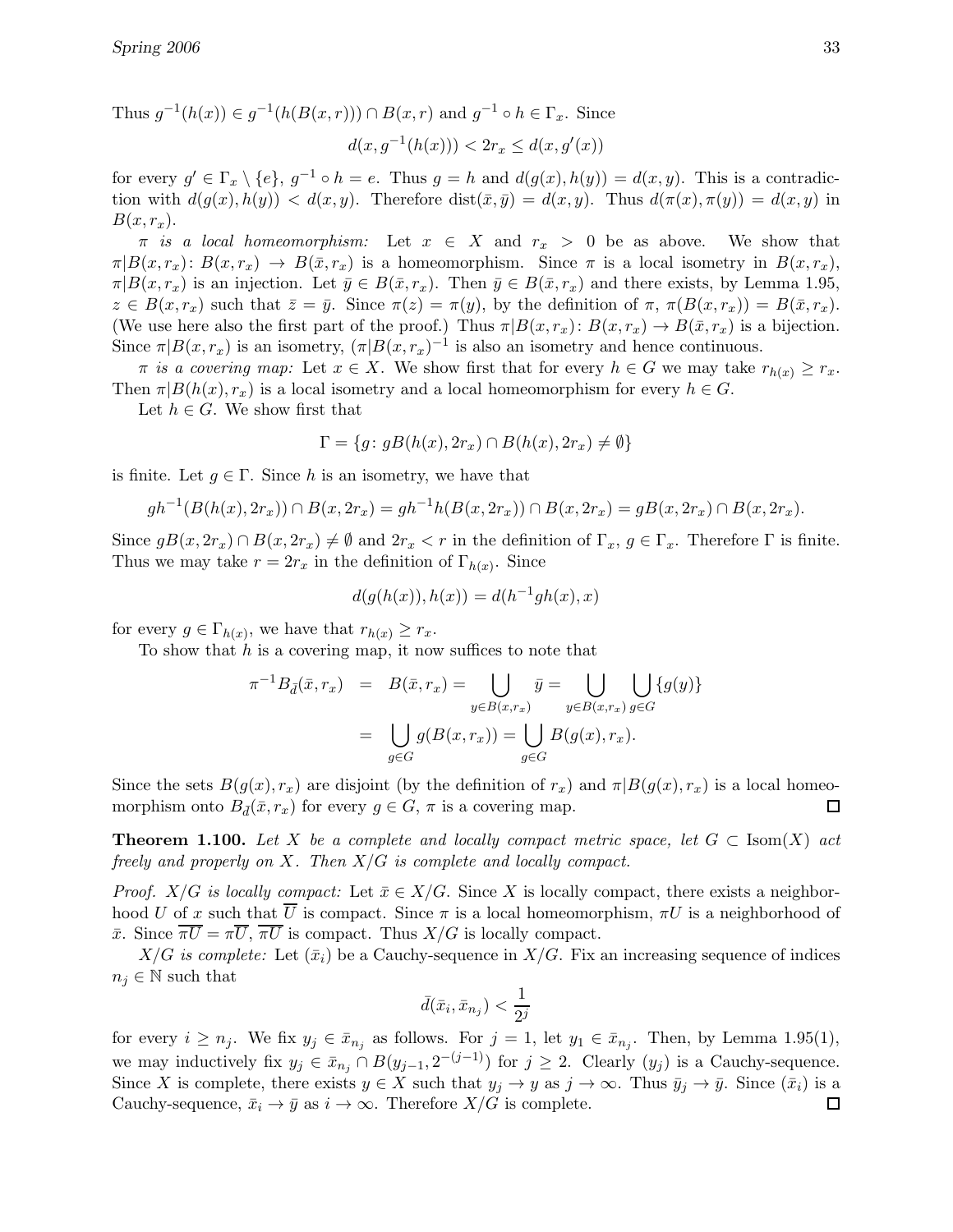When we combine Theorems 1.96 and 1.100 with the Hopf-Rinow theorem, we have the following corollary.

**Corollary 1.101.** If X is complete and locally compact length space, and G acts properly and freely on  $X$ , then  $X/G$  is complete and locally compact length space. Moreover, both spaces are geodesic.

**Problem 1.102.** Can X geodesic  $\Rightarrow X/G$  geodesic be proved directly without assuming that X is complete and locally compact?

We devote the end of this section to metric properties of covering spaces of length spaces. First we give a candidate for a metric in the covering space, and then show that with respect to this metric the covering map is a local isometry.

**Definition 1.103.** Let Y be a local length space, X a topological space, and  $f: X \to Y$  a local homeomorphism. We define  $\tilde{d}: X \times X \to \mathbb{R}$  by

$$
\tilde{d}(x,y) = \inf_{\gamma} \ell(f \circ \alpha),
$$

where the infimum is taken over all paths  $\gamma: I \to X$  joining x to y. If there are no paths connecting points x and y in X, we set  $d(x, y) = \infty$ .

**Lemma 1.104.** Let X be a connected topological space, Y a local length space, and  $f: X \rightarrow Y$  a local homeomorphism. Then X is path-connected.

*Proof.* It is sufficient to show that X is locally path-connected. Let  $x \in X$ . Since f is a local homeomorphism and Y is a local length space, there exists  $r > 0$  and a neighborhood V of x such that  $f|V$  is a homeomorphism from V onto  $B(f(x), 2r)$  and that  $d(z, z') = d_s(z, z')$  for all  $z, z' \in$  $B(f(x), r)$ . Let  $y \in V \cap f^{-1}B(f(x), r)$ . Since Y is a local length space and  $f(y) \in B(f(x), r)$ , there exists a path  $\alpha$ :  $[0,1] \to B(f(x), 2r)$  such that  $\alpha(0) = f(x)$  and  $\alpha(1) = f(y)$ . Then  $\tilde{\alpha} = (f|V)^{-1} \circ \alpha$ is a path connecting  $x$  to  $y$  in  $V$ .

**Theorem 1.105.** Let Y be a local length space and  $f: X \to Y$  a covering map. Then  $\tilde{d}$  is a generalized metric. Furthermore, if  $X$  is connected, then  $\tilde{d}$  is a metric.

*Proof.*  $\tilde{d}$  is a generalized metric: We show that  $\tilde{d}(x, y) > 0$  for  $x \neq y$ . The proof of Theorem 1.56 can be adapted to obtain the other properties of  $d$ .

Let  $x \in X$ . Since f is a local homeomorphism, we may fix  $r > 0$  and a neighborhood U of x such that  $f|U: U \to B(f(x), r)$  is a homeomorphism. Let  $y \in X, y \neq x$ , and suppose that there exists a path  $\alpha: [0,1] \to X$  such that  $\alpha(0) = x$  and  $\alpha(1) = y$ . If such a path does not exists, then  $d(x, y) = \infty$  and we are done.

If  $f \circ \alpha$  is not contained in  $B(f(x), r)$ , i.e. there exists  $t \in [0, 1]$  such that  $f(\alpha(t)) \notin B(f(x), r)$ , then there exists  $s \in [0,1]$  such that  $f(\alpha(s)) \in \partial B(f(x),r)$ . Then  $\ell(f \circ \alpha) \geq d(f(\alpha(s)), f(\alpha(0)) = r$ . On the other hand, if  $f \circ \alpha$  is contained in  $B(f(x), r)$ , then  $\alpha$  is contained in U since f is a covering map. Since  $x \neq y$  and f is a homeomorphism in  $U, f(x) \neq f(y)$ . Thus  $\ell(f \circ \alpha) \geq d(f(x), f(y)) > 0$ .

if X is connected then d is a metric: We only need to show that every pair of points in X can be joined by a path of finite length. Let  $x, y \in X$ . Since X is path-connected by Lemma 1.104, there exists a path  $\alpha: [0, 1] \to X$  such that  $\alpha(0) = x$  and  $\alpha(1) = y$ . By compactness, we can cover  $\alpha[0,1]$  by open sets  $V_1,\ldots,V_k$  such that  $f|V_i: V_i \to B(y_i,r_i)$  is a homeomorphism for some  $y_i \in Y$  and  $r_i > 0$  and that  $d(z, z') = d_s(z, z')$  for all  $z, z' \in B(y_i, r_i), i = 1, ..., k$ . Fix  $0 = t_0 < \ldots < t_m = 1$  such that for every  $1 \leq i \leq m$  there exists  $1 \leq k_i \leq k$  such that  $\alpha[t_{i-1}, t_i] \subset V_{k_i}$ . Since  $f(\alpha(t_{i-1})$  and  $f(\alpha(t_i))$  belong to  $B(y_i, r_i)$  for every i, there exists a path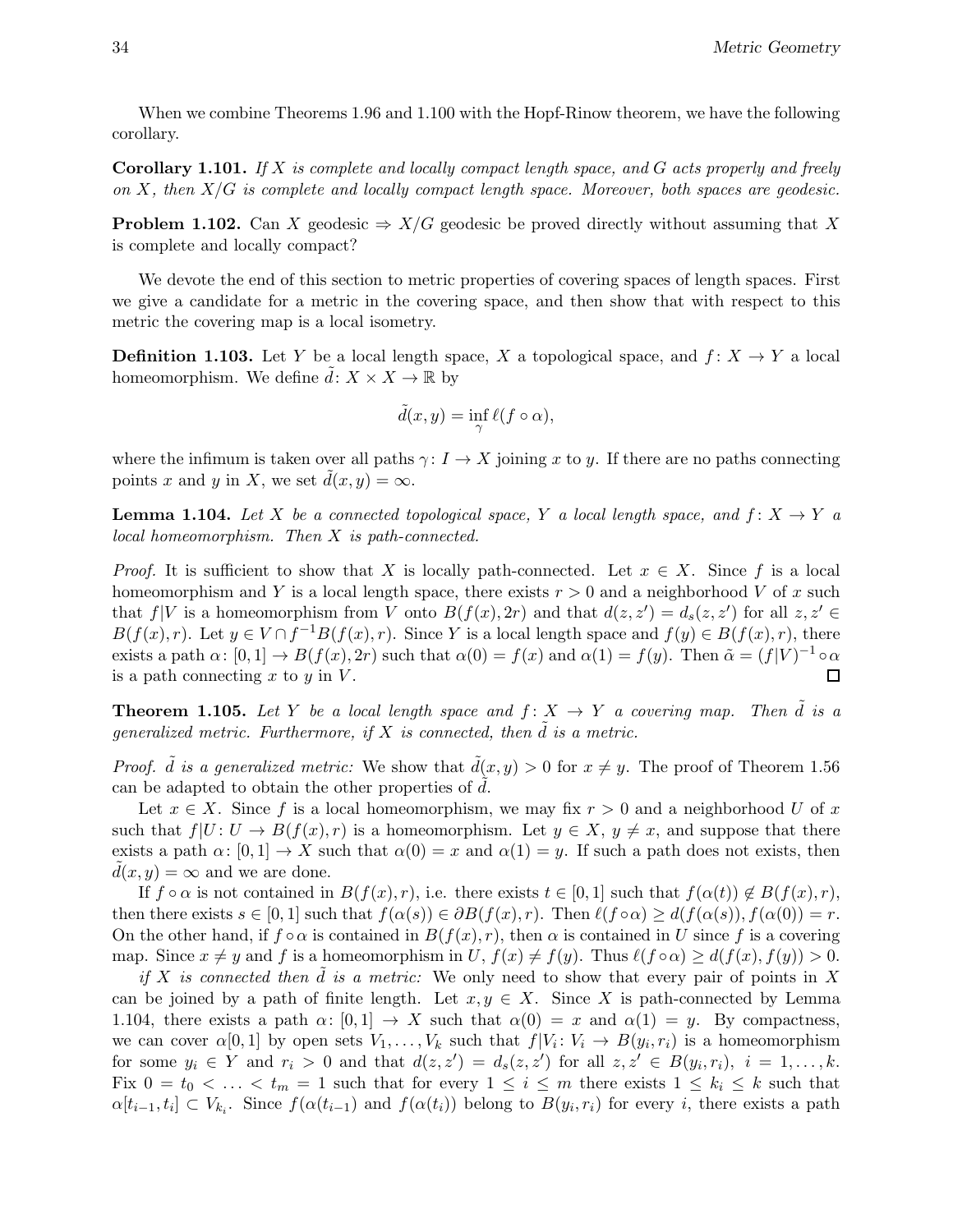$\beta_i': [t_{t-1}, t_i] \to B(y_i, r_i)$  such that  $\beta_i'(t_{i-1}) = f(\alpha(t_{i-1})), \beta_i'(t_i) = f(\alpha(t_i)),$  and  $\ell(\beta_i') \leq 2r_i$ . We define  $\beta \colon [0,1] \to X$  by  $\beta[[t_{i-1}, t_i] = (f|V_{k_i})^{-1} \circ \beta'_i$ . Then  $\beta$  is a path from x to y and

$$
\ell(f \circ \beta) = \sum_{i=1}^{m} \ell(\beta'_i) \le \sum_{i=1}^{m} 2r_i < \infty.
$$

**Theorem 1.106.** Let X be a connected topological space, Y a local length space, and  $f: X \rightarrow Y$  a covering map. Then  $f : (X, d) \to Y$  is a local isometry.

*Proof.* Let  $x \in X$ . Fix a neighborhood V of x and  $r > 0$  such that  $f|V: V \to B(f(x), r)$  is a homeomorphism and that  $d(z, z') = d_s(z, z')$  for all  $z, z' \in B(f(x), r)$ . Let  $W = V \cap f^{-1}(B(f(x), r/4)$ . We show that  $f|W$  is an isometry.

Let  $y, z \in W$ . Since  $\ell(f \circ \tilde{\alpha}) \geq d(f(y), f(w))$  for all paths  $\tilde{\alpha} : [0, 1] \to X$  connecting y and z, we have, by the definition of d, that  $d(y, z) \geq d(f(y), f(z)).$ 

Let  $\varepsilon \in (0, r/4)$ . Since Y is a local length space, there exists a path  $\alpha: [0, 1] \to Y$  such that  $\alpha(0) = f(y)$ ,  $\alpha(1) = f(z)$ , and  $\ell(\alpha) \leq d(f(y), f(z)) + \varepsilon$ . Since  $y, z \in W$ ,  $d(f(y), f(z)) + \varepsilon$  $2r/4+r/4 = 3r/4$ . Since  $\ell(\alpha) < 3r/4$  and  $\alpha(0) = f(y) \in B(f(x), r/4)$ ,  $\alpha$  is contained in  $B(f(x), r)$ . Hence we may define  $\tilde{\alpha} = (f|V)^{-1} \circ \alpha$ . Since  $\tilde{\alpha}$  is a path connecting y to z, we have

$$
\tilde{d}(y, z) \le \ell(f \circ \tilde{\alpha}) = \ell(\alpha) \le d(f(y), f(z)) + \varepsilon.
$$

Thus  $\tilde{d}(y, z) \leq d(f(y), f(z)).$ 

If we assume that X is Hausdorff and  $f$  is a local homeomorphism, we get the following version of Theorems 1.105 and 1.106.

**Theorem 1.107.** Let Y be a local length space, X a connected Hausdorff space,  $f: X \to Y$  a local homeomorphism, and let  $\tilde{d}$  be as above. Then  $\tilde{d}$  is a metric and

- $(a)$  f is a local isometry,
- (b)  $(X, \tilde{d})$  is a length space, and
- (c)  $\tilde{d}$  is the only metric on X with properties (a) and (b).

Proof. We leave the proof as an exercise.

**Theorem 1.108.** Let X be a connected metric space,  $\tilde{X}$  a complete metric space, and  $\pi: \tilde{X} \to X$ a local homeomorphism. Suppose that

- (1)  $\ell(\tilde{\alpha}) \leq \ell(\pi \circ \tilde{\alpha})$  for every path  $\tilde{\alpha} : [0, 1] \rightarrow \tilde{X}$  and
- (2) for every  $x \in X$  there exists  $r > 0$  such that every  $y \in B(x,r)$  can be connected to x by a unique constant speed geodesic  $\gamma_y: [0, 1] \to B(x, r)$  and that  $\gamma_y$  varies continuously with y.

Then  $\pi$  is a covering map.

In particular, if  $\pi$  is a local isometry, then it is a local homeomorphism and satisfies (1).

 $\Box$ 

 $\Box$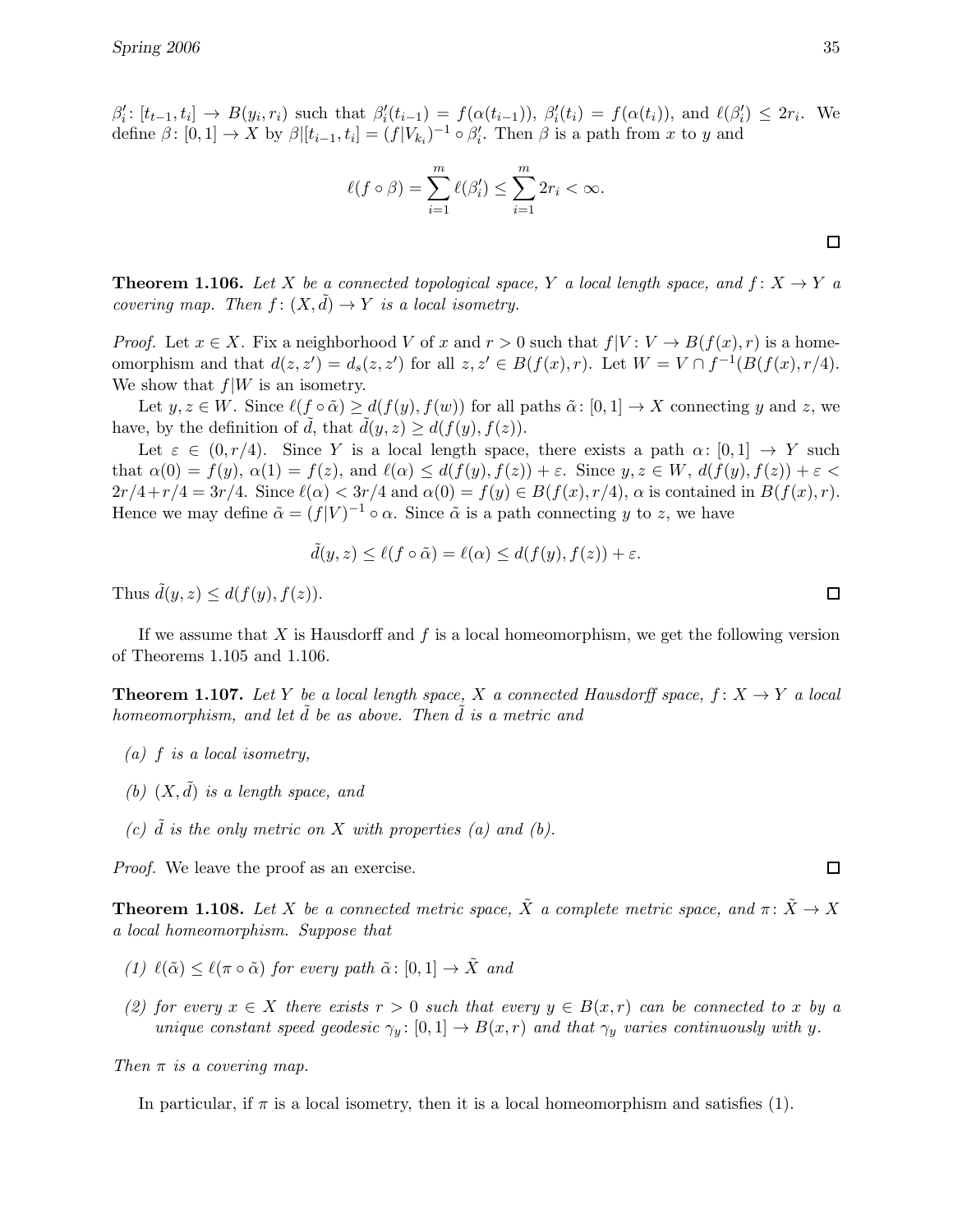*Proof.* First we show that, for every rectifiable path  $\alpha: [0,1] \to X$  and for every  $\tilde{x} \in \pi^{-1}(\alpha(0))$ there exists a unique maximal lift of  $\alpha$  starting at  $\tilde{x}$ , i.e. a path  $\tilde{\alpha}$ :  $[0,1] \rightarrow \tilde{X}$  such that  $\tilde{\alpha}(0) = \tilde{x}$ and  $\pi \circ \tilde{\alpha} = \alpha$ . Fix such a rectifiable path  $\alpha \colon [0,1] \to X$  and  $\tilde{x} \in \pi^{-1}(\alpha(0))$ . Since  $\pi$  is a local homeomorphism, there exists a unique lift of  $\alpha|[0,\varepsilon]$  starting at  $\tilde{x}$  for some  $\varepsilon > 0$ . Suppose that  $\tilde{\alpha}: [0, a) \to X$  is the unique lift of  $\alpha | [0, a)$  starting at  $\tilde{x}$ , with  $0 < a \leq 1$ . Choose a sequence  $0 < t_1 < t_2 < \cdots$  converging to a. By the assumption (1)

$$
|\tilde{\alpha}(t_i) - \tilde{\alpha}(t_j)| \leq \ell(\tilde{\alpha}[[t_i, t_j]) \leq \ell(\pi \circ \tilde{\alpha}[[t_i, t_j]) = \ell(\alpha[[t_i, t_j])
$$

for  $i < j$ . Since  $\alpha$  is rectifiable,  $(\tilde{\alpha}(t_i))$  is a Cauchy-sequence in  $\tilde{X}$ , and hence has a limit. We define  $\tilde{\alpha}(a)$  to be the limit. Hence  $\alpha|[0, a]$  has the unique lift starting at  $\tilde{x}$ . This shows that the maximal interval  $I \subset [0,1]$  such that  $0 \in I$  and that  $\alpha | I$  has the unique lift starting at  $\tilde{x}$  is closed. Since  $\pi$  is a local homeomorphism, I is also open. Hence  $I = [0, 1]$ .

The assumption  $(2)$  and the connectedness of X imply that every pair of points in X can be joined by a rectifiable path. Combining this with the existence of lifts yields that  $\pi|V: V \to X$  is surjective for all components V of X. It remains to prove that every point  $x \in X$  has a neighborhood U such that the restriction of  $\pi$  to each component of  $\pi^{-1}U$  is a homeomorphism onto U.

Let  $x \in X$  and choose  $r > 0$  as in (2). Fix  $\tilde{x} \in \pi^{-1}(x)$ . For  $y \in B(x, r)$ , let  $\tilde{\gamma}_y : [0, 1] \to \tilde{X}$  be the unique maximal lift of  $\gamma_y: [0, 1] \to B(x, r)$  starting at  $\tilde{x}$ . We define a mapping  $g_{\tilde{x}}: B(x, r) \to \tilde{X}$  by  $g_{\tilde{x}}(y) = \tilde{\gamma}_y(1)$ . Denote  $B(\tilde{x}) = g_{\tilde{x}}B(x,r)$ . We claim that  $g_{\tilde{x}}: B(x,r) \to B(\tilde{x})$  is a homeomorphism. Since  $(\pi|B(\tilde{x})) \circ g_{\tilde{x}} = id_{B(x,r)}, g_{\tilde{x}} \circ (\pi|B(\tilde{x})) = id_{B(\tilde{x})},$  and  $\pi$  is a local homeomorphism, it suffices to show that  $g_{\tilde{x}}$  is continuous.

Since  $\pi$  is a local homeomorphism, we may cover  $\gamma_y[0,1]$  by open balls  $B_1,\ldots,B_k \subset B(x,r)$ such that

$$
\gamma_y\big[\tfrac{j-1}{k},\tfrac{j}{k}\big] \subset B_j \quad \text{for } j = 1,\ldots,k
$$

and that there are continuous mappings  $g^j: B_j \to \tilde{X}$ , with  $\pi \circ g^j = \mathrm{id}_{B_j}$  and  $g^j(\gamma_y(t)) = g_{\tilde{x}}(\gamma_y(t))$ for all  $t \in [(j-1)/k, j/k]$ . If  $\delta > 0$  is small enough and  $z \in B(y, \delta) \subset B(x, r)$ , we have

$$
\gamma_z\big[\tfrac{j-1}{k},\tfrac{j}{k}\big] \subset B_j \quad \text{for } j = 1,\ldots,k
$$

since  $\gamma_z$  varies continuously with z. Thus we may define a mapping  $g : B(y, \delta) \times [0, 1]$  by setting

$$
g(z,t) = g^{j}(\gamma_{z}(t))
$$
 whenever  $(z,t) \in B(y,\delta) \times \left[\frac{j-1}{k}, \frac{j}{k}\right]$ .

Since the definitions of g using  $g^j$  and  $g^{j+1}$  agree at  $(y, j/k)$  they agree in the connected set  $B(y,\delta) \times \{j/k\}$ . Hence g is well-defined and continuous. Now  $t \mapsto g(z,t)$  is a lift of  $\gamma_z$  starting at  $\tilde{x}$ , and so  $g(z, t) = \tilde{g}_z(t)$ . In particular,  $g(z, 1) = \tilde{g}_z(1) = g_{\tilde{x}}(z)$  for all  $z \in B(y, \delta)$ , and hence  $g_{\tilde{x}}$  is continuous.

We have shown that  $\pi^{-1}(B(x,r))$  is the union of open sets  $B(\tilde{x}) = g_{\tilde{x}}B(x,r)$ , where  $\tilde{x} \in \pi^{-1}(x)$ , and that  $\pi|B(\tilde{x})|$  is a homeomorphism onto  $B(x, r)$ . Finally we observe that the sets  $B(\tilde{x})$  are disjoint. Indeed, if  $\tilde{y} \in B(\tilde{x}) \cap B(\tilde{x}')$ , then the lifts of  $\gamma_{\pi(\tilde{y})}$  starting at  $\tilde{x}$  and  $\tilde{x}'$  both end at  $\tilde{y}$ , thus they must coincide and  $\tilde{x} = \tilde{x}'$ . Hence  $\pi$  is a covering map.  $\Box$ 

### 2 Alexandrov spaces

In this section we will define and study Alexandrov spaces which are metric spaces with *curvature* bounded from below (or from above). The definition is based on comparisons with model spaces. It is worth noting that we will not define a curvature on a metric space.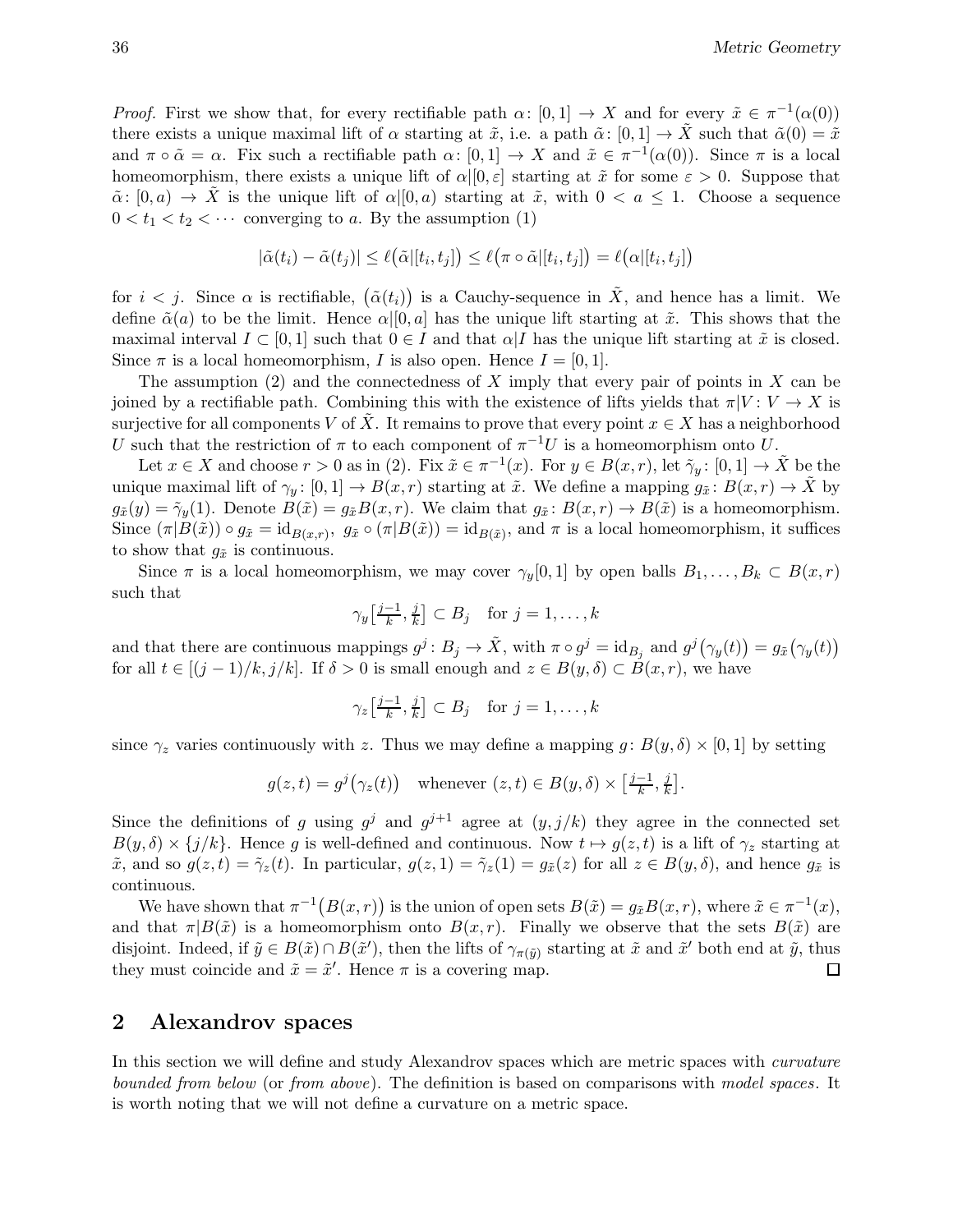### 2.1 Model spaces

We start with the definition of model spaces and then study the sphere and the hyperbolic space in detail.

**Definition 2.2.** Model spaces  $M_{\kappa}^n$ , where  $n \in \mathbb{N}$  and  $\kappa \in \mathbb{R}$ , are the following metric spaces:

- (1) If  $\kappa = 0$ , then  $M_0^n$  is the Euclidean space  $\mathbb{R}^n$  equipped with the standard metric.
- (2) If  $\kappa > 0$ , then  $M_{\kappa}^{n}$  is obtained from the sphere  $\mathbb{S}^{n}$  by multiplying the angular metric by the constant  $\frac{1}{\sqrt{2}}$  $\frac{1}{\kappa}$ . See Example 1.13 and (2.3) below.
- (3) If  $\kappa < 0$ , then  $M_{\kappa}^{n}$  is obtained from the hyperbolic space  $\mathbb{H}^{n}$  by multiplying the hyperbolic metric by the constant  $\frac{1}{\sqrt{2}}$  $\frac{1}{-k}$ . See 2.7 below for the definition of the hyperbolic space.

# The sphere  $\mathbb{S}^n$

The n-dimensional sphere is the set

$$
\mathbb{S}^n = \{x = (x_1, \dots, x_{n+1}) \in \mathbb{R}^{n+1} : \langle x, x \rangle = 1\},\
$$

where  $\langle \cdot, \cdot \rangle$  is the standard inner product in  $\mathbb{R}^{n+1}$ . We equip  $\mathbb{S}^n$  with the (angular) metric

$$
d\colon\mathbb{S}^n\times\mathbb{S}^n\to[0,\pi]
$$

defined by the formula

(2.3) 
$$
\cos d(x, y) = \langle x, y \rangle
$$

for  $x, y \in \mathbb{S}^n$ . Clearly  $d(x, y) = d(y, x) \ge 0$  with equality if and only if  $x = y$ . The triangle inequality will be proved later (see Theorem 2.6). Thus  $(\mathbb{S}^n, d)$  is a metric space.

An intersection of  $\mathbb{S}^n$  with a 2-dimensional subspace (i.e. a plane passing through 0) is called a great circle. Given  $x \in \mathbb{S}^n$  the orthogonal complement of x (with respect to  $\langle \cdot, \cdot \rangle$ ) is the ndimensional subspace

$$
x^{\perp} = \{ y \in \mathbb{R}^{n+1} \colon \langle x, y \rangle = 0 \}.
$$

Great circles can be parameterized as follows. Given  $x \in \mathbb{S}^n$  and a unit vector  $u \in x^{\perp}$ , the image of the path  $\gamma \colon \mathbb{R} \to \mathbb{S}^n$ ,

$$
\gamma(t) = (\cos t)x + (\sin t)u,
$$

is a great circle, more precisely, the intersection of  $\mathbb{S}^n$  and the 2-dimensional subspace spanned by x and u. We note that

(2.4) 
$$
d(\gamma(t), \gamma(s)) = |t - s|
$$

for all  $t, s \in \mathbb{R}$ , with  $|t - s| \leq \pi$ . This holds since

$$
\cos d(\gamma(t), \gamma(s)) = \langle (\cos t)x + (\sin t)u, (\cos s)x + (\sin s)u \rangle
$$
  
= cos t cos s + sin t sin s  
= cos(t - s).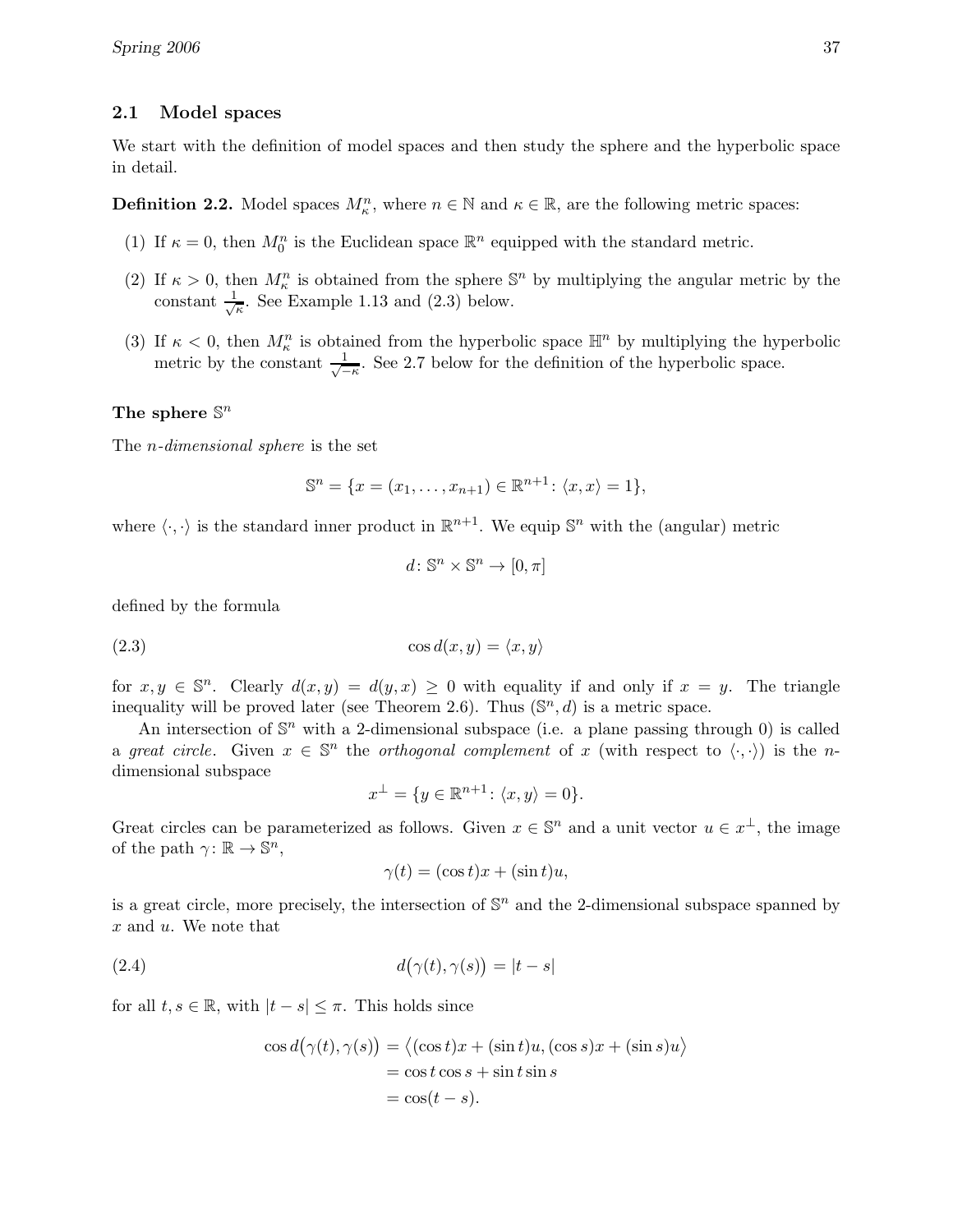Hence  $\gamma$  is a local geodesic and  $\gamma|[a, b] \to \mathbb{S}^n$  is a geodesic for all  $a, b \in \mathbb{R}$ , with  $0 < b - a \leq \pi$ . The vector  $u = \gamma'(0)$  is called the *initial vector* of  $\gamma$ . If  $y \in \mathbb{S}^n \setminus \{x\}$  and  $d(x, y) < \pi$ , there is a unique<sup>2</sup> geodesic  $\gamma$ [0,  $d(x, y)$ ] from x to y. It is determined by the initial vector

$$
u = \lambda(y - \langle x, y \rangle x), \ \lambda = \frac{1}{\sqrt{1 - \langle x, y \rangle^2}}.
$$

If  $d(x, y) = \pi$ , then  $y = -x$  and any choice of an initial vector yields a geodesic from x to y.

Suppose that  $v \in x^{\perp}$  is another unit vector and let  $\sigma \colon \mathbb{R} \to \mathbb{S}^n$  be the path

 $\sigma(t) = (\cos t)x + (\sin t)v.$ 

Then the *spherical angle* between  $\gamma$  and  $\sigma$  at x is the angle between u and v, i.e. the unique  $\alpha \in [0, \pi]$  such that  $\cos \alpha = \langle u, v \rangle$ . The spherical triangle  $\Delta$  in  $\mathbb{S}^n$  consists of three distinct points  $x, y, z \in \mathbb{S}^n$  (vertices of  $\Delta$ ) and three geodesics (sides of  $\Delta$ ) joining each pair of vertices. We denote the sides of  $\Delta$  by [x, y], [x, z], and [y, z]. The vertex angle of  $\Delta$  at x is the spherical angle between sides  $[x, y]$  and  $[x, z]$ .

**Theorem 2.5** (The spherical law of cosines). Let  $\Delta$  be a spherical triangle in  $\mathbb{S}^n$  with vertices A, B, C. Let  $a = d(B, C), b = d(A, C), c = d(A, B),$  and let  $\gamma$  be the vertex angle of  $\Delta$  at C. Then

 $\cos c = \cos a \cos b + \sin a \sin b \cos \gamma$ .

*Proof.* Suppose that there are no antipodal pairs among A, B, and C. Let  $u \in C^{\perp}$  and  $v \in C^{\perp}$  be the initial vectors of [C, A] and [C, B], respectively. Then, by definition,  $\cos \gamma = \langle u, v \rangle$ . Hence

$$
\cos c = \cos d(A, B) = \langle A, B \rangle
$$
  
=  $\langle (\cos b)C + (\sin b)u, (\cos a)C + (\sin a)v \rangle$   
=  $\cos a \cos b \langle C, C \rangle + \sin a \sin b \langle u, v \rangle$   
=  $\cos a \cos b + \sin a \sin b \cos \gamma$ .

The special case where A and B (or A and C, or B and C) are antipodal is easy and will be omitted.  $\Box$ 

**Theorem 2.6.** For all  $A, B, C \in \mathbb{S}^n$ 

$$
d(A, B) \le d(A, C) + d(C, B),
$$

with equality if and only if C lies on a geodesic joining A and B. Hence  $(\mathbb{S}^n,d)$  is a geodesic metric space.

*Proof.* First we observe that for fixed  $a \in [0, \pi]$  and  $b \in [0, \pi]$ , the function

$$
\gamma \mapsto \cos a \cos b + \underbrace{\sin a \sin b}_{\geq 0} \cos \gamma
$$

decreases from  $\cos(a-b)$  to  $\cos(a+b)$  as  $\gamma$  increases from 0 to  $\pi$ .

To prove the triangle inequality we may assume that  $A, B$ , and  $C$  are distinct points. Let  $a = d(B, C), b = d(A, C), c = d(A, B)$ , and let  $\Delta$  be a spherical triangle with vertices A, B, C. Let  $\gamma$  be the vertex angle of  $\Delta$  at C. Then the spherical law of cosines and the observation above imply that

$$
\cos c \geq \cos(a+b).
$$

Hence  $c \le a + b$ , with the equality if and only if  $\gamma = \pi$  and  $a + b \le \pi$ , i.e. C belongs to a geodesic ioning A and B. joining  $A$  and  $B$ .

 $2$ See Theorem 2.6 for the uniqueness.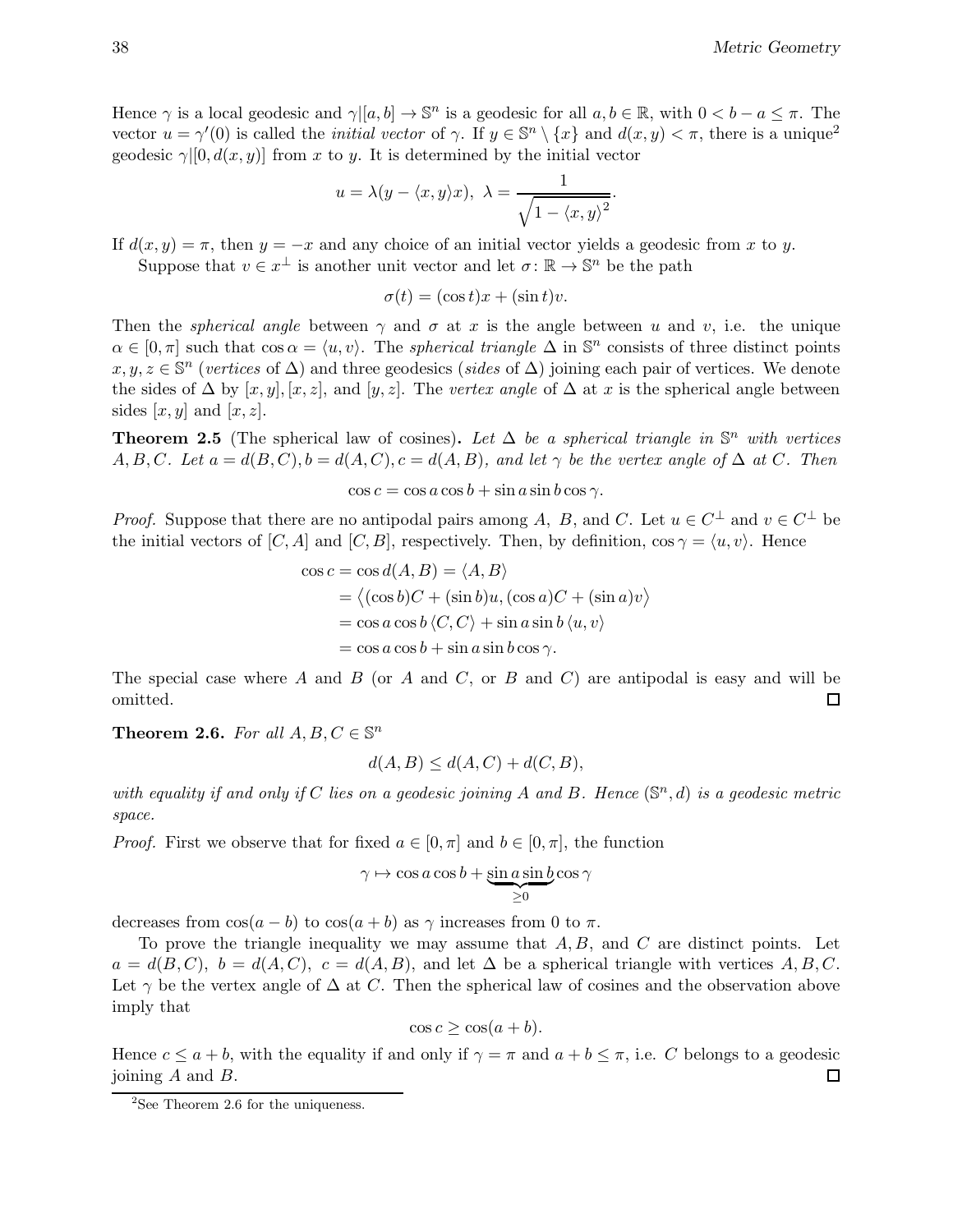## The hyperbolic space  $\mathbb{H}^n$

We approach the *hyperbolic geometry* from a metric point of view, and therefore we use the following hyperboloid model for  $\mathbb{H}^n$ .

Consider  $\mathbb{R}^{n+1}$  equipped with a symmetric bilinear form

$$
\langle x, y \rangle_{n,1} = -x_{n+1}y_{n+1} + \sum_{i=1}^{n} x_i y_i, \quad x = (x_1, \dots, x_{n+1}), \ y = (y_1, \dots, y_{n+1}).
$$

Given  $x \in R^{n+1}$  the *orthogonal complement* of x with respect to  $\langle \cdot, \cdot \rangle_{n,1}$  is the n-dimensional subspace

$$
x^{\perp} = \{ y \in \mathbb{R}^{n+1} \colon \langle x, y \rangle_{n,1} = 0 \}.
$$

If  $\langle x, x \rangle_{n,1} < 0$ , then (by linear algebra)  $\langle \cdot, \cdot \rangle_{n,1}|x^{\perp}$  is positive definite, i.e. an inner product. This can be seen also by a direct computation.

**Definition 2.7.** The (real) hyperbolic n-space  $\mathbb{H}^n$  is the set

$$
\mathbb{H}^{n} = \{x = (x_1, \ldots, x_{n+1}) \in \mathbb{R}^{n+1} : \langle x, x \rangle_{n,1} = -1, \ x_{n+1} > 0\}
$$

equipped with the metric  $d: \mathbb{H}^n \times \mathbb{H}^n \to [0, \infty)$  defined by the formula

(2.8) 
$$
\cosh d(x, y) = -\langle x, y \rangle_{n,1}, \quad x, y \in \mathbb{H}^n.
$$

Remark 2.9. The hyperbolic space is the upper sheet of the hyperboloid

$$
\{x \in \mathbb{R}^{n+1} \colon \langle x, x \rangle_{n,1} = -1\}.
$$

For all  $x, y \in \mathbb{H}^n$ ,

$$
\langle x, y \rangle_{n,1} \le -1
$$
 and  
 $\langle x, y \rangle_{n,1} = -1 \iff x = y.$ 

Thus  $d(x, y) = d(y, x) \ge 0$ , with the equality if and only if  $x = y$ . The triangle inequality will be proved later (see Theorem 2.12).

Let  $x \in \mathbb{H}^n$  and let  $u \in x^{\perp}$  be a unit vector with respect to  $\langle \cdot, \cdot \rangle_{n,1}$ , that is

$$
\langle u, u \rangle_{n,1} = 1 \quad \text{and} \quad \langle u, x \rangle_{n,1} = 0.
$$

Consider the path  $\gamma \colon \mathbb{R} \to \mathbb{R}^{n+1}$ ,

(2.10) 
$$
\gamma(t) = (\cosh t)x + (\sinh t)u.
$$

Since  $\gamma$  is continuous,  $\gamma(0) = x \in \mathbb{H}^n$ , and

$$
\langle \gamma(t), \gamma(t) \rangle_{n,1} = \langle (\cosh t)x + (\sinh t)u, (\cosh t)x + (\sinh t)u \rangle_{n,1}
$$
  
=  $\cosh^2 t \langle x, x \rangle_{n,1} + 2 \cosh t \sinh t \langle x, u \rangle_{n,1} + \sinh^2 t \langle u, u \rangle_{n,1}$   
=  $\sinh^2 t - \cosh^2 t$   
= -1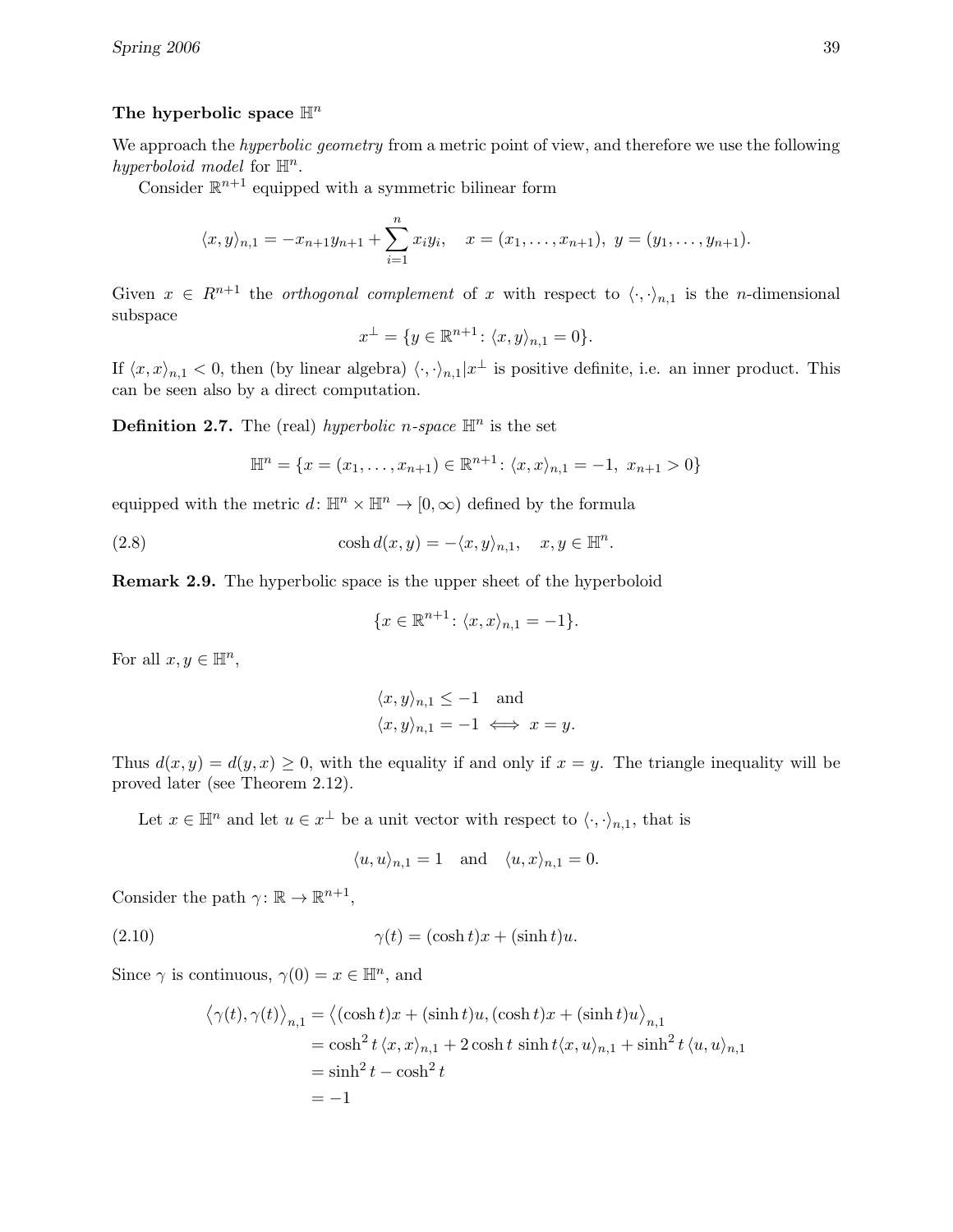we have  $\gamma(t) \in \mathbb{H}^n$  for all  $t \in \mathbb{R}$  (i.e.  $\gamma(t)$  belongs to the upper sheet of the hyperboloid). Note that  $\gamma \mathbb{R}$  is the intersection of  $\mathbb{H}^n$  and the 2-dimensional subspace of  $\mathbb{R}^{n+1}$  spanned by x and u. Next we observe that for all  $t, s \in \mathbb{R}$ ,

$$
\cosh d(\gamma(t), \gamma(s)) = -\langle \gamma(t), \gamma(s) \rangle_{n,1}
$$
  
= -\langle (\cosh t)x + (\sinh t)u, (\cosh s)x + (\sinh s)u \rangle\_{n,1}  
= \cosh t \cosh s - \sinh t \sinh s  
= \cosh(t - s).

Hence

$$
d(\gamma(t),\gamma(s)\big)=|t-s|
$$

for all  $t, s \in \mathbb{R}$ , and therefore  $\gamma$  is a geodesic.

Given  $x, y \in \mathbb{H}^n$ ,  $x \neq y$ , let  $u \in x^{\perp}$  be the unit vector

$$
u = \lambda(y + \langle x, y \rangle_{n,1} x), \quad \lambda = \frac{1}{\sqrt{\langle x, y \rangle_{n,1}^2 - 1}}
$$

and let  $\gamma$  be defined by (2.10). Then u is the unique unit vector in  $x^{\perp}$  such that

$$
y = \gamma(t) = (\cosh t)x + (\sinh t)u, \text{ with}
$$
  

$$
t = d(x, y).
$$

We call u the *initial vector* (at x) of the *hyperbolic segment* (or *geodesic segment*)  $[x, y] =$  $\gamma[0, d(x, y)]$ . Thus any two points of  $\mathbb{H}^n$  can be joined by a unique<sup>3</sup> geodesic segment. The hyperbolic angle between two hyperbolic segments with initial vectors u and v (at x) is the unique angle  $\alpha \in [0, \pi]$  such that

$$
\cos \alpha = \langle u, v \rangle_{n,1}.
$$

A hyperbolic triangle  $\Delta$  consists of three distinct points  $x, y, z \in \mathbb{H}^n$  (vertices of  $\Delta$ ) and the geodesic segments (sides of  $\Delta$ ) joining each pair of vertices. The vertex angle at x is the hyperbolic angle between  $[x, y]$  and  $[x, z]$ .

**Theorem 2.11** (The hyperbolic law of cosines). Let  $\Delta$  be a hyperbolic triangle in  $\mathbb{H}^n$  with vertices A, B, C. Let  $a = d(B, C), b = d(A, C), c = d(A, B),$  and let  $\gamma$  be the vertex angle of  $\Delta$  at C. Then

 $\cosh c = \cosh a \cosh b - \sinh a \sinh b \cos \gamma$ .

*Proof.* Let  $u \in C^{\perp}$  and  $v \in C^{\perp}$  be the initial vectors of  $[C, A]$  and  $[C, B]$ , respectively. Then, by definition,  $\cos \gamma = \langle u, v \rangle_{n,1}$ . Hence

$$
\cosh c = \cosh d(A, B) = -\langle A, B \rangle_{n,1}
$$
  
= -\langle (\cosh b)C + (\sinh b)u, (\cosh a)C + (\sinh a)v \rangle  
= - \cosh a \cosh b \langle C, C \rangle\_{n,1} - \sinh a \sinh b \langle u, v \rangle\_{n,1}  
= \cosh a \cosh b - \sinh a \sinh b \cos \gamma.

<sup>3</sup>See Theorem 2.12 for the uniqueness.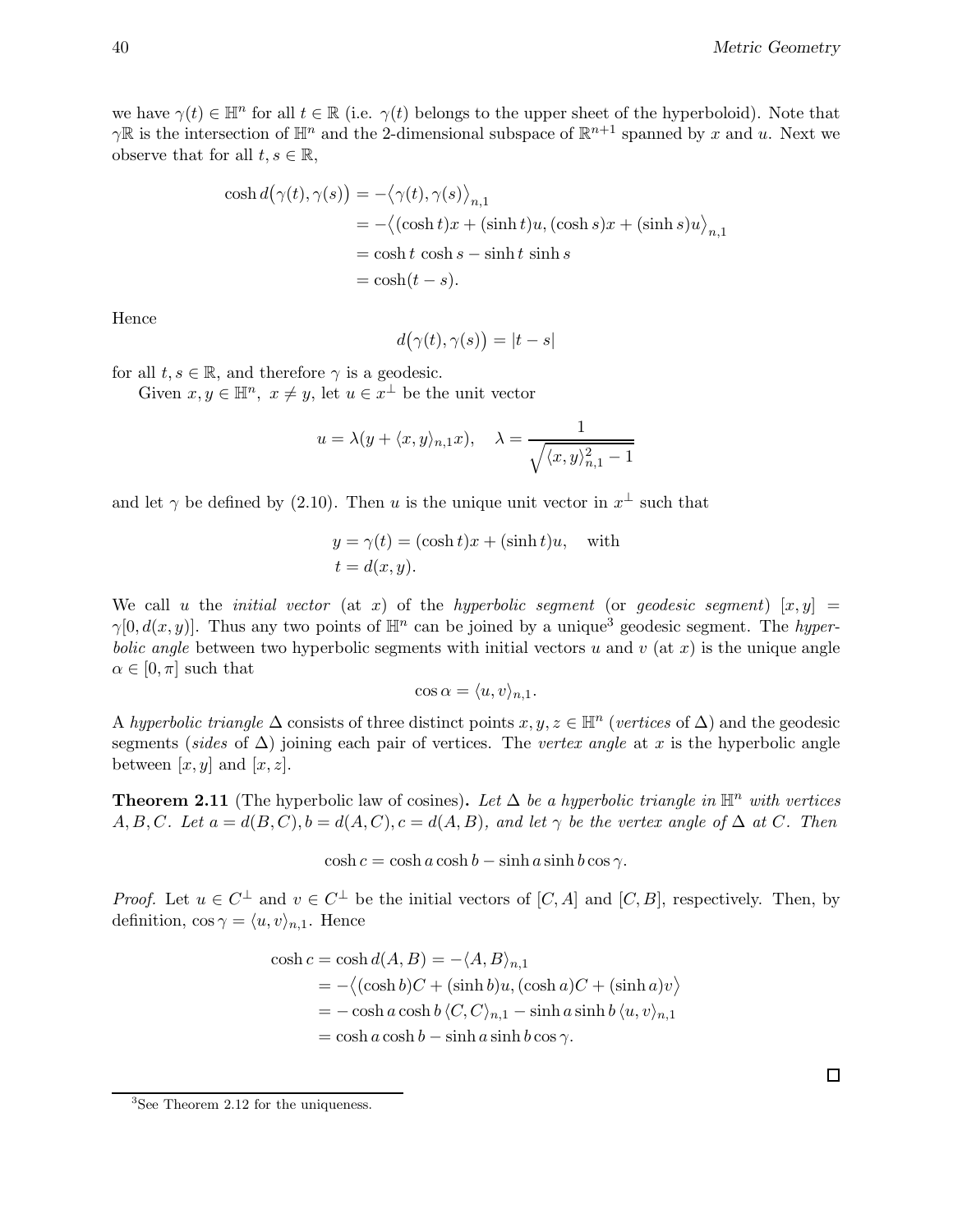Theorem 2.12. For all  $A, B, C \in \mathbb{H}^n$ 

$$
d(A, B) \le d(A, C) + d(C, B),
$$

with equality if and only if C lies on the geodesic segment joining A and B. Hence  $(\mathbb{H}^n,d)$  is a uniquely geodesic metric space.

*Proof.* Again we first we observe that for fixed  $a > 0$  and  $b > 0$ , the function

$$
\gamma \mapsto \cosh a \cosh b - \underleftarrow{\sinh a \sinh b}{\geq 0} \cos \gamma
$$

increases from  $\cosh(a-b)$  to  $\cosh(a+b)$  as  $\gamma$  increases from 0 to  $\pi$ .

To prove the triangle inequality we may assume that  $A, B$ , and  $C$  are distinct points. Let  $a = d(B, C), b = d(A, C), c = d(A, B)$ , and let  $\Delta$  be the hyperbolic triangle with vertices A, B, C. Let  $\gamma$  be the vertex angle of  $\Delta$  at C. Then the hyperbolic law of cosines and the observation above imply that

$$
\cosh c \leq \cosh(a+b).
$$

Hence  $c \le a + b$ , with the equality if and only if  $\gamma = \pi$ , i.e. C belongs to a geodesic joining A and B. B.

Remark 2.13. It might be interesting for those who are familiar with differential geometry (and Riemannian geometry) to note that  $\mathbb{H}^n$  is the level set  $\{x \in \mathbb{R}^{n+1} : f(x) = 0\}$  of a smooth function  $f\colon\mathbb{R}^{n+1}\to\mathbb{R},$ 

$$
f(x) = \langle x, x \rangle_{n,1} + 1,
$$

with

$$
\nabla f(x) = 2(x_1, \dots, x_n, -x_{n+1}) \neq 0
$$

for all  $x \in \mathbb{H}^n$ . Thus  $\mathbb{H}^n$  is a differentiable *n*-manifold (see e.g. [Ho, Esim. 2.28]). Furthermore, we have the equality

$$
\langle \nabla f(x), y \rangle = 2 \Big( \sum_{i=1}^{n} x_i y_i - x_{n+1} y_{n+1} \Big)
$$
  
= 2\langle x, y \rangle\_{n,1},

where  $\langle \nabla f(x), y \rangle$  is the standard inner product. Hence  $x^{\perp}$  is tangent to  $\mathbb{H}^n$  at x for all  $x \in \mathbb{H}^n$ , i.e it is a tangent space of  $\mathbb{H}^n$  at x. Finally,

$$
x\mapsto \langle \cdot,\cdot\rangle_{n,1}|x^\perp
$$

is smooth, and hence it is a Riemannian metric on  $\mathbb{H}^n$ . Thus  $\mathbb{H}^n$  is a Riemannian *n*-manifold.

### 2.14 Angles in metric spaces

We want to define a notion of an angle in a metric space. Therefore, we first recall how to express an angle in the plane in purely metric terms. Suppose that  $p, x, y$  are three distinct points in  $\mathbb{R}^2$ . Denote by  $\angle_p xy$  the angle (∈ [0,  $\pi$ ]) at p between the segments [p, x] and [p, y]. Applying the usual law of cosines  $("c<sup>2</sup> = a<sup>2</sup> + b<sup>2</sup> - 2ab \cos \gamma")$ , we see that

$$
\angle_p xy = \arccos \frac{|p-x|^2 + |p-y|^2 - |x-y|^2}{2|p-x||p-y|}.
$$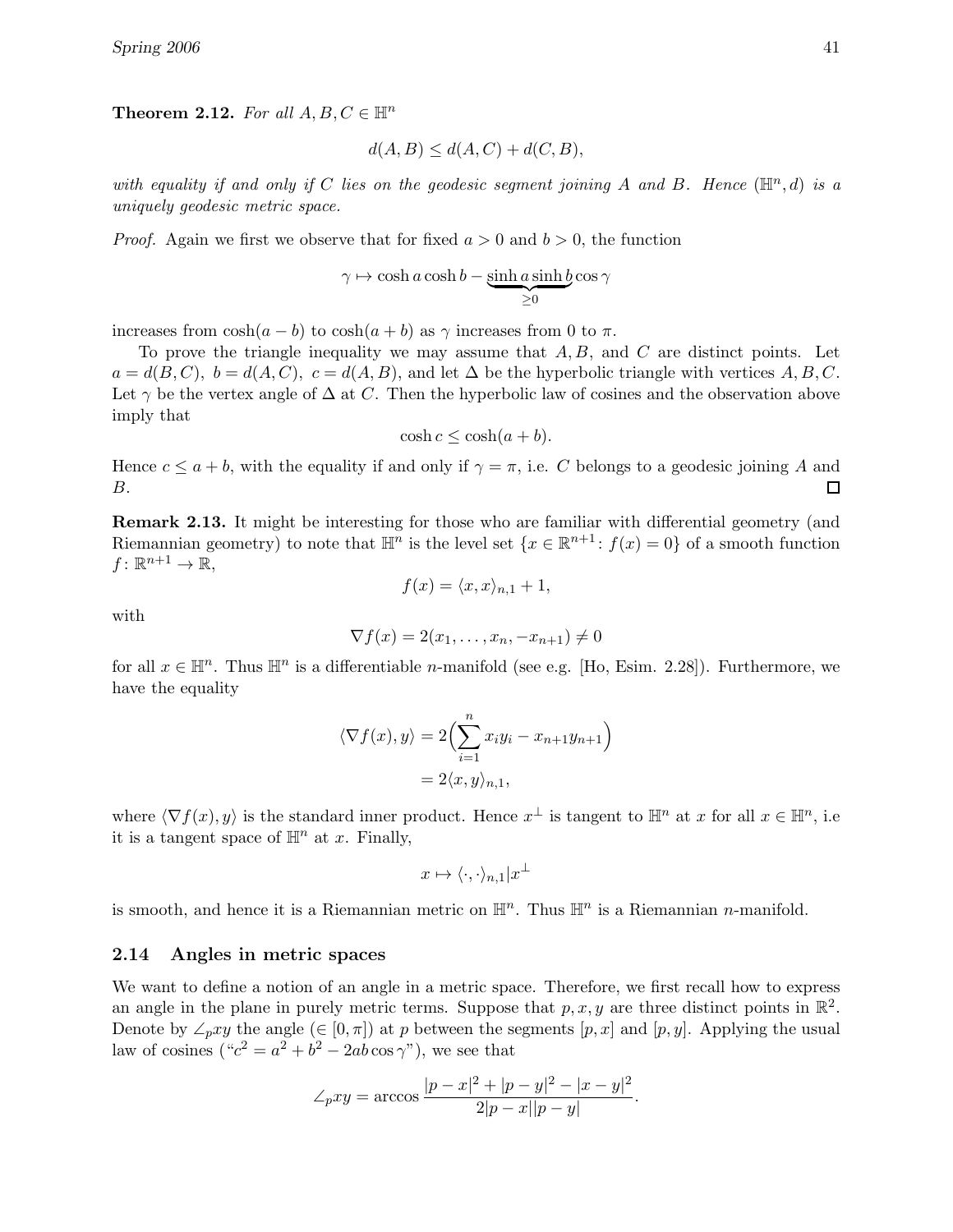Let then  $(X, d)$  be a metric space and let  $p, x, y$  be three distinct points in X. A comparison *triangle* of the triple  $(p, x, y)$  is a triangle in the Euclidean plane  $\mathbb{R}^2$  with vertices  $\bar{p}, \bar{x}, \bar{y}$  such that  $|\bar{p}-\bar{x}| = d(p, x), |\bar{p}-\bar{y}| = d(p, y)$ , and  $|\bar{x}-\bar{y}| = d(x, y)$ . It follows from the triangle inequality in X that a comparison triangle always exists. It is unique up to an isometry of  $\mathbb{R}^2$  and we denote any of them by  $\bar{\Delta}(p, x, y)$ . The comparison angle between x and y at p, denoted by  $\bar{\angle}_p xy$  (or  $\bar{\angle}_p(x, y)$ , is defined by

$$
\bar{\angle}_p xy = \arccos \frac{d(p,x)^2 + d(p,y)^2 - d(x,y)^2}{2d(p,x)d(p,y)}.
$$

Hence  $\bar{Z}_p xy = \angle_{\bar{p}} \bar{x}\bar{y}$ .

Next we define an angle between two geodesic segments emanating from the same point.

**Definition 2.15.** Let X be a metric space and let  $\alpha: [0, a] \to X$  and  $\beta: [0, b] \to X$  be two geodesics with  $\alpha(0) = \beta(0) = p$ . Given  $t \in (0, a]$  and  $s \in (0, b]$  consider the comparison triangle  $\bar{\Delta}(p, \alpha(t), \beta(s))$  and the comparison angle  $\bar{Z}_p(\alpha(t), \beta(s))$ . The *(Alexandrov) angle* (or the upper angle) between  $\alpha$  and  $\beta$  (at p) is the number  $\angle_p(\alpha, \beta) \in [0, \pi]$  defined by

$$
\angle_p(\alpha, \beta) = \limsup_{t, s \to 0} \overline{\angle}_p(\alpha(t), \beta(s))
$$

$$
= \lim_{r \to 0} \sup_{0 < t, s < r} \overline{\angle}_p(\alpha(t), \beta(s)).
$$

If the limit

$$
\lim_{t,s\to 0} \bar{\angle}_p(\alpha(t),\beta(s))
$$

exists, we say that the angle exists in strong sense.

**Remark 2.16.** 1. The Alexandrov angle between  $\alpha$  and  $\beta$  at p depends only on germs<sup>4</sup> of  $\alpha$ and  $\beta$  at 0. That is, if  $\tilde{\alpha}$ :  $[0, \tilde{a}] \to X$  and  $\tilde{\beta}$ :  $[0, \tilde{b}]$  are geodesics such that  $\tilde{\alpha} |[0, \varepsilon] = \alpha |[0, \varepsilon]$ and  $\tilde{\beta} |[0, \varepsilon] = \beta |[0, \varepsilon]$  for some  $\varepsilon > 0$ , then

$$
\angle_p(\alpha, \beta) = \angle_p(\tilde{\alpha}, \tilde{\beta}).
$$

- 2. If  $\gamma: [a, b] \to X$  is a geodesic, with  $a < 0 < b$ , and if  $\alpha: [0, -a] \to X$ ,  $\alpha(t) = \gamma(-t)$ , and  $\beta = \gamma$ [[0, b], then  $\angle_{\gamma(0)}(\alpha, \beta) = \pi$ .
- 3. Angles do not, in general, exist in strong sense. For example, let  $(V, \|\cdot\|)$  be a normed space. Then angles exist at 0 in strong sense if and only if the norm is an inner product norm.
- 4. In  $(\mathbb{R}^2, d_{\infty})$  paths  $\gamma_n : [0, 1/n] \to (\mathbb{R}^2, d_{\infty}),$

$$
\gamma_n(t) = (t, t^n (1-t)^n), \ n \in \mathbb{N}, \ n \ge 2,
$$

are geodesics emanating from the origin and their germs are pairwise disjoint. However, the Alexandrov angle between any two of them at 0 is always zero.

Clearly,  $\angle_p(\alpha, \beta) = \angle_p(\beta, \alpha) \geq 0$  and the next theorem shows that the mapping  $(\alpha, \beta) \mapsto$  $\angle_p(\alpha, \beta)$  satisfies the triangle inequality. However, as the last remark above shows, this mapping does not, in general, define a metric in the set of (germs of) geodesics emanating from  $p$ .

<sup>&</sup>lt;sup>4</sup>Let Y be a set and let X be a topological space. Consider the set of all pairs  $(f, x)$ , where  $f: U \to Y$  and U is a neighborhood of x. We say that pairs  $(f, x)$  and  $(f', x')$  are equivalent if and only if  $x = x'$  and  $f = f'$  in some neighborhood of x. The equivalence class of  $(f, x)$  is called the *germ of* f at x.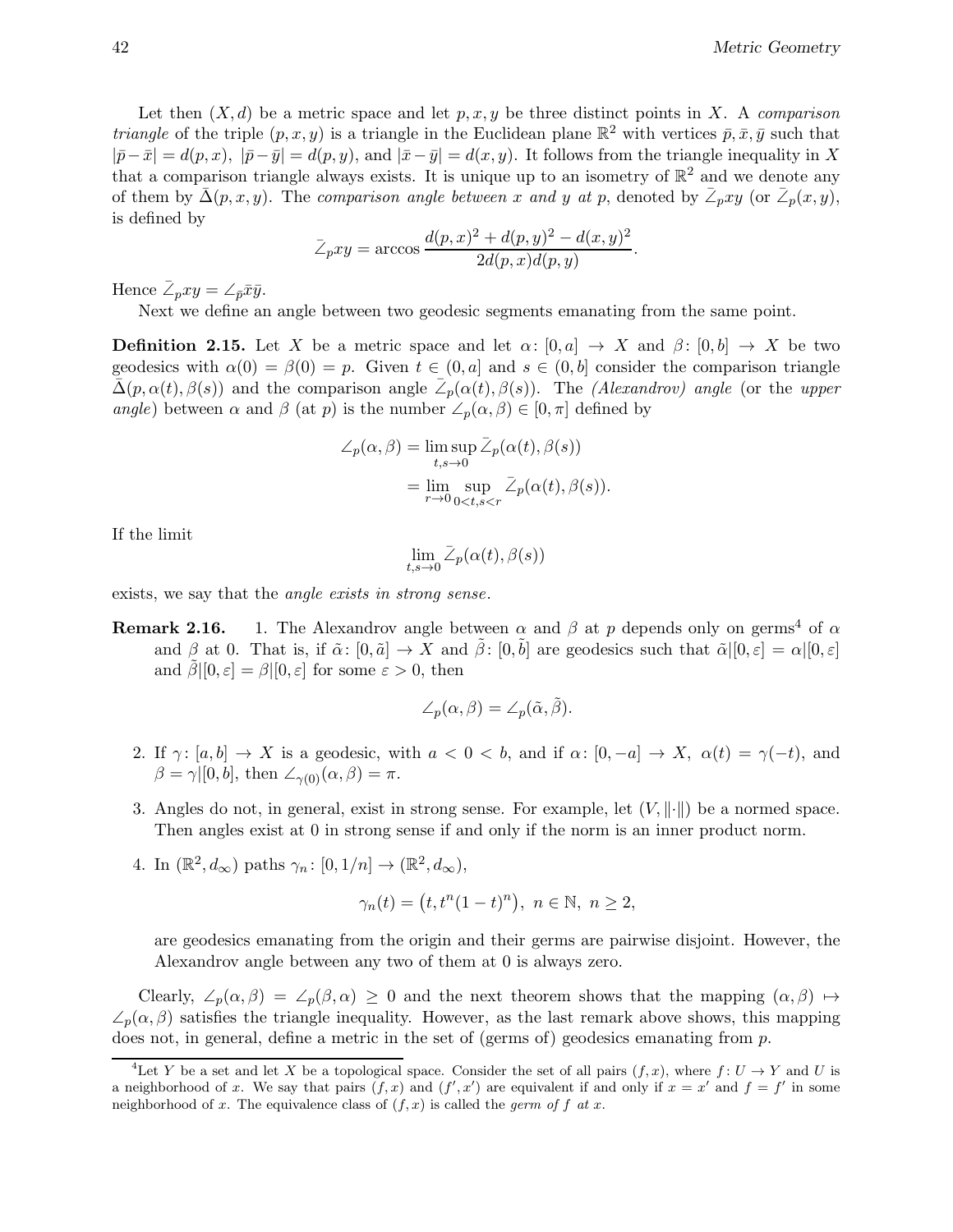**Theorem 2.17.** Let X be a metric space, and let  $\gamma_1, \gamma_2$ , and  $\gamma_3$  be three geodesics in X emanating from the same point  $p \in X$ . Then

(2.18) 
$$
\angle_p(\gamma_1, \gamma_2) \leq \angle_p(\gamma_1, \gamma_3) + \angle_p(\gamma_3, \gamma_2).
$$

*Proof.* We may assume that  $\gamma_1, \gamma_2, \gamma_3$  are defined on [0, a] for some  $a > 0$  and  $\gamma_i(0) = p$ ,  $i = 1, 2, 3$ . Suppose on the contrary that (2.18) does not hold. Then

(2.19) 
$$
\angle_p(\gamma_1, \gamma_2) > \angle_p(\gamma_1, \gamma_3) + \angle_p(\gamma_3, \gamma_2) + 3\delta
$$

for some  $\delta > 0$ . Furthermore, by definition (of lim sup) there exists  $\varepsilon > 0$  such that

- (1)  $\mathcal{Z}_p(\gamma_1(t), \gamma_3(s)) < \mathcal{Z}_p(\gamma_1, \gamma_3) + \delta$  for all  $s, t \in [0, \varepsilon],$ (2)  $\bar{\angle}_p(\gamma_3(s), \gamma_2(r)) < \angle_p(\gamma_3, \gamma_2) + \delta$  for all  $r, s \in [0, \varepsilon]$ , and
- (3)  $\bar{\angle}_p(\gamma_1(t), \gamma_2(r)) > \angle_p(\gamma_1, \gamma_2) \delta$  for some  $r, t \in [0, \varepsilon]$ .

Fix  $r, t \in [0, \varepsilon]$  such that (3) holds and choose a triangle in  $\mathbb{R}^2$  with vertices  $0, x_1, x_2$  such that

$$
|x_1 - 0| = t = d(\gamma_1(t), p),
$$
  
\n $|x_2 - 0| = r = d(\gamma_2(r), p),$ 

and that the angle  $\alpha$  at 0 satisfies

(2.20) 
$$
\bar{\angle}_p(\gamma_1(t), \gamma_2(r)) > \alpha > \angle_p(\gamma_1, \gamma_2) - \delta.
$$

In particular,  $0 < \alpha < \pi$ , and hence the triangle is non-degenerate. The left-hand inequality in (2.20) implies that

(2.21) 
$$
|x_1 - x_2| < d(\gamma_1(t), \gamma_2(r)).
$$

The right-hand inequality in (2.20) and (2.19) imply that

$$
\alpha > \angle_p(\gamma_1, \gamma_3) + \angle_p(\gamma_3, \gamma_2) + 2\delta.
$$

Hence there exists a point  $x \in [x_1, x_2]$  such that

$$
\alpha_1 := \angle_0([0, x_1], [0, x]) > \angle_p(\gamma_1, \gamma_3) + \delta,
$$
  

$$
\alpha_2 := \angle_0([0, x], [0, x_2]) > \angle_p(\gamma_3, \gamma_2) + \delta.
$$

Let  $s = |x - 0|$ . Since  $s \le \max\{r, t\}$ , we may apply (1) to obtain

$$
\bar{\angle}_{p}(\gamma_{1}(t),\gamma_{3}(s)) < \angle_{p}(\gamma_{1},\gamma_{3}) + \delta < \alpha_{1}.
$$

Hence

$$
d(\gamma_1(t), \gamma_3(s)) < |x - x_1|.
$$

Similarly,

$$
d(\gamma_2(r), \gamma_3(s)) < |x - x_2|.
$$

By  $(2.21)$ , we have

$$
d(\gamma_1(t), \gamma_2(r)) > |x_1 - x_2| = |x_1 - x| + |x - x_2| > d(\gamma_1(t), \gamma_3(s)) + d(\gamma_3(s), \gamma_2(r))
$$

which is a contradiction with the triangle inequality in  $X$ .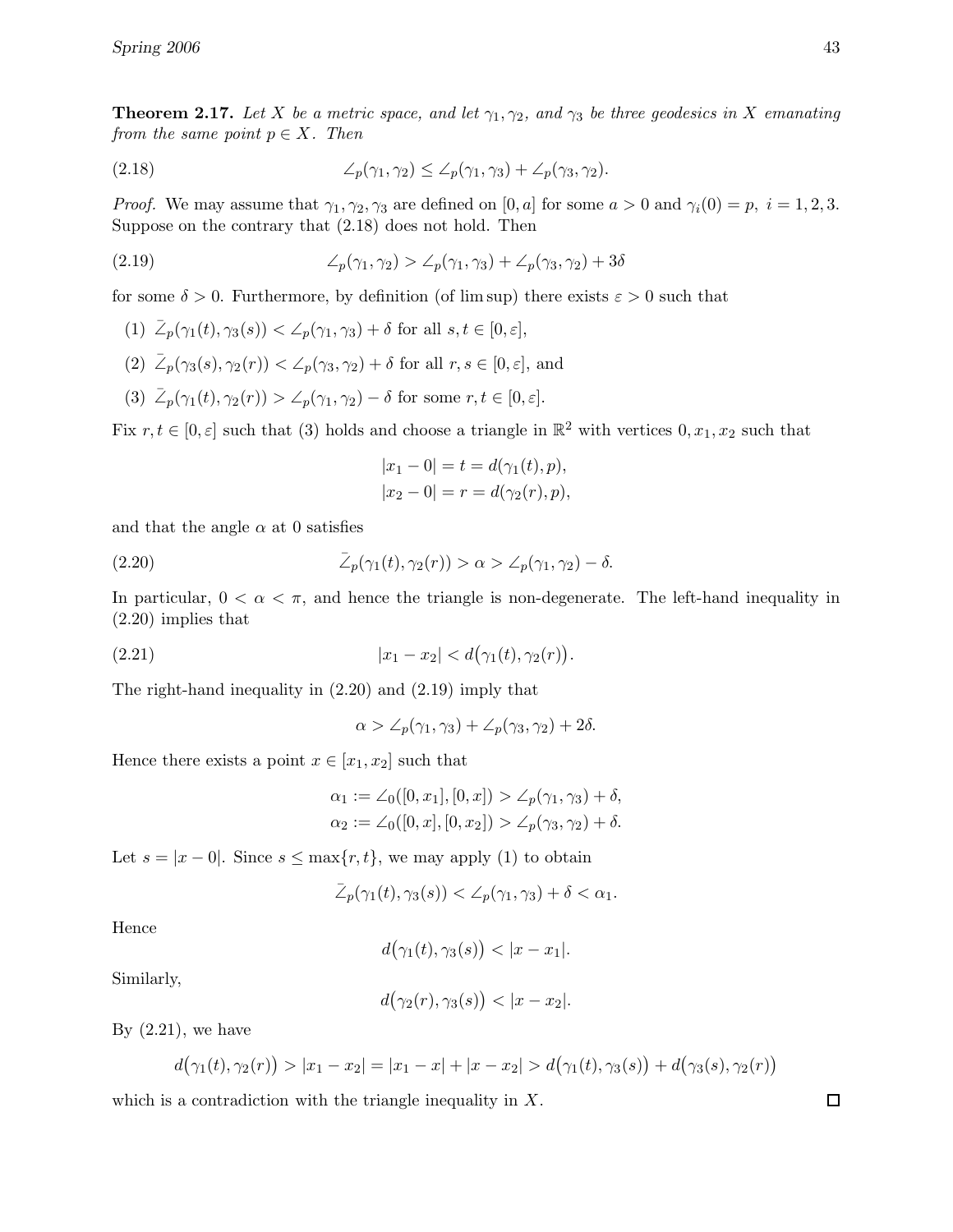**Theorem 2.22.** The spherical (resp. hyperbolic) angle between geodesic segments  $[p, x]$  and  $[p, y]$ in  $\mathbb{S}^n$  (resp.  $\mathbb{H}^n$ ) is equal to the Alexandrov angle between them.

*Proof.* We present the proof in the hyperbolic case; the spherical case is similar. Let  $a = d(p, x)$ ,  $b =$  $d(p, y)$ , and let  $\gamma$  be the hyperbolic angle between  $[p, x]$  and  $[p, y]$ . For  $0 < t \le a$  and  $0 < s \le b$ , let  $x_s \in [p, x]$  and  $y_t \in [p, y]$  be the unique points such that  $d(p, x_s) = s$  and  $d(p, y_t) = t$ . Let  $c_{s,t} = d(x_s, y_t)$  and let  $\gamma_{s,t}$  be the vertex angle at  $\bar{p}$  in the comparison triangle  $\bar{\Delta}(p, x_s, y_t) \subset \mathbb{R}^2$ . We will show that  $\gamma_{s,t} \to \gamma$  as  $s,t \to 0$ . By the usual cosine rule and the hyperbolic law of cosines we have

$$
\cos \gamma_{s,t} = \frac{s^2 + t^2 - c_{s,t}^2}{2st}
$$

and

(2.23) cosh  $c_{s,t} = \cosh s \cosh t - \sinh s \sinh t \cos \gamma$ .

We define a smooth function  $h: \mathbb{R} \to \mathbb{R}$  by

$$
h(r) = \sum_{i=1}^{\infty} \frac{r^i}{(2i)!}.
$$

Since  $h(0) = 0$  and  $h'(0) = 1/2 \neq 0$ , the restriction  $h|(-\varepsilon, \varepsilon)$  has an inverse (for some  $\varepsilon > 0$ ) which can be written as

(2.24) 
$$
h^{-1}(r) = 2r + \sum_{i=2}^{\infty} a_i r^i.
$$

Since

$$
h(r^2) = \cosh r - 1,
$$

we obtain from (2.23) that

$$
h(c_{s,t}^2) = \cosh s \cosh t - \sinh s \sinh t \cos \gamma - 1
$$
  
=  $(\cosh s - 1) \cosh t + \cosh t - 1 - \sinh s \sinh t \cos \gamma$   
=  $h(s^2) \cosh t + h(t^2) - \sinh s \sinh t \cos \gamma$ .

We define a smooth function  $g: \mathbb{R}^2 \to \mathbb{R}$ ,

$$
g(s,t) = h(s^2)\cosh t + h(t^2) - \sinh s \sinh t \cos \gamma \quad ( = h(c_{s,t}^2)).
$$

Then

$$
g(0, 0) = 0,
$$
  
\n
$$
g(s, 0) = h(s2),
$$
  
\n
$$
g(0, t) = h(t2).
$$

The function  $g$  can be expressed as the power series

$$
g(s,t) = \left(\sum_{i=1}^{\infty} \frac{s^{2i}}{(2i)!}\right) \left(\sum_{i=0}^{\infty} \frac{t^{2i}}{(2i)!}\right) + \left(\sum_{i=1}^{\infty} \frac{t^{2i}}{(2i)!}\right) - \left(\sum_{i=0}^{\infty} \frac{s^{2i+1}}{(2i+1)!}\right) \left(\sum_{i=0}^{\infty} \frac{t^{2i+1}}{(2i+1)!}\right) \cos \gamma,
$$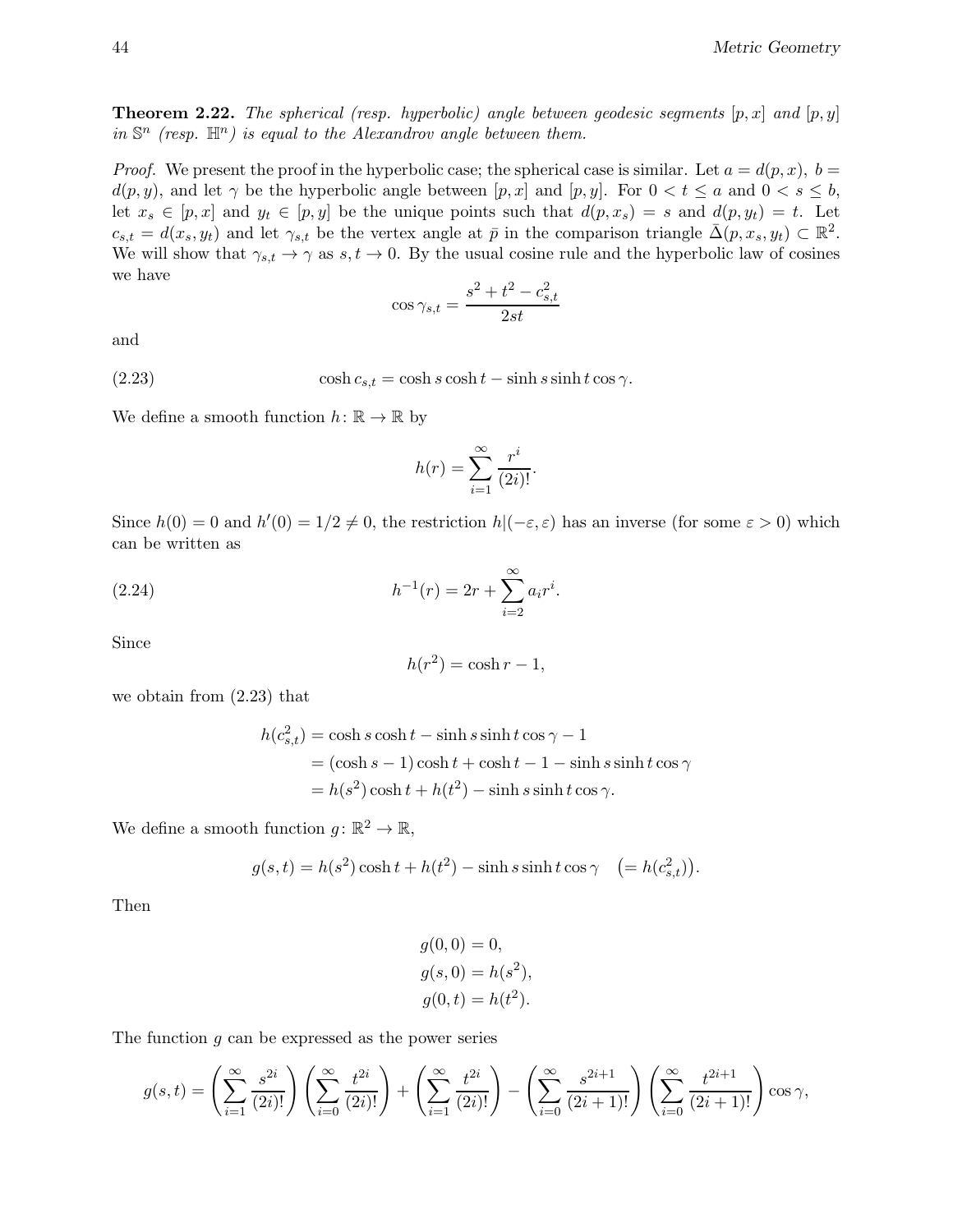where the coefficient of st is equal to  $-\cos \gamma$ . Since  $g(0,0) = 0$ , the function  $f = h^{-1} \circ g$  is defined in a neighborhood of  $(0,0) \in \mathbb{R}^2$ . Furthermore,  $f(0,0) = 0$  and

$$
f(s,t) = h^{-1}(h(c_{s,t}^2)) = c_{s,t}^2
$$

for small  $s, t > 0$ . We can write f as an absolutely convergent power series

$$
f(s,t) = \sum_{i=1}^{\infty} f_{i,0} s^i + \sum_{j=1}^{\infty} f_{0,j} t^j + st \left( \sum_{i,j=1}^{\infty} f_{i,j} s^{i-1} t^{j-1} \right).
$$

Here the coefficient of st is equal to  $f_{1,1}$ . Since  $g(s, 0) = h(s^2)$  and  $g(0, t) = h(t^2)$ , we have

$$
s^{2} = h^{-1}\underbrace{(g(s, 0))}_{=h(s^{2})} = f(s, 0) = \sum_{i=1}^{\infty} f_{i,0} s^{i},
$$

and similarly

$$
t^2 = \sum_{j=1}^{\infty} f_{0,j} t^j.
$$

Hence for small  $s, t > 0$ 

$$
c_{s,t}^2 = f(s,t) = s^2 + t^2 + st\left(\sum_{i,j=1}^{\infty} f_{i,j} s^{i-1} t^{j-1}\right),
$$

and so

$$
\sum_{i,j=1}^{\infty} f_{i,j} s^{i-1} t^{j-1} = -\frac{s^2 + t^2 - c_{s,t}^2}{st}.
$$

On the other hand,

$$
f(s,t) = h^{-1}(g(s,t)) = 2g(s,t) + \sum_{i=2}^{\infty} a_i (g(s,t))^i
$$

by (2.24). Since the coefficient of st is equal to  $-\cos \gamma$  in the power series expression of g, we obtain

$$
f_{1,1} = -2\cos\gamma.
$$

Hence

$$
\cos \gamma_{s,t} = \frac{s^2 + t^2 - c_{s,t}^2}{2st}
$$
  
= 
$$
\frac{-st\left(\sum_{i,j=1}^{\infty} f_{i,j} s^{i-1} t^{j-1}\right)}{2st}
$$
  
= 
$$
\cos \gamma - \frac{1}{2} \sum_{i+j \ge 3} f_{i,j} s^{i-1} t^{j-1}
$$
  

$$
\rightarrow \cos \gamma
$$

as  $s, t \to 0$ .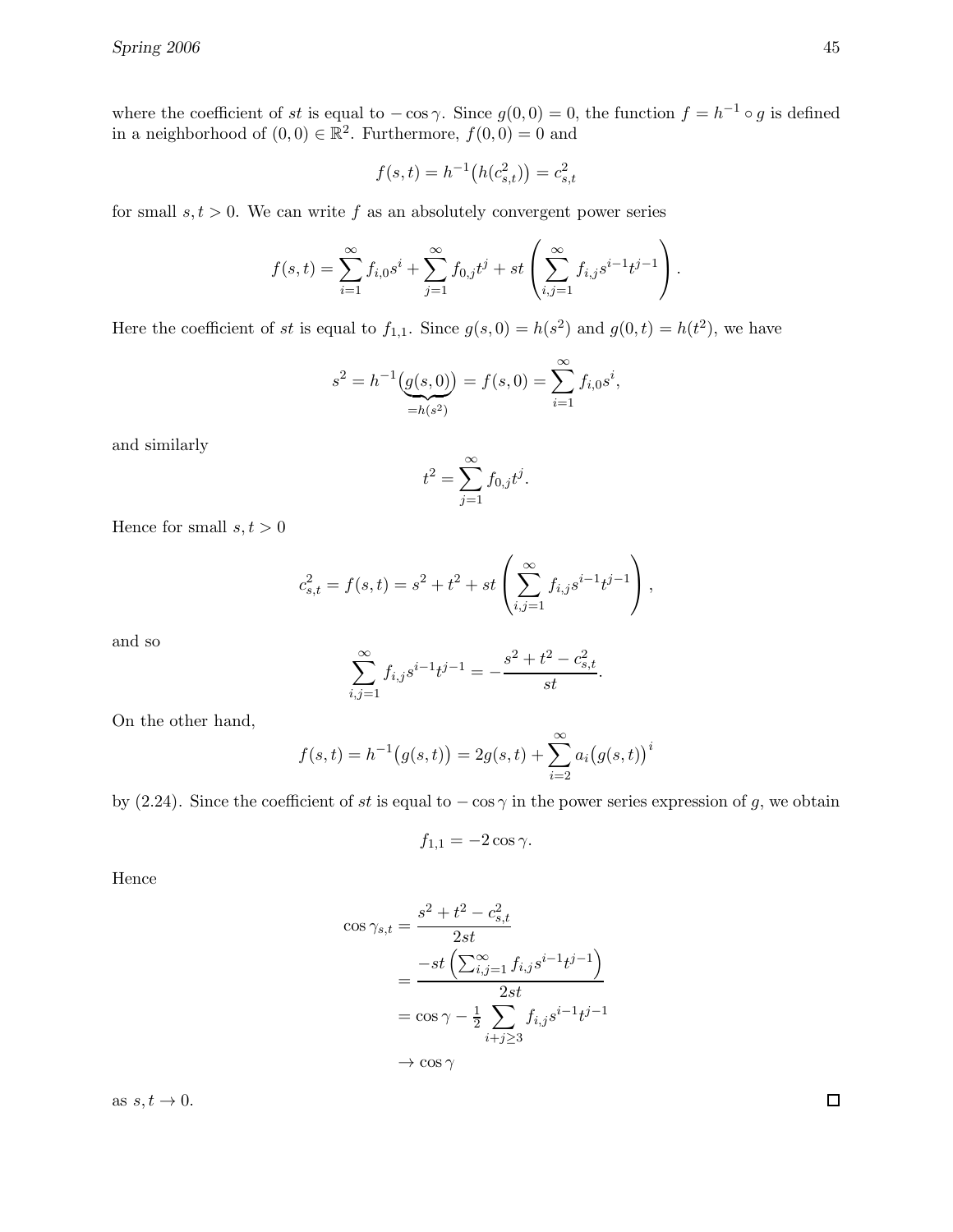### 2.25 Definitions of Alexandrov spaces

For  $\kappa \in \mathbb{R}$  we denote by  $D_{\kappa}$  the diameter of the model space  $M_{\kappa}^n$ . Thus  $D_{\kappa} = \pi/\sqrt{\kappa}$  for  $\kappa > 0$  and  $D_{\kappa} = \infty$  for  $\kappa \leq 0$ .

Let X be a metric space. We say that  $\Delta \subset X$  is a geodesic triangle with vertices  $p, q, r \in X$  if

$$
\Delta = \gamma_1[0, d(p, q)] \cup \gamma_2[0, d(p, r)] \cup \gamma_3[0, d(q, r)],
$$

where  $\gamma_1, \gamma_2$ , and  $\gamma_3$  are geodesics joining pairs p, q, p, r, and q, r, respectively. We denote by  $\Delta(p,q,r)$  any geodesic triangle with vertices p, q, r. The number  $d(p,q) + d(q,r) + d(r,p)$  is called the perimeter of  $\Delta$ . We denote  $[p, q] = \gamma_1[0, d(p, q)]$ ,  $[p, r] = \gamma_2[0, d(p, r)]$ , and  $[q, r] = \gamma_3[0, d(q, r)]$ and call them the sides of  $\Delta$ .

**Theorem 2.26** (The law of cosines in  $M_{\kappa}^n$ ). Let  $\Delta$  be a geodesic triangle in  $M_{\kappa}^n$  with vertices  $A, B, C$ . Let  $a = d(B, C), b = d(A, C), c = d(A, B),$  and let  $\gamma$  be the vertex angle of  $\Delta$  at C. Then

$$
c^2 = a^2 + b^2 - 2ab\cos\gamma
$$

if  $\kappa = 0$ ,

(b)

(a)

$$
\cosh(\sqrt{-\kappa}c) = \cosh(\sqrt{-\kappa}a)\cosh(\sqrt{-\kappa}b) - \sinh(\sqrt{-\kappa}a)\sinh(\sqrt{-\kappa}b)\cos\gamma
$$

if  $\kappa < 0$ , and

$$
(c)
$$

$$
\cos(\sqrt{\kappa}c) = \cos(\sqrt{\kappa}a)\cos(\sqrt{\kappa}b) + \sin(\sqrt{\kappa}a)\sin(\sqrt{\kappa}b)\cos\gamma
$$

if  $\kappa > 0$ .

*Proof.* The claims (for  $\kappa \neq 0$ ) follow from Theorems 2.5 and 2.11 by rescaling the metric. Note that the vertex angle in  $M_c^n$  for  $\kappa > 0$  (resp.  $\kappa < 0$ ) is defined exactly as in  $\mathbb{S}^n$  (resp.  $\mathbb{H}^n$ ). that the vertex angle in  $M_{\kappa}^n$  for  $\kappa > 0$  (resp.  $\kappa < 0$ ) is defined exactly as in  $\mathbb{S}^n$  (resp.  $\mathbb{H}^n$ ).

Observe that, for a fixed a, b, and  $\kappa$ , c increases (strictly) from  $|a - b|$  to  $a + b$  as  $\gamma$  increases from 0 to  $\pi$ .

**Definition 2.27.** Let  $\kappa \in \mathbb{R}$  and let p, q, r be distinct points in a metric space X such that  $d(p, q) + d(q, r) + d(r, p) < 2D_{\kappa}.$ 

- 1. A  $(\kappa \cdot)$ comparison triangle for the triple  $(p, q, r)$  is a geodesic triangle  $\bar{\Delta}_{\kappa}(p, q, r) \subset M_{\kappa}^2$ consisting of vertices  $\bar{p}, \bar{q}, \bar{r} \in M_{\kappa}^2$  and geodesic segments  $[\bar{p}, \bar{q}], [\bar{p}, \bar{r}], [\bar{q}, \bar{r}] \subset M_{\kappa}^2$  such that  $d(\bar{p}, \bar{q}) = d(p, q), d(\bar{q}, \bar{r}) = d(q, r), \text{ and } d(\bar{r}, \bar{p}) = d(r, p).$
- 2. If  $\Delta \subset X$  is a geodesic triangle in X with vertices  $p, q, r$ , then  $\bar{\Delta}_{\kappa}(p, q, r)$  is also called a  $(\kappa)$ comparison triangle for  $\Delta$ .
- 3. The  $\kappa$ -comparison angle between q and r at p, denoted by

$$
\angle_p^{(\kappa)}(q,r),
$$

is the vertex angle at  $\bar{p}$  in a comparison triangle  $\bar{\Delta}_{\kappa}(p,q,r) \subset M_{\kappa}^2$ .

4. We say that  $\bar{x} \in [\bar{q}, \bar{r}]$  is a *comparison point* of  $x \in [q, r]$  if  $d(\bar{x}, \bar{q}) = d(x, q)$ . Comparison points on  $[\bar{p}, \bar{q}]$  and  $[\bar{p}, \bar{r}]$  are defined similarly.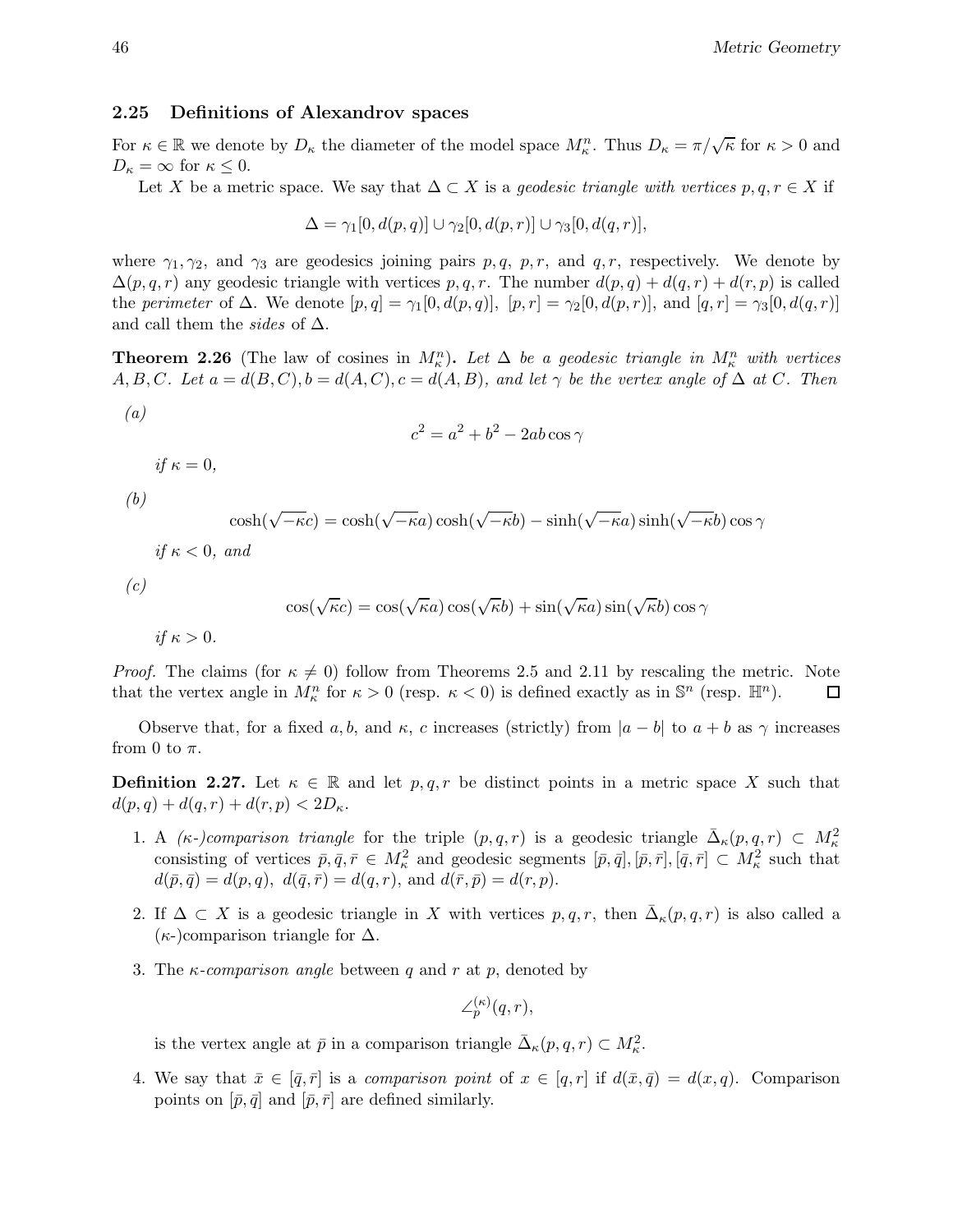**Lemma 2.28** (Existence of comparison triangles). Given  $\kappa \in \mathbb{R}$  and three distinct points p, q, r in a metric space X such that  $d(p,q) + d(q,r) + d(r,p) < 2D_{\kappa}$ , there exists a  $\kappa$ -comparison triangle  $\bar{\Delta}(p,q,r) \subset M_{\kappa}^2$ . It is unique up to an isometry of  $M_{\kappa}^2$ .

*Proof.* Denote  $a = d(p, q)$ ,  $b = d(p, r)$ , and  $c = d(q, r)$ . We may assume that  $a \leq b \leq c$ . By the triangle inequality,  $c \le a+b$ . Thus  $c \le \pi/\sqrt{\kappa}$  if  $\kappa > 0$ . Hence we can solve  $\gamma \in [0, \pi]$  uniquely from the law of cosines. Fix points  $\bar{p}, \bar{q} \in M_{\kappa}^2$  with  $d(\bar{p}, \bar{q}) = a$ . Let  $\alpha$  be a geodesic starting from  $\bar{p}$ , with  $\angle_{\bar{p}}(\alpha, [\bar{p}, \bar{q}]) = \pi$ . Let  $\bar{r}$  be the (unique) point on  $\alpha$  such that  $d(\bar{p}, \bar{r}) = b$ . Then  $d(\bar{q}, \bar{r}) = c$  by the law of cosines. We omit the proof of the claim on uniqueness (cf. Exercises 6).  $\Box$ 

- **Definition 2.29.** 1. A metric space X is called k-geodesic, with  $k > 0$ , if all points  $x, y \in X$ within distance  $d(x, y) < k$  can be joined by a geodesic.
	- 2. A set  $C \subset X$  is called *convex* if all points  $x, y \in C$  can be joined by a geodesic and all such geodesics lie in C.

**Example 2.30.** If  $\kappa \leq 0$ , then all balls in  $M_{\kappa}^n$  are convex. If  $\kappa > 0$ , then all closed (open) balls of radius  $\langle \pi/(2\sqrt{\kappa}) \rangle$  (resp.  $\leq \pi/(2\sqrt{\kappa})$ ) are convex. To give an idea how to prove these statements, let us consider open balls in  $\mathbb{H}^n$ . Closed balls can be treated similarly and the case  $\kappa < 0$  follows from these by scaling the metric. The proof for  $\kappa > 0$  is similar and is left as an exercise.

Fix a ball  $B(p, r) \subset \mathbb{H}^n$  and points  $x, y \in B(p, r)$ . We know that there exists a unique geodesic segment  $[x, y] \subset \mathbb{H}^n$  joining x and y. It is obtained as the intersection of  $\mathbb{H}^n$  and the 2-dimensional cone

$$
\{s(tx+(1-t)y) \in \mathbb{R}^{n+1} \colon 0 \le t \le 1, \ s \ge 0\}
$$

spanned by  $0, x, y$ . In the intersection (i.e. on  $[x, y]$ ) we always have  $s \leq 1$ . Thus all points of  $[x, y]$ are of the form  $z = \lambda x + \mu y$ , with  $\lambda + \mu \leq 1$ ,  $\lambda, \mu \geq 0$ . It follows that  $z \in B(p, r)$  since

$$
\cosh d(p, z) = -\langle p, z \rangle_{n,1} = -\lambda \langle p, x \rangle_{n,1} - \mu \langle p, y \rangle_{n,1}
$$

$$
= \lambda \underbrace{\cosh d(p, x)}_{\text{cosh } r} + \mu \underbrace{\cosh d(p, y)}_{\text{cosh } r}
$$

$$
< (\lambda + \mu) \cosh r \le \cosh r.
$$

Hence  $[x, y] \subset B(p, r)$ .

Given two points  $p, q \in M_\kappa^2$ , with  $d(p, q) < D_\kappa$ , there exists a unique (up to a reparameterization) local geodesic, called the *line*  $pq$ ,  $\mathbb{R} \to M_{\kappa}^2$  passing through p and q. It divides  $M_{\kappa}^2$  into two components. We say that points  $x, y \in M_\kappa^2$  lie on opposite sides of a line if they are in different components of the complement of the line.

**Lemma 2.31** (Alexandrov's lemma). Let  $\kappa \in \mathbb{R}$  and consider distinct points  $A, B, B', C \in M_{\kappa}^2$  (if  $\kappa > 0$ , we assume that  $d(C, B) + d(C, B') + d(A, B) + d(A, B') < 2D_{\kappa}$ ). Suppose that B and B' lie on opposite sides of the line AC. (Note that the triangle inequality and the assumption above imply that  $d(B, B') < D_{\kappa}$ .

Consider geodesic triangles  $\Delta = \Delta(A, B, C)$  and  $\Delta' = \Delta(A, B', C)$ . Let  $\alpha, \beta, \gamma$  (resp.  $\alpha', \beta', \gamma'$ ) be the vertex angles of  $\Delta$  (resp.  $\Delta'$ ) at  $A, B, C$  (resp.  $A, B', C$ ). Suppose that  $\gamma + \gamma' \geq \pi$ . Then

(2.32) 
$$
d(B,C) + d(B',C) \leq d(B,A) + d(B',A).
$$

Let  $\overline{\Delta} \subset M_\kappa^2$  be a geodesic triangle with vertices  $\overline{A}, \overline{B}, \overline{B'}$  such that  $d(\overline{A}, \overline{B}) = d(A, B), d(\overline{A}, \overline{B'}) =$  $d(A, B')$ , and  $d(\overline{B}, \overline{B'}) = d(B, C) + d(C, B') < D_{\kappa}$ . Let  $\overline{C}$  be the point in  $[\overline{B}, \overline{B'}]$  with  $d(\overline{B}, \overline{C}) =$  $d(B, C)$ . Let  $\bar{\alpha}, \bar{\beta}, \bar{\beta}'$  be the vertex angles of  $\bar{\Delta}$  at vertices  $\bar{A}, \bar{B}, \bar{B}'$ . Then

(2.33) 
$$
\bar{\alpha} \geq \alpha + \alpha', \ \bar{\beta} \geq \beta, \ \bar{\beta}' \geq \beta', \ and \ d(\bar{A}, \bar{C}) \geq d(A, C).
$$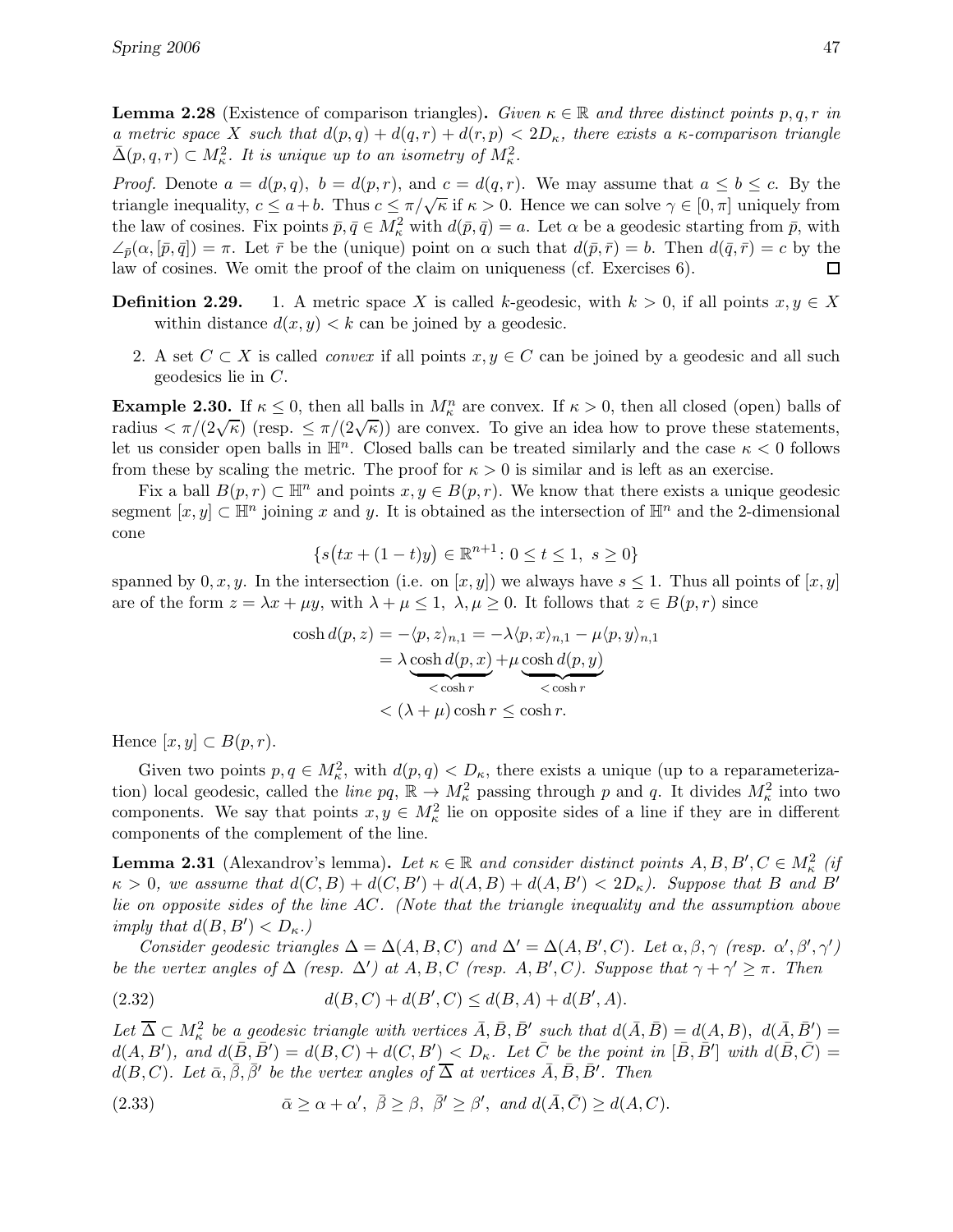Moreover, an equality in any of these implies the equality in the others, and occurs if and only if  $\gamma+\gamma'=\pi$  .



*Proof.* (The inequalities in (2.32) and in (2.33) are quite obvious in the special case  $\kappa = 0$  as can be seen from a picture like above.)

Let  $\tilde{B} \in M_{\kappa}^2$  be the unique point such that  $d(C, \tilde{B}) = d(C, B')$  and  $C \in [B, \tilde{B}]$ . Then

$$
\angle_C([C, A], [C, \tilde{B}]) \le \gamma' = \angle_C([C, A], [C, B'])
$$

since  $\gamma + \gamma' \geq \pi$ . Hence

$$
d(A, \tilde{B}) \le d(A, B')
$$

by the law of cosines, with an equality, if and only if  $\gamma + \gamma' = \pi$ . Consequently,

$$
d(B, A) + d(B', A) \ge d(B, A) + d(A, \tilde{B}) \ge d(B, \tilde{B})
$$
  
=  $d(B, C) + d(C, \tilde{B})$ .  
= $d(C, B')$ 

Thus (2.32) holds.

Since  $d(\overline{A}, \overline{B}') = d(A, B')$ , we have

$$
d(\bar{A}, \bar{B}') \ge d(A, \tilde{B})
$$

by (2.34). Furthermore,

(2.36) 
$$
d(\bar{B}, \bar{B}') = d(B, C) + d(C, B') \ge d(B, B').
$$

Applying the law of cosines to triangles  $\Delta$  and  $\Delta(A, B, B')$  with the inequality (2.36) yields

 $\bar{\alpha} \geq \alpha + \alpha'.$ 

This holds as an equality if and only if there is an equality in (2.36), i.e.  $\gamma + \gamma' = \pi$ . Similarly, the law of cosines, with (2.35) and the equality  $d(\bar{B}, \bar{B}') = d(B, \tilde{B})$ , implies that

$$
\bar{\beta}\geq\beta.
$$

Exchanging the roles of  $B$  and  $B'$  above yields

 $\bar{\beta}' \geq \beta',$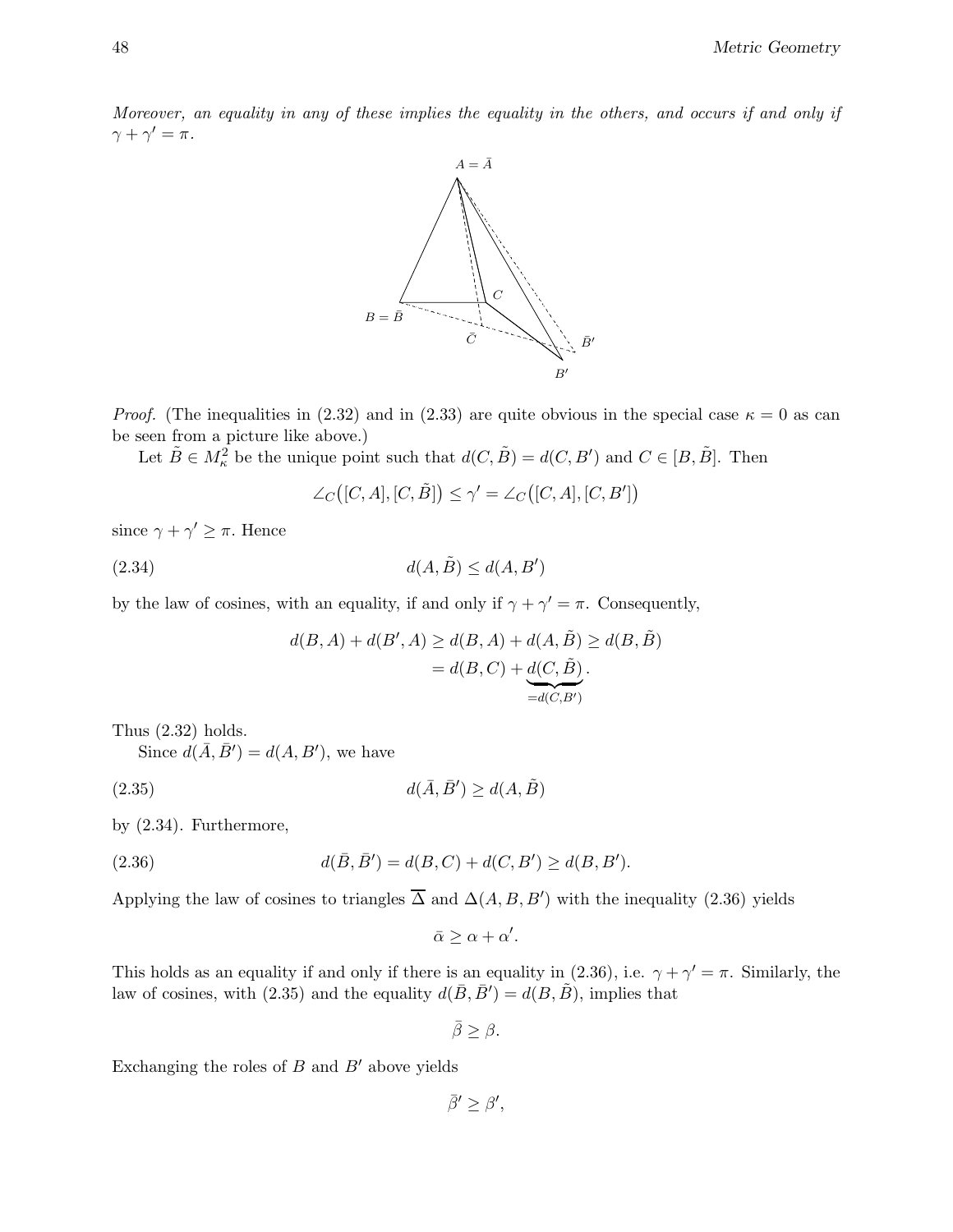Again these last two estimates hold as equalities if and only if  $\gamma + \gamma' = \pi$ . Since  $d(\bar{A}, \bar{B}') =$  $d(A, B'), d(\overline{C}, \overline{B'}) = d(C, B'), \text{ and } \overline{\beta'} \ge \beta'$ , we have

$$
d(\bar{A}, \bar{C}) \ge d(A, C)
$$

again by the law of cosines. Here, too, the equality holds if and only if  $\gamma + \gamma' = \pi$ .

**Definition 2.37.** (1) Let X be a metric space,  $\kappa \in \mathbb{R}$ , and let  $\Delta = [p, q] \cup [p, r] \cup [q, r] \subset X$  be a geodesic triangle with perimeter  $\langle 2D_{\kappa}$ . Let  $\bar{\Delta}_{\kappa} \subset M_{\kappa}^2$  be a comparison triangle for  $\Delta$ . We say that  $\Delta$  satisfies the CAT( $\kappa$ ) inequality if, for all  $x \in [q, r]$ ,

$$
d(p,x) \leq d(\bar{p},\bar{x}),
$$

where  $\bar{x} \in [\bar{q}, \bar{r}]$  is the comparison point of x.

- (2) If  $\kappa \leq 0$ , a metric space X is called a CAT( $\kappa$ )-space if X is geodesic and all geodesic triangles of X satisfies the CAT $(\kappa)$ -inequality.
- (3) If  $\kappa > 0$ , a metric space X is called a CAT( $\kappa$ )-space if X is  $D_{\kappa}$ -geodesic and all geodesic triangles of X with perimeter  $\langle 2D_{\kappa} \rangle$  satisfies the CAT( $\kappa$ )-inequality. A complete CAT(0)-space is called a Hadamard-space.

The name CAT comes from initials of Cartan, Alexandrov, and Toponogov.



- **Definition 2.38.** 1. A length space X is said to be of curvature  $\leq \kappa$  if it is locally a CAT( $\kappa$ )space. That is, every point  $x \in X$  has a neighborhood U which is a CAT( $\kappa$ )-space when equipped with the induced metric.
	- 2. We say that X is non-positively curved if it is of curvature  $\leq 0$ .
	- 3. A metric space X is said to be of *curvature*  $\geq \kappa$  if each point of X has a neighborhood U which is geodesic (with respect to the induced metric) and an inequality

$$
d(p, x) \ge d(\bar{p}, \bar{x})
$$

holds for all geodesic triangles  $\Delta = [p, q] \cup [p, r] \cup [q, r] \subset U$  of perimeter  $\langle 2D_{\kappa} \rangle$  and for every  $x \in [q, r]$  and its comparison point  $\bar{x} \in [\bar{q}, \bar{r}].$ 

4. We say that X is non-negatively curved if it is of curvature  $\geq 0$ .

In general, metric spaces with curvature bounded from below or from above are called Alexandrov spaces.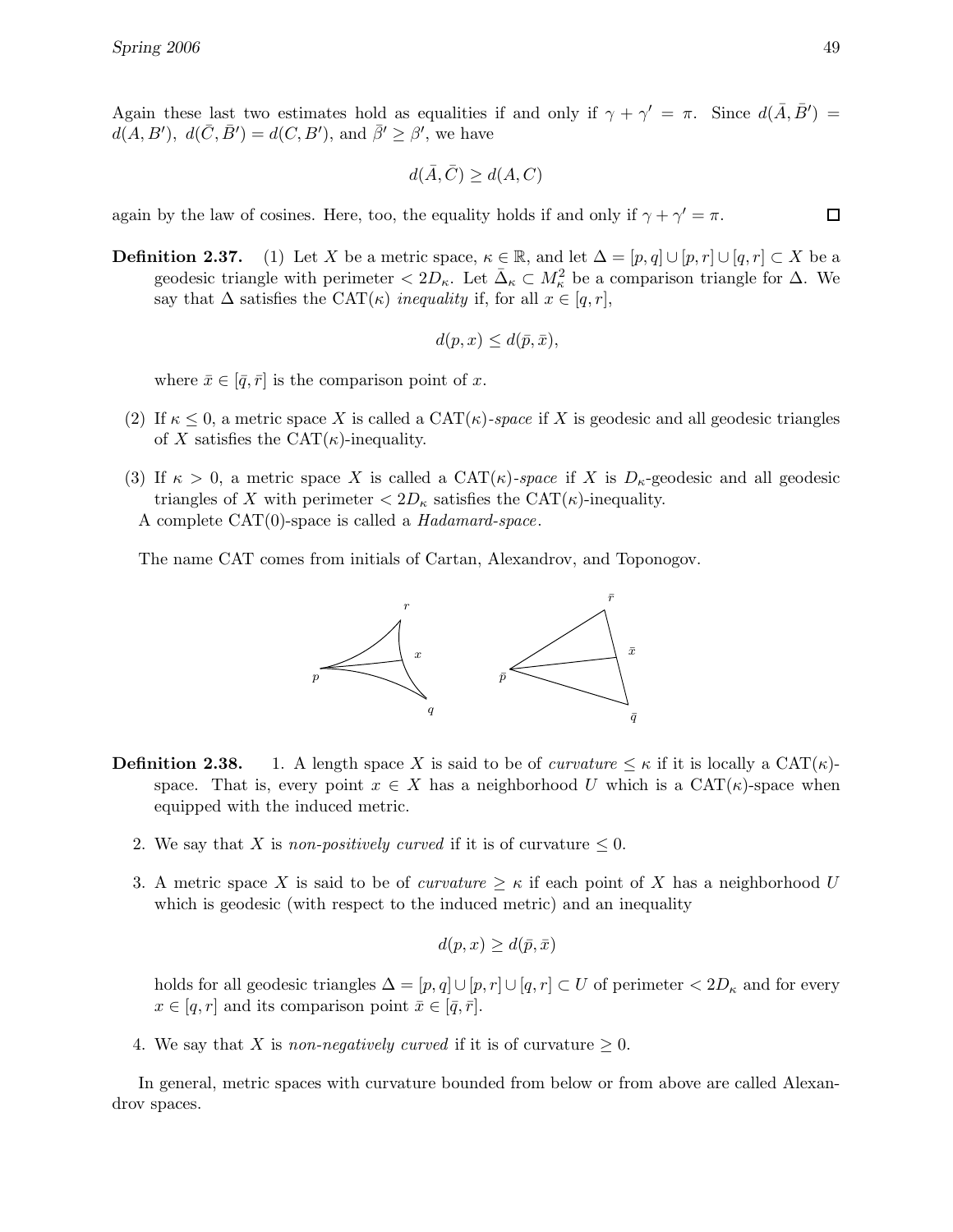50 Metric Geometry

# 3  $CAT(\kappa)$ -spaces and spaces of curvature bounded from above

# 3.1 Characterizations and basic properties of  $CAT(\kappa)$ -spaces

First we present some characterizations of  $CAT(\kappa)$ -spaces.

**Theorem 3.2.** Let  $\kappa \in \mathbb{R}$  and suppose that X is  $D_{\kappa}$ -geodesic. Then the following are equivalent (if  $\kappa > 0$ , all geodesic triangles below are assumed to have perimeter  $\langle 2D_{\kappa} \rangle$ :

- (1) X is a CAT $(\kappa)$ -space.
- (2) For every geodesic triangle  $\Delta \subset X$  and for all  $x, y \in \Delta$ ,

$$
d(x, y) \le d(\bar{x}, \bar{y}),
$$

where  $\bar{x}, \bar{y} \in \bar{\Delta}_{\kappa} \subset M_{\kappa}^2$  are the comparison points of x and y.

(3) For every geodesic triangle  $\Delta \subset X$  with vertices p,q,r, and for all  $x \in [p,q], y \in [p,r]$ , with  $x \neq p \neq y$ , we have

$$
\angle_p^{(\kappa)}(x,y) \le \angle_p^{(\kappa)}(q,r).
$$

(4) For every geodesic triangle  $\Delta \subset X$ , with distinct vertices p, q, r, the Alexandrov angle between  $[p, q]$  and  $[p, r]$  at p is at most the  $\kappa$ -comparison angle between q and r at p, i.e.

$$
\angle_p([p,q],[p,r]) \leq \angle_p^{(\kappa)}(q,r).
$$

(5) For every geodesic triangle  $\Delta \subset X$ , with distinct vertices p, q, r and with the Alexandrov angle  $\gamma = \angle_p([p,q],[p,r])$  between  $[p,q]$  and  $[p,r]$  at p, if  $\Delta(p,\hat{q},\hat{r}) \subset M_{\kappa}^2$  is a geodesic triangle such that  $d(\hat{p}, \hat{q}) = d(p, q), d(\hat{p}, \hat{r}) = d(p, q),$  and  $\gamma = \angle_{\hat{p}}(\hat{q}, \hat{r})$  (= the vertex angle between  $[\hat{p}, \hat{q}]$ and  $[\hat{p}, \hat{r}]$ ), then

$$
d(q,r) \ge d(\hat{q},\hat{r}).
$$

*Proof.* First we note that  $(2)$  implies  $(1)$  trivially. Also it is easily seen, by using the law of cosines, that (4) and (5) are equivalent. Furthermore, it follows from Theorem 2.22 that one could use  $\kappa$ -comparison angles instead of Euclidean comparison angles in the definition of an Alexandrov angle. Hence (3) implies (4).

Let p, q, r, x, and y be as in (3). Let  $\bar{\Delta} = \bar{\Delta}_{\kappa}(p,q,r)$  and  $\bar{\Delta}' = \bar{\Delta}_{\kappa}(p,x,y)$  be  $\kappa$ -comparison triangles of  $\Delta(p,q,r)$  and  $\Delta(p,x,y)$  with vertices  $\bar{p}, \bar{q}, \bar{r}$  and  $\bar{p}', \bar{x}', \bar{y}'$ , respectively. Denote by  $\bar{x} \in \bar{\Delta}$ and  $\bar{y} \in \Delta$  the comparison points of x and y. Let

$$
\bar{\alpha} = \angle_p^{(\kappa)}(q, r)
$$
 and  $\bar{\alpha}' = \angle_p^{(\kappa)}(x, y)$ .

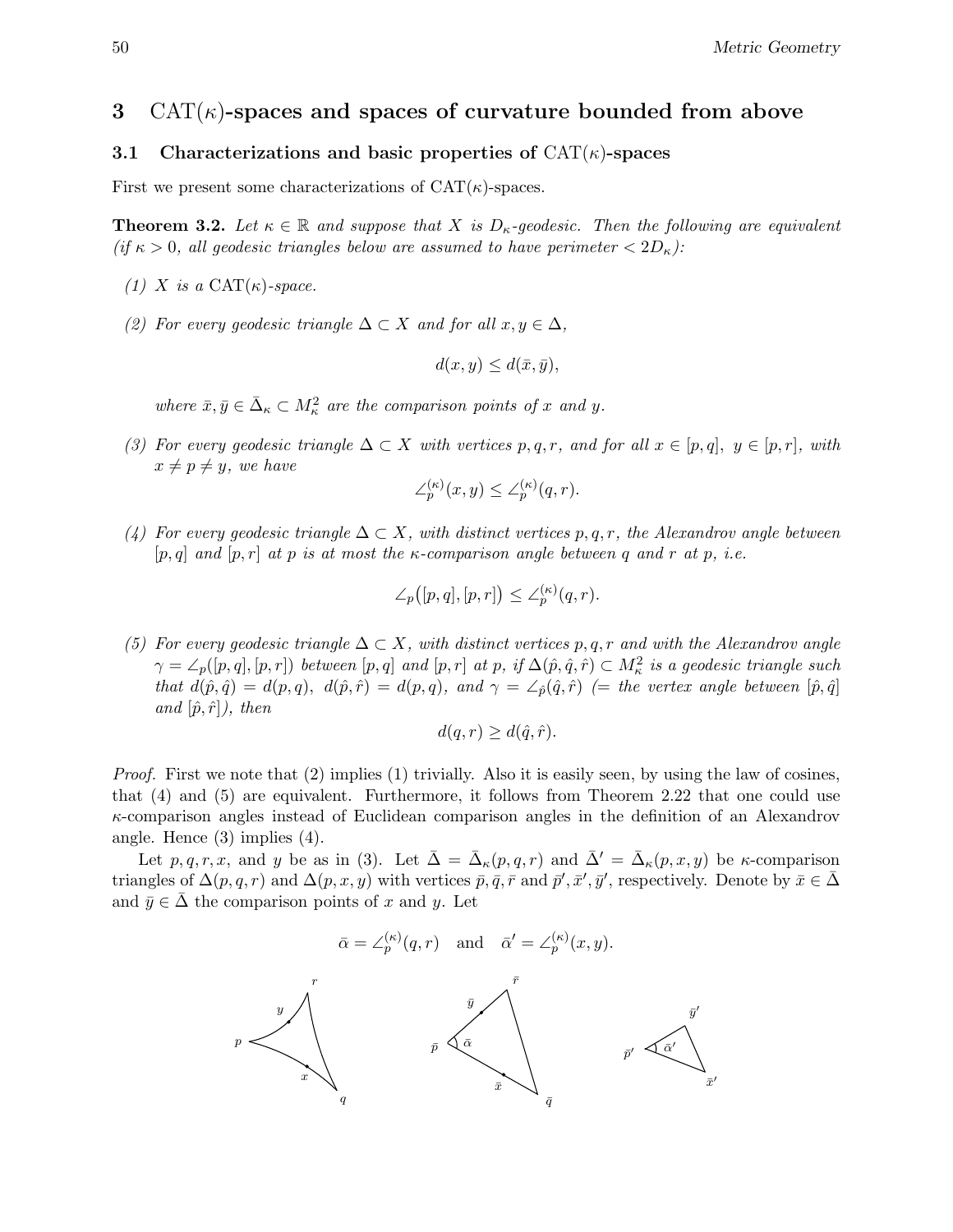By the law of cosines,

$$
d(\bar{x}, \bar{y}) \ge \underbrace{d(\bar{x}', \bar{y}')}_{=d(x,y)} \iff \bar{\alpha} \ge \bar{\alpha}'.
$$

Hence (2) and (3) are equivalent.

Next we prove that (1) implies (3). Let  $p, q, r, x$ , and y be as in (3) and let  $\bar{\Delta}$ ,  $\bar{\Delta}'$ ,  $\bar{\alpha}$ , and  $\bar{\alpha}'$  be as above. Furthermore, let  $\bar{\Delta}'' = \bar{\Delta}_{\kappa}(p, x, r)$  be a  $\kappa$ -comparison triangle of  $\Delta(p, x, r)$  with vertices  $\bar{p}^{\prime\prime}, \bar{x}^{\prime\prime}, \bar{r}^{\prime\prime}$  and denote

$$
\bar{\alpha}'' = \angle_p^{(\kappa)}(x, r).
$$

By the assumption (1),

$$
d(x, y) \le d(\bar{x}'', \bar{y}''),
$$

where  $\bar{y}'' \in [\bar{p}'', \bar{r}'']$  is the comparison point of  $y \in [p, r]$ . Since  $d(\bar{x}', \bar{y}') = d(x, y)$ , we get

 $\bar{\alpha}' \leq \bar{\alpha}''$ 

from the law of cosines. Similarly, by (1),

$$
d(\bar{x}, \bar{r}) \ge d(x, r) = d(\bar{x}^{\prime\prime}, \bar{r}^{\prime\prime}),
$$

and so

 $\bar{\alpha}\geq \bar{\alpha}''$ 

again by the law of cosines. Hence

 $\bar{\alpha}' \leq \bar{\alpha}$ 

and (3) follows.

Finally, we prove that (4) implies (1).



Let  $\Delta \subset X$  be a geodesic triangle with vertices  $p, q, r$  and let  $x \in [q, r], p \neq x \neq q$ . Let  $\bar{\Delta} = \bar{\Delta}_{\kappa}(p,q,r)$  be a comparison triangle with vertices  $\bar{p}, \bar{q}, \bar{r}$ . Choose comparison triangles  $\bar{\Delta}' = \bar{\Delta}_{\kappa}(p,x,q)$  and  $\bar{\Delta}'' = \bar{\Delta}_{\kappa}(p,x,r)$  with vertices  $\tilde{p}, \tilde{x}, \tilde{q}$  and  $\tilde{p}, \tilde{x}, \tilde{r}$ , respectively, such that they have a common side  $[\tilde{p}, \tilde{x}]$  and that  $\tilde{q}$  and  $\tilde{r}$  lie on opposite sides of the line  $\tilde{p}\tilde{x}$ . Let

$$
\gamma = \angle_x([x, p], [x, q]) \quad \text{and} \quad \gamma' = \angle_x([x, p], [x, r])
$$

be Alexandrov angles and let

$$
\tilde{\gamma} = \angle_{\tilde{x}}(\tilde{p}, \tilde{q}) = \angle_{x}^{(\kappa)}(p, q)
$$
 and  $\tilde{\gamma}' = \angle_{\tilde{x}}(\tilde{p}, \tilde{r}) = \angle_{x}^{(\kappa)}(p, r)$ 

be vertex angles at  $\tilde{x}$  in  $M_{\kappa}^2$ . The triangle inequality for Alexandrov angles (Theorem 2.17) and Remark 2.16.2 imply that  $\gamma + \gamma' \geq \pi$ . By the assumption (4),

$$
\tilde{\gamma} \ge \gamma \quad \text{and} \quad \tilde{\gamma}' \ge \gamma'.
$$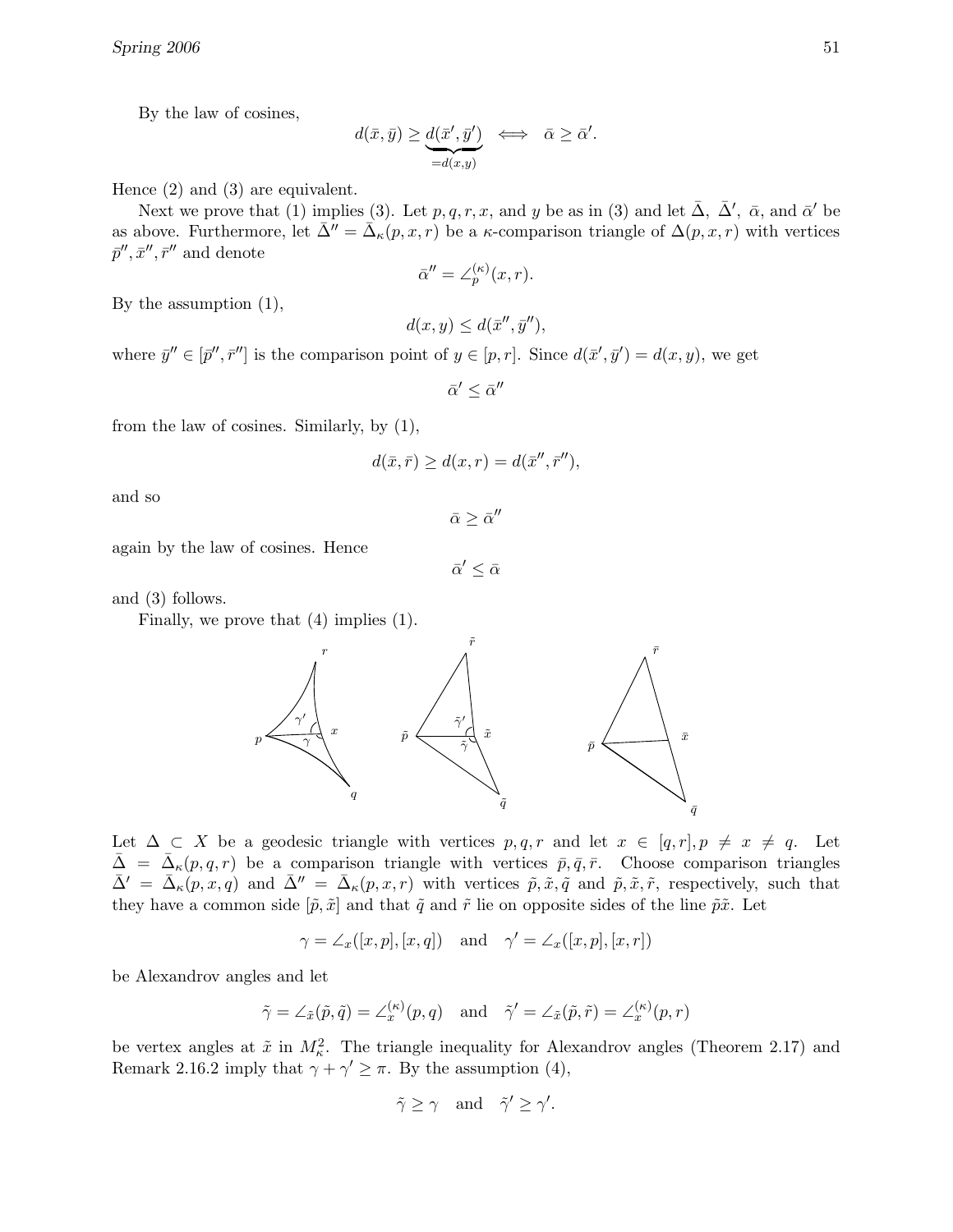Hence  $\tilde{\gamma} + \tilde{\gamma}' \geq \pi$ . By Alexandrov's lemma 2.31,

$$
d(\bar{p}, \bar{x}) \ge d(\tilde{p}, \tilde{x}) = d(p, x).
$$

Hence X is a  $CAT(\kappa)$  space, i.e. (1) holds.

**Theorem 3.3.** For any  $\kappa \in \mathbb{R}$ ,  $M_{\kappa}^2$  is a CAT( $\tilde{\kappa}$ )-space if and only if  $\tilde{\kappa} \geq \kappa$ .

Proof. We will give two proofs for the result. The first one uses the criterion 3.2(4) and the law of cosines. The second one that appears in Remark 3.6 involves features from Riemannian geometry.

Fix  $\kappa \in \mathbb{R}$  and  $\tilde{\kappa} > \kappa$ . Clearly  $M_{\kappa}^2$  is a CAT( $\kappa$ )-space. We will use the criterion 3.2(4) to show that  $M_{\kappa}^2$  is a CAT( $\tilde{\kappa}$ )-space, but not a CAT( $\kappa'$ )-space for any  $\kappa' < \kappa$ . Fix  $p \in M_{\kappa}^2$  and  $\tilde{p} \in M_{\kappa}^2$ . Consider geodesic triangles  $\Delta_t \subset M_\kappa^2$  and  $\tilde{\Delta}_t \subset M_{\tilde{\kappa}}^2$  with vertices  $p, q, r_t \in M_\kappa^2$  and  $\tilde{p}, \tilde{q}, \tilde{r}_t \in M_{\tilde{\kappa}}^2$ such that

$$
d(p,q) = d(p,r_t) = d(\tilde{p},\tilde{q}) = d(\tilde{p},\tilde{r}_t) = a \in (0, D_{\tilde{\kappa}}/2)
$$

and that

$$
d(q, r_t) = d(\tilde{q}, \tilde{r}_t) = t \in (0, 2a).
$$

It suffices to show that

(3.4) 
$$
\gamma_t(\kappa) := \angle_p(q, r_t) < \angle_{\tilde{p}}(\tilde{q}, \tilde{r}_t) =: \gamma_t(\tilde{\kappa}).
$$



By the law of cosines,

$$
\cos \gamma_t(\kappa) = \begin{cases} \frac{\cosh^2(\sqrt{-\kappa}a) - \cosh(\sqrt{-\kappa}t)}{\sinh^2(\sqrt{-\kappa}a)}, & \kappa < 0; \\ 1 - \frac{t^2}{2a^2}, & \kappa = 0; \\ \frac{\cos(\sqrt{\kappa}t) - \cos^2(\sqrt{\kappa}a)}{\sin^2(\sqrt{\kappa}a)}, & \kappa > 0. \end{cases}
$$

Hence (3.4) follows once we show that, for fixed a and t, the function  $\kappa \mapsto \cos \gamma_t(\kappa)$  is strictly decreasing on the interval  $(-\infty, \pi^2/a^2)$ . We omit the verification of this. decreasing on the interval  $(-\infty, \pi^2/a^2)$ . We omit the verification of this.

**Theorem 3.5.** (1) If X is a CAT( $\kappa'$ )-space for all  $\kappa' > \kappa$ , then it is also a CAT( $\kappa$ )-space.

(2) A CAT( $\kappa$ )-space X is a CAT( $\kappa'$ )-space for all  $\kappa' > \kappa$ .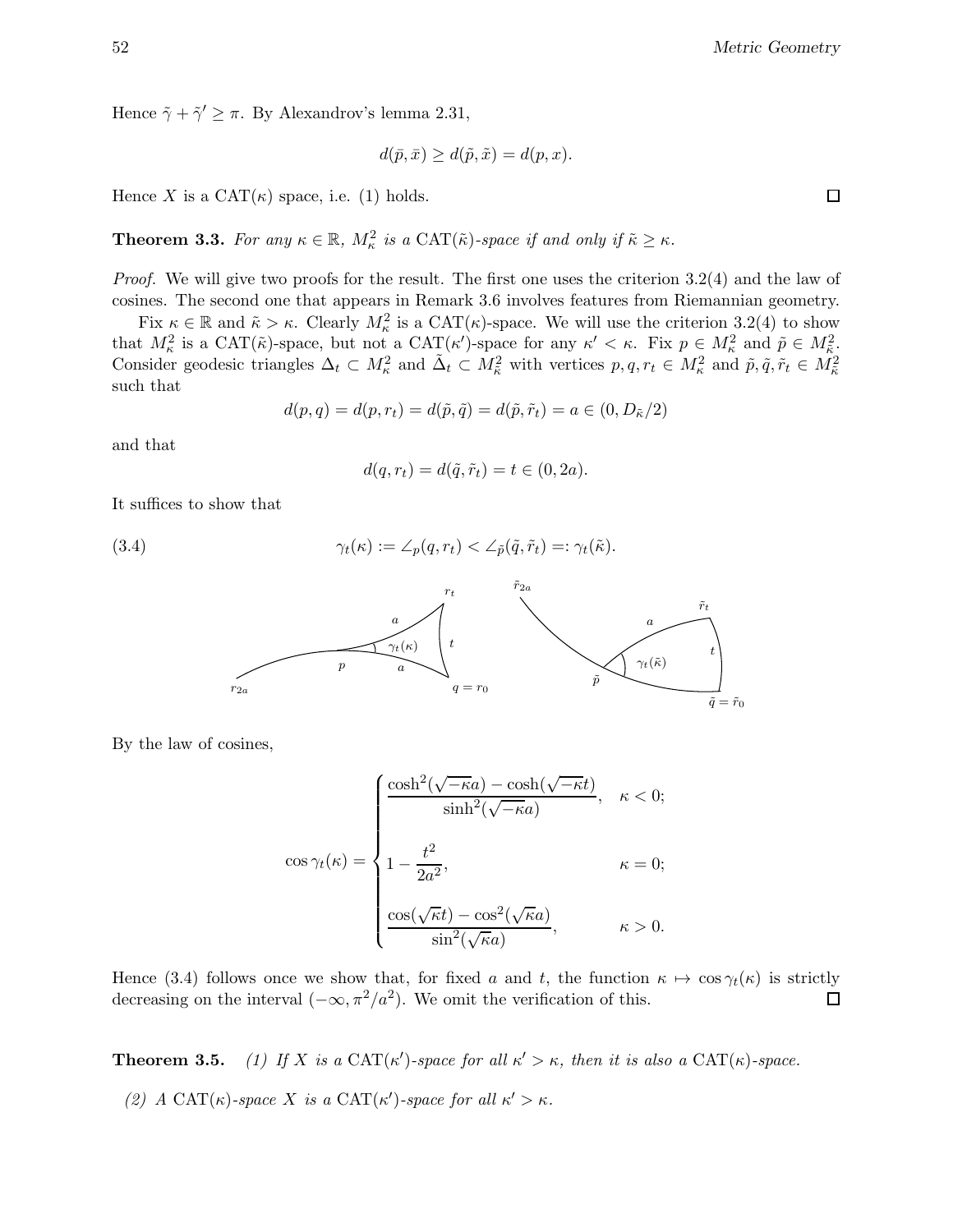

Figure 1: Graph of the function  $\kappa \mapsto \cos \gamma_t(\kappa)$  with  $a = 1$  and  $t = 1/2$ .

*Proof.* Suppose that X is a  $CAT(\kappa')$ -space for all  $\kappa' > \kappa$ . If  $x, y \in X$  with  $d(x, y) < D_{\kappa}$ , then  $d(x, y) < D_{\kappa'}$  for all  $\kappa' > \kappa$  sufficiently close to  $\kappa$ . Since X is a CAT( $\kappa'$ )-space, it is, in particular,  $D_{\kappa}$ -geodesic. Hence there exists a geodesic joining x and y. It follows that X is  $D_{\kappa}$ -geodesic. Let  $\Delta = \Delta(p, q, r) \subset X$  be a geodesic triangle of perimeter  $\langle 2D_{\kappa} \rangle$ . Consider sufficiently small  $\kappa' > \kappa$ so that the perimeter of  $\Delta$  is less that  $2D_{\kappa'}$ . Write  $a = d(p, q)$ ,  $b = d(p, r)$ ,  $c = d(q, r)$  and let  $\gamma = \angle_p([p, q], [p, r])$  be the Alexandrov angle at p.

We will use the characterization 3.2(5) of the CAT( $\kappa'$ )-property of X. For  $\kappa \geq 0$ , we have

$$
\cos(\sqrt{\kappa'}a)\cos(\sqrt{\kappa'}b) + \sin(\sqrt{\kappa'}a)\sin(\sqrt{\kappa'}b)\cos\gamma = \cos(\sqrt{\kappa'}\underbrace{d(\hat{q},\hat{r})}_{\leq c}) \geq \cos(\sqrt{\kappa'}c),
$$

where  $\hat{q}, \hat{r}$  are as in 3.2(5). By letting  $\kappa' \to \kappa$ , we obtain, in the case  $\kappa > 0$ , the same inequality with  $\kappa'$  replaced by  $\kappa$ . If  $\kappa = 0$ , we get the inequality

$$
c^2 \ge a^2 + b^2 - 2ab\cos\gamma.
$$

Thus in both cases, 3.2(5) implies that X is a  $CAT(\kappa)$ -space. If  $\kappa < 0$ , applying 3.2(5) with  $\kappa' \in (\kappa, 0)$  yields

$$
\cosh(\sqrt{-\kappa'}c) \geq \cosh(\sqrt{-\kappa'}a)\cosh(\sqrt{-\kappa'}b) - \sinh(\sqrt{-\kappa'}a)\sinh(\sqrt{-\kappa'}b)\cos\gamma.
$$

Letting  $\kappa' \to \kappa$ , we obtain the same inequality with  $\kappa'$  replaced by  $\kappa$ . Hence X is a CAT( $\kappa$ )-space by  $3.2(5)$ . We have proved  $(1)$ .

We may use Theorem 3.3 to prove (2). Suppose that X is a  $CAT(\kappa)$ -space and  $\kappa' > \kappa$ . Let  $\Delta \subset X$  be a geodesic triangle with vertices  $p, q, r$  and let  $x \in [q, r]$ . Let  $\bar{\Delta} = \bar{\Delta}_{\kappa}(p, q, r) \subset M_{\kappa}^2$  and  $\bar{\Delta}' = \bar{\Delta}_{\kappa}(p,q,r) \subset M_{\kappa'}^2$  be comparison triangles of  $\Delta$  with vertices  $\bar{p}, \bar{q}, \bar{r}$  and  $\bar{p}', \bar{q}', \bar{r}'$ , respectively. Let  $\bar{x} \in \bar{\Delta}$  and  $\bar{x}' \in \bar{\Delta}$  be the comparison points of x. Observe that  $\bar{\Delta}'$  is a  $\kappa'$ -comparison triangle of  $\bar{\Delta}$ . Since X is a CAT( $\kappa$ )-space and  $M_{\kappa}^2$  is a CAT( $\kappa'$ )-space, we have

$$
d(p, x) \le d(\bar{p}, \bar{x}) \le d(\bar{p}', \bar{x}').
$$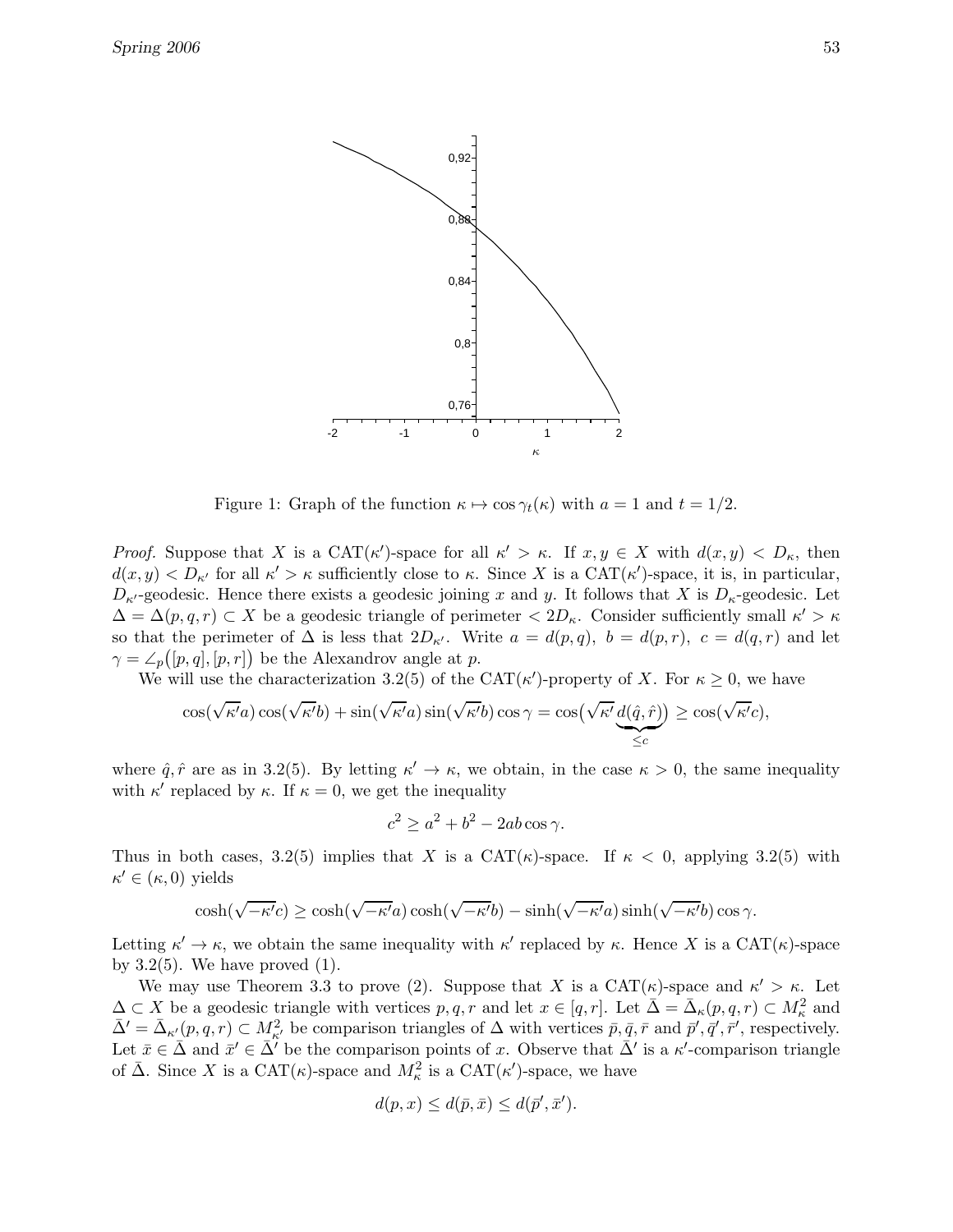Hence X is a  $CAT(\kappa')$ -space.

Remark 3.6. Here we present another proof of Theorem 3.3. For that purpose we introduce polar coordinates in  $M_{\kappa}^2$ . Suppose first that  $\kappa = -1$ . Let  $p = (0, 0, 1) \in M_{-1}^2 \subset \mathbb{R}^3$  and consider geodesic rays starting at p. They are intersections of  $M_{-1}^2$  and 2-planes containing the  $x_3$ -axis and they are parameterized by  $\alpha: [0, \infty) \to M^2_{-1} \subset \mathbb{R}^3$ ,

(3.7) 
$$
\alpha(r) = (\cosh r) \underbrace{(0,0,1)}_{=p} + (\sinh r) \underbrace{(\cos \vartheta, \sin \vartheta, 0)}_{=u},
$$

where  $u \in p^{\perp} = \{(x, y, 0): (x, y) \in \mathbb{R}^2\}$  and  $\langle u, u \rangle_{2,1} = 1$ . Note that  $\langle \cdot, \cdot \rangle_{2,1} | p^{\perp}$  coincides with the usual inner product of  $\mathbb{R}^2$ . Since every point  $x \in M^2_{-1} \setminus \{p\}$  can be joined to p by a unique geodesic, the formula (3.7) defines polar coordinates  $(r, \vartheta) \in (0, \infty) \times \mathbb{S}^1$  for points in  $M_{-1}^2 \setminus \{p\}.$ It is convenient to identify the angle  $\vartheta$  with the point  $(\cos \vartheta, \sin \vartheta) \in \mathbb{S}^1$ .

Since  $M_{\kappa}^2$ , for  $\kappa < 0$ , is obtained from  $M_{-1}^2$  by scaling the metric, we have polar coordinates  $(r, \vartheta)$  also for points in  $M_\kappa^2 \setminus \{p\}$ . (Here r is the distance to the fixed point p with respect to the metric in  $M_{\kappa}^2$ .) Similarly, we obtain polar coordinates for points  $x \in M_{\kappa}^2$ ,  $0 < d(p, x) < D_{\kappa}$  if  $\kappa > 0$ and  $p \in M_{\kappa}^2$  is fixed.

What is the length of the circle  $S_{\kappa}(p,r) = \{x \in M_{\kappa}^2 : d(x,p) = r\}$ ? Let us again consider the case  $\kappa = -1$ ,  $p = (0, 0, 1)$  and denote  $S(r) = S_{-1}(p, r)$ . Then

$$
S(r) = \{x \in \mathbb{R}^3 \colon \langle x, x \rangle_{2,1} = -1, \cosh r = -\langle x, (0, 0, 1) \rangle_{2,1}\}
$$

$$
= \{(x_1, x_2, x_3) \in \mathbb{R}^3 \colon x_3 = \cosh r, x_1^2 + x_2^2 = \sinh^2 r\}.
$$

Thus  $S(r)$  is a circle of Euclidean radius sinh r on the affine plane

$$
\{(x_1, x_2, x_3) \in \mathbb{R}^3 \colon x_3 = \cosh r\}.
$$

It can be parameterized by  $\gamma: [0, 2\pi] \to S(r)$ ,

 $\gamma(\vartheta) = (\cos \vartheta \sinh r, \sin \vartheta \sinh r, \cosh r).$ 

This can be obtained also directly from (3.7).

By the law of cosines,

$$
\cosh d(\gamma(\vartheta + t), \gamma(\vartheta)) = \cosh^2 r - \sinh^2 r \cos t,
$$

and hence we obtain the equality

$$
|\dot{\gamma}|(\vartheta) = \lim_{t \to 0} \frac{d(\gamma(\vartheta + t), \gamma(\vartheta))}{|t|} = \sinh r
$$

for the metric derivative of  $\gamma$ . Thus

$$
\ell(\gamma) = \int_0^{2\pi} |\dot{\gamma}|(\vartheta) d\vartheta = 2\pi \sinh r.
$$

It is worth noting that the derivative of  $\gamma$  at  $\vartheta$  is the vector

 $\gamma'(\vartheta) = (-\sin \vartheta \sinh r, \cos \vartheta \sinh r, 0) \in \mathbb{R}^3$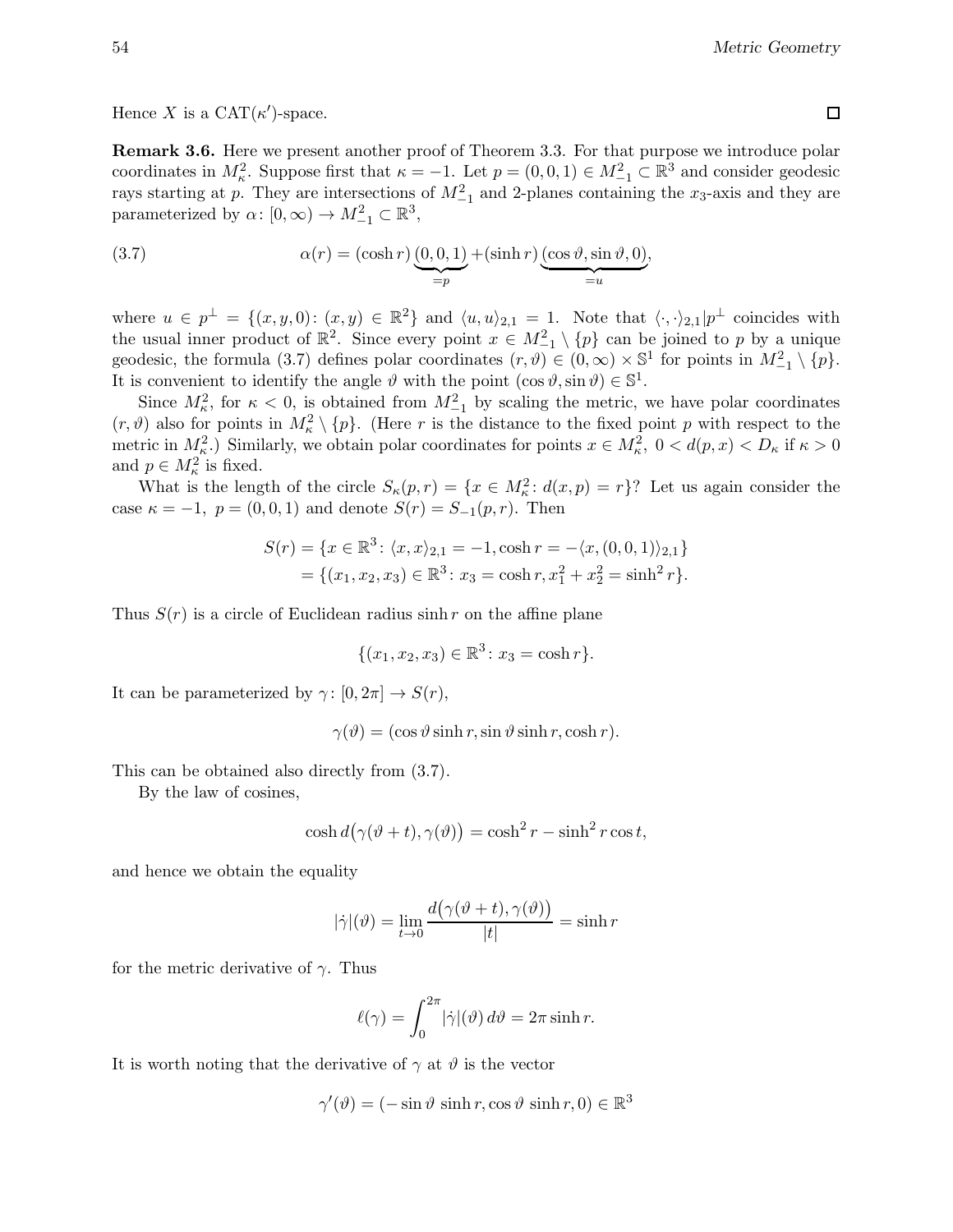and hence

$$
\langle \gamma'(\vartheta), \gamma'(\vartheta) \rangle_{2,1}^{1/2} = \sinh r.
$$

The other values of  $\kappa$  can be treated similarly and we have

(3.8) 
$$
|\dot{\gamma}|(\vartheta) = \begin{cases} \frac{1}{\sqrt{-\kappa}} \sinh(\sqrt{-\kappa}r), & \kappa < 0; \\ r, & \kappa = 0; \\ \frac{1}{\sqrt{\kappa}} \sin(\sqrt{\kappa}r), & \kappa > 0. \end{cases}
$$

We denote by  $f(\kappa, r)$  the function defined by the right-hand side of (3.8). It is easy to see that, for a fixed r, the function  $\kappa \mapsto f(\kappa, r)$  is strictly decreasing

Since any point of  $M_{\kappa}^2$  can be mapped to  $p = (0, 0, 1)$  by an isometry of  $M_{\kappa}^2$  (cf. Exercises 6), we may place the "origin" of polar coordinates to any point of  $M_{\kappa}^2$ . Suppose that  $\tilde{\kappa} > \kappa$ . Fix  $p \in M_\kappa^2$  and a geodesic ray  $M_\kappa^2$  starting at p. Similarly, we fix  $\tilde{p} \in M_{\tilde{\kappa}}^2$  and a geodesic ray starting at  $\tilde{p}$ . Then we have polar coordinates  $(r, \vartheta)_{\kappa}$  in  $M_{\kappa}^2$  and  $(r, \vartheta)_{\tilde{\kappa}}$  in  $M_{\tilde{\kappa}}^2$ , where r is the distance to p (resp.  $\tilde{p}$ ) and the angle  $\vartheta$  is measured from the fixed geodesic rays. Using these polar coordinates we define a mapping

$$
h: \underbrace{B(\tilde{p}, D_{\tilde{\kappa}})}_{\subset M_{\tilde{\kappa}}^2} \to \underbrace{B(p, D_{\tilde{\kappa}})}_{\subset M_{\kappa}^2},
$$
  

$$
h((r, \vartheta)_{\tilde{\kappa}}) = (r, \vartheta)_{\kappa}, \quad h(\tilde{p}) = p.
$$

Then h preserves the distance from  $\tilde{p}$ , that is,

$$
d(h(x), h(\tilde{p})) = d(x, \tilde{p}) \quad \forall x \in B(\tilde{p}, D_{\tilde{\kappa}}).
$$

We claim that

 $(3.9)$  $(h(x), h(y)) \ge d(x, y),$ 

with an equality if and only if  $\tilde{p}$ , x and y lie on a same geodesic. If  $\tilde{p}$ , x, and y lie on a same geodesic, there are three possible cases:

$$
d(x, y) = d(x, \tilde{p}) + d(\tilde{p}, y) \text{ or}
$$
  
\n
$$
d(\tilde{p}, x) = d(\tilde{p}, y) + d(y, x) \text{ or}
$$
  
\n
$$
d(\tilde{p}, y) = d(\tilde{p}, x) + d(x, y).
$$

There is an equality in (3.9) in all these cases. In order to prove the rest of the claim above, let us study how the length of a (smooth) path changes under h. Let  $I \subset \mathbb{R}$  be an open interval and let  $\alpha: I \to M_{-1}^2$  be a smooth path, i.e.  $\alpha$  is a smooth mapping into  $\mathbb{R}^3$  and  $\alpha(t) \in M_{-1}^2$  for all t. We write  $\alpha = (\alpha_1, \alpha_2, \alpha_3)$ , where  $\alpha_i : I \to \mathbb{R}$ ,  $i = 1, 2, 3$ . For all  $t \in I$ , we have

$$
\alpha'(t) = \underbrace{(\alpha'_1(t), \alpha'_2(t), \alpha'_3(t))}_{\in \mathbb{R}^3} \in \alpha(t)^{\perp}
$$

since

$$
\langle \alpha'(t), \alpha(t) \rangle_{2,1} = \frac{1}{2} \frac{d}{dt} \underbrace{\langle \alpha(t), \alpha(t) \rangle_{2,1}}_{\equiv -1} \equiv 0.
$$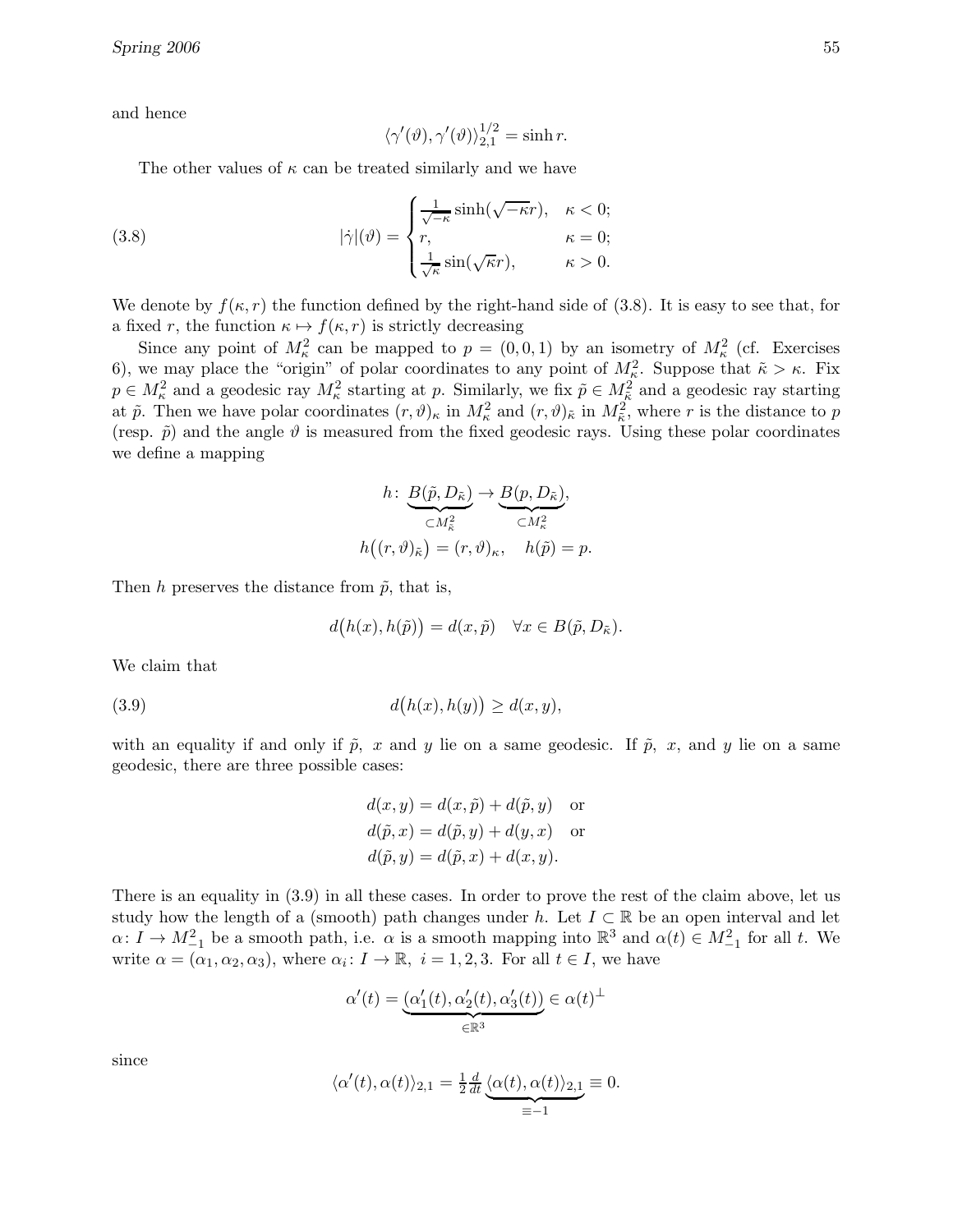Next we express  $\alpha$  in the polar coordinates as

$$
\alpha(t) = (\alpha_r(t), \alpha_{\vartheta}(t)) \in [0, \infty) \times \mathbb{S}^1.
$$

Then

$$
\alpha_1(t) = \sinh \alpha_r(t) \cos \alpha_\vartheta(t),
$$
  
\n
$$
\alpha_2(t) = \sinh \alpha_r(t) \sin \alpha_\vartheta(t),
$$
  
\n
$$
\alpha_3(t) = \cosh \alpha_r(t),
$$

and

$$
\alpha'_1(t) = \cosh \alpha_r(t) \cos \alpha_\vartheta(t) \alpha'_r(t) - \sinh \alpha_r(t) \sin \alpha_\vartheta(t) \alpha'_\vartheta(t),
$$
  
\n
$$
\alpha'_2(t) = \cosh \alpha_r(t) \sin \alpha_\vartheta(t) \alpha'_r(t) + \sinh \alpha_r(t) \cos \alpha_\vartheta(t) \alpha'_\vartheta(t),
$$
  
\n
$$
\alpha'_3(t) = \sinh \alpha_r(t) \alpha'_r(t).
$$

We claim that

(3.10) 
$$
|\dot{\alpha}|(t) = \sqrt{\langle \alpha'(t), \alpha'(t) \rangle_{2,1}} = \sqrt{\alpha'_r(t)^2 + \sinh^2 \alpha_r(t) \alpha'_\theta(t)^2}
$$

for all  $t$ . The equation on the right-hand side of  $(3.10)$  follows from the equations above since, by definition,

$$
\langle \alpha'(t), \alpha'(t) \rangle_{2,1} = -\alpha'_3(t)^2 + \alpha'_1(t)^2 + \alpha'_2(t)^2.
$$

To prove the equation on the left-hand side of (3.10), we first observe that

$$
\frac{-2\langle \alpha(t), \alpha(t+s) \rangle_{2,1} - 2}{s^2} = \frac{-(\alpha_3(t+s) - \alpha_3(t))^2 + (\alpha_1(t+s) - \alpha_1(t))^2 + (\alpha_2(t+s) - \alpha_2(t))^2}{s^2}
$$

$$
\rightarrow -\alpha'_3(t)^2 + \alpha'_1(t)^2 + \alpha'_2(t)^2 = \langle \alpha'(t), \alpha'(t) \rangle_{2,1}
$$

as  $s \to 0$ . Hence there exists, for every  $t \in I$ , a constant  $L_t > 0$  such that

$$
\cosh d(\alpha(t+s), \alpha(t)) = -\langle \alpha(t+s), \alpha(t) \rangle_{2,1} \le 1 + \frac{L_t^2}{2} s^2
$$

whenever  $|s|$  is small enough. Since

$$
1 + \frac{L_t^2}{2} s^2 \le \cosh(L_t|s|),
$$

we obtain

$$
d(\alpha(t), \alpha(t+s)) \le L_t|s|
$$

for small  $|s|$ . Therefore

$$
-\langle \alpha(t), \alpha(t+s) \rangle_{2,1} = \cosh d(\alpha(t), \alpha(t+s))
$$
  
= 1 +  $\frac{1}{2}d^2(\alpha(t), \alpha(t+s)) + O(s^4),$ 

and so

$$
\frac{d^2(\alpha(t), \alpha(t+s))}{s^2} = \frac{-2\langle \alpha(t), \alpha(t+s) \rangle_{2,1} - 2}{s^2} + O(s^2)
$$

$$
\rightarrow \langle \alpha'(t), \alpha'(t) \rangle_{2,1}
$$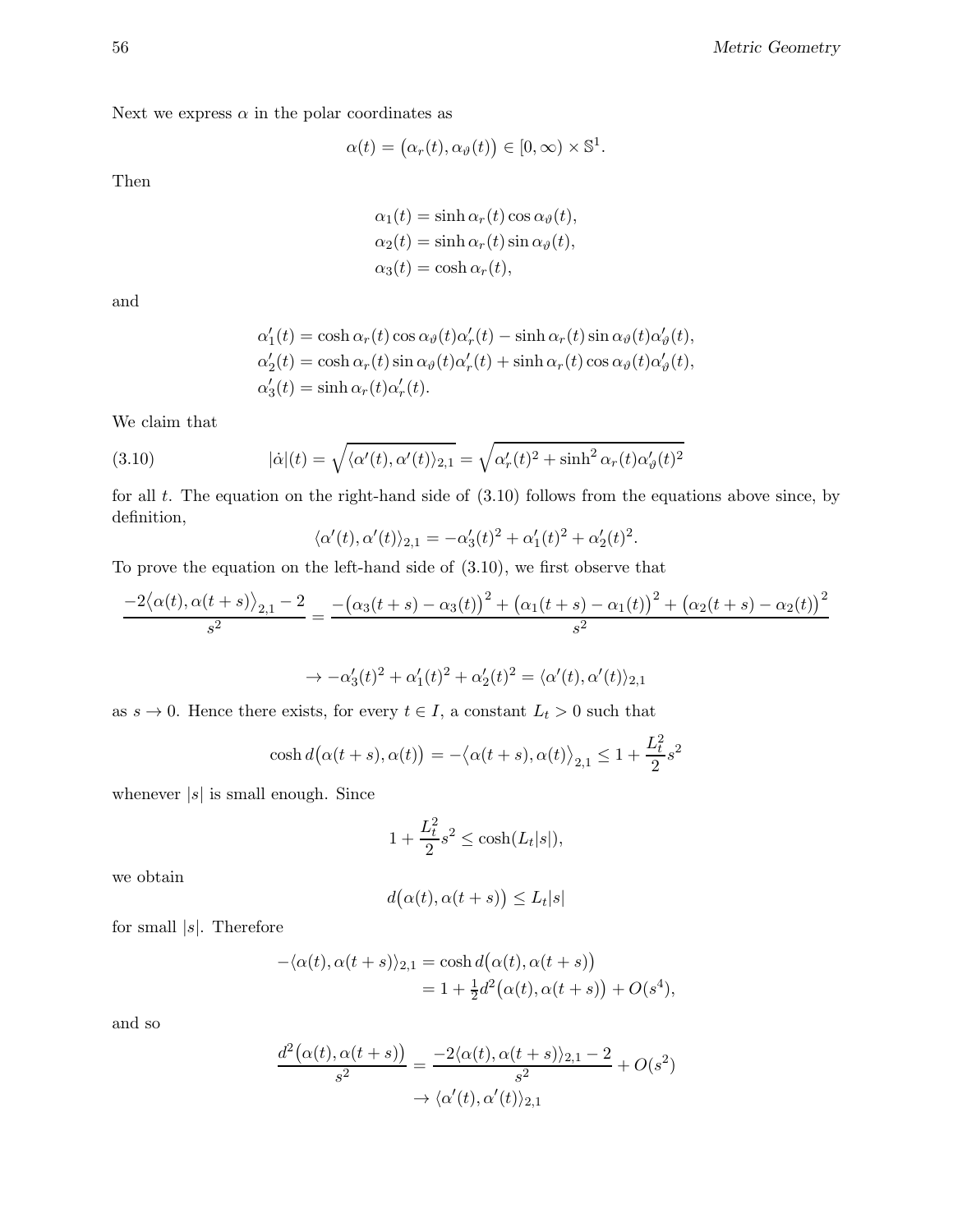as  $s \to 0$ . Hence (3.10) holds. Similarly, for a smooth path  $\alpha: I \to M_{\kappa}^2$ ,  $\kappa \in \mathbb{R}$ , we have

(3.11) 
$$
|\dot{\alpha}|(t) = \sqrt{\alpha'_r(t)^2 + f^2(\kappa, \alpha_r(t))\alpha'_\vartheta(t)^2}.
$$

We can now easily prove the claim (3.9) for the mapping  $h: B(\tilde{p}, D_{\tilde{\kappa}}) \to B(p, D_{\tilde{\kappa}})$  between the balls  $B(\tilde{p}, D_{\tilde{\kappa}}) \subset M_{\tilde{\kappa}}^2$  and  $B(p, D_{\tilde{\kappa}}) \subset M_{\kappa}^2$ . Suppose that x and y are points in  $B(\tilde{p}, D_{\tilde{\kappa}}) \subset M_{\tilde{\kappa}}^2$  such that  $\tilde{p}, x, y$  do not lie on a same geodesic. Denote  $d = d(h(x), h(y))$  and let  $\alpha: [0, d] \to M_{\kappa}^2$  be a geodesic from  $h(x)$  to  $h(y)$ . Suppose that  $d(p, \alpha(t)) < D_{\tilde{\kappa}}$  for all  $t \in [0, d]$  (the other case is left as an exercise). Then  $\beta = h^{-1} \circ \alpha$  is a path from x to y, and hence

$$
d(x, y) \le \ell(\beta) = \int_0^d |\dot{\beta}|(t) dt.
$$

By (3.11),

$$
|\dot{\beta}|(t) = \sqrt{\beta_r'(t)^2 + f^2(\tilde{\kappa}, \beta_r(t))\beta_{\vartheta}'(t)^2}.
$$

Here  $\alpha'_r(t) \equiv \beta'_r(t)$  and  $\alpha'_\vartheta(t) \equiv \beta'_\vartheta(t) \not\equiv 0$  since  $\beta_r = \alpha_r$  and  $\beta_\vartheta = \alpha_\vartheta$  and  $\tilde{p}, x, y$  do not lie on a same geodesic. Then

$$
0 < f(\tilde{\kappa}, \beta_r(t)) < f(\kappa, \alpha_r(t)),
$$

and we obtain

$$
d(x, y) < \ell(\alpha) = d(h(x), h(y)).
$$

Finally, (3.9) and the criterion 3.2(5) imply that  $M_{\kappa}^2$  is a CAT( $\tilde{\kappa}$ )-space if and only if  $\tilde{\kappa} \geq \kappa$ .

**Theorem 3.12.** A CAT( $\kappa$ )-space X has the following properties:

- (1) For each  $x, y \in X$ , with  $d(x, y) < D_{\kappa}$ , there exists a unique geodesic segment from x to y. This geodesic segment varies continuously with its endpoints. That is, if  $x_n \to x$ ,  $y_n \to y$ , with  $d(x_n, y_n) < D_{\kappa}$ , and if  $\alpha_n : [0,1] \to X$  and  $\alpha : [0,1] \to X$  are constant speed geodesics such that  $\alpha_n(0) = x_n$ ,  $\alpha(0) = x$ ,  $\alpha_n(1) = y_n$ , and  $\alpha(1) = y$ , then  $\alpha_n \to \alpha$  uniformly.
- (2) Local geodesics in X of length  $\leq D_{\kappa}$  are geodesics.
- (3) Balls in X of radius  $\langle D_{\kappa}/2 \rangle$  are convex. That is, any two points in a ball of radius  $\langle D_{\kappa}/2 \rangle$ can be joined by a unique geodesic segment and this geodesic segment is contained in the ball.
- (4) Balls in X of radius  $\langle D_{\kappa} \rangle$  are contractible.<sup>5</sup>
- (5) For every  $\lambda < D_{\kappa}$  and  $\varepsilon > 0$  there exists  $\delta = \delta(\kappa, \lambda, \varepsilon)$  such that if m is the midpoint of a geodesic segment  $[x, y] \subset X$ , with  $d(x, y) \leq \lambda$ , and if

$$
\max\{d(x, m'), d(y, m')\} \le \frac{1}{2}d(x, y) + \delta,
$$

then  $d(m, m') < \varepsilon$ .

$$
h(x,0) = x \quad \text{and} \quad h(x,1) = x_0 \,\forall x \in X.
$$

<sup>&</sup>lt;sup>5</sup>Recall that a topological space Y is *contractible* if there exists a point  $x_0 \in X$  and a homotopy  $h: X \times [0, 1] \to X$ such that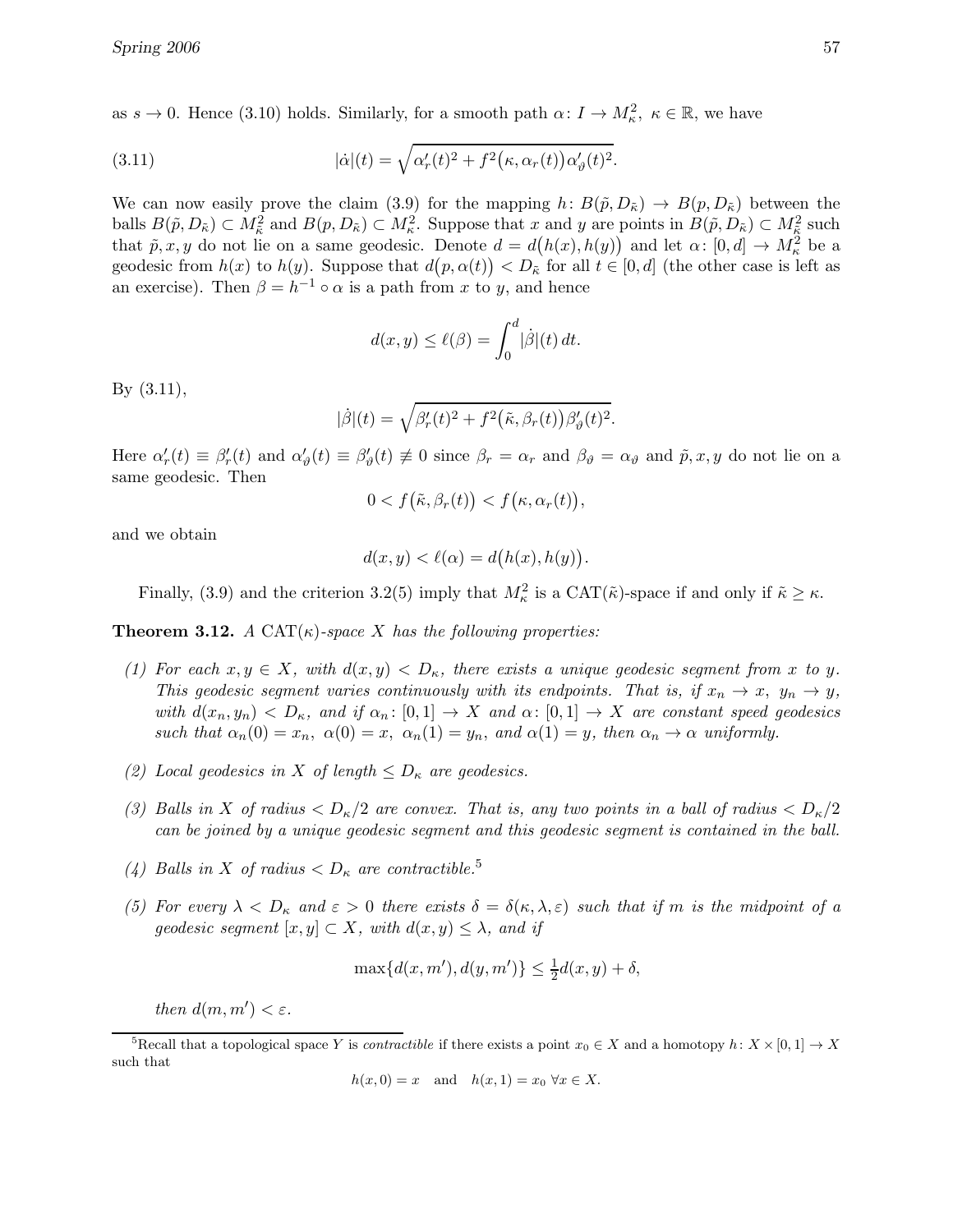*Proof.* (1) Let  $p, q \in X$  with  $d(p, q) < D_{\kappa}$ . Since X is  $D_{\kappa}$ -geodesic by definition, there exists a geodesic from x to y. Suppose that  $[p, q]$  and  $[p, q]'$  are geodesic segments. Let  $r \in [p, q]$ ,  $p \neq r \neq q$ , and  $r' \in [p, q]'$ ,  $p \neq r' \neq q$ , be such that  $d(p, r) = d(p, r')$ . Consider the geodesic triangle

$$
\Delta = [p, r] \cup [r, q] \cup [p, q]',
$$

where  $[p, r], [r, q] \subset [p, q]$ . Then any  $\kappa$ -comparison triangle of  $\Delta$  is degenerate, and therefore the comparison points  $\bar{r}$  and  $\bar{r}'$  (of r and r') are the same. By the criterion 3.2(2),

$$
d(r, r') \leq d(\bar{r}, \bar{r}') = 0.
$$

Since  $r \in [p, q]$  is arbitrary, we have  $[p, q] = [p, q]'$ .

To prove the second statement in (1), let  $x_n, y_x, \alpha_n$ , and  $\alpha$  be as in the claim. We may assume that

(3.13) 
$$
d(x, y), d(x_n, y_n), d(x, y_n) \le L < D_{\kappa}.
$$

Let  $\alpha'_n: [0,1] \to X$  be the (unique) constant speed geodesic from x to  $y_n$ . If  $\kappa \leq 0$ , we obtain (cf. Exercise 7/1)

$$
d(\alpha_n(t), \alpha'_n(t)) \le (1-t)d(x_n, x) \le d(x_n, x)
$$

and

$$
d(\alpha'_n(t), \alpha(t)) \leq t d(y_n, y) \leq d(y_n, y),
$$

and hence  $d(\alpha_n(t), \alpha(t)) \to 0$  uniformly in t. Suppose then that  $\kappa > 0$ . Since  $y_n \to y$ , the perimeter of  $\Delta(x, y_n, y)$  is less that  $2D_{\kappa}$  for large n, and we have by the criterion 3.2(3) that

$$
\angle_x^{(\kappa)}(\alpha_n'(t), \alpha(t)) \le \angle_x^{(\kappa)}(y_n, y)
$$

for every  $t \in [0,1]$ . Furthermore,  $\angle_x^{(\kappa)}(y_n, y) \to 0$  by the law of cosines and (3.13). Let  $\bar{x}, \bar{\alpha}(t)$ , and  $\bar{\alpha}'_n(t)$  be the vertices of a  $\kappa$ -comparison triangle of  $\Delta(x, \alpha(t), \alpha'_n(t))$ . Furthermore, let  $\tilde{x}, \tilde{y}, \tilde{y}_n, \tilde{\alpha}'_n(t)$ , and  $\tilde{\alpha}(t)$  be points in  $\mathbb{R}^2$  such that

$$
\tilde{\alpha}'_n(t) \in [\tilde{x}, \tilde{y}_n], \quad \tilde{\alpha}(t) \in [\tilde{x}, \tilde{y}],
$$

$$
|\tilde{x} - \tilde{\alpha}'_n(t)| = d(x, \alpha'_n(t)) = d(\bar{x}, \bar{\alpha}'_n(t)),
$$

$$
|\tilde{x} - \tilde{y}_n| = d(x, y_n),
$$

$$
|\tilde{x} - \tilde{\alpha}(t)| = d(x, \alpha(t)) = d(\bar{x}, \bar{\alpha}(t)),
$$

$$
|\tilde{x} - \tilde{y}| = d(x, y), \text{ and}
$$

$$
\angle_{x}^{(0)}(y_n, y) = \angle_{x}^{(\kappa)}(y_n, y).
$$

Since  $\mathbb{R}^2$  is a CAT( $\kappa$ )-space for  $\kappa \geq 0$ , we obtain by the criterion 3.2(5) that

$$
d(\alpha(t), \alpha'_n(t)) = d(\bar{\alpha}(t), \bar{\alpha}'_n(t)) \leq |\tilde{\alpha}(t) - \tilde{\alpha}'_n(t)| \leq |\tilde{y} - \tilde{y}_n|.
$$

By the (usual) law of cosines,  $|\tilde{y} - \tilde{y}_n| \to 0$  as  $n \to \infty$ . Hence

$$
d\big(\alpha(t),\alpha_n'(t)\big)\to 0
$$

uniformly in  $t$ . Similarly,

$$
d(\alpha_n(t), \alpha'_n(t)) \to 0
$$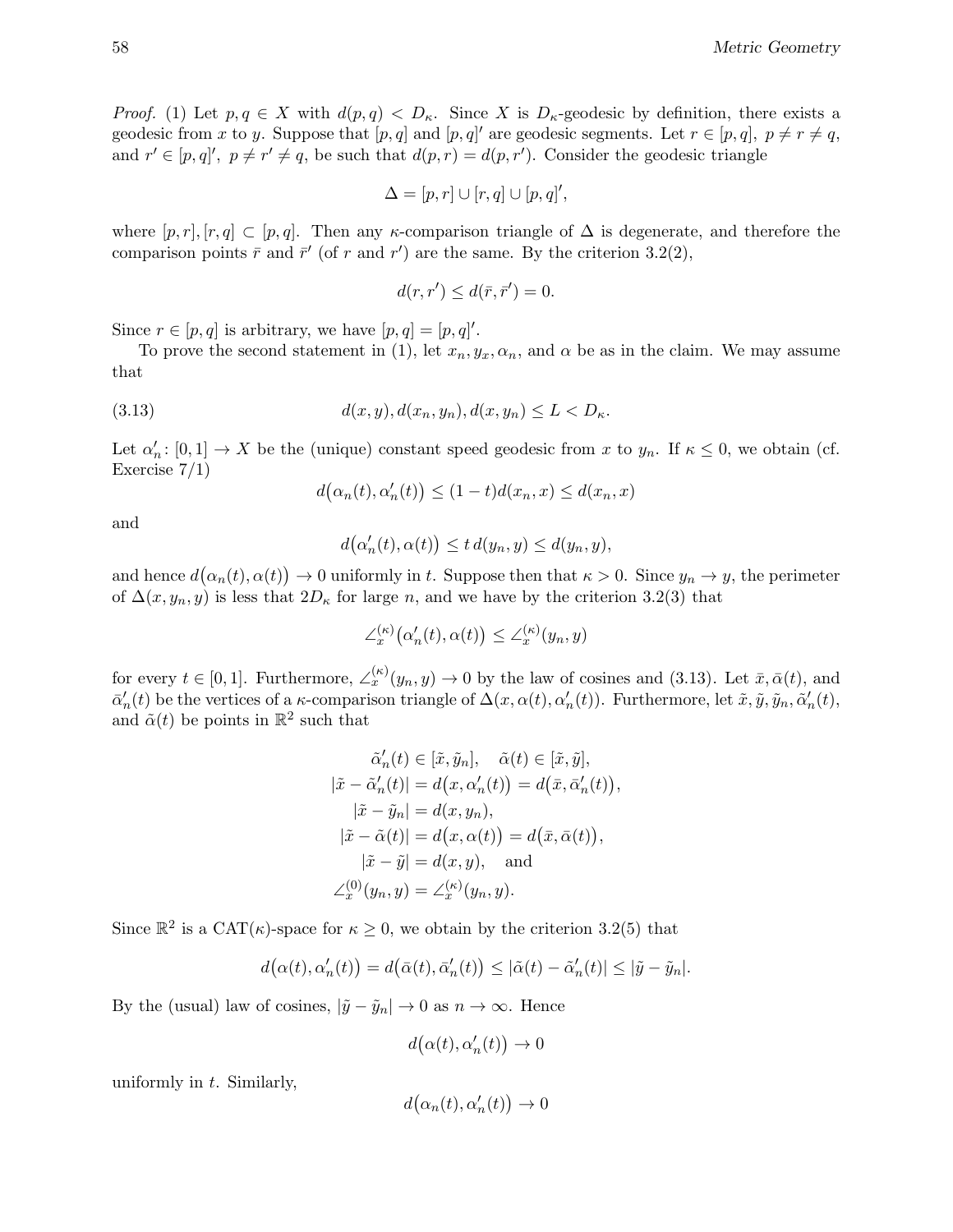uniformly in t, and therefore  $\alpha_n \to \alpha$  uniformly.

(2) Let  $\gamma: [0, L] \to X$  be a local geodesic of length  $L \leq D_{\kappa}$ . Let

$$
T = \{ t \in [0, L] \colon \gamma | [0, t] \text{ is a geodesic} \}.
$$

Then clearly T is closed and non-empty. Thus we obtain  $T = [0, L]$  if we show that T is also open. To prove this, let  $t_0 \in T$ ,  $0 < t_0 < L$ . Since  $\gamma$  is a local geodesic, there exists  $0 < \varepsilon < \min\{L-t_0, t_0\}$ such that  $\gamma$ [ $[t_0 - \varepsilon, t_0 + \varepsilon]$  is a geodesic. Consider a geodesic triangle

$$
\Delta = \gamma[0, t_0] \cup \gamma[t_0, t_0 + \varepsilon] \cup [\gamma(0), \gamma(t_0 + \varepsilon)].
$$

Then the Alexandrov angle between segments  $\gamma[t_0 - \varepsilon, t_0]$  and  $\gamma[t_0, t_0 + \varepsilon]$  at  $\gamma(t_0)$  is equal to  $\pi$ , and therefore, by 3.2(4), the same is true for the  $\kappa$ -comparison angle. It follows that any  $\kappa$ -comparison triangle of  $\Delta$  is degenerate, and consequently

$$
\ell(\gamma|[0, t_0 + \varepsilon]) = d(\gamma(0), \gamma(t_0 + \varepsilon)).
$$

Hence  $[0, t_0 + \varepsilon] \subset T$ , and so  $T = [0, L]$ .

(3) Let  $x, y \in B(p, r)$ , where  $r < D_{\kappa}/2$ . Then  $d(x, y) < D_{\kappa}$ , and hence there exists a unique geodesic segment [x, y]. Since X is a CAT( $\kappa$ )-space and  $B(\bar{p}, r) \subset M_{\kappa}^2$  is convex, we have

$$
d(p, z) \le d(\bar{p}, \bar{z}) < r
$$

for all  $z \in [x, y]$ . Hence  $[x, y] \subset B(p, r)$ , and so  $B(p, r)$  is convex.

(4) Let  $B = \overline{B}(x, r), r < D_{\kappa}$ , and let  $h: B \times [0, 1] \rightarrow X$  be the mapping such that  $h(y, t)$  is the unique point z on the unique geodesic segment  $[x, y]$ , with  $d(z, y) = t d(x, y)$ . By (1), the segment [x, y] varies continuously with y and hence h is continuous. Clearly,  $h(y, 0) = y$  and  $h(y, 1) = x$  for every  $y \in B$ . Thus B is contractible.

(5) Let  $x, y, m'$ , and m be as in the claim. Consider a  $\kappa$ -comparison triangle  $\bar{\Delta}_{\kappa}(x, y, m')$ . Then

$$
d(m, m') \leq d(\bar{m}, \bar{m}')
$$

and the claim follows from Exercise 7/4.

Corollary 3.14. A CAT( $\kappa$ )-space X, with  $\kappa \leq 0$ , is contractible. In particular, X is simply connected.

### 3.15 CAT( $\kappa$ ) 4-point condition and 4-point limits of CAT( $\kappa$ )-spaces

In this section we formulate a condition for a  $CAT(\kappa)$ -space by using quadrilaterals.

**Definition 3.16.** Let X be a metric space,  $x_1, y_1, x_2, y_2 \in X$ , and  $\kappa \in \mathbb{R}$ . We say that a 4-tuple  $(\bar{x}_1, \bar{y}_1, \bar{x}_2, \bar{y}_2)$  of points in  $M_\kappa^2$  is a subembedding in  $M_\kappa^2$  of  $(x_1, y_1, x_2, y_2)$  if

$$
d(\bar{x}_i, \bar{y}_j) = d(x_i, y_j) \text{ for } i, j \in \{1, 2\},
$$
  
\n
$$
d(x_1, x_2) \le d(\bar{x}_1, \bar{x}_2), \text{ and}
$$
  
\n
$$
d(y_1, y_2) \le d(\bar{y}_1, \bar{y}_2).
$$

**Definition 3.17.** A metric space X satisfies the  $CAT(\kappa)$  4-point condition if every 4-tuple  $(x_1, y_1, x_2, y_2)$  with (perimeter)  $d(x_1, y_1) + d(y_1, x_2) + d(x_2, y_2) + d(y_2, x_1) < 2D_\kappa$  has a subembedding in  $M_\kappa^2$ .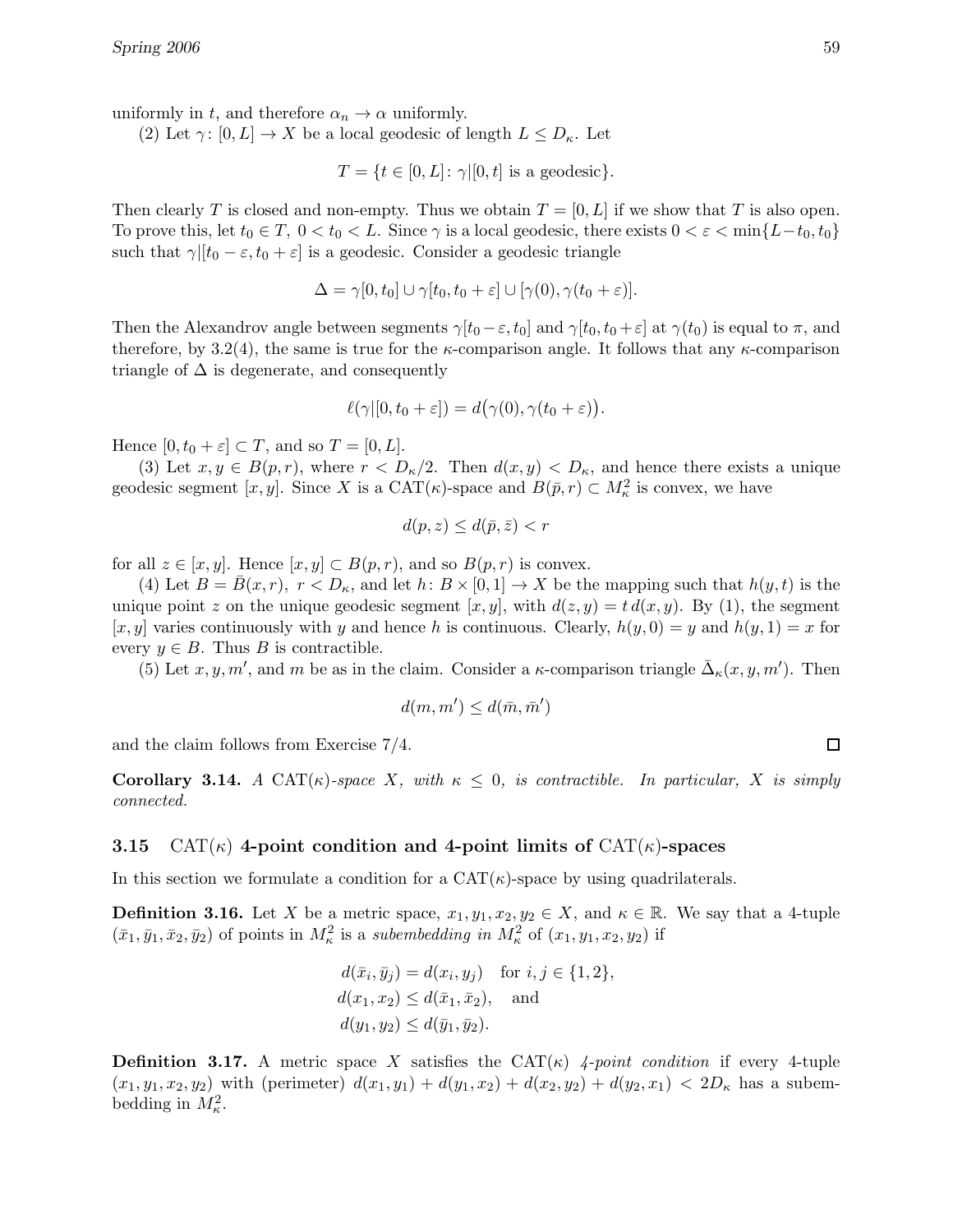We say that a pair of points  $x, y \in X$  has approximate midpoints (cf. Theorem 1.64) if, for every  $\varepsilon > 0$  there exists  $m' \in X$  such that

$$
\max\{d(x, m'), d(y, m')\} \le \frac{1}{2}d(x, y) + \varepsilon.
$$

**Theorem 3.18.** For a complete metric space  $X$  the following two conditions are equivalent:

- (1) X is a CAT $(\kappa)$ -space.
- (2) X satisfies the CAT( $\kappa$ ) 4-point condition and each pair of points  $x, y \in X$ , with  $d(x, y) < D_{\kappa}$ , has approximate midpoints.

*Proof.* (1)  $\Rightarrow$  (2): Since X is  $D_{\kappa}$ -geodesic, there are approximate midpoints for all  $x, y$ , with  $d(x, y) < D_{\kappa}$ . Let  $(x_1, y_1, x_2, y_2)$  be a 4-tuple with  $d(x_1, y_1) + d(y_1, x_2) + d(x_2, y_2) + d(y_2, x_1) < 2D_{\kappa}$ . Choose  $\kappa$ -comparison triangles

$$
\Delta(\bar{x}_1,\bar{x}_2,\bar{y}_1)=\bar{\Delta}_{\kappa}(x_1,x_2,y_1)\quad\text{and}\quad\Delta(\bar{x}_1,\bar{x}_2,\bar{y}_2)=\bar{\Delta}_{\kappa}(x_1,x_2,y_2)
$$

such that they have a common side  $[\bar{x}_1, \bar{x}_2]$  and that  $\bar{y}_1$  and  $\bar{y}_2$  lie on opposite sides of the line  $\bar{x}_1\bar{x}_2$ . There are two cases: either the segments (diagonals)  $[\bar{x}_1, \bar{x}_2], [\bar{y}_1, \bar{y}_2]$  intersect at some point  $\bar{z}$  or they do not intersect. In the first case, let  $z \in [x_1, x_2]$  be such that  $d(x_1, z) = d(\bar{x}_1, \bar{z})$ . Then

$$
d(y_1, y_2) \le d(y_1, z) + d(z, y_2)
$$
  
\n
$$
\le d(\bar{y}_1, \bar{z}) + d(\bar{z}, \bar{y}_2)
$$
  
\n
$$
= d(\bar{y}_1, \bar{y}_2)
$$

by the triangle and CAT( $\kappa$ ) inequalities. Note that  $d(x_1, x_2) = d(\bar{x}_1, \bar{x}_2)$ . Hence (2) holds. In the second case (i.e.  $[\bar{x}_1, \bar{x}_2] \cap [\bar{y}_1, \bar{y}_2] = \emptyset$ ), there exists a geodesic triangle in  $M_\kappa^2$  with vertices  $\tilde{x}_k, \tilde{y}_1, \tilde{y}_2$ , where  $k = 1$  or  $k = 2$ , and  $\tilde{x}_n \in [\tilde{y}_1, \tilde{y}_2]$ ,  $n \in \{1, 2\} \setminus \{k\}$ , such that

$$
d(\tilde{x}_i, \tilde{y}_j) = d(x_i, y_j), \quad i, j \in \{1, 2\} \text{ and } d(\tilde{y}_1, \tilde{y}_2) = d(\tilde{y}_1, \tilde{x}_n) + d(\tilde{x}_n, \tilde{y}_2) = d(y_1, x_n) + d(x_n, y_2) \ge d(y_1, y_2).
$$

By Alexandrov's lemma,

$$
d(\tilde{x}_k, \tilde{x}_n) \ge d(x_1, x_2).
$$

Hence  $(\tilde{x}_k, \tilde{y}_1, \tilde{x}_n, \tilde{y}_2)$  is a subembedding of  $(x_1, y_1, x_2, y_2)$ .

 $(2) \Rightarrow (1)$ : Let  $\Delta = \Delta(p, q, r) \subset X$  be a geodesic triangle of perimeter  $\langle D_{\kappa}$  and let  $x \in [q, r]$ . Let  $(\bar{p}, \bar{q}, \bar{x}, \bar{r})$  be a subembedding in  $M_{\kappa}^2$  of  $(p, q, x, r)$ . Since

$$
d(q,r) \le d(\bar{q},\bar{r}) \le d(\bar{q},\bar{x}) + d(\bar{x},\bar{r}) = d(q,x) + d(x,r) = d(q,r),
$$

the triangle  $\Delta(\bar{p}, \bar{q}, \bar{r}) \subset M_{\kappa}^2$  is a  $\kappa$ -comparison triangle of  $\Delta$  and  $\bar{x}$  is the comparison point of x. By the definition of a subembedding,

$$
d(p, x) \le d(\bar{p}, \bar{x}),
$$

and hence  $\Delta$  satisfies the CAT( $\kappa$ )-inequality.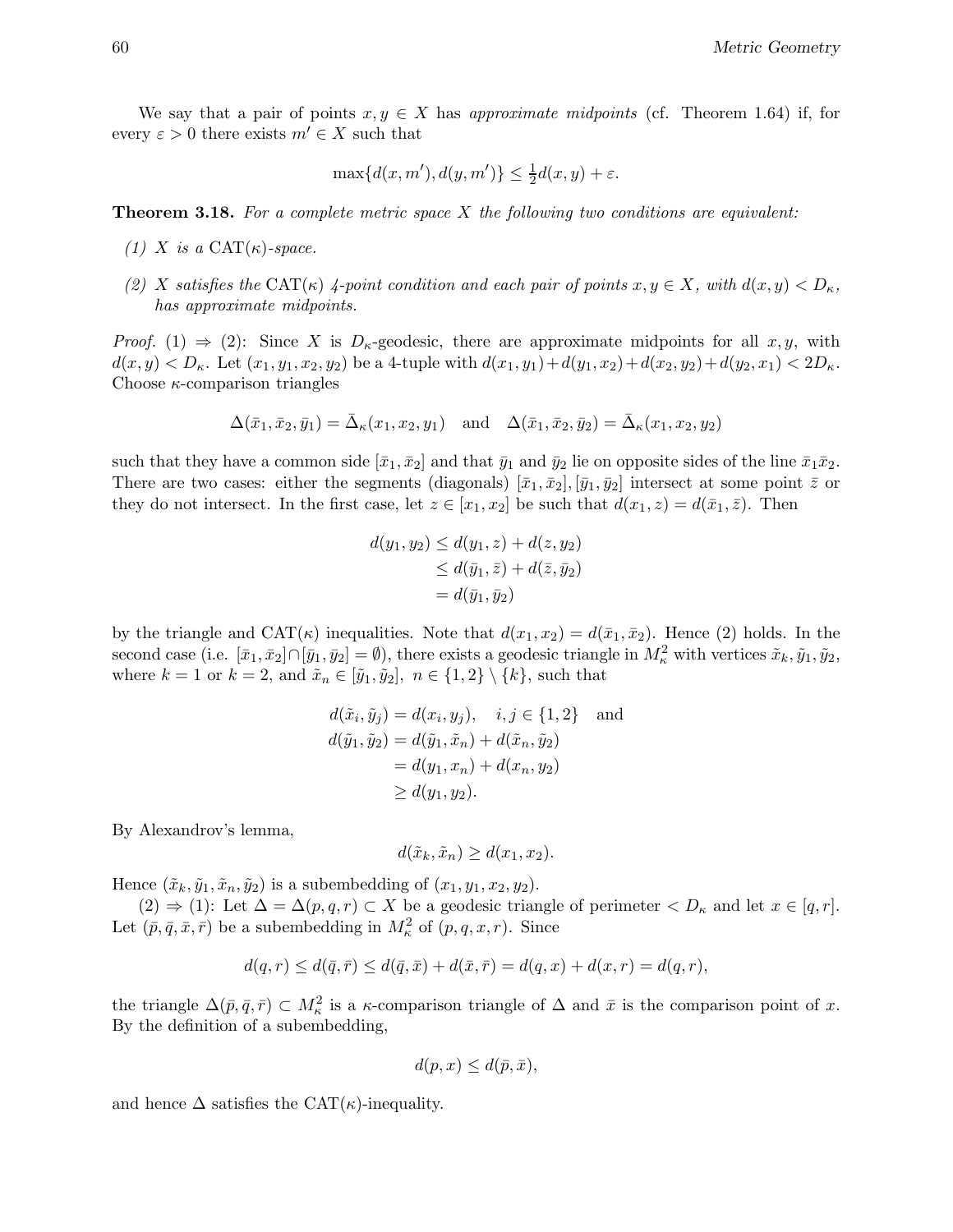It remains to prove that X is  $D_k$ -geodesic. Since X is assumed to be complete, it suffices to show that each pair of points  $x, y \in X$ , with  $d(x, y) < D_{\kappa}$  has the midpoint. Let  $(m_i)$  be a sequence of approximate midpoints of  $x$  and  $y$  such that

$$
\max\{d(x, m_i), d(y, m_i)\} \le \frac{1}{2}d(x, y) + 1/i.
$$

We claim that  $(m_i)$  is a Cauchy-sequence. If this is the case, its limit  $m_0$  will be the midpoint of x, y. Fix  $\varepsilon > 0$  and  $d(x, y) < \ell < D_{\kappa}$ . Recall from Exercise 7/4 that there exists  $\delta = \delta(\kappa, \ell, \varepsilon)$  such that, if  $p, q \in M_{\kappa}^2$ , with  $d(p, q) \leq \ell$  and if

$$
\max\{d(p, m'), d(q, m')\} < \frac{1}{2}d(p, q) + \delta,
$$

then  $d(m, m') < \varepsilon$ , where m is the midpoint of  $[p, q]$ . For each  $i, j$ , let  $(\bar{x}, \bar{m}_i, \bar{y}, \bar{m}_j)$  be a subembedding in  $M_{\kappa}^2$  of  $(x, m_i, y, m_j)$ . Then, by definition,

$$
d(m_i, m_j) \le d(\bar{m}_i, \bar{m}_j)
$$

and

$$
d(\bar{x}, \bar{y}) \le d(\bar{x}, \bar{m}_i) + d(\bar{m}_i, \bar{y})
$$
  
= d(x, m\_i) + d(m\_i, y)  

$$
\le d(x, y) + 2/i.
$$

Thus  $d(\bar{x}, \bar{y}) \leq \ell$  and  $\max\{1/i, 1/j\} < \delta$  for all sufficiently large i, j. For such i, j.

$$
d(\bar{m}_i, \bar{m}) < \varepsilon \quad \text{and} \quad d(\bar{m}_j, \bar{m}) < \varepsilon,
$$

where  $\bar{m}$  is the midpoint of  $[\bar{x}, \bar{y}]$ . It follows that

$$
d(m_i, m_j) \le d(\bar{m}_i, \bar{m}_j) < 2\varepsilon
$$

for all sufficiently large i, j. Thus  $(m_i)$  is a Cauchy-sequence.

**Remark 3.19.** The assumption that X be complete was not used in the proof of  $(1) \Rightarrow (2)$ . Thus every  $CAT(\kappa)$ -space satisfies the  $CAT(\kappa)$  4-point condition.

**Definition 3.20.** A metric space  $(X, d)$  is called a 4-point limit of a sequence of metric spaces  $(X_n, d_n)$  if, for all 4-tuple  $(x_1, x_2, x_3, x_4)$  of points in X and all  $\varepsilon > 0$ , there exist infinitely many  $n \in$ N such that there are 4-tuples  $(x_1(n), x_2(n), x_3(n), x_4(n))$  in  $X_n$  with  $|d(x_i, x_j) - d_k(x_i(n), x_j(n))|$  $\varepsilon$  for  $1 \leq i, j \leq 4$ .

**Theorem 3.21.** Let  $(X_n, d_n)$  be a sequence of  $CAT(\kappa_n)$ -spaces, with  $\kappa = \lim_{n \to \infty} \kappa_n$ . Let  $(X, d)$  be a complete metric space such that each pair of points  $x, y \in X$ , with  $d(x, y) < D_{\kappa}$ , has approximate midpoints. If  $(X, d)$  is a 4-point limit of the sequence  $(X_n, d_n)$ , then X is a CAT $(\kappa)$ -space.

*Proof.* We will show that X is a  $CAT(\kappa')$ -space for all  $\kappa' > \kappa$ . By 3.5(1), this implies that X is a CAT( $\kappa$ )-space. By 3.18, it suffices to show that X satisfies the CAT( $\kappa'$ ) 4-point condition for all  $\kappa' > \kappa$ . Fix  $\kappa' > \kappa$ . Then, for all sufficiently large  $n, \kappa_n < \kappa'$  and hence  $X_n$  is a  $CAT(\kappa')$ space. Since X is a 4-point limit of  $X_n$ 's, there exist a sequence of integers  $n_i \to \infty$  and 4-tuples  $(x_1(n_i), y_1(n_i), x_2(n_i), y_2(n_i))$  of points of  $X_{n_i}$  such that

$$
d_{n_i}(x_j(n_i), x_k(n_i)) \to d(x_j, x_k), \quad d_{n_i}(y_j(n_i), y_k(n_i)) \to d(y_j, y_k), \quad \text{and}
$$
  

$$
d_{n_i}(x_j(n_i), y_k(n_i)) \to d(x_j, y_k)
$$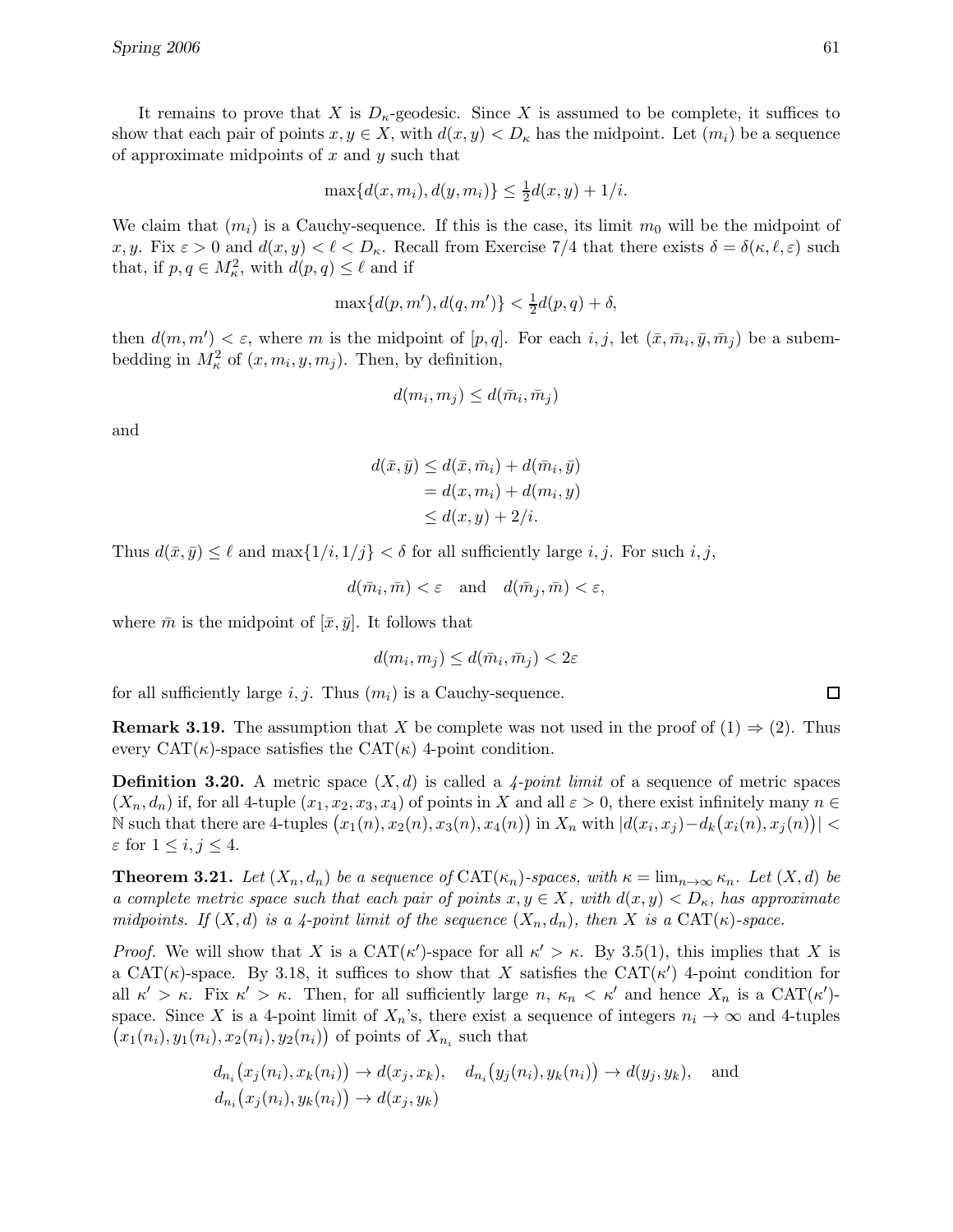for  $j, k \in \{1, 2\}$  as  $n_i \to \infty$ . Since  $X_{n_i}$  is a CAT $(\kappa')$ -space, the 4-tuple  $(x_1(n_i), y_1(n_i), x_2(n_i), y_2(n_i))$ has a subembedding  $(\bar{x}_1(n_i), \bar{y}_1(n_i), \bar{x}_2(n_i), \bar{y}_2(n_i))$  in  $M_{\kappa'}^2$ . We may assume that  $\bar{x}_1(n_i) = \bar{x}_1$  for all  $n_i$ . Then all the points  $\bar{x}_2(n_i)$ ,  $\bar{y}_1(n_i)$ ,  $\bar{y}_2(n_i)$  belong to a compacts set. By passing to a subsequence, we may assume that

$$
\bar{x}_2(n_i) \rightarrow \bar{x}_2
$$
,  $\bar{y}_1(n_i) \rightarrow \bar{y}_1$ , and  $\bar{y}_2(n_i) \rightarrow \bar{y}_2$ .

Clearly  $(\bar{x}_1, \bar{y}_1, \bar{x}_2, \bar{y}_2)$  is a subembedding of  $(x_1, y_1, x_2, y_2)$  in  $M_{\kappa'}^2$ . Hence X satisfies the CAT( $\kappa'$ ) 4-point condition.

Corollary 3.22. If  $(X, d)$  is a CAT $(\kappa)$ -space, then its completion  $(\tilde{X}, \tilde{d})$  is a CAT $(\kappa)$ -space.

*Proof.* Clearly  $(\tilde{X}, \tilde{d})$  is a 4-point limit of the constant sequence  $(X_n, d_n) = (X, d)$  and it has approximate midpoints. Thus  $\tilde{X}$  is a CAT( $\kappa$ )-space.  $\Box$ 

## 3.23 Cones

Let  $(Y, d)$  be a metric space and  $\kappa \in \mathbb{R}$ . The  $\kappa$ -cone over Y, denoted by

$$
X=C_{\kappa}Y,
$$

is the following metric space. For  $\kappa \leq 0$ , X (as a set) is the quotient space

∠

$$
X = [0, \infty) \times Y/\sim,
$$

where  $\sim$  is the equivalence relation

$$
(t, y) \sim (t', y') \iff t = t' = 0 \text{ or } (t, y) = (t'y').
$$

If  $\kappa > 0$ , then

$$
X=[0,D_\kappa/2]\times Y/{\sim},
$$

with the same equivalence relation as above. We denote points of  $X$  (i.e. equivalence classes) by  $ty = [(t, y)]$  and  $0 = [(0, y)]$  and call 0 the vertex of  $C_{\kappa}Y$ .

Next we define the metric on  $C_{\kappa}Y$ . Let  $d_{\pi}(y, y') = \min{\pi, d(y, y')}$  and  $x = ty, x' = t'y'$ . If  $x' = 0$ , we set  $d(x, x') = t$ . If  $t, t' > 0$ , we define  $d(x, x')$  so that

$$
\angle_0^{(\kappa)}(x, x') = d_\pi(y, y').
$$

Thus

$$
d(x, x')^{2} = t^{2} + t'^{2} - 2tt'\cos(d_{\pi}(y, y'))
$$

if  $\kappa = 0$ ,

$$
\cosh(\sqrt{-\kappa}d(x,x')) = \cosh(\sqrt{-\kappa}t)\cosh(\sqrt{-\kappa}t') - \sinh(\sqrt{-\kappa}t)\sinh(\sqrt{-\kappa}t')\cos(d_{\pi}(y,y'))
$$

if  $\kappa < 0$ , and

$$
\cos(\sqrt{\kappa}d(x, x')) = \cos(\sqrt{\kappa}t)\cos(\sqrt{\kappa}t') + \sin(\sqrt{\kappa}t)\sin(\sqrt{\kappa}t')\cos(d_{\pi}(y, y')) \text{ and } d(x, x') \le D_{\kappa}
$$

if  $\kappa > 0$ .

**Remark 3.24.** If  $Y = \mathbb{S}^{n-1}$ , then  $C_{\kappa}Y$  is isometric to  $M_{\kappa}^n$  if  $\kappa \leq 0$ , or to a closed ball in  $M_{\kappa}^n$  of radius  $D_{\kappa}/2$  if  $\kappa > 0$ . [This can be seen by using polar coordinates  $(t, \vartheta) \in [0, D_{\kappa}] \times \mathbb{S}^{n-1}$  in  $M_{\kappa}^{n}$ .]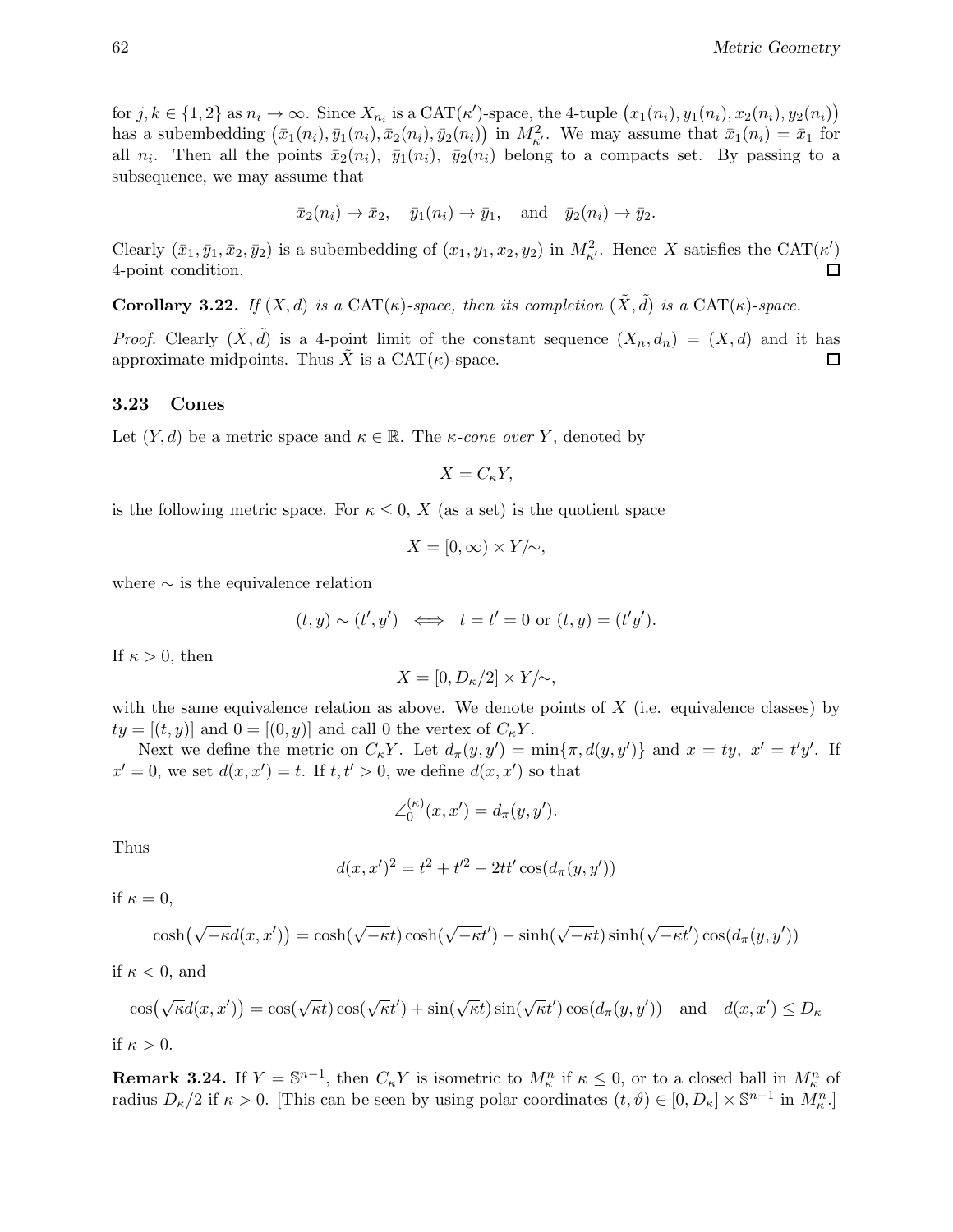**Theorem 3.25.** (1)  $d(x, x')$  defines a metric in  $X = C_{\kappa}Y$ .

(2) Y is complete  $\iff C_{\kappa}Y$  is complete.

*Proof.* We will prove only  $(1)$ , the proof of  $(2)$  is left as an exercise. It suffices to verify the triangle inequality. Let  $x_i = t_i y_i \in X, i = 1, 2, 3$ . We want to show that

$$
(3.26) \t d(x_1, x_3) \le d(x_1, x_2) + d(x_2, x_3).
$$

If  $t_i = 0$  for some  $i = 1, 2, 3$ , then (3.26) follows easily from the triangle inequality in  $M_\kappa^2$ . Suppose that  $t_i > 0$  for  $i = 1, 2, 3$ . There are two cases:

(i)  $d(y_1, y_2) + d(y_2, y_3) < \pi$ . The triangle inequality in Y implies that  $d(y_1, y_3) < \pi$ . Choose  $\bar{y}_1, \bar{y}_2, \bar{y}_3 \in \mathbb{S}^2$  such that  $d(\bar{y}_i, \bar{y}_j) = d(y_1, y_j)$  for  $i, j \in \{1, 2, 3\}$ . It follows from the definition of d that the subcone  $C_{\kappa} \{y_1, y_2, y_3\} \subset X$  is isometric to a subcone  $C_{\kappa} \{\bar{y}_1, \bar{y}_2, \bar{y}_3\} \subset M_{\kappa}^3$  [use polar coordinates in  $M_{\kappa}^3$ . The inequality (3.26) follows then from the triangle inequality in  $M_{\kappa}^3$ .

(ii)  $d(y_1, y_2) + d(y_2, y_3) \geq \pi$ . Fix three points  $\bar{y}_1, \bar{y}_2, \bar{y}_3 \in \mathbb{S}^1$  (occurring in that order) such that

$$
d(\bar{y}_1, \bar{y}_2) = d_{\pi}(y_1, y_2)
$$
 and  $d(\bar{y}_2, \bar{y}_3) = d_{\pi}(y_2, y_3)$ .

Identify  $C_{\kappa} \mathbb{S}^1$  with  $M_{\kappa}^2$  if  $\kappa \leq 0$  or with a closed hemisphere in  $M_{\kappa}^2$  if  $\kappa > 0$ . Let  $\bar{x}_i = t\bar{y}_i$ ,  $i = 1, 2, 3$ . Then

$$
d(x_1, x_2) = d(\bar{x}_1, \bar{x}_2), \quad d(x_2, x_3) = d(\bar{x}_2, \bar{x}_3),
$$

and

$$
d(x_1, x_3) \le d(x_1, 0) + d(0, x_3) = t_1 + t_3.
$$

Since  $d(\bar{y}_1, \bar{y}_2) + d(\bar{y}_2, \bar{y}_3) \geq \pi$ , we have

$$
t_1 + t_3 \le d(\bar{x}_1, \bar{x}_2) + d(\bar{x}_2, \bar{x}_3)
$$

by Alexandrov's lemma. Hence

$$
d(x_1, x_3) \le t_1 + t_3 \le d(x_1, x_2) + d(x_2, x_3).
$$

 $\Box$ 

**Theorem 3.27.** The  $\kappa$ -cone  $X = C_{\kappa}Y$  over a metric space Y is a CAT( $\kappa$ )-space if and only if Y is a  $CAT(1)$ -space.

*Proof.* Suppose that Y is a CAT(1)-space. First we claim that every pair of points  $x_1 = t_1y_1, x_2 =$  $t_2y_2 \in X$  can be joined by a geodesic. This is clear if  $t_i = 0$  for some  $i = 1, 2$ . Therefore, suppose that  $t_1, t_2 > 0$ . If  $d(y_1, y_2) \geq \pi$ , then  $d(x_1, x_2) = t_1 + t_2$  and the claim follows. If  $d(y_1, y_2) < \pi$  (and  $t_1, t_2 > 0$ , then the subcone  $C_{\kappa}[y_1, y_2] \subset X$  is isometric to a sector (subcone)  $C_{\kappa}[\bar{y}_1, \bar{y}_2] \subset M_{\kappa}^2$ , which is convex. (Here  $\bar{y}_1, \bar{y}_2 \in \mathbb{S}^1$ , with  $d(\bar{y}_1, \bar{y}_2) = d(y_1, y_2)$ .) Hence there is a geodesic segment joining  $x_1$  and  $x_2$ .

Next we verify the CAT( $\kappa$ )-inequality for a geodesic triangle  $\Delta \subset X$  with vertices  $x_1 = t_i y_i$ ,  $i =$ 1, 2, 3, and perimeter  $\langle 2D_{\kappa}$ . If  $t_i = 0$  for some  $i = 1, 2, 3$ , then the triangle  $\Delta$  is isometric to its comparison triangle in  $M_{\kappa}^2$  and hence satisfies the CAT( $\kappa$ )-inequality.

Thus we may assume that  $t_i > 0, i = 1, 2, 3$ . Then there are three cases:

(i) 
$$
d(y_1, y_2) + d(y_2, y_3) + d(y_3, y_1) < 2\pi;
$$

(ii) 
$$
d(y_1, y_2) + d(y_2, y_3) + d(y_3, y_1) \ge 2\pi
$$
 but  $d(y_i, y_j) < \pi$  for all  $i, j = 1, 2, 3$ ;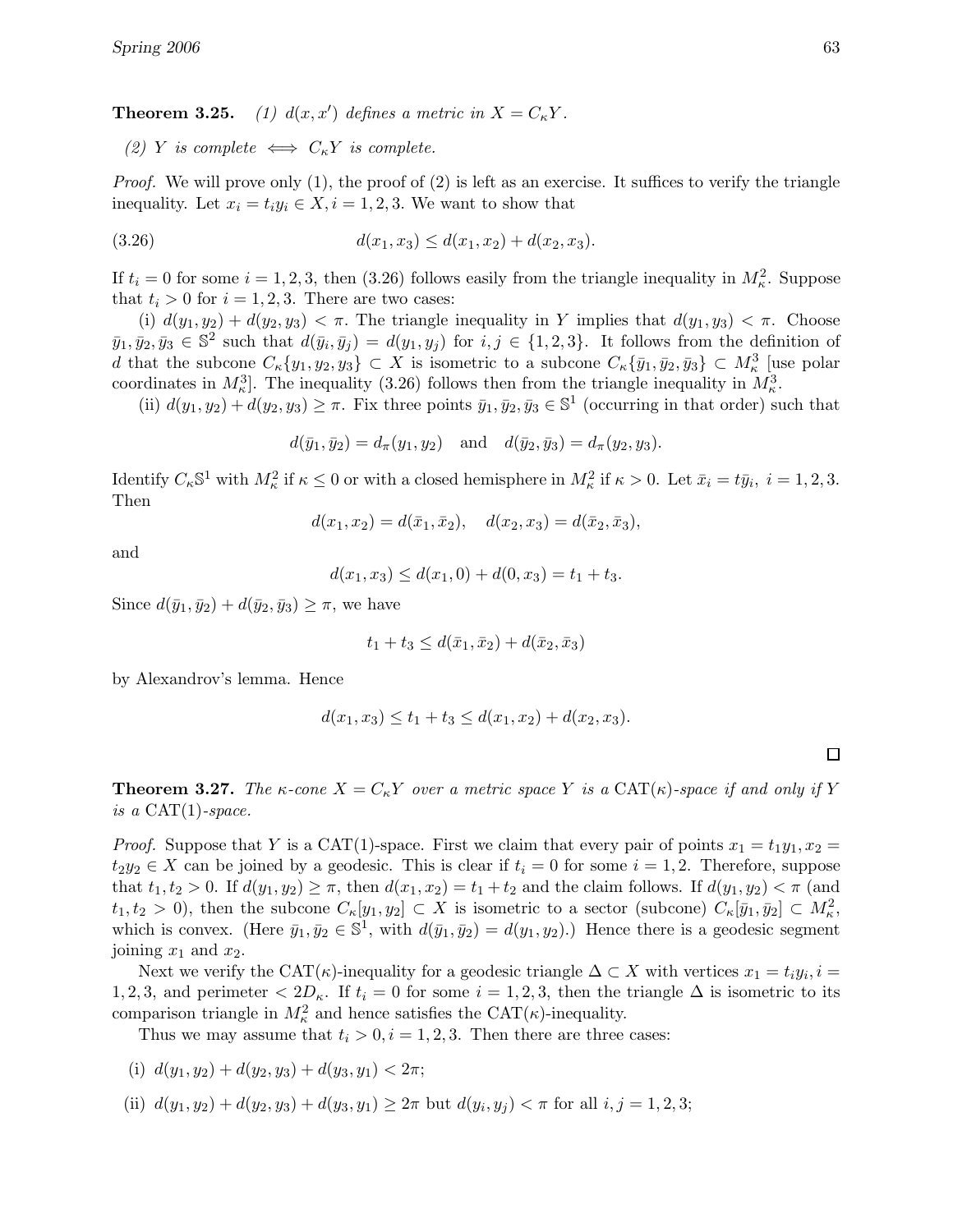(iii)  $d(y_i, y_j) \geq \pi$  for some  $i, j = 1, 2, 3$ .

(i): Denote  $\Delta_Y = [y_1, y_2] \cup [y_2, y_3] \cup [y_3, y_1] \subset Y$ . Fix a comparison triangle  $\bar{\Delta}_Y \subset M_1^2 = \mathbb{S}^2$ with vertices  $\bar{y}_1, \bar{y}_2, \bar{y}_3$ . The (comparison) map  $\bar{\Delta}_Y \to \Delta_Y$ ,  $\bar{y} \mapsto y$ , extends to a bijection

$$
\underbrace{C_\kappa \bar\Delta_Y}_{\subset M^3_\kappa} \to C_\kappa \Delta_Y \subset X, \quad t\bar y \mapsto t y,
$$

where  $\bar{y} \in \bar{\Delta}_Y$  is the comparison point of  $y \in \Delta_Y$ . Fix an arbitrary point  $x = ty \in [x_2, x_3]$  and let  $\bar{y} \in [\bar{y}_2, \bar{y}_3]$  be the comparison point of  $y \in [y_2, y_3]$ . The triangle  $\Delta(\bar{x}_1, \bar{x}_2, \bar{x}_3) \subset M_{\kappa}^3$ , with  $\bar{x}_i = t_i \bar{y}_i$ , can be interpreted as a  $\kappa$ -comparison triangle of  $\Delta = \Delta(x_1, x_2, x_3)$ , with  $\bar{x} = t\bar{y}$  as the comparison point of  $x \in [x_2, x_3]$ . Since Y is a CAT(1)-space,  $d(y, y_1) \leq d(\bar{y}, \bar{y}_1)$ , and it follows from the definition of the metric  $d$  on  $X$ , that

$$
d(x, x_1) \leq d(\bar{x}, \bar{x}_1).
$$

Hence  $\Delta$  satisfies the CAT( $\kappa$ )-inequality.

(ii): Choose  $\kappa$ -comparison triangles  $\Delta(\tilde{0}, \tilde{x}_1, \tilde{x}_2) \subset M_\kappa^2$  and  $\Delta(\tilde{0}, \tilde{x}_1, \tilde{x}_3) \subset M_\kappa^2$  of  $\Delta(0, x_1, x_2) \subset$ X and  $\Delta(0, x_1, x_3) \subset X$ , respectively, such that  $\tilde{x}_2$  and  $\tilde{x}_3$  lie on opposite sides of the line  $0\tilde{x}_1$ . By the definition of the metric  $d$  on  $X$ , we have

$$
\angle_{\tilde{0}}(\tilde{x}_1, \tilde{x}_2) = d(y_1, y_2),
$$
  
\n
$$
\angle_{\tilde{0}}(\tilde{x}_1, \tilde{x}_3) = d(y_1, y_3),
$$
  
\n
$$
\angle_{\tilde{x}_1}(\tilde{0}, \tilde{x}_2) = \angle_{x_1}([x_1, 0], [x_1, x_2]),
$$
 and  
\n
$$
\angle_{\tilde{x}_1}(\tilde{0}, \tilde{x}_3) = \angle_{x_1}([x_1, 0], [x_1, x_3]).
$$

The last two equalities hold since  $\Delta(0, x_1, x_2)$  is isometric to  $\Delta(\tilde{0}, \tilde{x}_1, \tilde{x}_2)$  and  $\Delta(0, x_1, x_3)$  is isometric to  $\Delta(\tilde{0}, \tilde{x}_1, \tilde{x}_3)$ . By the assumption (ii),

$$
d(y_1, y_2) + d(y_1, y_3) > \pi,
$$

and therefore

$$
\angle_{\tilde{0}}(\tilde{x}_2, \tilde{x}_3) = 2\pi - \underbrace{\angle_{\tilde{0}}(\tilde{x}_2, \tilde{x}_1)}_{=d(y_1, y_2)} - \underbrace{\angle_{\tilde{0}}(\tilde{x}_3, \tilde{x}_1)}_{=d(y_1, y_3)} \leq d(y_2, y_3) = \angle_{0}^{(\kappa)}(x_2, x_3),
$$

and thus

$$
d(\tilde{x}_2, \tilde{x}_3) \le d(x_2, x_3).
$$

Hence we have, for the comparison triangle  $\Delta = \Delta(\bar{x}_1, \bar{x}_2, \bar{x}_3)$  of  $\Delta = \Delta(x_1, x_2, x_3)$ ,

$$
\angle_{\bar{x}_1}(\bar{x}_2, \bar{x}_3) \ge \angle_{\tilde{x}_1}(\tilde{x}_2, \tilde{x}_3)
$$
  
=  $\angle_{\tilde{x}_1}(\tilde{x}_2, \tilde{0}) + \angle_{\tilde{x}_1}(\tilde{x}_3, \tilde{0})$   
=  $\angle_{x_1}([x_1, 0], [x_1, x_2]) + \angle_{x_1}([x_1, 0], [x_1, x_3])$   
 $\ge \angle_{x_1}([x_1, x_2], [x_1, x_3]),$ 

that is, the condition  $3.2(4)$  holds.

(iii): Suppose that  $d(y_1, y_3) \geq \pi$ . Then

$$
[x_1, x_3] = [x_1, 0] \cup [0, x_3].
$$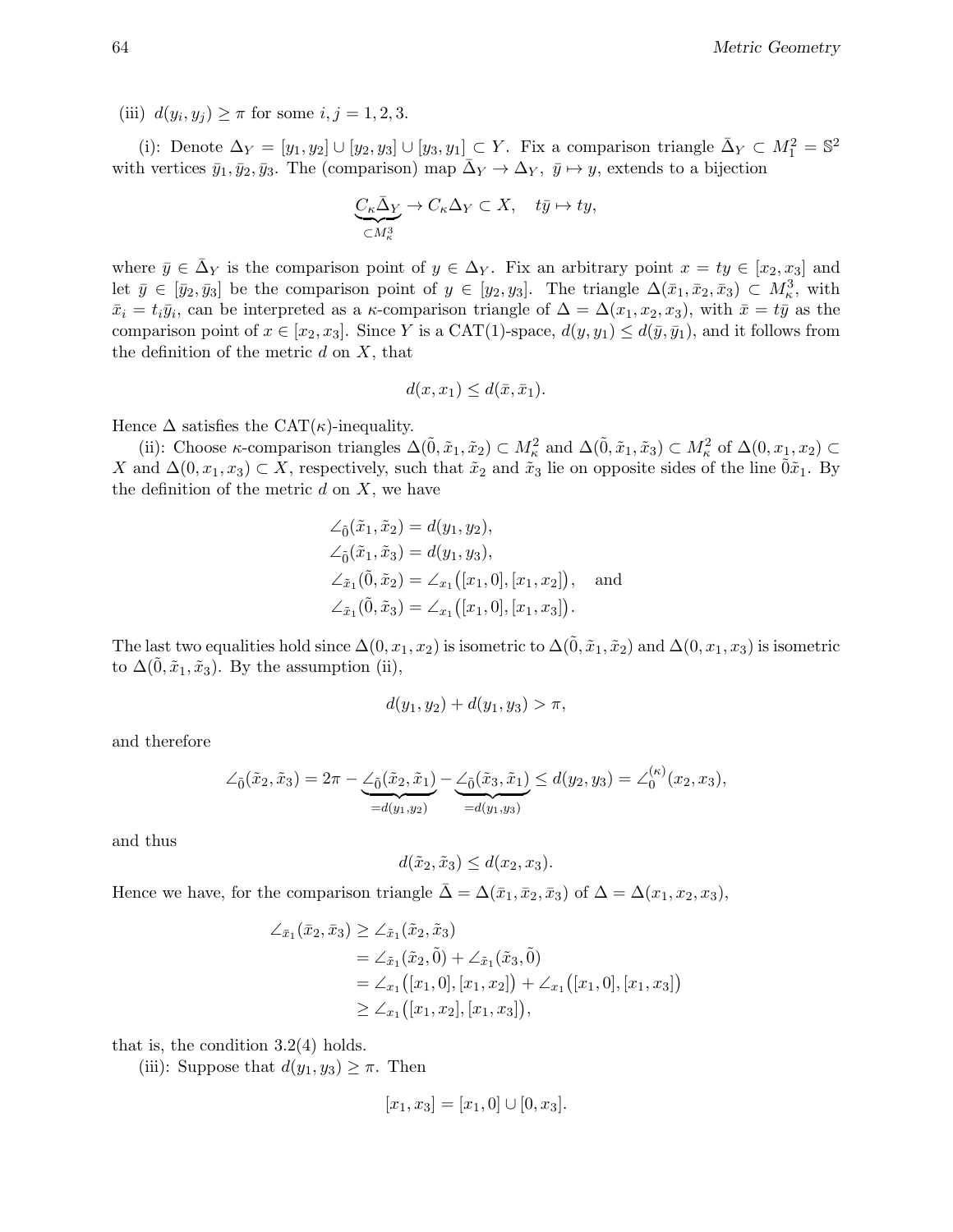Choose  $\kappa$ -comparison triangles  $\bar{\Delta}_1 = \Delta(\bar{0}, \bar{x}_1, \bar{x}_2)$  and  $\bar{\Delta}_3 = \Delta(\bar{0}, \bar{x}_3, \bar{x}_2)$  of  $\Delta_1 = \Delta(0, x_1, x_2)$  and  $\Delta_3 = \Delta(0, x_3, x_2)$ , respectively, such that  $\bar{x}_1$  and  $\bar{x}_3$  lie on opposite sides of the line  $0\bar{x}_2$ . Note that  $\bar{\Delta}_1$  is isometric to  $\Delta(0, x_1, x_2)$  and  $\bar{\Delta}_3$  is isometric to  $\Delta(0, x_3, x_2)$ . Hence we can estimate the Alexandrov's angles of  $\Delta(x_1, x_2, x_3)$ 

$$
\angle_{x_1}([x_1, x_2], [x_1, x_3]) = \angle_{x_1}([x_1, x_2], [x_1, 0]) = \angle_{\bar{x}_1}(\bar{x}_2, \bar{0}),
$$
  

$$
\angle_{x_3}([x_3, x_2], [x_3, x_1]) = \angle_{x_3}([x_3, x_2], [x_3, 0]) = \angle_{\bar{x}_3}(\bar{x}_2, \bar{0}),
$$
and  

$$
\angle_{x_2}([x_2, x_1], [x_2, x_3]) \leq \angle_{x_2}([x_2, x_1], [x_2, 0]) + \angle_{x_2}([x_2, 0], [x_2, x_3])
$$
  

$$
= \angle_{\bar{x}_2}(\bar{x}_1, \bar{0}) + \angle_{\bar{x}_2}(\bar{0}, \bar{x}_3).
$$

Since

$$
\pi \le d(y_1, y_3) \le d(y_1, y_2) + d(y_2, y_3),
$$

we have

$$
d_{\pi}(y_1, y_2) + d_{\pi}(y_2, y_3) \geq \pi.
$$

Hence

$$
\angle_{\bar{0}}(\bar{x}_1,\bar{x}_2) + \angle_{\bar{0}}(\bar{x}_2,\bar{x}_3) = d_{\pi}(y_1,y_2) + d_{\pi}(y_2,y_3) \geq \pi.
$$

By Alexandrov's lemma, the vertex angles of a  $\kappa$ -comparison triangle  $\bar{\Delta}(x_1, x_2, x_3)$  are greater than or equal to the corresponding Alexandrov's angles of  $\Delta(x_1, x_2, x_3)$ , i.e. the condition 3.2(4) holds.

Suppose then that X is a  $CAT(\kappa)$ -space. We leave it as an exercise to show that Y is  $\pi$ geodesic. Let  $\Delta \subset Y$  be a geodesic triangle with vertices  $y_1, y_2, y_3$  and perimeter  $\langle 2\pi, \text{Let} \rangle$  $\bar{\Delta} = \Delta(\bar{y}_1, \bar{y}_2, \bar{y}_3) \subset M_1^2 = \mathbb{S}^2$  be its comparison triangle. For  $y \in [y_2, y_3]$ , let  $\bar{y} \in [\bar{y}_2, \bar{y}_3]$  denote its comparison point. Let  $x_i = \varepsilon y_i, i = 1, 2, 3$ , be points of the subcone  $C_{\kappa} \Delta \subset X$ , where  $\varepsilon > 0$  is so small that the perimeter of  $\Delta' = \Delta(x_1, x_2, x_3)$  is  $\langle 2D_\kappa, \text{ Now } C_\kappa \bar{\Delta} \subset C_\kappa \mathbb{S}^2 \subset M_\kappa^3$ , and the points  $\bar{x}_i = \varepsilon \bar{y}_1, i = 1, 2, 3$ , are the vertices of a  $\kappa$ -comparison triangle  $\bar{\Delta}'$  of  $\Delta'$ . If  $x = ty \in [x_2, x_3] \subset \Delta'$ , then  $\bar{x} = t\bar{y}$  is its comparison point. Since X is a CAT( $\kappa$ )-space, we have

$$
d(x, x_1) \le d(\bar{x}, \bar{x}_1).
$$

Hence

$$
d(y, y_1) \leq d(\bar{y}, \bar{y}_1)
$$

by the definition of the metric on  $X = C_{\kappa} Y$ .

Corollary 3.28. The following conditions are equivalent for a metric space 
$$
Y
$$
:

- (1)  $C_{\kappa} Y$  is a CAT( $\kappa$ )-space.
- (2)  $C_{\kappa} Y$  is of curvature  $\leq \kappa$ .
- (3) A neighborhood of the vertex  $0 \in C_{\kappa}Y$  is a CAT( $\kappa$ )-space.

*Proof.* Implications (1)  $\Rightarrow$  (2)  $\Rightarrow$  (3) hold trivially and (3)  $\Rightarrow$  (1) follows from the last part of the proof above. proof above.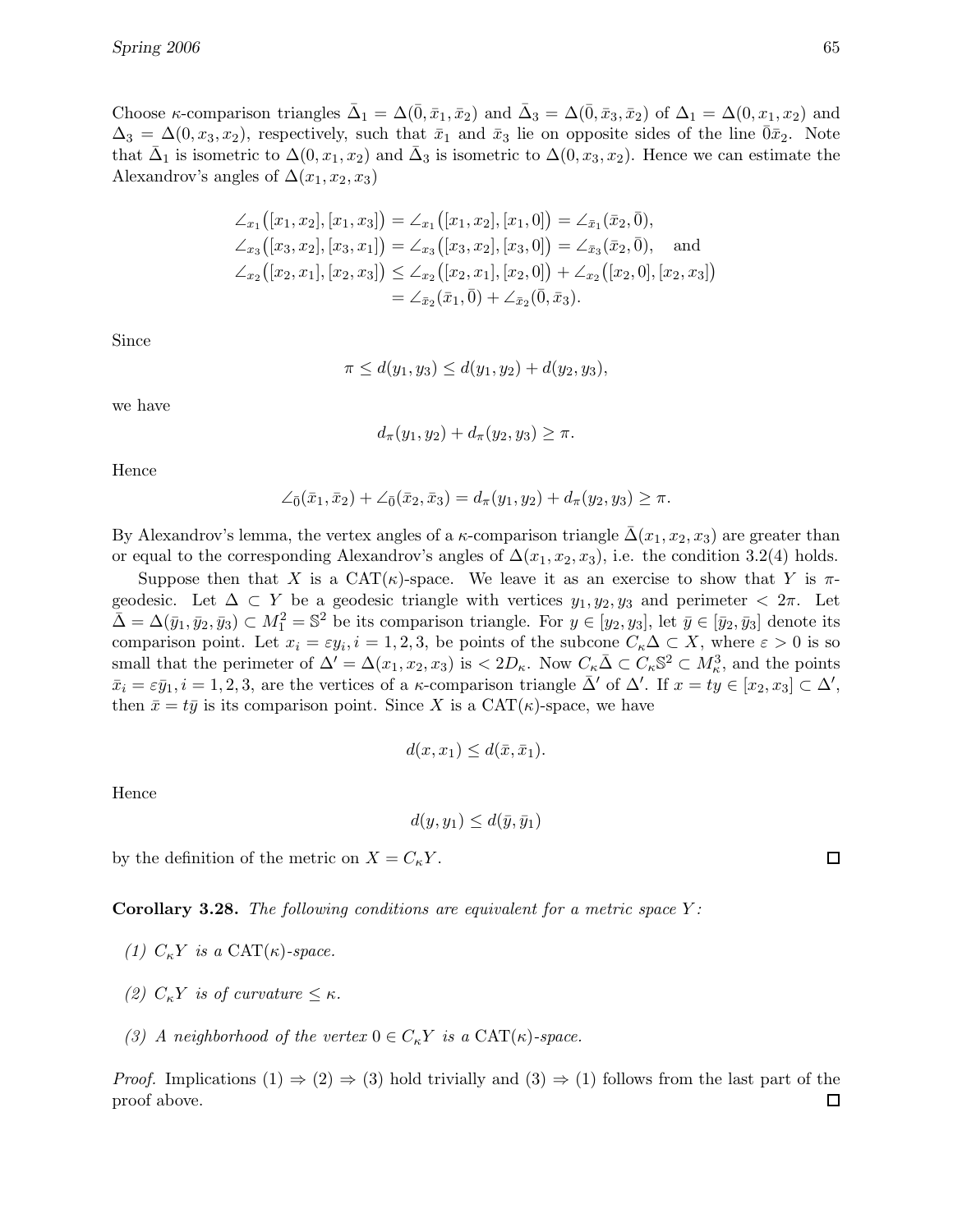## 3.29 Space of directions and tangent cone

**Definition 3.30.** Let X be a metric space and  $p \in X$ . We say that two geodesics  $\alpha : [0, a] \to X$ and  $\beta: [0, b] \to X$ , with  $\alpha(0) = p = \beta(0)$ , define the same direction at p if the Alexandrov angle  $\angle_p(\alpha, \beta) = 0$ . The triangle inequality for Alexandrov angles (Theorem 2.17) implies that

$$
\alpha \sim \beta \iff \angle_p(\alpha, \beta) = 0
$$

is an equivalence relation in the set of geodesics emanating from p. Furthermore,  $\angle_p(\cdot, \cdot)$  defines a metric in the set of equivalence classes. The resulting metric space is denoted by  $S_p(X)$  and called the space of directions at p. The 0-cone (Euclidean cone) over  $S_p(X)$ ,  $C_0S_p(X)$ , is called the tangent cone at p.

**Theorem 3.31.** Let X be a metric space of curvature  $\leq \kappa$  for some  $\kappa \in \mathbb{R}$ . Then the completion of  $S_p(X)$  is a CAT(1)-space and the completion of  $C_0S_p(X)$  is a CAT(0)-space for every  $p \in X$ .

*Proof.* By Theorems 3.25 and 3.27, it suffices to prove that the completion of  $C_0S_p(X)$  is a CAT(0)space. Furthermore, by Theorem 3.18 and Corollary 3.28, it is enough to show that a neighborhood of the vertex  $0 \in C_{\kappa}(S_p(X))$  satisfies the CAT(0) 4-point condition and has approximate midpoints. Since  $S_p(X)$  depends only on a neighborhood of p, we may assume that X is a CAT( $\kappa$ )-space of diameter  $\langle D_{\kappa}/2$ . Then there exists a unique geodesic segment  $[p, x]$  for every  $x \in X \setminus \{p\}$ . We denote by  $\vec{x} \in S_p(X)$  the equivalence class of  $[p, x]$ . Let  $j: X \to C_0S_p(X)$  be the mapping

$$
j(x) = \begin{cases} 0, & x = p; \\ d(x, p)\vec{x}, & x \neq p. \end{cases}
$$

For each  $t \in [0,1]$ , we denote by tx the unique point in  $[p, x]$  such that  $d(p, tx) = td(p, x)$ . If  $\varepsilon \in (0,1]$ , we define a pseudometric  $d_{\varepsilon}$  by setting

$$
d_{\varepsilon}(x,y) = \frac{1}{\varepsilon}d(\varepsilon x, \varepsilon y).
$$

Then

$$
d_{\varepsilon}(p,x) = \frac{1}{\varepsilon}d(\varepsilon p, \varepsilon x) = \frac{1}{\varepsilon}d(p,\varepsilon x) = d(p,x).
$$

Note that  $(X, d_{\varepsilon})$  satisfies the CAT $({\varepsilon}^2 \kappa)$  4-point. Fix  $x, y \in X \setminus \{p\}$ , and let

$$
\gamma_\varepsilon=\bar{\angle}_p(\varepsilon x, \varepsilon y) \quad \big(={\angle}_p^{(0)}(\varepsilon x, \varepsilon y)\big).
$$

Then

$$
d(\varepsilon x, \varepsilon y)^2 = d(p, \varepsilon x)^2 + d(p, \varepsilon y)^2 - 2d(p, \varepsilon x)d(p, \varepsilon y)\cos \gamma_{\varepsilon}
$$
  
=  $\varepsilon^2 d(p, x)^2 + \varepsilon^2 d(p, y)^2 - \varepsilon^2 2d(p, x)d(p, y)\cos \gamma_{\varepsilon}$ ,

and so

(3.32) 
$$
d_{\varepsilon}(x,y)^{2} = d(p,x)^{2} + d(p,y)^{2} - 2d(p,x)d(p,y)\cos\gamma_{\varepsilon}.
$$

Since X is a CAT $(\kappa)$ -space, the limit

$$
\angle_p\big([p,x],[p,y]\big) = \lim_{\varepsilon \to 0} \gamma_{\varepsilon}
$$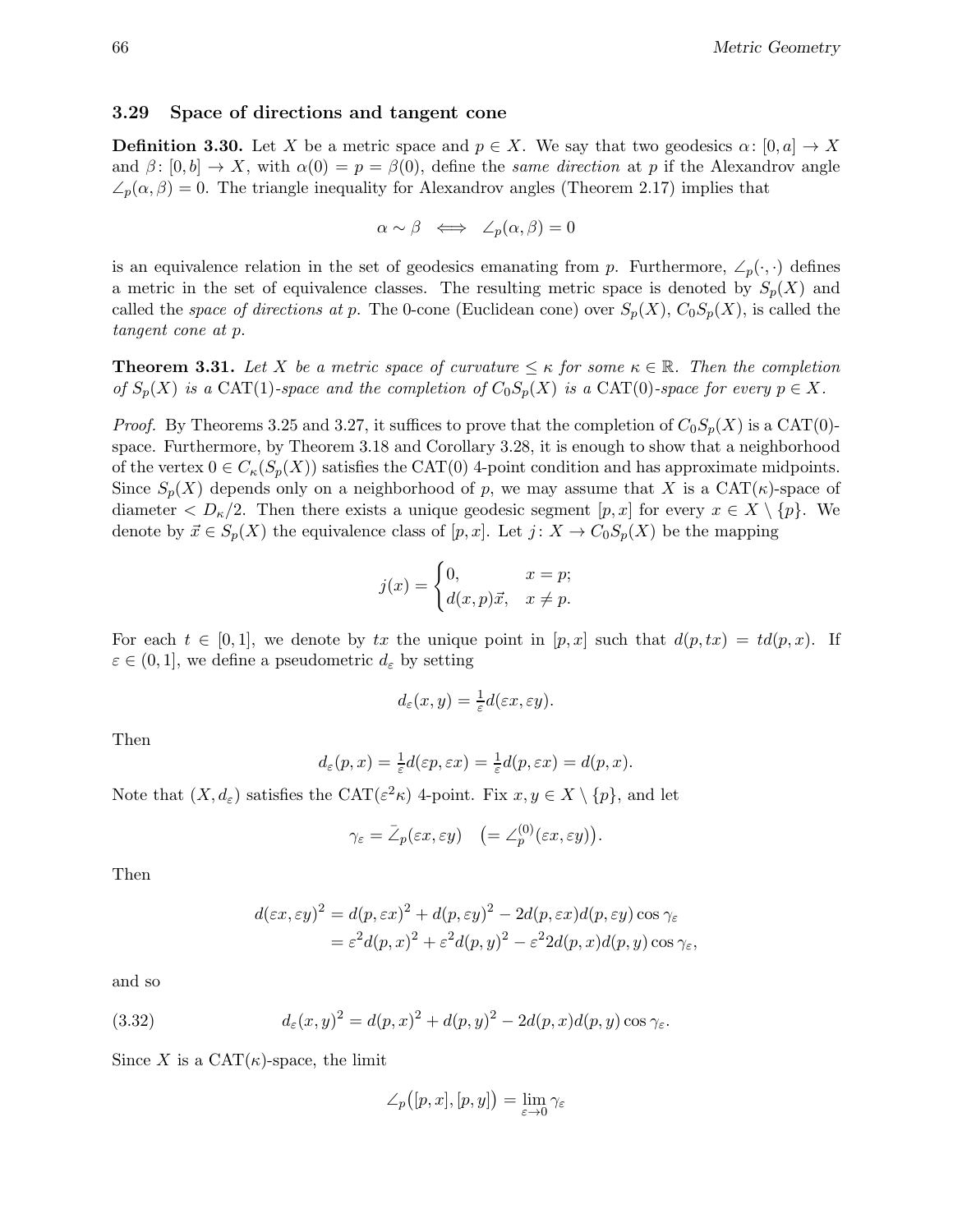exists (in strong sense). Hence by (3.32) the limit

$$
d_0(x, y) := \lim_{\varepsilon \to 0} d_{\varepsilon}(x, y)
$$

exists for all  $x, y \in X$ . Note that

$$
\angle_p([p, x], [p, y]) = \angle_p(\vec{x}, \vec{y}) = d(\vec{x}, \vec{y}),
$$

the distance between points  $\vec{x}, \vec{y} \in S_p(X)$ . By the definition of the metric in  $C_0S_p(X)$ , we have

$$
d(j(x),j(y))^{2} = d(p,x)^{2} + d(p,y)^{2} - 2d(p,x)d(p,y)\cos d(\vec{x},\vec{y}),
$$

and hence the mapping

$$
j\colon (X,d_0)\to C_0S_p(X)
$$

satisfies

$$
d(j(x), j(y)) = d_0(x, y).
$$

Moreover, the pseudometric space  $(X, d_0)$  satisfies the CAT(0) 4-point condition since it satisfies the  $CAT(\varepsilon^2 \kappa)$  4-point condition for every  $\varepsilon \in (0,1]$ . The image  $jX \subset C_0S_p(X)$  contains a neighborhood of the vertex 0, and hence a neighborhood of 0 satisfies the  $CAT(0)$  4-point condition. It remains to prove that each pair  $j(x), j(y) \in C_0S_p(X)$  has approximate midpoints.

Suppose first that  $\kappa \leq 0$ . Let  $m_{\varepsilon}$  be the midpoint of  $[\varepsilon x, \varepsilon y]$ . We claim that the points  $\frac{1}{\varepsilon}j(m_{\varepsilon})$ are approximate midpoints of  $j(x)$  and  $j(y)$  for small  $\varepsilon$ . By Exercise 7/1, the metric of X is convex, and thus

$$
d_0(x, y) = \lim_{\varepsilon \to 0} d_{\varepsilon}(x, y) = \lim_{\varepsilon \to 0} \frac{1}{\varepsilon} \underbrace{d(\varepsilon x, \varepsilon y)}_{\leq \varepsilon d(x, y)} \leq d(x, y)
$$

for all  $x, y \in X$ . Hence

$$
d(j(x), \frac{1}{\varepsilon}j(m_{\varepsilon})) = \frac{1}{\varepsilon}d(\varepsilon j(x), j(m_{\varepsilon})) = \frac{1}{\varepsilon}d_0(\varepsilon x, m_{\varepsilon}) \leq \frac{1}{\varepsilon}d(\varepsilon x, m_{\varepsilon})
$$
  
=  $\frac{1}{2\varepsilon}d(\varepsilon x, \varepsilon y) = \frac{1}{2}d_{\varepsilon}(x, y).$ 

Similarly,

$$
d(j(y), \frac{1}{\varepsilon}j(m_{\varepsilon})) \leq \frac{1}{2}d_{\varepsilon}(x, y).
$$

Since for every  $\delta > 0$  there exists  $\varepsilon \in (0,1]$  such that

$$
\frac{1}{2}d_{\varepsilon}(x,y) \le \frac{1}{2}d_0(x,y) + \delta = \frac{1}{2}d(j(x),j(y)) + \delta,
$$

we see that the points  $\frac{1}{\varepsilon}j(m_{\varepsilon})$  are approximate midpoints of  $j(x)$  and  $j(y)$  for small  $\varepsilon$ .

Suppose then that  $\kappa > 0$ . The proof is similar to the case of  $\kappa \leq 0$  except that we replace inequalities  $d_0(\varepsilon x, m_\varepsilon) \leq d(x, m_\varepsilon)$  and  $d_0(\varepsilon y, m_\varepsilon) \leq d(y, m_\varepsilon)$  above (which hold for  $\kappa \leq 0$ ) by estimates

$$
d_0(\varepsilon x, m_\varepsilon) = \lim_{\bar{\varepsilon}\to 0} d_{\bar{\varepsilon}}(\varepsilon x, m_\varepsilon) = \lim_{\bar{\varepsilon}\to 0} \frac{1}{\bar{\varepsilon}} \underbrace{d(\bar{\varepsilon}\varepsilon x, \bar{\varepsilon}m_\varepsilon)}_{\leq \bar{\varepsilon}C(\varepsilon)d(\varepsilon x, m_\varepsilon)} \leq C(\varepsilon)d(\varepsilon x, m_\varepsilon)
$$

and

$$
d_0(\varepsilon y, m_\varepsilon) \le C(\varepsilon) d(\varepsilon y, m_\varepsilon),
$$

where  $C(\varepsilon) \to 1$  as  $\varepsilon \to 0$ . These estimates follow from the CAT( $\kappa$ ) criterion 3.2(2) and from Lemma 3.33 below. Lemma 3.33 below.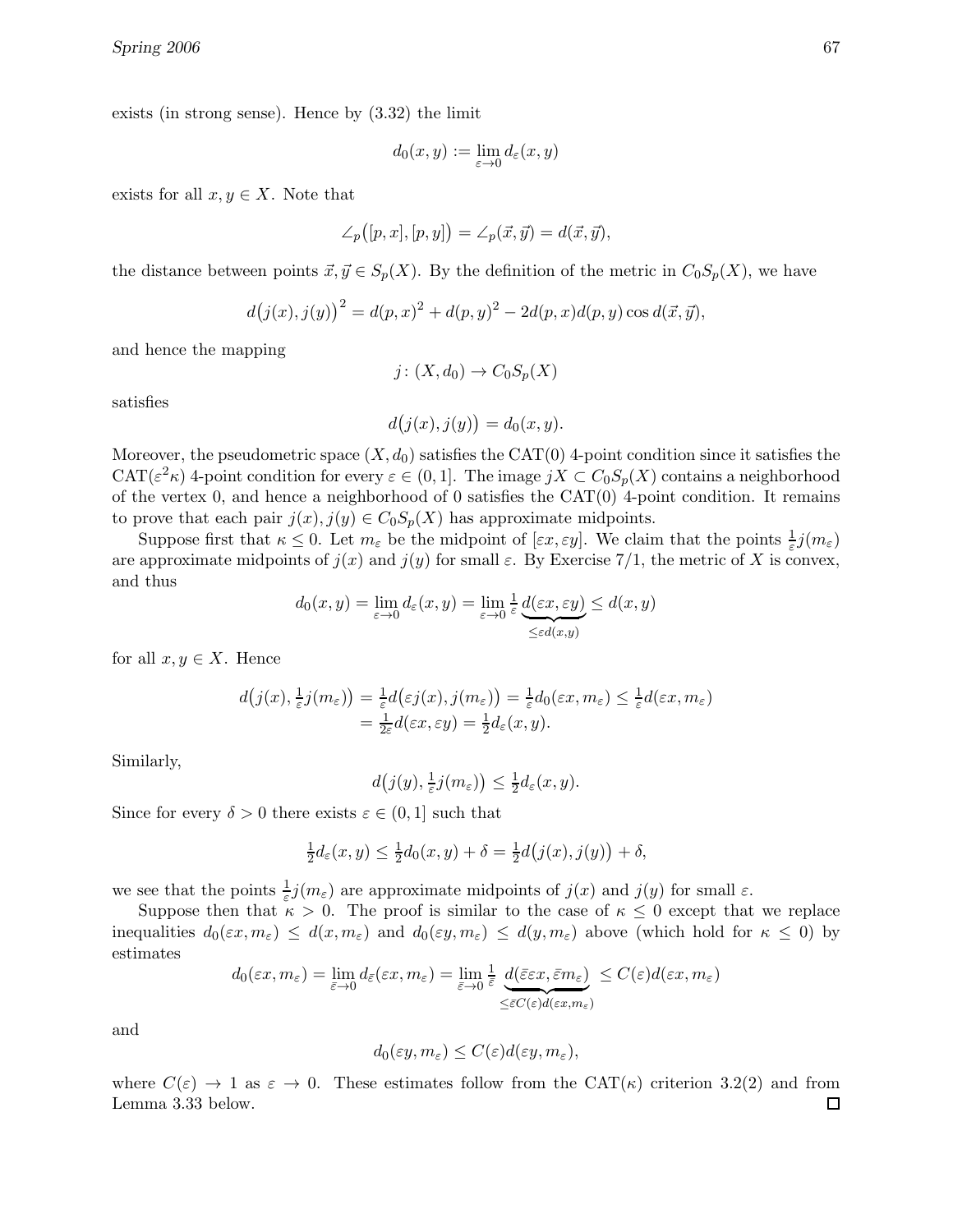**Lemma 3.33.** For all  $\kappa \in \mathbb{R}$  there exists a function  $C : [0, D_{\kappa}/2) \to \mathbb{R}$  such that  $\lim_{R\to 0} C(R) = 1$ and for all  $p \in M_{\kappa}^2$  and all  $x, y \in B(p, R)$ , we have

$$
d(\varepsilon x, \varepsilon y) \le \varepsilon C(R) d(x, y).
$$

*Proof.* The claim for  $\kappa \leq 0$  holds with  $C(r) \equiv 1$  by the convexity of the metric in CAT(0)-spaces. Thus we may assume that  $\kappa > 0$ . Let  $x, y \in B(p, R)$  and let  $\alpha : [0, d(x, y)] \to [x, y] \subset B(p, R)$  be the geodesic joining x and y. We write  $\alpha$  in polar coordinates (origin at p) as

$$
\alpha(t) = (\alpha_r(t), \alpha_\vartheta(t))_{\kappa}.
$$

Then the path  $\beta$ :  $[0, d(x, y)] \rightarrow B(p, R)$ ,

$$
\beta(t) = (\varepsilon \alpha_r(t), \alpha_{\vartheta}(t))_{\kappa},
$$

joins  $\varepsilon x$  and  $\varepsilon y$ , and hence by (3.11)

$$
d(\varepsilon x, \varepsilon y) \leq \ell(\beta) = \int_0^{d(x,y)} |\dot{\beta}|(t) dt
$$
  
= 
$$
\int_0^{d(x,y)} \sqrt{\varepsilon^2 \alpha'_r(t)^2 + \frac{1}{\kappa} \sin^2(\sqrt{\kappa \varepsilon} \alpha_r(t)) \alpha'_\theta(t)^2}
$$
  
= 
$$
\varepsilon \int_0^{d(x,y)} \sqrt{\alpha'_r(t)^2 + \frac{1}{\kappa \varepsilon^2} \sin^2(\sqrt{\kappa \varepsilon} \alpha_r(t)) \alpha'_\theta(t)^2}.
$$

The claim follows since

$$
\frac{\sin(t\gamma)}{t\sin\gamma} \to 1
$$

as  $\gamma \to 0$ .

# 4 The Cartan-Hadamard theorem

We start with some definitions. Let  $(X, d)$  be a metric space. We say that the metric d on X is convex if

- (a) X is a geodesic space and
- (b) all geodesics  $\alpha: [0, a] \to X$  and  $\beta: [0, b] \to X$ , with  $\alpha(0) = \beta(0)$ , satisfy the inequality

$$
d(\alpha(ta), \beta(tb)) \leq t d(\alpha(a), \beta(b))
$$

for all  $t \in [0, 1]$ .

The metric  $d$  is said to be *locally convex* if every point has a neighborhood where the induced metric is convex. It follows immediately from the definition that  $X$  is (locally) uniquely geodesic if d is (locally) convex.

If Y is a topological space and  $\tilde{Y}$  is a simply connected covering space of Y, then  $\tilde{Y}$  (or the pair  $(\tilde{Y}, \pi)$ , where  $\pi \colon \tilde{Y} \to Y$  is a covering map) is called a *universal covering space* of Y. It is a covering space of any other covering space of  $Y$ , and hence unique up to a homeomorphism. It is known that a connected, locally path-connected, and semi-locally simply connected space Y has a universal covering space. In particular, if the metric  $d$  on  $X$  is locally convex, then  $X$  is (locally)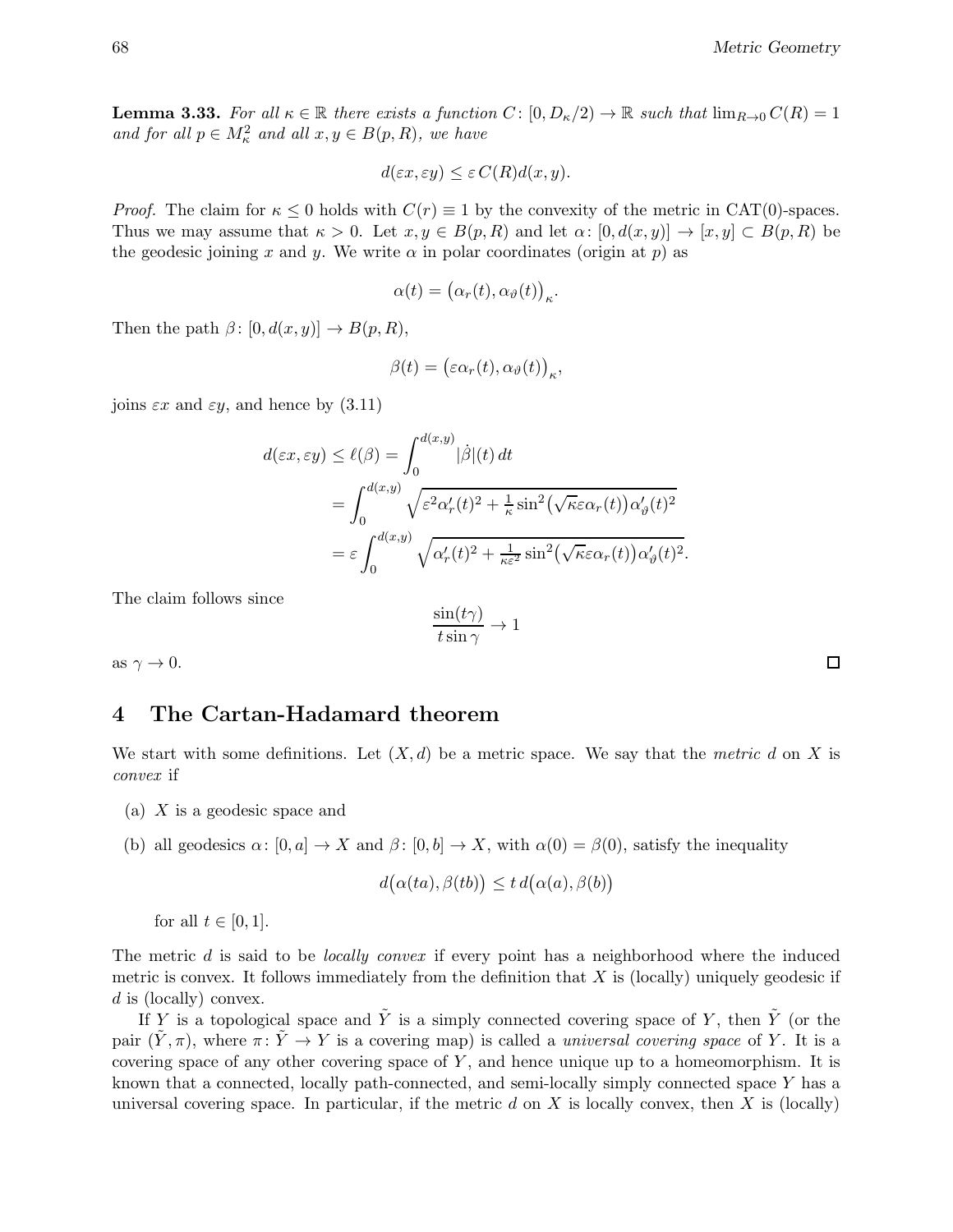contractible by Exercise 8/2, and hence X has the universal covering space  $\tilde{X}$ . It follows from Theorem 1.107 that there exists a unique length metric d in  $\ddot{X}$  such that  $\pi: \ddot{X} \to X$  is a local isometry. It is defined by

$$
\tilde{d}(\tilde{x}, \tilde{y}) = \inf_{\tilde{\gamma}} \ell(\pi \circ \gamma),
$$

where the infimum is taken over all paths  $\gamma: I \to \tilde{X}$  joining  $\tilde{x}$  and  $\tilde{y}$ , and it is called the *induced* length metric.

**Theorem 4.1.** Let X be a connected complete metric space.

- (1) If the metric of X is locally convex, then the induced length metric on the universal covering space  $\tilde{X}$  is convex. In particular,  $\tilde{X}$  is uniquely geodesic and geodesics in  $\tilde{X}$  vary continuously with their endpoints.
- (2) If X is of curvature  $\leq \kappa \leq 0$ , then  $\tilde{X}$  is a CAT( $\kappa$ )-space.

For the proof of the Cartan-Hadamard theorem we need some lemmas and definitions. We say that a metric space  $(X, d)$  is *locally complete* if, for each point  $x \in X$ , there is  $r_x > 0$  such that  $(\bar{B}(x, r_x), d)$  is a complete metric space.

**Lemma 4.2.** Let  $X$  be a locally complete metric space whose metric  $d$  is locally convex. Let  $\gamma: [0,1] \to X$  be a local constant speed geodesic from x to y. Let  $\varepsilon > 0$  be so small that the induced metric in  $\bar{B}(\gamma(t), 2\varepsilon)$  is complete and convex for all  $t \in [0, 1]$ . Then

(1) for all  $\bar{x}, \bar{y} \in X$ , with  $d(x, \bar{x}) < \varepsilon$  and  $d(y, \bar{y}) < \varepsilon$ , there exists a unique local constant speed geodesic  $\bar{\gamma}$ : [0, 1]  $\rightarrow X$  from  $\bar{x}$  to  $\bar{y}$  such that

$$
t \mapsto d\big(\gamma(t), \bar{\gamma}(t)\big)
$$

is a convex function, and

(2)

$$
\ell(\bar{\gamma}) \le \ell(\gamma) + d(x, \bar{x}) + d(y, \bar{y}).
$$

*Proof.* First we note that such an  $\varepsilon > 0$  exists by the compactness of  $\gamma[0,1]$ .

We prove first the uniqueness of  $\bar{\gamma}$  and that (1) implies (2). Observe that if  $\bar{\gamma}$  exists, then the convexity of

$$
t\mapsto d\bigl(\gamma(t),\bar\gamma(t)\bigr)
$$

implies that  $d(\gamma(t), \bar{\gamma}(t)) < \varepsilon$  for all  $t \in [0, 1]$ .

Suppose that  $\alpha, \beta$ :  $[0, 1] \rightarrow X$  are local constant speed geodesics such that

$$
d(\gamma(t), \alpha(t)) < \varepsilon \quad \text{and} \quad d(\gamma(t), \beta(t)) < \varepsilon
$$

for all  $t \in [0,1]$ . Since the metric is convex in each ball  $B(\gamma(t), 2\varepsilon)$ , the function

$$
t \mapsto d\big(\alpha(t), \beta(t)\big)
$$

is locally convex, hence convex. In particular, if  $\alpha(0) = \beta(0)$ , then

(4.3) 
$$
d(\alpha(t), \beta(t)) \leq t d(\alpha(1), \beta(1))
$$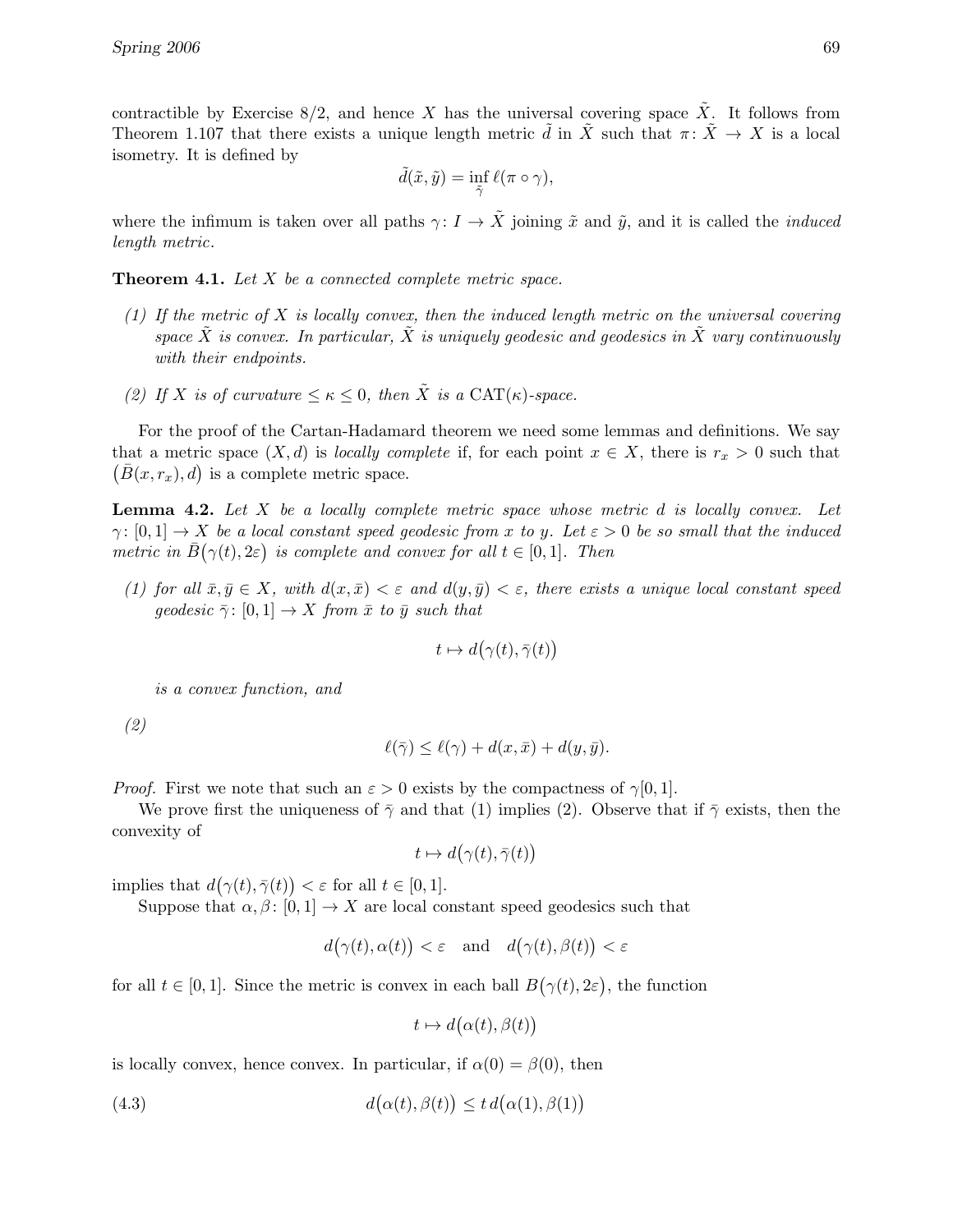for all  $t \in [0, 1]$ . Furthermore,

$$
d(\alpha(0), \alpha(t)) = \ell(\alpha|[0, t]) = t \ell(\alpha) \text{ and}
$$
  

$$
d(\beta(0), \beta(t)) = \ell(\beta|[0, t]) = t \ell(\beta)
$$

for small  $t > 0$  since  $\alpha$  and  $\beta$  are local constant speed geodesics. Hence

$$
t \ell(\beta) = d(\beta(0), \beta(t))
$$
  
=  $d(\alpha(0), \beta(t))$   
 $\leq d(\alpha(0), \alpha(t)) + d(\alpha(t), \beta(t))$   
 $\leq t \ell(\alpha) + t d(\alpha(1), \beta(1)),$ 

and so

(4.4) 
$$
\ell(\beta) \leq \ell(\alpha) + d(\alpha(1), \beta(1)).
$$

Suppose then that (1) holds. Let  $\tilde{\gamma}$  be the unique local constant speed geodesic from  $\bar{x}$  to y given by (1) for the pair  $\bar{x}, y$ . We apply (4.4) with  $\alpha = \tilde{\gamma}$  and  $\beta = \bar{\gamma}$  to obtain

$$
\ell(\bar{\gamma}) \leq \ell(\tilde{\gamma}) + d(y, \bar{y}).
$$

Similarly, applying (1) with  $\alpha(t) = \gamma(1-t)$  and  $\beta(t) = \tilde{\gamma}(1-t)$  yields

$$
\ell(\tilde{\gamma}) \le \ell(\gamma) + d(x, \bar{x}).
$$

Thus

$$
\ell(\bar{\gamma}) \le \ell(\gamma) + d(y, \bar{y}) + d(x, \bar{x})
$$

and hence (1) implies (2). On the other hand, if also  $\alpha(1) = \beta(1)$ , then  $\alpha = \beta$  by (4.3). This shows the uniqueness of  $\bar{\gamma}$  (provided  $\bar{\gamma}$  exists).

It remains to prove the existence of  $\bar{\gamma}$ . For  $L > 0$  consider the following property:

 $P(L)$  For all  $a, b \in [0, 1]$ , with  $0 < b - a \leq L$ , and for all  $\overline{p} \in B(\gamma(a), \varepsilon)$  and  $\overline{q} \in B(\gamma(b), \varepsilon)$ there exists a local constant speed geodesic  $\bar{\gamma}$ : [a, b]  $\rightarrow X$  such that  $\bar{\gamma}(a) = \bar{p}$ ,  $\bar{\gamma}(b) = \bar{q}$ , and  $d(\gamma(t), \bar{\gamma}(t)) < \varepsilon$  for all  $t \in [a, b]$ .

If  $L < \varepsilon/\ell(\gamma)$ , the property  $P(L)$  holds. Hence it is sufficient to prove that

$$
P(L) \Rightarrow P(\frac{3}{2}L).
$$

Suppose that  $P(L)$  holds for  $L > 0$  and fix  $a, b \in [0, 1]$  such that  $0 < b - a \leq \frac{3}{2}$  $\frac{3}{2}L$ . Divide  $[a, b]$  into three intervals  $[a, a_1]$ ,  $[a_1, b_1]$ , and  $[b_1, b]$  of equal length. Let  $\overline{p} \in B(\gamma(a), \varepsilon)$  and  $\overline{q} \in B(\gamma(b), \varepsilon)$ . First we construct Cauchy-sequences  $(p_n)$  and  $(q_n)$  in  $B(\gamma(a_1), \varepsilon)$  and  $B(\gamma(b_1), \varepsilon)$ , respectively, as follows. Let  $p_0 = \gamma(a_1)$  and  $q_0 = \gamma(b_1)$  and assume that  $p_{n-1}$  and  $q_{n-1}$  are already defined. By the property  $P(L)$  there exist local constant speed geodesics  $\gamma_n : [a, b_1] \to X$  joining  $\bar{p}$  to  $q_{n-1}$  and  $\gamma'_n: [a_1, b] \to X$  joining  $p_{n-1}$  to  $\bar{q}$ , respectively, such that

$$
d(\gamma(t), \gamma_n(t)) < \varepsilon \quad \text{for all } t \in [a, b_1] \quad \text{and} \quad d(\gamma(t), \gamma_n'(t)) < \varepsilon \quad \text{for all } t \in [a_1, b].
$$

Define  $p_n = \gamma_n(a_1)$  and  $q_n = \gamma'_n(b_1)$ .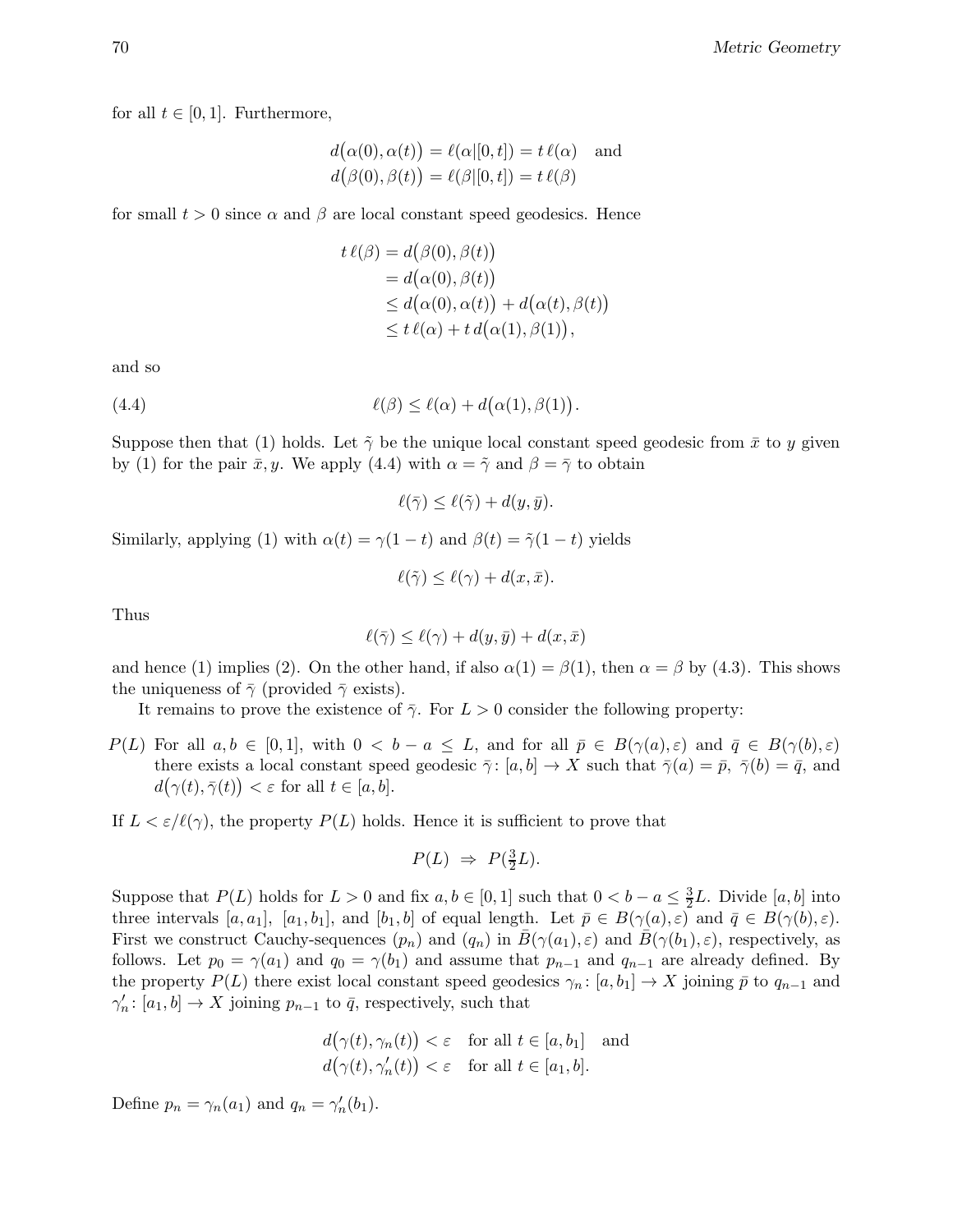

By convexity of d in balls  $B(\gamma(t), \varepsilon)$ , we have that

$$
d(p_0, p_1) \le \frac{1}{2}d(\gamma(a), \bar{p}) < \varepsilon/2
$$

and that functions

$$
t \mapsto d\big(\gamma_n(t), \gamma_{n+1}(t)\big)
$$

are locally convex on  $[a, b_1]$ , hence convex. Thus

$$
d(p_n, p_{n+1}) \le d(q_{n-1}, q_n)/2.
$$

Similarly,

$$
d(q_0, q_1) < \varepsilon/2 \quad \text{and} \quad d(q_n, q_{n+1}) \leq d(p_{n-1}, p_n).
$$

Hence

$$
d(p_n, p_{n+1}) < \varepsilon/2^{n+1} \quad \text{and} \quad d(q_n, q_{n+1}) < \varepsilon/2^{n+1}
$$

for all  $n \in \mathbb{N}$ , and therefore  $(p_n)$  and  $(q_n)$  are Cauchy-sequences in  $\overline{B}(p_0, \varepsilon)$  and  $\overline{B}(q_0, \varepsilon)$ , respectively. Since the function

$$
t \mapsto d(\gamma_n(t), \gamma_{n+1}(t))
$$

is convex and bounded by  $d(q_{n-1}, q_n) < \varepsilon/2^n$ , the sequence  $(\gamma_n(t))$  is Cauchy in  $\bar{B}(\gamma(t), \varepsilon)$  for every  $t \in [a, b_1]$ . Similarly,  $(\gamma'_n(t))$  is a Cauchy-sequence in  $\overline{B}(\gamma(t), \varepsilon)$  for every  $t \in [a_1, b]$ . Thus the local constant speed geodesics  $\gamma_n$  and  $\gamma'_n$  converge uniformly to local constant speed geodesics whose restrictions to  $[a_1, b_1]$  coincide. The union of these local constant speed geodesics gives a local constant speed geodesic  $\bar{\gamma}[a, b] \to X$  satisfying  $P(\frac{3}{2})$  $\Box$  $\frac{3}{2}L$ ).

**Definition 4.5.** Let X be a metric space and  $p \in X$ . Denote by  $\tilde{X}_p$  the set consisting of the constant path  $\tilde{p}: [0, 1] \to X$ ,  $\tilde{p}(t) \equiv p$ , and of all local constant speed geodesics  $\gamma: [0, 1] \to X$  with  $\gamma(0) = p$ . The exponential map at p is the mapping  $\exp_p: \tilde{X}_p \to X$ ,

$$
\exp_p(\gamma) = \gamma(1).
$$

We equip  $\tilde{X}_p$  with the metric

$$
d(\alpha, \beta) = \max\{|\alpha(t) - \beta(t)| : t \in [0, 1]\}, \quad \alpha, \beta \in \tilde{X}_p.
$$

**Lemma 4.6.** Let X be a locally complete metric space whose metric is locally convex. Then

- (a)  $\tilde{X}_p$  is contractible (in particular, simply connected) for every  $p \in X$ ,
- (b)  $\exp_p: \tilde{X}_p \to X$  is a local isometry, and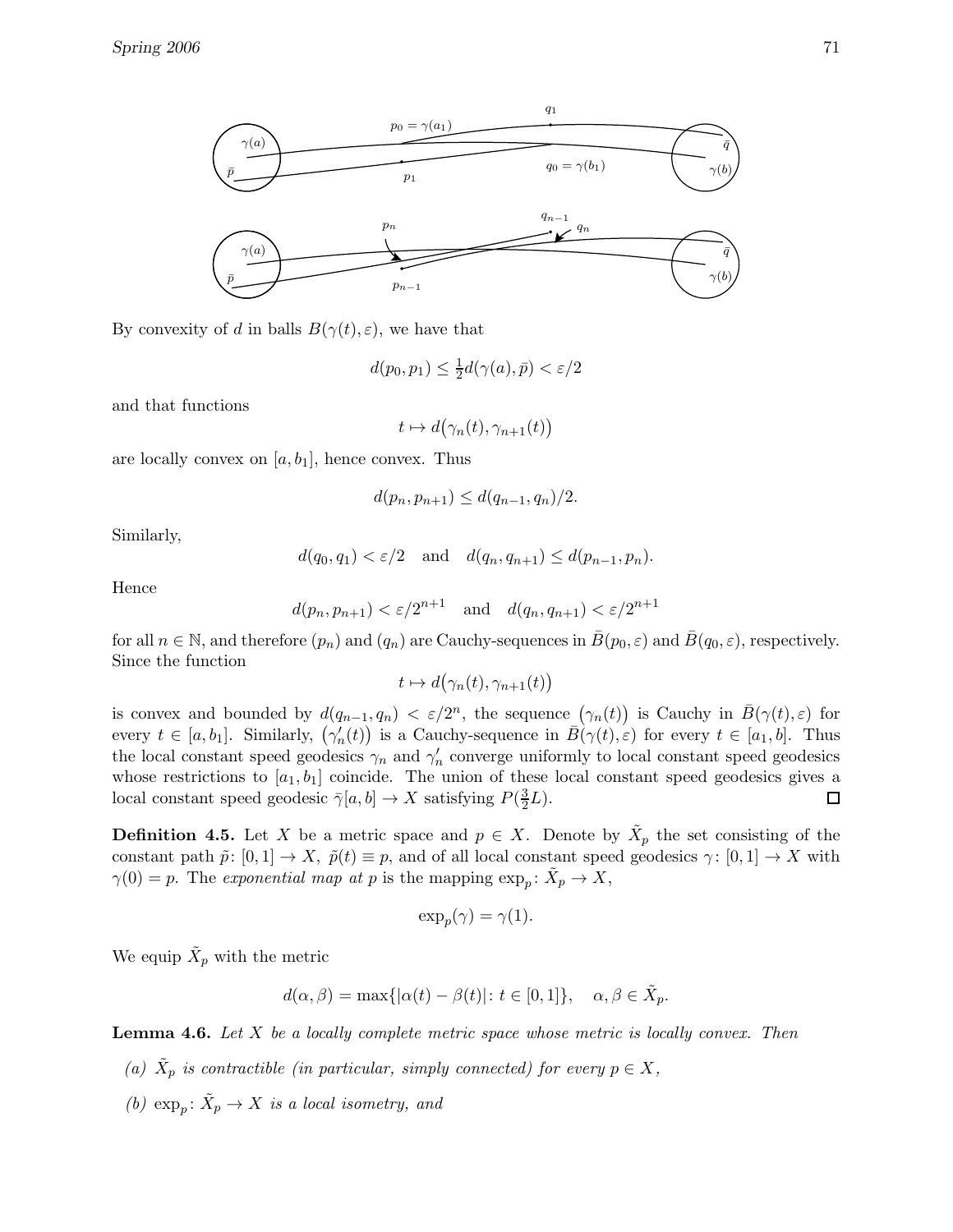(c) for each  $\gamma \in \tilde{X}_p$  there exists a unique local constant speed geodesic in  $\tilde{X}_p$  from  $\tilde{p}$  to  $\gamma$ .

*Proof.* (a) For each  $\gamma \in \tilde{X}_p$  and  $s \in [0,1]$ , let  $h_s(\gamma)$ :  $[0,1] \to X$  be a local constant speed geodesic defined by

$$
h_s(\gamma)(t) = \gamma(st).
$$

Then we define a mapping  $H: \tilde{X}_p \times [0,1] \to \tilde{X}_p$  by

$$
H(\gamma, s) = h_s(\gamma).
$$

Fix  $\gamma \in \tilde{X}_p$  and  $s \in [0,1]$ . It follows from (4.3) that

$$
d\big(H(\gamma, s), H(\alpha, s')\big) = \max\{|\gamma(st) - \alpha(s't)| \colon t \in [0, 1]\} = |\gamma(s) - \alpha(s')|
$$

if  $d(\gamma, \alpha)$  and  $|s - s'|$  are small enough. Hence

$$
d\big(H(\gamma,s),H(\alpha,s')\big) \le |\gamma(s)-\alpha(s)| + |\alpha(s)-\alpha(s')| \le d(\gamma,\alpha) + |\alpha(s)-\alpha(s')|
$$

for small  $d(\gamma, \alpha)$  and  $|s - s'|$ , and therefore H is continuous. Thus H is a homotopy from  $\tilde{p}$ to the identity map of  $\tilde{X}_p$ .

(b) By the proof of Lemma 4.2(1) (more precisely, (4.3)), for every  $\gamma \in \tilde{X}_p$  there exists  $\varepsilon > 0$ such that  $\exp_p |B(\gamma, \varepsilon)|$  is an isometry onto  $B(\gamma(1), \varepsilon)$ . Indeed, given  $\gamma \in \tilde{X}_p$ 

$$
|\exp_p(\alpha) - \exp_p(\beta)| = |\alpha(1) - \beta(1)| \stackrel{(4.3)}{=} \max\{|\alpha(t) - \beta(t)| : t \in [0, 1]\} = d(\alpha, \beta)
$$

for all  $\alpha, \beta \in B(\gamma, \varepsilon)$ , where  $\varepsilon > 0$  is given by Lemma4.2(1).

(c) For each  $\gamma \in \tilde{X}_p$ , the path  $s \mapsto H(\gamma, s)$  is a local constant speed geodesic from  $\tilde{p}$  to  $\gamma$  since

$$
d\big(H(\gamma,s),H(\gamma,s')\big)=|\gamma(s)-\gamma(s')|=\ell(\gamma)|s-s'|
$$

whenever  $|s - s'|$  is sufficiently small. On the other hand, since  $\exp_p$  is a local isometry, a path  $\tilde{\gamma}$  in  $\tilde{X}_p$  is a local constant speed geodesic if and only if  $\exp_p \circ \tilde{\gamma}$  is a local constant speed geodesic in X. In particular, the mapping  $\tilde{\gamma} \mapsto \exp_p \circ \tilde{\gamma}$  is a bijection from the set of all local constant speed geodesics  $\tilde{\gamma}$  in  $\tilde{X}_p$  starting at  $\tilde{p}$  to the set of all local constant speed geodesics in X starting at p. Thus for each  $\gamma \in \tilde{X}_p$ , the path  $H(\gamma, \cdot)$  is the unique local constant speed geodesic from  $\tilde{p}$  to  $\gamma$ . (Note that  $\exp_p \circ H(\gamma, \cdot) = \gamma$ .) Indeed, if  $\tilde{\gamma}' \neq H(\gamma, \cdot)$  is another local constant speed geodesic in  $\tilde{X}_p$  starting at  $\tilde{p}$ , then

$$
\gamma':=\exp_p\circ\tilde{\gamma}'
$$

is a local constant speed geodesic in X starting at p and  $\gamma' \neq \gamma$  since  $\exp_p$  is a local isometry. Hence  $H(\gamma, \cdot)$  is the only local constant speed geodesic from  $\tilde{p}$  to  $\gamma$  because  $\tilde{\gamma}'$  ends at  $\gamma' \neq \gamma$ .

**Lemma 4.7.** Suppose that X is a complete metric space,  $p \in X$ , and that the metric is locally convex. Then  $\tilde{X}_p$  is complete.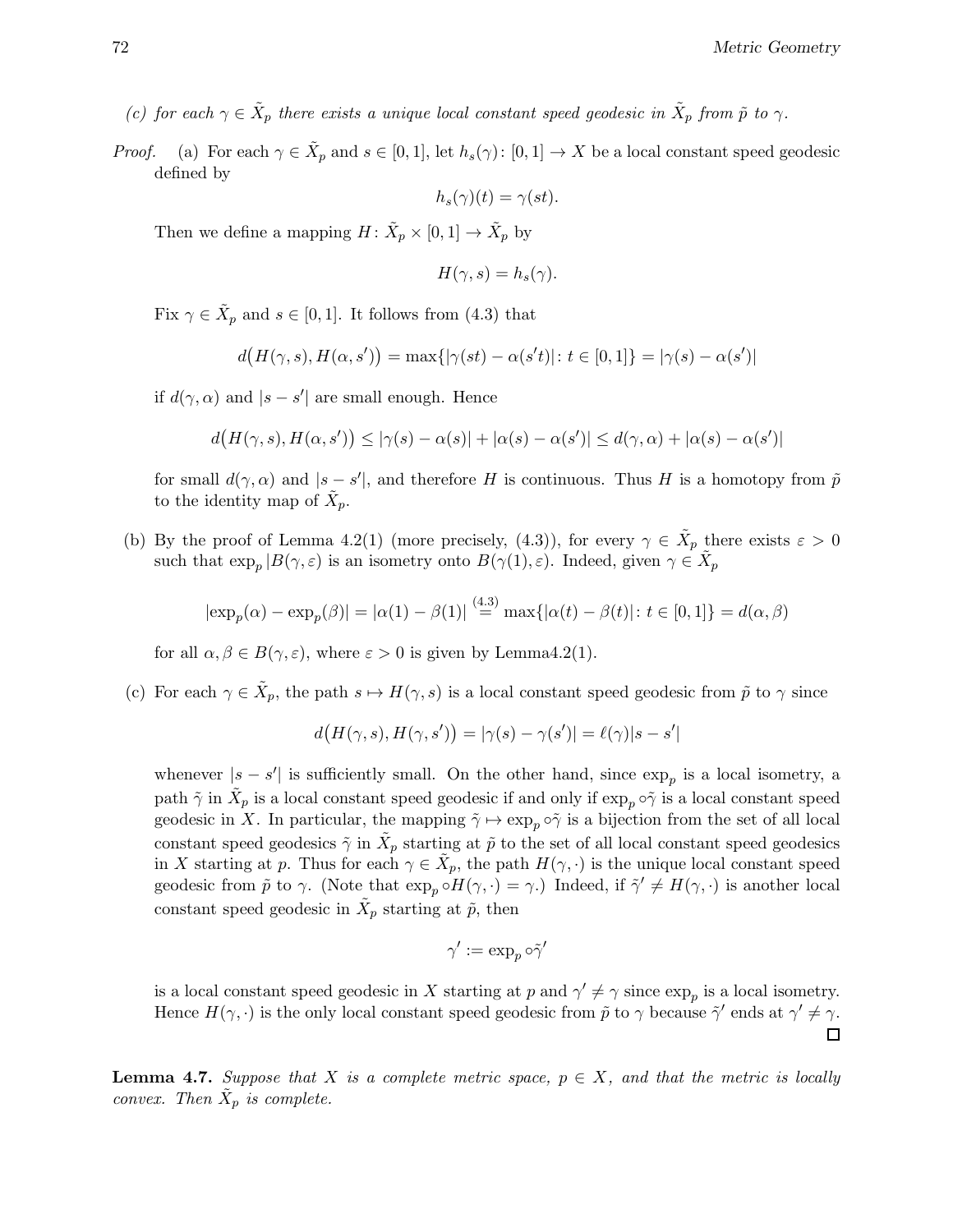*Proof.* Let  $(\gamma_n)$  be a Cauchy-sequence in  $\tilde{X}_p$ . Since X is complete, the Cauchy-sequence  $(\gamma_n(t))$ converges for every  $t \in [0,1]$ . Denote the pointwise limit by  $\gamma(t)$ . We may assume that  $\gamma(t) \neq p$ for some  $t \in [0,1]$  and that  $\gamma_n \neq \tilde{p}$  for any n. Fix  $t_0 \in [0,1]$  and choose  $\varepsilon > 0$  such that the metric in  $B(\gamma(t_0), 4\varepsilon)$  is convex. (In particular,  $B(\gamma(t_0), 4\varepsilon)$  is geodesic.) Let  $n_{\varepsilon}$  be an integer such that  $d(\gamma_n, \gamma_m) < \varepsilon$  for all  $n, m \geq n_{\varepsilon}$ . Let  $[t_1, t_2] \subset [0, 1]$  be the maximal interval such that

$$
\gamma_{n_{\varepsilon}}[t_1, t_2] \subset \bar{B}(\gamma(t_0), \varepsilon).
$$

Since

$$
|\gamma_{n_{\varepsilon}}(t_0) - \gamma(t_0)| = \lim_{n \to \infty} |\gamma_{n_{\varepsilon}}(t_0) - \gamma_n(t_0)| \leq \varepsilon
$$

and  $\gamma_{n_{\varepsilon}} \in \tilde{X}_p \setminus \{\tilde{p}\},\$  we have  $t_0 \in [t_1, t_2]$  and  $t_1 < t_2$ . Furthermore, for all  $n \geq n_{\varepsilon}$  and  $t \in [t_1, t_2]$ 

$$
|\gamma_n(t)-\gamma(t_0)|\leq |\gamma_n(t)-\gamma_{n_{\varepsilon}}(t)|+|\gamma_{n_{\varepsilon}}(t)-\gamma(t_0)|<2\varepsilon.
$$

Hence  $\gamma_n(t_1)$  and  $\gamma_n(t_2)$  can be joined by a constant speed geodesic  $\alpha_n : [t_1, t_2] \to B(\gamma(t_0), 4\varepsilon)$ . By  $(4.3), \gamma_n|[t_1, t_2] = \alpha_n$ , and hence  $\gamma_n|[t_1, t_2]$  is a constant speed geodesic for all  $n \geq n_{\varepsilon}$ . It follows that for all  $t, s \in [t_1, t_2]$ 

$$
|\gamma(t) - \gamma(s)| = \lim_{n \to \infty} |\gamma_n(t) - \gamma_n(s)| = \lim_{n \to \infty} \frac{|\gamma_n(t_2) - \gamma_n(t_1)|}{t_2 - t_1} |t - s|
$$
  
= 
$$
\frac{|\gamma(t_2) - \gamma(t_1)|}{t_2 - t_1} |t - s|.
$$

Hence  $\gamma$  is a local constant speed geodesic, and  $\tilde{X}_p$  is complete.

 $\Box$ 

**Theorem 4.8.** Suppose that X is a connected complete metric space,  $p \in X$ , and that the metric is locally convex. Then

- (1)  $(\tilde{X}_p, \exp_p)$  is a universal covering space of X (i.e.  $\tilde{X}_p$  is simply connected and  $\exp_p \colon \tilde{X}_p \to X$ is a covering map) and
- (2) there exists a unique local constant speed geodesic between each pair of points in  $\tilde{X}_p$ .

*Proof.* By 4.6 and 4.7,  $\tilde{X}_p$  is a complete simply connected metric space and  $\exp_p$  is a local isometry. Furthermore, since the metric is locally convex, each point in  $X$  has a neighborhood which is uniquely geodesic and these geodesics vary continuously with their endpoints. Thus we can apply Theorem 1.108 to obtain the claim (1).

To prove the claim (2), we first show that every path  $\alpha: [0,1] \to X$  is homotopic to a unique local constant speed geodesic. Let  $x = \alpha(0)$  and let  $\tilde{\alpha}$ :  $[0,1] \to \tilde{X}_x$  be the maximal lift of  $\alpha$  (under  $\exp_x$ ) starting at  $\tilde{x}$ . Denote by A the set of all paths in  $\tilde{X}_x$  from  $\tilde{x}$  to  $\tilde{\alpha}(1)$ . Since  $(\tilde{X}_x, \exp_x)$  is a universal covering, the set A is bijective to the set of paths in X that are homotopic to  $\alpha$ . By Lemma 4.6(3), the set A contains a unique local constant speed geodesic  $\tilde{\gamma}$ . Then  $\exp_x \circ \tilde{\gamma}$  is the unique local constant speed geodesic that is homotopic to  $\alpha$ .

Let then  $\tilde{\alpha}, \tilde{\beta} \in \tilde{X}_p$ . Since  $\tilde{X}_p$  is simply connected, there exists exactly one homotopy class of paths in  $\tilde{X}_p$  joining  $\tilde{\alpha}$  and  $\tilde{\beta}$ . Since  $(\tilde{X}_p, \exp_p)$  is a universal covering, the exponential map  $\exp_p$ maps this class bijectively onto a single homotopy class of paths in  $X$ . By the argument above, the latter class contains a unique local constant speed geodesic. The lift (under  $\exp_p$ ) of this path is then the unique constant speed geodesic in  $\tilde{X}_p$  joining  $\tilde{\alpha}$  and  $\tilde{\beta}$ . □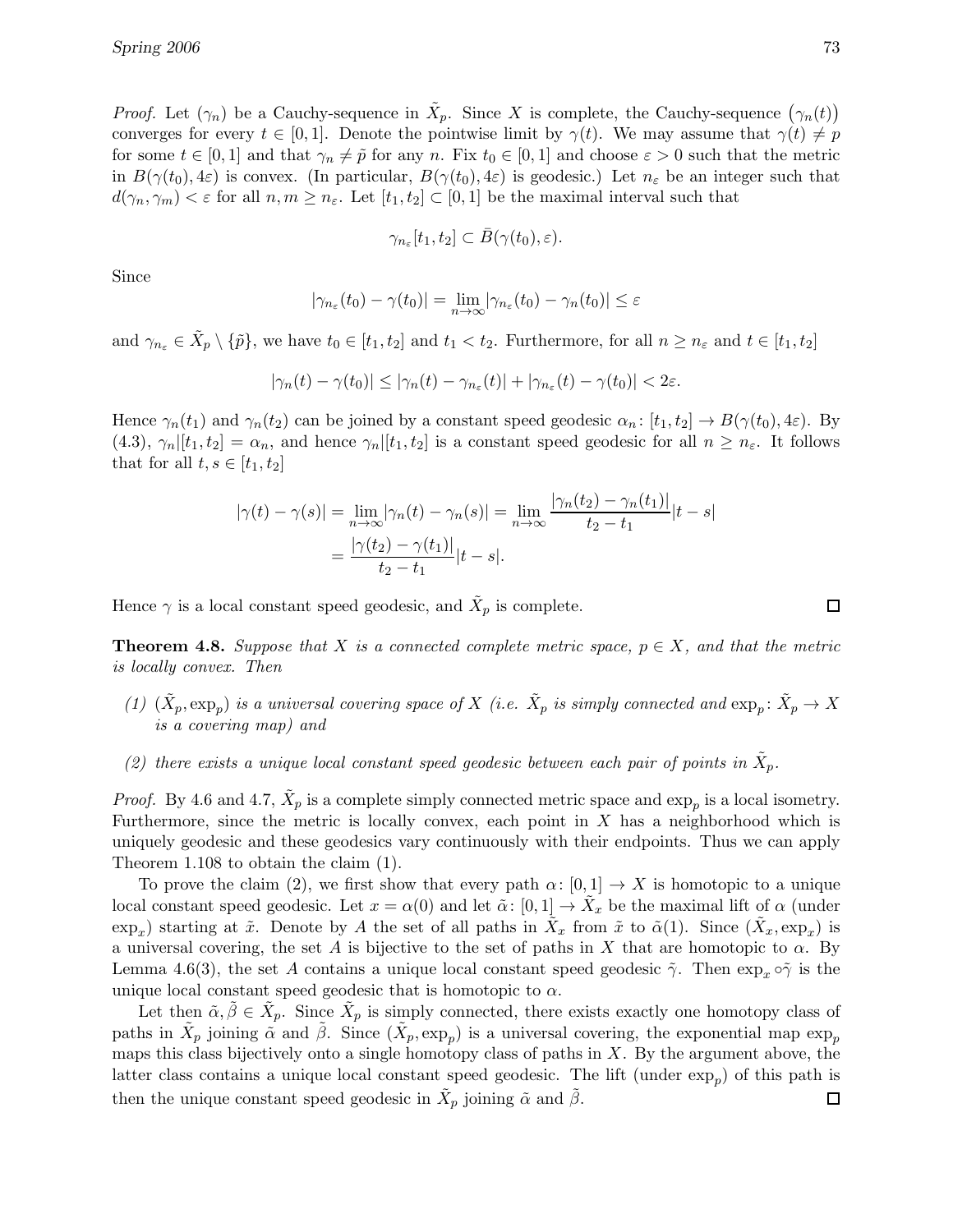## The proof of the Cartan-Hadamard theorem 4.1(1)

Suppose that  $X$  is as in Theorem 4.1(1), that is, a connected complete metric space whose metric is locally convex. Fix  $p \in X$  and let d be the metric in  $\tilde{X}_p$  defined in 4.5. By Theorem 4.8,  $(\tilde{X}_p, \exp_p)$ is a universal covering space of X for every  $p \in X$ . Let d be the induced length metric (cf. Definition 1.103). By Theorem 1.107 and Lemma 4.6(b), the identity map id:  $(\tilde{X}_p, \tilde{d}) \to (\tilde{X}_p, d)$  is a local isometry. In particular, a path in  $\tilde{X}_p$  is a local constant speed geodesic simultaneously with respect to  $\tilde{d}$  and d. By Lemma 4.7,  $(\tilde{X}_p, \tilde{d})$  is locally complete, and the metric  $\tilde{d}$  is locally convex since  $\exp_p$  is a local isometry. By Theorem 4.8(2), there exists a unique local constant speed geodesic between any pair of points in  $\tilde{X}_p$  and these local constant speed geodesics vary continuously with their endpoints by Lemma  $4.2(1)$ . Theorem  $4.1(1)$  follows by applying the following lemma with  $Y = \tilde{X}_p.$ 

**Lemma 4.9.** Let Y be a simply connected locally complete length space whose metric is locally convex. Suppose that for each  $x, y \in Y$  there exists a unique local constant speed geodesic  $\gamma_{x,y}:[0,1] \to Y$  from x to y and that these local constant speed geodesics vary continuously with their endpoints. Then

- (1) each  $\gamma_{x,y}$  is a constant speed geodesic and
- $(2)$  the metric in Y is convex.

*Proof.* To prove (1) it suffices to show that

(4.10) 
$$
\ell(\gamma_{\alpha(0),\alpha(t)}) \leq \ell(\alpha|[0,t])
$$

for every rectifiable path  $\alpha: [0, 1] \to Y$  and for every  $t \in [0, 1]$ . Fix a rectifiable path  $\alpha: [0, 1] \to Y$ and let  $T \subset [0,1]$  be the set of all  $t' \in [0,1]$  such that  $(4.10)$  holds for all  $t \leq t'$ . For sufficiently small  $t > 0$ , (the unique local constant speed geodesic)  $\gamma_{\alpha(0),\alpha(t)}$  is a constant speed geodesic since the metric is locally convex. Hence T is non-empty. Obviously, T is closed. We claim that T is also open, and hence  $T = [0, 1]$ . If  $t_0 \in T$ , then Lemma 4.2(2) implies that

$$
\ell(\gamma_{\alpha(0),\alpha(t_0+\delta)}) \leq \ell(\gamma_{\alpha(0),\alpha(t_0)}) + \ell(\alpha|[t_0,t_0+\delta])
$$
  
\n
$$
\leq \ell(\alpha|[0,t_0]) + \ell(\alpha|[t_0,t_0+\delta])
$$
  
\n
$$
\leq \ell(\alpha|[0,t_0+\delta])
$$

for sufficiently small  $\delta > 0$  as desired.

By assumptions and  $(1)$ , Y is a locally complete uniquely geodesic space whose geodesics vary continuously with their endpoints. In order to prove (2), it is enough to show that

(4.11) 
$$
d(\gamma_{p,q_0}(1/2), \gamma_{p,q_1}(1/2)) \leq \frac{1}{2} d(q_0, q_1)
$$

for each pair of constant speed geodesics  $\gamma_{p,q_0}, \gamma_{p,q_1} : [0,1] \to Y$ . Indeed, the convexity of the metric follows from (4.11) by iteration. Let  $\alpha: [0,1] \to Y$  be the constant speed geodesic from  $q_0$  to  $q_1$ and denote  $q_s = \alpha(s)$ . By Lemma 4.2(1),

(4.12) 
$$
d(\gamma_{p,q_s}(1/2), \gamma_{p,q_t}(1/2)) \leq \frac{1}{2}d(q_s, q_t)
$$

whenever  $|t - s|$  is sufficiently small. Choose  $0 = s_0 < s_1 < \cdots < s_k = 1$  such that (4.12) holds with  $s = s_i, t = s_{i+1}, i = 0, \ldots, k-1$ . We obtain (4.11) from inequalities (4.12) by the triangle inequality.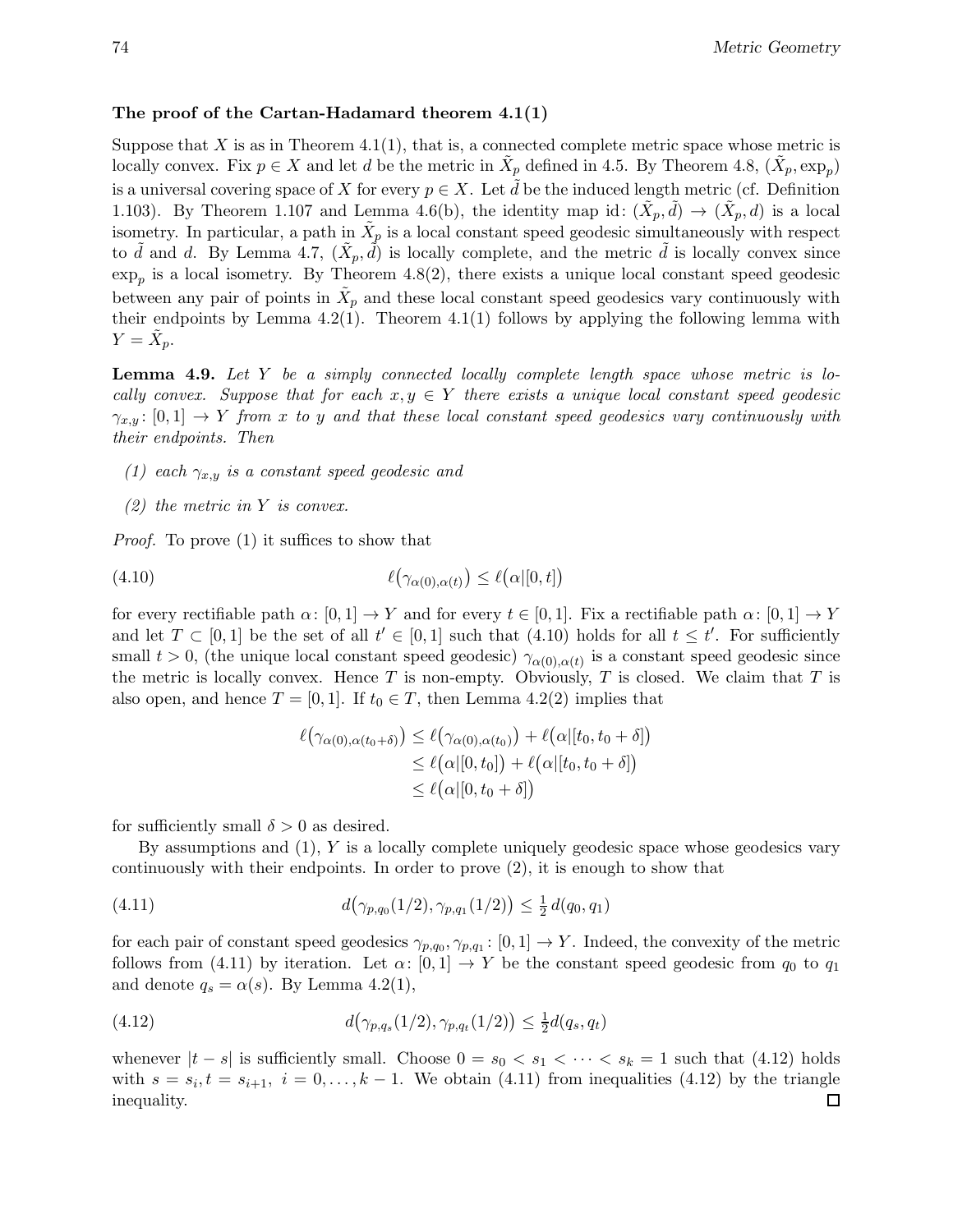## The proof of the Cartan-Hadamard theorem 4.1(2)

The second claim in Theorem 4.1 follows from the first by the following theorem.

**Theorem 4.13** (Alexandrov's Patchwork). Let Y be a metric space of curvature  $\leq \kappa$ . Suppose that there exists a unique geodesic joining each pair of points  $x, y \in Y$ , with  $d(x, y) < D_{\kappa}$ . If these geodesics vary continuously with their endpoints, then Y is a  $CAT(\kappa)$ -space.

Indeed, if X is of curvature  $\leq \kappa \leq 0$ , the metric of X is locally convex. By the first part of the Cartan-Hadamard theorem 4.1(1), the universal covering space  $(\tilde{X}_p, \tilde{d})$  is uniquely geodesics and the geodesics in  $\tilde{X}_p$  vary continuously with their endpoints. Furthermore,  $\tilde{X}_p$  is of curvature  $\leq \kappa$ since the exponential map  $\exp_p$  is a local isometry. By Theorem 4.13,  $\tilde{X}_p$  is a CAT( $\kappa$ )-space.

Theorem 4.13 is a consequence of the characterization 3.2(4) of  $CAT(\kappa)$ -spaces and the following two lemmas.

**Lemma 4.14.** Suppose that  $\kappa \in \mathbb{R}$  and that Y is a  $D_{\kappa}$ -geodesic metric space. Let

$$
\Delta = \Delta([p, q_1], [p, q_2], [q_1, q_2])
$$

be a geodesic triangle with distinct vertices and perimeter  $\langle 2D_{\kappa}, L_{\kappa} \rangle \in [q_1, q_2] \setminus \{q_1, q_2\}$  and let [p, r] be a geodesic segment from p to r. Let  $\bar{\Delta}_i$  be a  $\kappa$ -comparison triangle of

$$
\Delta_i = \Delta([p, q_i], [p, r], [q_i, r]), \quad i = 1, 2.
$$

If the Alexandrov angles of  $\Delta_i$  are at most the corresponding vertex angles of  $\bar{\Delta}_i$ ,  $i = 1, 2$ , then the Alexandrov angles of  $\Delta$  are at most the corresponding vertex angles of any  $\kappa$ -comparison triangle of  $\Delta$ .

*Proof.* Choose  $\kappa$ -comparison triangles  $\bar{\Delta}_i = \bar{\Delta}_\kappa(p, q_i, r)$  with vertices  $\bar{p}, \bar{q}_i, \bar{r}, i = 1, 2$ , such that they have a common side  $[\bar{p}, \bar{r}]$  and that  $\bar{q}_1$  and  $\bar{q}_2$  lie on opposite sides of the line  $\bar{p}\bar{r}$ . By the triangle inequality (for Alexandrov angles),

$$
\angle_r([r,p],[r,q_1]) + \angle_r([r,p],[r,q_2]) \ge \angle_r([r,q_1],[r,q_2]) = \pi.
$$

Hence

$$
\angle_r^{(\kappa)}(p,q_1) + \angle_r^{(\kappa)}(p,q_2) \ge \pi
$$

by the assumption. The claim then follows from Alexandrov's lemma 2.31.

 $\Box$ 

**Lemma 4.15.** Let Y be a metric space of curvature  $\leq \kappa$ . Let  $\gamma: [0,1] \to Y$  be a constant speed geodesic from  $q_0 = \gamma(0)$  to  $q_1 = \gamma(1)$ ,  $q_0 \neq q_1$  and let  $p \in Y \setminus \gamma[0,1]$ . Suppose that for each  $s \in [0,1]$ there exists a constant speed geodesic  $\alpha_s: [0,1] \to Y$  from p to  $q_s = \gamma(s)$  and that the mapping  $s \mapsto \alpha_s$  is continuous (with respect to the metric defined in 4.5). Let  $\Delta$  be the geodesic triangle with sides  $\gamma[0,1], \alpha_0[0,1],$  and  $\alpha_1[0,1].$  Then the Alexandrov angles at p,  $q_0$ , and  $q_1$  between the sides of  $\Delta$  are at most the corresponding vertex angles in any  $\kappa$ -comparison triangle  $\bar{\Delta} \subset M_{\kappa}^2$ . (If  $\kappa > 0$ , we assume that the perimeter of  $\Delta$  is less than  $2D_{\kappa}$ .

*Proof.* By the assumption, the mapping  $\alpha: [0, 1] \times [0, 1] \rightarrow Y$ ,

$$
\alpha(s,t) = \alpha_s(t),
$$

is continuous and each point in Y has a neighborhood which is a  $CAT(\kappa)$ -space. Hence there are partitions

 $0 = s_0 < s_1 < \cdots < s_k = 1$  and  $0 = t_0 < t_1 < \cdots < t_k = 1$